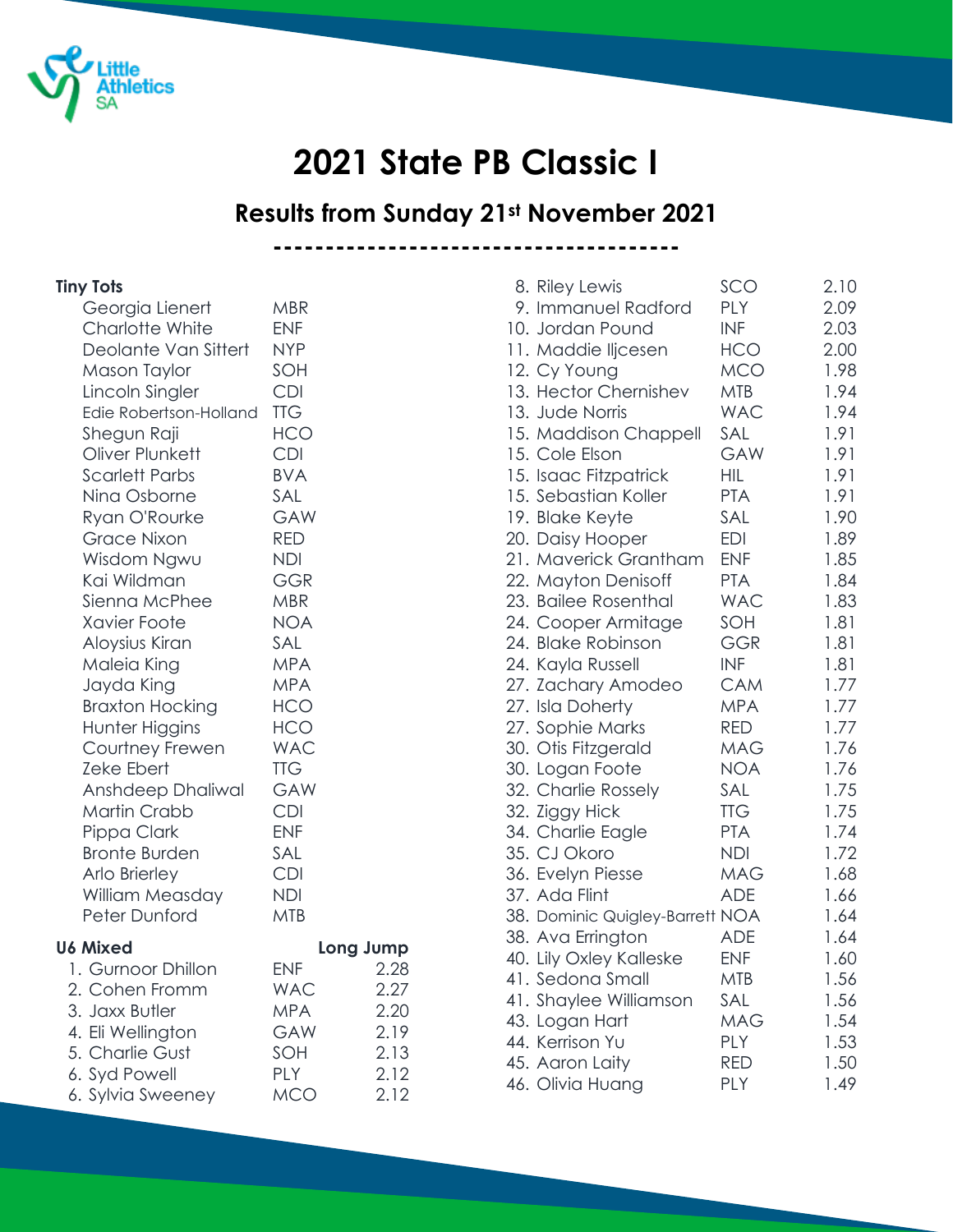

| 46. Jessica Ratcliffe    | SAL        | 1.49          |
|--------------------------|------------|---------------|
| 48. Zennah Myles         | <b>CDI</b> | 1.47          |
| 49. Declan Clarke        | HIL.       | 1.44          |
| 50. Georgia Horstmann    | SAL        | 1.39          |
| 51. Kaien Piyasena       | <b>WAC</b> | 1.35          |
| 52. Isla Ehrlich         | <b>MAG</b> | 1.33          |
| 53. Piper Schutz         | <b>MAN</b> | 1.32          |
| 54. Siheli Abeyrathna    | MBR        | 1.28          |
| 55. Imogen Chesham       | <b>PTA</b> | 1.24          |
| 56. Olivia Wolterman-Xie | SAL        | 1.23          |
| 57. Leona Blane          | <b>HCO</b> | 1.21          |
| 58. Sofia Royall         | HIL.       | 1.17          |
| 59. Joshua Dicker        | <b>TTG</b> | 1.15          |
| 60. Kenzie Nabradi       | <b>ENF</b> | 0.59          |
| <b>U6 Mixed</b>          |            | <b>Discus</b> |
| 1. Gurnoor Dhillon       | <b>ENF</b> | 12.01         |
| 2. Riley Lewis           | SCO        | 11.69         |
| 3. Isaac Fitzpatrick     | <b>HIL</b> | 9.38          |
| 4. Maverick Grantham     | <b>ENF</b> | 8.96          |
| 5. Noah Thomas           | SAL        | 8.19          |
| 6. Blake Keyte           | SAL        | 8.14          |
| 7. Amelia Ashby          | GAW        | 7.77          |
| 8. Zachary Amodeo        | <b>CAM</b> | 7.27          |
| 9. Annika Weber          | <b>CDI</b> | 6.62          |
| 10. Daisy Hooper         | <b>EDI</b> | 6.00          |
| 11. Eli Wellington       | GAW        | 5.77          |
| 12. Bailee Rosenthal     | <b>WAC</b> | 5.76          |
| 13. Immanuel Radford     | <b>PLY</b> | 5.33          |
| 14. Sedona Small         | <b>MTB</b> | 5.27          |
| 15. Joshua Dicker        | TTG        | 5.16          |
| 16. Kayla Russell        | INF        | 4.86          |
| 17. Sebastian Koller     | <b>PTA</b> | 4.81          |
| 18. Maddie Iljcesen      | <b>HCO</b> | 4.76          |
| 19. Imogen Chesham       | PTA        | 4.69          |
| 20. Zennah Myles         | <b>CDI</b> | 4.53          |
| 21. Ziggy Hick           | <b>TTG</b> | 4.52          |
| 22. Kian Connell         | <b>WAC</b> | 4.38          |
| 23. Olivia Wolterman-Xie | SAL        | 4.31          |
| 24. Logan Foote          | <b>NOA</b> | 4.30          |
| 25. Lily Oxley Kalleske  | <b>ENF</b> | 4.28          |
| 26. Kerrison Yu          | PLY        | 4.18          |
| 27. Lucas Cooke          | <b>WAC</b> | 4.07          |
| 28. Emeka Badics         | <b>HCO</b> | 3.88          |
| 29. Shaylee Williamson   | SAL        | 3.83          |
| 30. Blake Robinson       | GGR        | 3.68          |

| 31. Declan Clarke<br>32. Sophie de Haas<br>33. Kaien Piyasena<br>34. Kenzie Nabradi<br>35. Isla Doherty<br>36. Ada Flint<br>37. Piper Schutz<br>38. Olivia Huang<br>39. Isla Ehrlich<br>Cooper Armitage                                                                                                                                                                                                                                                                                                                                                                                                                                          | HIL<br>MTB<br><b>WAC</b><br><b>ENF</b><br><b>MPA</b><br><b>ADE</b><br><b>MAN</b><br><b>PLY</b><br><b>MAG</b><br>SOH                                                                                                                                                                                                                                  | 3.59<br>3.49<br>3.30<br>3.27<br>3.21<br>3.10<br>2.79<br>2.76<br>1.55<br><b>NM</b>                                                                                                                                                            |
|--------------------------------------------------------------------------------------------------------------------------------------------------------------------------------------------------------------------------------------------------------------------------------------------------------------------------------------------------------------------------------------------------------------------------------------------------------------------------------------------------------------------------------------------------------------------------------------------------------------------------------------------------|------------------------------------------------------------------------------------------------------------------------------------------------------------------------------------------------------------------------------------------------------------------------------------------------------------------------------------------------------|----------------------------------------------------------------------------------------------------------------------------------------------------------------------------------------------------------------------------------------------|
| <b>U6 Mixed</b><br>1. Alexander Ugrinic                                                                                                                                                                                                                                                                                                                                                                                                                                                                                                                                                                                                          | <b>WAC</b>                                                                                                                                                                                                                                                                                                                                           | <b>Shot Put</b><br>4.27                                                                                                                                                                                                                      |
| 2. Maverick Grantham<br>3. Jordan Pound<br>4. Isaac Fitzpatrick<br>5. Syd Powell<br>6. Cooper Armitage<br>7. Cole Elson<br>8. Noah Thomas<br>9. Blake Robinson<br>9. Cy Young<br>11. Sylvia Sweeney<br>12. Dominic Quigley-Barrett NOA<br>13. Mayton Denisoff<br>14. Jaxx Butler<br>15. Jasper Ransom<br>16. Olivia Wolterman-Xie<br>17. Charlie Gust<br>18. Annika Weber<br>19. Ziggy Hick<br>19. CJ Okoro<br>21. Evelyn Piesse<br>22. Capri Johnson<br>23. Sofia Royall<br>24. Declan Clarke<br>24. Ashton Easter<br>26. Sedona Small<br>26. Logan Foote<br>28. Aaron Laity<br>29. Kerrison Yu<br>30. Shaylee Williamson<br>31. Kaien Piyasena | <b>ENF</b><br><b>INF</b><br>HIL.<br><b>PLY</b><br>SOH<br>GAW<br>SAL<br><b>GGR</b><br><b>MCO</b><br><b>MCO</b><br><b>PTA</b><br><b>MPA</b><br><b>MPA</b><br>SAL<br>SOH<br><b>CDI</b><br><b>TTG</b><br><b>NDI</b><br><b>MAG</b><br><b>PLY</b><br>HIL<br><b>HIL</b><br><b>RED</b><br><b>MTB</b><br><b>NOA</b><br>RED<br><b>PLY</b><br>SAL<br><b>WAC</b> | 4.00<br>3.90<br>3.64<br>3.41<br>3.38<br>3.20<br>3.15<br>2.93<br>2.93<br>2.92<br>2.88<br>2.85<br>2.80<br>2.77<br>2.70<br>2.54<br>2.50<br>2.37<br>2.37<br>2.32<br>2.20<br>2.10<br>1.87<br>1.87<br>1.86<br>1.86<br>1.65<br>1.49<br>1.45<br>1.43 |
| 32. Maddie Iljcesen                                                                                                                                                                                                                                                                                                                                                                                                                                                                                                                                                                                                                              | <b>HCO</b>                                                                                                                                                                                                                                                                                                                                           | 1.11                                                                                                                                                                                                                                         |
| <b>U6 Mixed</b><br>1. Jasper Ransom                                                                                                                                                                                                                                                                                                                                                                                                                                                                                                                                                                                                              | <b>MPA</b>                                                                                                                                                                                                                                                                                                                                           | 50m<br>9.47                                                                                                                                                                                                                                  |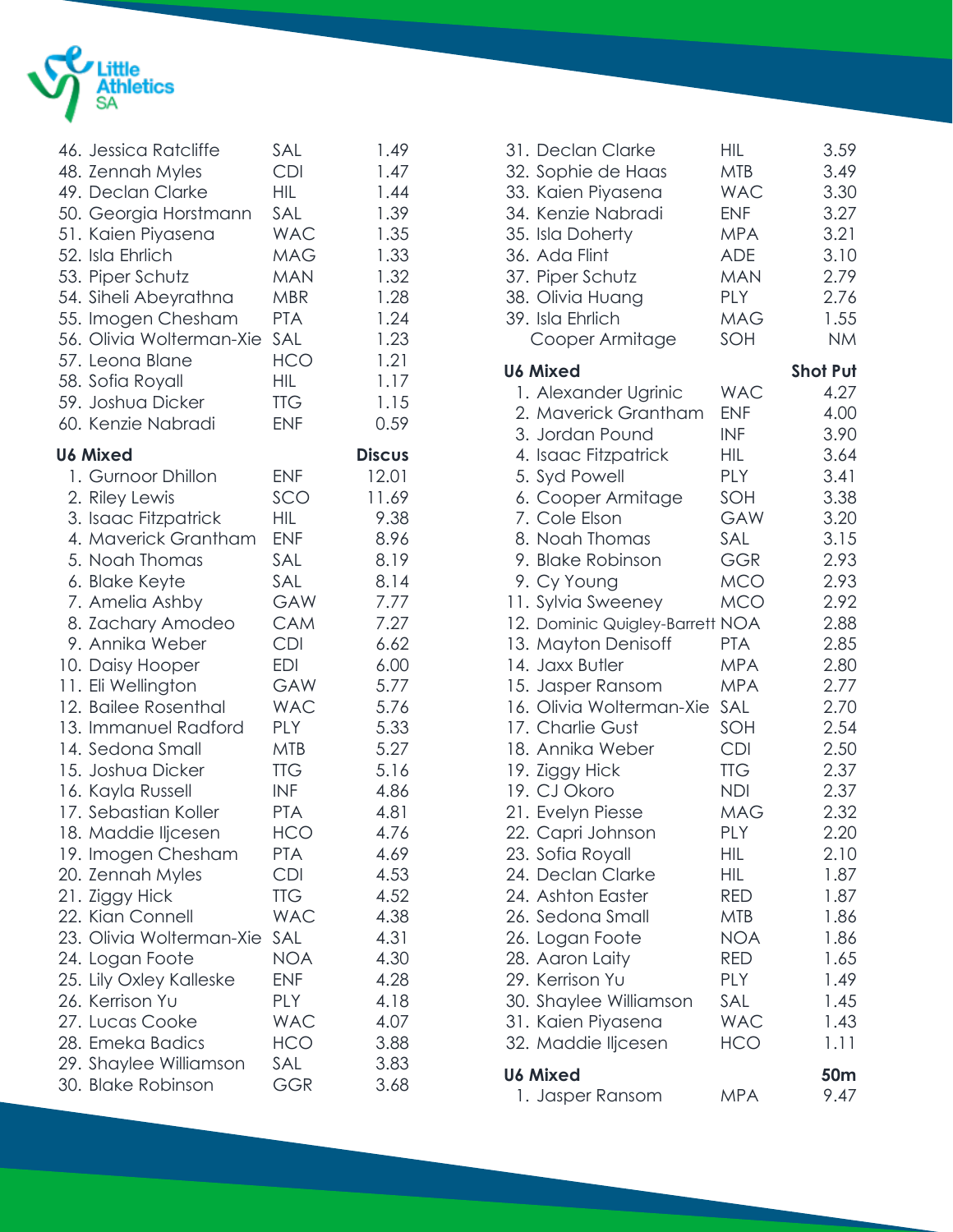

| 2. Charlie Rossely       | SAL        | 9.64  |
|--------------------------|------------|-------|
| 3. Maple Apostolakos     | <b>EDI</b> | 10.11 |
| 4. Mattia Bagnato        | SAL        | 10.17 |
| 5. Maddison Chappell     | SAL        | 10.20 |
| 6. Jaxx Butler           | <b>MPA</b> | 10.35 |
| 7. Isabella Devitt       | <b>WAC</b> | 10.55 |
| 7. Dakota Thomas         | GAW        | 10.55 |
| 9. Sylvia Sweeney        | <b>MCO</b> | 10.63 |
| 10. Riley Lewis          | SCO        | 10.67 |
| 11. Mayton Denisoff      | <b>PTA</b> | 10.83 |
| 12. Sebastian Koller     | <b>PTA</b> | 10.89 |
| 13. Bailee Rosenthal     | <b>WAC</b> | 10.91 |
| 14. Ada Flint            | <b>ADE</b> | 10.93 |
| 15. Zachary Amodeo       | <b>CAM</b> | 10.96 |
| 16. Kayla Russell        | <b>INF</b> | 10.97 |
| 17. Hector Chernishev    | MTB        | 10.99 |
| 18. Amelia Ashby         | GAW        | 11.00 |
| 19. Eli Wellington       | GAW        | 11.09 |
| 20. Isabel Warrington    | <b>INF</b> | 11.16 |
| 21. Lucas Cooke          | <b>WAC</b> | 11.22 |
| 21. Jack Hill            | SAL        | 11.22 |
| 23. Syd Powell           | <b>PLY</b> | 11.27 |
| 24. Sophie Marks         | RED        | 11.29 |
| 25. Ava Errington        | ADE        | 11.31 |
| 26. Emeka Badics         | HCO        | 11.32 |
| 27. Harrison Green       | <b>MAG</b> | 11.41 |
| 28. Ruby Chappell        | <b>TVA</b> | 11.46 |
| 29. Siheli Abeyrathna    | <b>MBR</b> | 11.49 |
| 30. Daisy Hooper         | <b>EDI</b> | 11.66 |
| 31. Kian Connell         | <b>WAC</b> | 11.67 |
| 32. Micah McCrindle      | <b>HCO</b> | 11.80 |
| 33. Jordan Pound         | <b>INF</b> | 11.84 |
| 34. Annika Weber         | <b>CDI</b> | 11.91 |
| 35. Evelyn Piesse        | <b>MAG</b> | 12.04 |
| 36. Imogen Chesham       | <b>PTA</b> | 12.09 |
| 37. Olivia Wolterman-Xie | SAL        | 12.24 |
| 38. Sedona Small         | MTB        | 12.28 |
| 39. Sofia Royall         | HIL        | 12.36 |
| 40. Leona Blane          | <b>HCO</b> | 12.39 |
| 41. Jessica Ratcliffe    | SAL        | 12.48 |
| 42. Maddie Iljcesen      | <b>HCO</b> | 12.69 |
| 43. Shaylee Williamson   | SAL        | 12.71 |
| 44. Joshua Dicker        | <b>TTG</b> | 12.90 |
| 45. Lily Oxley Kalleske  | <b>ENF</b> | 13.00 |
| 46. Logan Foote          | <b>NOA</b> | 13.06 |
| 47. Piper Schutz         | <b>MAN</b> | 13.23 |
|                          |            |       |

| 48. Zennah Myles<br>49. Blake Keyte<br>50. Lucas Cook<br>51. Aaron Laity<br>52. Declan Clarke<br>53. Kenzie Nabradi                                                                                                                                                                                                                                                                                                                                                                                                                                     | <b>CDI</b><br>SAL<br><b>RIB</b><br><b>RED</b><br><b>HIL</b><br><b>ENF</b>                                                                                                                                                                                                                                 | 13.49<br>13.59<br>13.71<br>13.76<br>14.16<br>14.54                                                                                                                                                                                          |
|---------------------------------------------------------------------------------------------------------------------------------------------------------------------------------------------------------------------------------------------------------------------------------------------------------------------------------------------------------------------------------------------------------------------------------------------------------------------------------------------------------------------------------------------------------|-----------------------------------------------------------------------------------------------------------------------------------------------------------------------------------------------------------------------------------------------------------------------------------------------------------|---------------------------------------------------------------------------------------------------------------------------------------------------------------------------------------------------------------------------------------------|
| <b>U6 Mixed</b><br>1. Jasper Ransom<br>2. Charlie Rossely<br>3. Cohen Fromm<br>4. Gurnoor Dhillon<br>5. Maddison Chappell<br>6. Maple Apostolakos<br>7. Mayton Denisoff<br>8. Jaxx Butler<br>9. Damon Banks<br>10. Immanuel Radford<br>11. Cole Elson<br>12. Ava Errington<br>13. Dakota Thomas<br>14. Sylvia Sweeney<br>15. CJ Okoro<br>16. Sophie Marks<br>17. Ruby Chappell<br>18. Amelia Ashby<br>19. Kian Connell<br>20. Evelyn Piesse<br>21. Emeka Badics<br>22. Siheli Abeyrathna<br>23. Isabel Warrington<br>24. Aaron Laity<br>25. Jude Norris | <b>MPA</b><br>SAL<br><b>WAC</b><br><b>ENF</b><br>SAL<br>EDI<br><b>PTA</b><br><b>MPA</b><br>GAW<br><b>PLY</b><br>GAW<br><b>ADE</b><br>GAW<br><b>MCO</b><br><b>NDI</b><br><b>RED</b><br><b>TVA</b><br>GAW<br><b>WAC</b><br><b>MAG</b><br><b>HCO</b><br><b>MBR</b><br><b>INF</b><br><b>RED</b><br><b>WAC</b> | <b>70m</b><br>13.83<br>14.01<br>14.20<br>14.48<br>14.63<br>14.85<br>14.89<br>14.93<br>15.07<br>15.48<br>15.52<br>15.53<br>15.65<br>15.91<br>16.19<br>16.23<br>16.36<br>16.38<br>16.50<br>16.73<br>16.74<br>17.09<br>17.48<br>19.49<br>15.00 |
| <b>U6 Mixed</b><br>1. Charlie Rossely<br>2. Jasper Ransom<br>3. Cohen Fromm<br>4. Alexander Ugrinic<br>5. Charlie Zimmermann<br>6. Maple Apostolakos<br>7. Gurnoor Dhillon<br>8. Maddison Chappell<br>9. Riley Lewis<br>10. Cy Young<br>11. Jaxx Butler<br>12. Cole Elson                                                                                                                                                                                                                                                                               | SAL<br><b>MPA</b><br><b>WAC</b><br><b>WAC</b><br><b>INF</b><br>EDI<br><b>ENF</b><br>SAL<br>SCO<br><b>MCO</b><br><b>MPA</b><br>GAW                                                                                                                                                                         | 100m<br>19.19<br>19.47<br>19.71<br>19.77<br>20.36<br>20.52<br>20.55<br>21.13<br>21.24<br>21.31<br>21.37<br>21.60                                                                                                                            |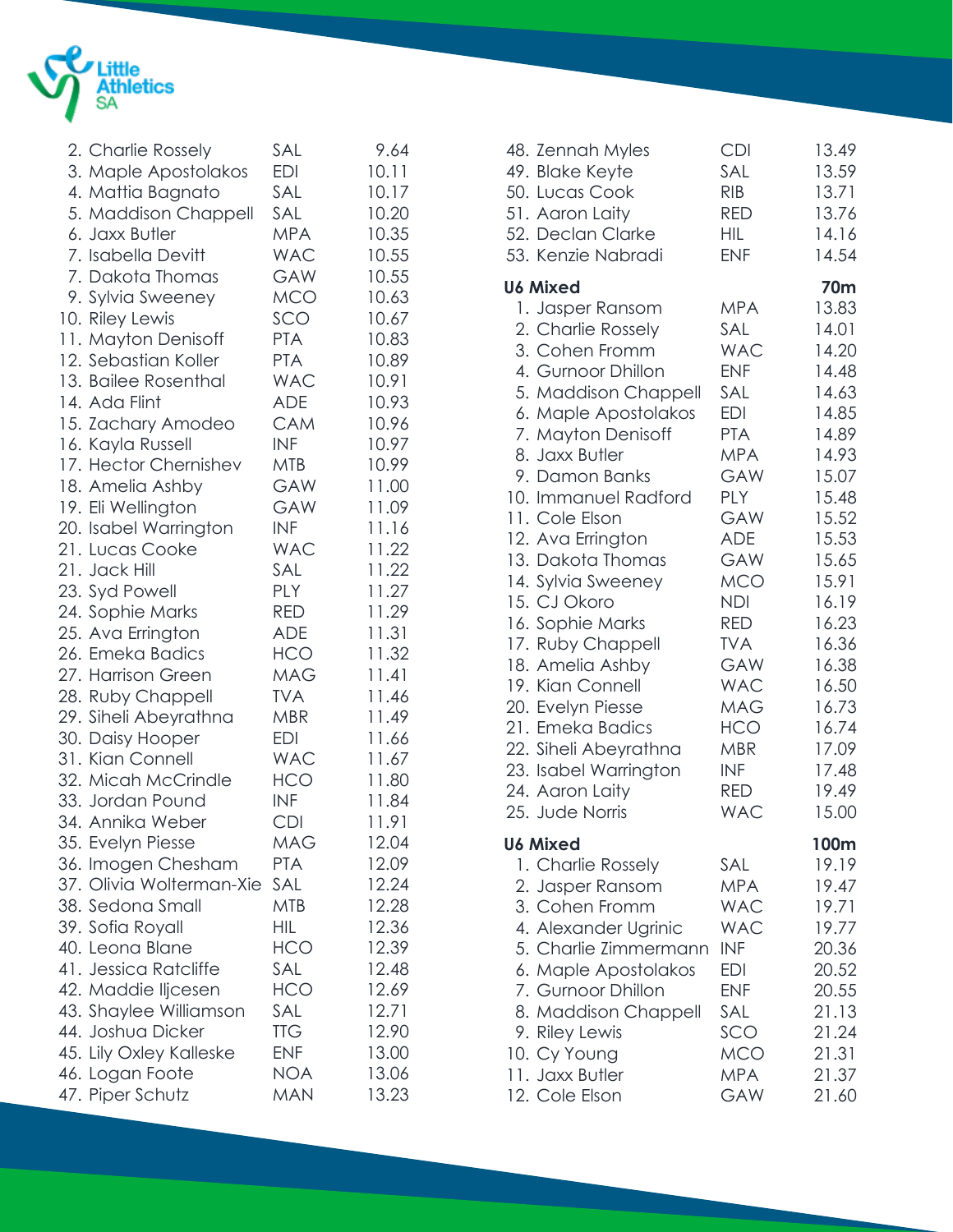

| 14. Sebastian Koller<br><b>PTA</b><br>21.80<br>15. Ava Errington<br>ADE<br>21.97<br>15. Lucas Cooke<br><b>WAC</b><br>21.97<br>17. Harrison Green<br><b>MAG</b><br>22.20<br><b>RED</b><br>22.25<br>18. Sophie Marks<br>19. Ada Flint<br><b>ADE</b><br>22.31<br><b>INF</b><br>22.48<br>20. Kayla Russell<br>21. Mattia Bagnato<br>SAL<br>22.58<br>22. Ruby Chappell<br><b>TVA</b><br>22.60<br><b>WAC</b><br>23. Isabella Devitt<br>22.74<br>24. Zachary Amodeo<br><b>CAM</b><br>22.77<br>25. Olivia Huang<br><b>PLY</b><br>22.81<br>22.84<br>26. Amelia Ashby<br>GAW<br><b>MAG</b><br>22.88<br>27. Logan Hart<br>28. Dakota Thomas<br>GAW<br>22.91<br>INF<br>23.04<br>29. Jordan Pound<br>23.06<br>30. Maverick Grantham<br>ENF<br>31. Piper Bateman<br>23.11<br><b>NDI</b><br>32. Otis Fitzgerald<br><b>MAG</b><br>23.15<br>33. Capri Johnson<br>23.28<br><b>PLY</b><br>34. Sophie de Haas<br>23.51<br>MTB<br>35. Kerrison Yu<br><b>PLY</b><br>23.59<br>EDI<br>23.75<br>36. Daisy Hooper<br>36. CJ Okoro<br>23.75<br>NDI<br>36. Jack Hill<br>SAL<br>23.75<br>39. Isaac Fitzpatrick<br>HIL<br>23.91<br>40. Bailee Rosenthal<br>24.00<br><b>WAC</b><br>24.25<br>41. Siheli Abeyrathna<br><b>MBR</b><br>42. Isla Doherty<br><b>MPA</b><br>24.32<br>24.57<br>43. Cooper Armitage<br>SOH<br>44. Charlie Gust<br>SOH<br>24.66<br>24.73<br>45. Dominic Quigley-Barrett NOA<br>46. Imogen Chesham<br><b>PTA</b><br>25.20<br>47. Leona Blane<br>25.21<br>HCO<br>47. Charlie Eagle<br>25.21<br>PTA<br>25.75<br>49. Seerat Sidhu<br><b>ENF</b><br>50. Sidney Garratt<br><b>ENF</b><br>25.77<br>51. Blake Robinson<br>25.80<br>GGR<br>52. Jessica Ratcliffe<br>SAL<br>25.82<br>26.24<br>53. Micah McCrindle<br><b>HCO</b><br>54. Olivia Wolterman-Xie<br>SAL<br>26.42<br>55. Kaien Piyasena<br><b>WAC</b><br>26.59<br>27.23<br>56. Georgia Horstmann<br>SAL<br>57. Joshua Dicker<br>27.26<br><b>TTG</b><br>58. Piper Schutz<br><b>MAN</b><br>27.30 | 13. Eli Wellington | GAW | 21.63 |
|---------------------------------------------------------------------------------------------------------------------------------------------------------------------------------------------------------------------------------------------------------------------------------------------------------------------------------------------------------------------------------------------------------------------------------------------------------------------------------------------------------------------------------------------------------------------------------------------------------------------------------------------------------------------------------------------------------------------------------------------------------------------------------------------------------------------------------------------------------------------------------------------------------------------------------------------------------------------------------------------------------------------------------------------------------------------------------------------------------------------------------------------------------------------------------------------------------------------------------------------------------------------------------------------------------------------------------------------------------------------------------------------------------------------------------------------------------------------------------------------------------------------------------------------------------------------------------------------------------------------------------------------------------------------------------------------------------------------------------------------------------------------------------------------------------------------------------------------------------------------------------------------------------------------------------------|--------------------|-----|-------|
|                                                                                                                                                                                                                                                                                                                                                                                                                                                                                                                                                                                                                                                                                                                                                                                                                                                                                                                                                                                                                                                                                                                                                                                                                                                                                                                                                                                                                                                                                                                                                                                                                                                                                                                                                                                                                                                                                                                                       |                    |     |       |
|                                                                                                                                                                                                                                                                                                                                                                                                                                                                                                                                                                                                                                                                                                                                                                                                                                                                                                                                                                                                                                                                                                                                                                                                                                                                                                                                                                                                                                                                                                                                                                                                                                                                                                                                                                                                                                                                                                                                       |                    |     |       |
|                                                                                                                                                                                                                                                                                                                                                                                                                                                                                                                                                                                                                                                                                                                                                                                                                                                                                                                                                                                                                                                                                                                                                                                                                                                                                                                                                                                                                                                                                                                                                                                                                                                                                                                                                                                                                                                                                                                                       |                    |     |       |
|                                                                                                                                                                                                                                                                                                                                                                                                                                                                                                                                                                                                                                                                                                                                                                                                                                                                                                                                                                                                                                                                                                                                                                                                                                                                                                                                                                                                                                                                                                                                                                                                                                                                                                                                                                                                                                                                                                                                       |                    |     |       |
|                                                                                                                                                                                                                                                                                                                                                                                                                                                                                                                                                                                                                                                                                                                                                                                                                                                                                                                                                                                                                                                                                                                                                                                                                                                                                                                                                                                                                                                                                                                                                                                                                                                                                                                                                                                                                                                                                                                                       |                    |     |       |
|                                                                                                                                                                                                                                                                                                                                                                                                                                                                                                                                                                                                                                                                                                                                                                                                                                                                                                                                                                                                                                                                                                                                                                                                                                                                                                                                                                                                                                                                                                                                                                                                                                                                                                                                                                                                                                                                                                                                       |                    |     |       |
|                                                                                                                                                                                                                                                                                                                                                                                                                                                                                                                                                                                                                                                                                                                                                                                                                                                                                                                                                                                                                                                                                                                                                                                                                                                                                                                                                                                                                                                                                                                                                                                                                                                                                                                                                                                                                                                                                                                                       |                    |     |       |
|                                                                                                                                                                                                                                                                                                                                                                                                                                                                                                                                                                                                                                                                                                                                                                                                                                                                                                                                                                                                                                                                                                                                                                                                                                                                                                                                                                                                                                                                                                                                                                                                                                                                                                                                                                                                                                                                                                                                       |                    |     |       |
|                                                                                                                                                                                                                                                                                                                                                                                                                                                                                                                                                                                                                                                                                                                                                                                                                                                                                                                                                                                                                                                                                                                                                                                                                                                                                                                                                                                                                                                                                                                                                                                                                                                                                                                                                                                                                                                                                                                                       |                    |     |       |
|                                                                                                                                                                                                                                                                                                                                                                                                                                                                                                                                                                                                                                                                                                                                                                                                                                                                                                                                                                                                                                                                                                                                                                                                                                                                                                                                                                                                                                                                                                                                                                                                                                                                                                                                                                                                                                                                                                                                       |                    |     |       |
|                                                                                                                                                                                                                                                                                                                                                                                                                                                                                                                                                                                                                                                                                                                                                                                                                                                                                                                                                                                                                                                                                                                                                                                                                                                                                                                                                                                                                                                                                                                                                                                                                                                                                                                                                                                                                                                                                                                                       |                    |     |       |
|                                                                                                                                                                                                                                                                                                                                                                                                                                                                                                                                                                                                                                                                                                                                                                                                                                                                                                                                                                                                                                                                                                                                                                                                                                                                                                                                                                                                                                                                                                                                                                                                                                                                                                                                                                                                                                                                                                                                       |                    |     |       |
|                                                                                                                                                                                                                                                                                                                                                                                                                                                                                                                                                                                                                                                                                                                                                                                                                                                                                                                                                                                                                                                                                                                                                                                                                                                                                                                                                                                                                                                                                                                                                                                                                                                                                                                                                                                                                                                                                                                                       |                    |     |       |
|                                                                                                                                                                                                                                                                                                                                                                                                                                                                                                                                                                                                                                                                                                                                                                                                                                                                                                                                                                                                                                                                                                                                                                                                                                                                                                                                                                                                                                                                                                                                                                                                                                                                                                                                                                                                                                                                                                                                       |                    |     |       |
|                                                                                                                                                                                                                                                                                                                                                                                                                                                                                                                                                                                                                                                                                                                                                                                                                                                                                                                                                                                                                                                                                                                                                                                                                                                                                                                                                                                                                                                                                                                                                                                                                                                                                                                                                                                                                                                                                                                                       |                    |     |       |
|                                                                                                                                                                                                                                                                                                                                                                                                                                                                                                                                                                                                                                                                                                                                                                                                                                                                                                                                                                                                                                                                                                                                                                                                                                                                                                                                                                                                                                                                                                                                                                                                                                                                                                                                                                                                                                                                                                                                       |                    |     |       |
|                                                                                                                                                                                                                                                                                                                                                                                                                                                                                                                                                                                                                                                                                                                                                                                                                                                                                                                                                                                                                                                                                                                                                                                                                                                                                                                                                                                                                                                                                                                                                                                                                                                                                                                                                                                                                                                                                                                                       |                    |     |       |
|                                                                                                                                                                                                                                                                                                                                                                                                                                                                                                                                                                                                                                                                                                                                                                                                                                                                                                                                                                                                                                                                                                                                                                                                                                                                                                                                                                                                                                                                                                                                                                                                                                                                                                                                                                                                                                                                                                                                       |                    |     |       |
|                                                                                                                                                                                                                                                                                                                                                                                                                                                                                                                                                                                                                                                                                                                                                                                                                                                                                                                                                                                                                                                                                                                                                                                                                                                                                                                                                                                                                                                                                                                                                                                                                                                                                                                                                                                                                                                                                                                                       |                    |     |       |
|                                                                                                                                                                                                                                                                                                                                                                                                                                                                                                                                                                                                                                                                                                                                                                                                                                                                                                                                                                                                                                                                                                                                                                                                                                                                                                                                                                                                                                                                                                                                                                                                                                                                                                                                                                                                                                                                                                                                       |                    |     |       |
|                                                                                                                                                                                                                                                                                                                                                                                                                                                                                                                                                                                                                                                                                                                                                                                                                                                                                                                                                                                                                                                                                                                                                                                                                                                                                                                                                                                                                                                                                                                                                                                                                                                                                                                                                                                                                                                                                                                                       |                    |     |       |
|                                                                                                                                                                                                                                                                                                                                                                                                                                                                                                                                                                                                                                                                                                                                                                                                                                                                                                                                                                                                                                                                                                                                                                                                                                                                                                                                                                                                                                                                                                                                                                                                                                                                                                                                                                                                                                                                                                                                       |                    |     |       |
|                                                                                                                                                                                                                                                                                                                                                                                                                                                                                                                                                                                                                                                                                                                                                                                                                                                                                                                                                                                                                                                                                                                                                                                                                                                                                                                                                                                                                                                                                                                                                                                                                                                                                                                                                                                                                                                                                                                                       |                    |     |       |
|                                                                                                                                                                                                                                                                                                                                                                                                                                                                                                                                                                                                                                                                                                                                                                                                                                                                                                                                                                                                                                                                                                                                                                                                                                                                                                                                                                                                                                                                                                                                                                                                                                                                                                                                                                                                                                                                                                                                       |                    |     |       |
|                                                                                                                                                                                                                                                                                                                                                                                                                                                                                                                                                                                                                                                                                                                                                                                                                                                                                                                                                                                                                                                                                                                                                                                                                                                                                                                                                                                                                                                                                                                                                                                                                                                                                                                                                                                                                                                                                                                                       |                    |     |       |
|                                                                                                                                                                                                                                                                                                                                                                                                                                                                                                                                                                                                                                                                                                                                                                                                                                                                                                                                                                                                                                                                                                                                                                                                                                                                                                                                                                                                                                                                                                                                                                                                                                                                                                                                                                                                                                                                                                                                       |                    |     |       |
|                                                                                                                                                                                                                                                                                                                                                                                                                                                                                                                                                                                                                                                                                                                                                                                                                                                                                                                                                                                                                                                                                                                                                                                                                                                                                                                                                                                                                                                                                                                                                                                                                                                                                                                                                                                                                                                                                                                                       |                    |     |       |
|                                                                                                                                                                                                                                                                                                                                                                                                                                                                                                                                                                                                                                                                                                                                                                                                                                                                                                                                                                                                                                                                                                                                                                                                                                                                                                                                                                                                                                                                                                                                                                                                                                                                                                                                                                                                                                                                                                                                       |                    |     |       |
|                                                                                                                                                                                                                                                                                                                                                                                                                                                                                                                                                                                                                                                                                                                                                                                                                                                                                                                                                                                                                                                                                                                                                                                                                                                                                                                                                                                                                                                                                                                                                                                                                                                                                                                                                                                                                                                                                                                                       |                    |     |       |
|                                                                                                                                                                                                                                                                                                                                                                                                                                                                                                                                                                                                                                                                                                                                                                                                                                                                                                                                                                                                                                                                                                                                                                                                                                                                                                                                                                                                                                                                                                                                                                                                                                                                                                                                                                                                                                                                                                                                       |                    |     |       |
|                                                                                                                                                                                                                                                                                                                                                                                                                                                                                                                                                                                                                                                                                                                                                                                                                                                                                                                                                                                                                                                                                                                                                                                                                                                                                                                                                                                                                                                                                                                                                                                                                                                                                                                                                                                                                                                                                                                                       |                    |     |       |
|                                                                                                                                                                                                                                                                                                                                                                                                                                                                                                                                                                                                                                                                                                                                                                                                                                                                                                                                                                                                                                                                                                                                                                                                                                                                                                                                                                                                                                                                                                                                                                                                                                                                                                                                                                                                                                                                                                                                       |                    |     |       |
|                                                                                                                                                                                                                                                                                                                                                                                                                                                                                                                                                                                                                                                                                                                                                                                                                                                                                                                                                                                                                                                                                                                                                                                                                                                                                                                                                                                                                                                                                                                                                                                                                                                                                                                                                                                                                                                                                                                                       |                    |     |       |
|                                                                                                                                                                                                                                                                                                                                                                                                                                                                                                                                                                                                                                                                                                                                                                                                                                                                                                                                                                                                                                                                                                                                                                                                                                                                                                                                                                                                                                                                                                                                                                                                                                                                                                                                                                                                                                                                                                                                       |                    |     |       |
|                                                                                                                                                                                                                                                                                                                                                                                                                                                                                                                                                                                                                                                                                                                                                                                                                                                                                                                                                                                                                                                                                                                                                                                                                                                                                                                                                                                                                                                                                                                                                                                                                                                                                                                                                                                                                                                                                                                                       |                    |     |       |
|                                                                                                                                                                                                                                                                                                                                                                                                                                                                                                                                                                                                                                                                                                                                                                                                                                                                                                                                                                                                                                                                                                                                                                                                                                                                                                                                                                                                                                                                                                                                                                                                                                                                                                                                                                                                                                                                                                                                       |                    |     |       |
|                                                                                                                                                                                                                                                                                                                                                                                                                                                                                                                                                                                                                                                                                                                                                                                                                                                                                                                                                                                                                                                                                                                                                                                                                                                                                                                                                                                                                                                                                                                                                                                                                                                                                                                                                                                                                                                                                                                                       |                    |     |       |
|                                                                                                                                                                                                                                                                                                                                                                                                                                                                                                                                                                                                                                                                                                                                                                                                                                                                                                                                                                                                                                                                                                                                                                                                                                                                                                                                                                                                                                                                                                                                                                                                                                                                                                                                                                                                                                                                                                                                       |                    |     |       |
|                                                                                                                                                                                                                                                                                                                                                                                                                                                                                                                                                                                                                                                                                                                                                                                                                                                                                                                                                                                                                                                                                                                                                                                                                                                                                                                                                                                                                                                                                                                                                                                                                                                                                                                                                                                                                                                                                                                                       |                    |     |       |
|                                                                                                                                                                                                                                                                                                                                                                                                                                                                                                                                                                                                                                                                                                                                                                                                                                                                                                                                                                                                                                                                                                                                                                                                                                                                                                                                                                                                                                                                                                                                                                                                                                                                                                                                                                                                                                                                                                                                       |                    |     |       |
|                                                                                                                                                                                                                                                                                                                                                                                                                                                                                                                                                                                                                                                                                                                                                                                                                                                                                                                                                                                                                                                                                                                                                                                                                                                                                                                                                                                                                                                                                                                                                                                                                                                                                                                                                                                                                                                                                                                                       |                    |     |       |
|                                                                                                                                                                                                                                                                                                                                                                                                                                                                                                                                                                                                                                                                                                                                                                                                                                                                                                                                                                                                                                                                                                                                                                                                                                                                                                                                                                                                                                                                                                                                                                                                                                                                                                                                                                                                                                                                                                                                       |                    |     |       |
|                                                                                                                                                                                                                                                                                                                                                                                                                                                                                                                                                                                                                                                                                                                                                                                                                                                                                                                                                                                                                                                                                                                                                                                                                                                                                                                                                                                                                                                                                                                                                                                                                                                                                                                                                                                                                                                                                                                                       |                    |     |       |
|                                                                                                                                                                                                                                                                                                                                                                                                                                                                                                                                                                                                                                                                                                                                                                                                                                                                                                                                                                                                                                                                                                                                                                                                                                                                                                                                                                                                                                                                                                                                                                                                                                                                                                                                                                                                                                                                                                                                       |                    |     |       |
|                                                                                                                                                                                                                                                                                                                                                                                                                                                                                                                                                                                                                                                                                                                                                                                                                                                                                                                                                                                                                                                                                                                                                                                                                                                                                                                                                                                                                                                                                                                                                                                                                                                                                                                                                                                                                                                                                                                                       |                    |     |       |
|                                                                                                                                                                                                                                                                                                                                                                                                                                                                                                                                                                                                                                                                                                                                                                                                                                                                                                                                                                                                                                                                                                                                                                                                                                                                                                                                                                                                                                                                                                                                                                                                                                                                                                                                                                                                                                                                                                                                       |                    |     |       |

| 61. Isla Ehrlich                                     | 59. Zennah Myles<br>60. Lucas Cook<br>62. Isabel Warrington<br>63. Kenzie Nabradi<br>64. Emeka Badics                                                                                                                                                                                                                                                                                                                                                                                                                                                                                                                                                                                                                                             | <b>CDI</b><br><b>RIB</b><br><b>MAG</b><br><b>INF</b><br><b>ENF</b><br><b>HCO</b>                                                                                                                                                                                                                                                                                                                                           | 27.47<br>28.10<br>28.18<br>28.29<br>28.45<br>29.34                                                                                                                                                                                                                                                                                                 |
|------------------------------------------------------|---------------------------------------------------------------------------------------------------------------------------------------------------------------------------------------------------------------------------------------------------------------------------------------------------------------------------------------------------------------------------------------------------------------------------------------------------------------------------------------------------------------------------------------------------------------------------------------------------------------------------------------------------------------------------------------------------------------------------------------------------|----------------------------------------------------------------------------------------------------------------------------------------------------------------------------------------------------------------------------------------------------------------------------------------------------------------------------------------------------------------------------------------------------------------------------|----------------------------------------------------------------------------------------------------------------------------------------------------------------------------------------------------------------------------------------------------------------------------------------------------------------------------------------------------|
| <b>U6 Mixed</b><br>12. Jack Hill<br>35. Isla Ehrlich | 1. Cohen Fromm<br>2. Alexander Ugrinic<br>3. Charlie Rossely<br>4. Charlie Zimmermann<br>5. Mattia Bagnato<br>6. Cy Young<br>7. Sophie Marks<br>8. Lucas Cooke<br>9. Maddison Chappell<br>10. Maple Apostolakos<br>11. Kayla Russell<br>13. Eli Wellington<br>14. Sebastian Koller<br>15. Harrison Green<br>16. Isabella Devitt<br>17. Logan Hart<br>18. Jude Norris<br>19. Evelyn Piesse<br>20. Piper Bateman<br>21. Ruby Chappell<br>22. Annika Weber<br>23. Capri Johnson<br>24. Sidney Garratt<br>25. Amelia Ashby<br>26. Seerat Sidhu<br>27. Charlie Gust<br>28. Leona Blane<br>29. Sophie de Haas<br>30. Imogen Chesham<br>31. Cooper Armitage<br>32. Micah McCrindle<br>33. Isabel Warrington<br>34. Siheli Abeyrathna<br>36. Emeka Badics | <b>WAC</b><br><b>WAC</b><br>SAL<br>INF<br>SAL<br><b>MCO</b><br><b>RED</b><br><b>WAC</b><br>SAL<br>EDI<br><b>INF</b><br>SAL<br>GAW<br><b>PTA</b><br><b>MAG</b><br><b>WAC</b><br><b>MAG</b><br><b>WAC</b><br><b>MAG</b><br><b>NDI</b><br><b>TVA</b><br><b>CDI</b><br><b>PLY</b><br><b>ENF</b><br>GAW<br><b>ENF</b><br>SOH<br><b>HCO</b><br><b>MTB</b><br><b>PTA</b><br>SOH<br>HCO<br><b>INF</b><br>MBR.<br><b>MAG</b><br>HCO | 200m<br>41.67<br>41.81<br>43.43<br>45.45<br>46.50<br>46.61<br>46.85<br>46.91<br>47.17<br>47.49<br>48.17<br>48.69<br>49.22<br>49.59<br>49.86<br>50.32<br>50.98<br>51.03<br>51.61<br>51.89<br>52.29<br>52.81<br>52.89<br>53.36<br>54.55<br>54.67<br>55.27<br>56.57<br>56.89<br>57.11<br>59.83<br>1:00.30<br>1:00.32<br>1:00.61<br>1:02.30<br>1:03.55 |
| <b>U6 Mixed</b>                                      | 1. Cohen Fromm                                                                                                                                                                                                                                                                                                                                                                                                                                                                                                                                                                                                                                                                                                                                    | <b>WAC</b>                                                                                                                                                                                                                                                                                                                                                                                                                 | 300m<br>1:11.17                                                                                                                                                                                                                                                                                                                                    |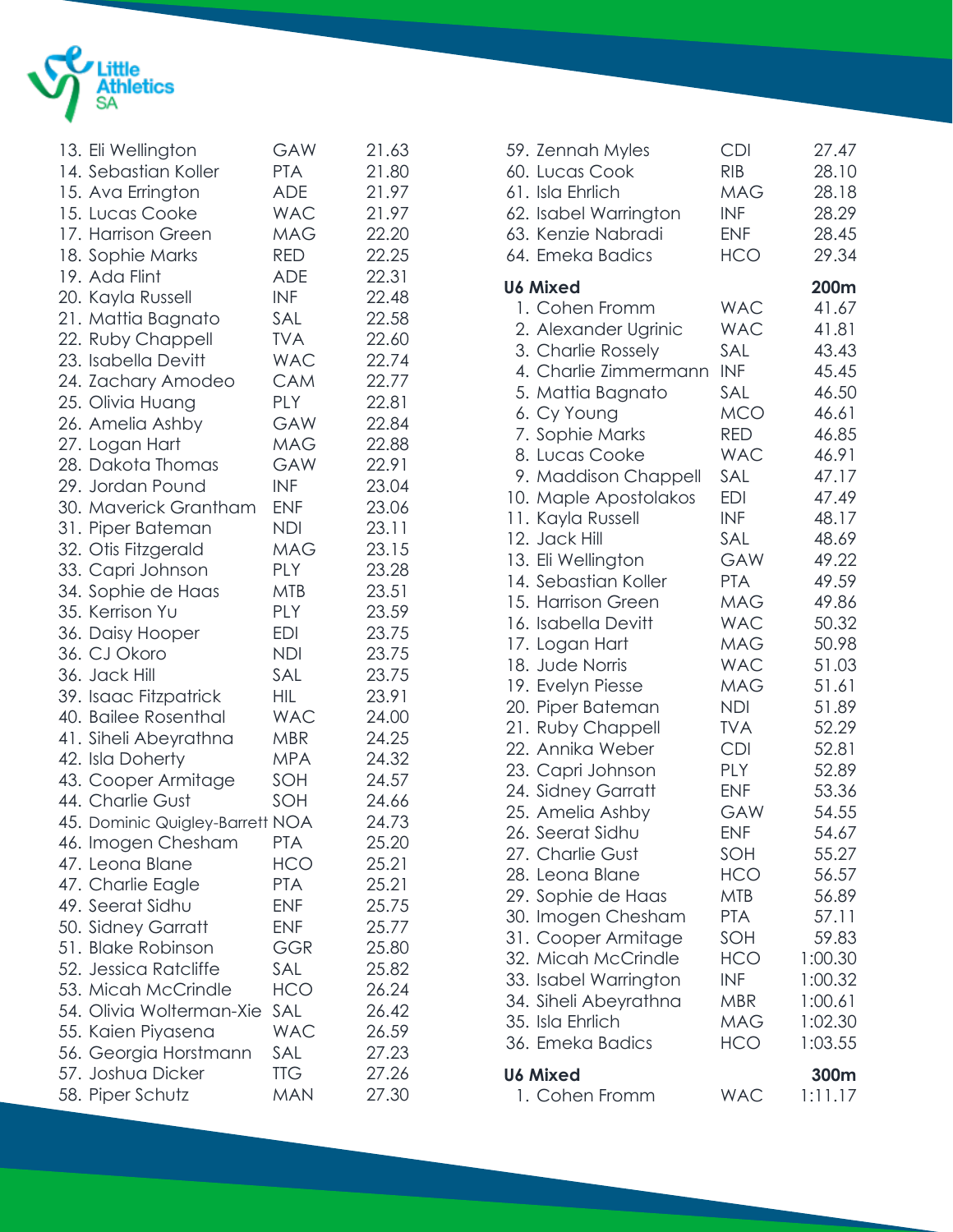

| 2. Mattia Bagnato                     | SAL                      | 1:12.67            |
|---------------------------------------|--------------------------|--------------------|
| 3. Gurnoor Dhillon                    | <b>ENF</b>               | 1:12.77            |
| 4. Cy Young                           | <b>MCO</b>               | 1:13.67            |
| 5. Lucas Cooke                        | <b>WAC</b>               | 1:13.80            |
| 6. Maverick Grantham                  | <b>ENF</b>               | 1:17.85            |
| 7. Zachary Amodeo                     | <b>CAM</b>               | 1:17.89            |
| 8. Cole Elson                         | <b>GAW</b>               | 1:18.87            |
| 9. Maple Apostolakos                  | <b>EDI</b>               | 1:19.52            |
| 10. Daisy Hooper                      | <b>EDI</b>               | 1:19.96            |
| 11. Ava Errington                     | ADE                      | 1:21.51            |
| 12. Harrison Green                    | <b>MAG</b>               | 1:21.69            |
| 13. Jack Hill                         | SAL                      | 1:22.54            |
| 14. Immanuel Radford                  | <b>PLY</b>               | 1:23.06            |
| 15. Otis Fitzgerald                   | <b>MAG</b>               | 1:23.54            |
| 16. Syd Powell                        | PLY                      | 1:24.60            |
| 17. Isabella Devitt                   | <b>WAC</b>               | 1:24.93            |
| 18. Sylvia Sweeney                    | <b>MCO</b>               | 1:25.50            |
| 19. Charlie Eagle                     | <b>PTA</b>               | 1:26.14            |
| 20. Seerat Sidhu                      | <b>ENF</b>               | 1:27.38            |
| 21. Logan Hart                        | <b>MAG</b>               | 1:28.15            |
| 22. Georgia Horstmann                 | SAL                      | 1:28.26            |
| 23. Olivia Huang                      | <b>PLY</b>               | 1:29.86            |
| 24. Blake Robinson<br>25. Kerrison Yu | <b>GGR</b><br><b>PLY</b> | 1:31.95<br>1:32.61 |
|                                       | <b>TTG</b>               | 1:33.74            |
| 26. Ziggy Hick<br>27. Sophie de Haas  | <b>MTB</b>               | 1:34.37            |
| 28. Sidney Garratt                    | <b>ENF</b>               | 1:35.14            |
| 29. Isabel Warrington                 | <b>INF</b>               | 1:38.20            |
| 30. Isla Ehrlich                      | <b>MAG</b>               | 1:41.73            |
| 31. Zennah Myles                      | <b>CDI</b>               | 1:42.16            |
|                                       |                          |                    |
| <b>U7 Mixed</b>                       |                          | Long Jump          |
| 1. Isla Maher                         | <b>MTB</b>               | 2.83               |
| 2. Kristof Jaworek                    | <b>ENF</b>               | 2.77               |
| 3. Yuew Baak                          | <b>ENF</b>               | 2.62               |
| 4. Mike Stolle                        | <b>PTA</b><br><b>MBR</b> | 2.60               |
| 5. Levi Fullgrabe                     |                          | 2.57<br>2.56       |
| 6. Layke Williams<br>7. Zach Moran    | <b>TTG</b><br><b>CAM</b> | 2.55               |
| 8. Scarlett Carter                    | <b>WAC</b>               | 2.54               |
| 8. Kenzi Scott                        | SCO                      | 2.54               |
| 10. Arthur Sewell                     | GAW                      | 2.49               |
| 10. Connor Gray                       | <b>HCO</b>               | 2.49               |
| 12. Emmii Muller                      | <b>ADE</b>               | 2.47               |
| 13. Etienne Graves                    | <b>ENF</b>               | 2.46               |
| 14. Molly Hick                        | <b>TTG</b>               | 2.45               |
|                                       |                          |                    |

| 15. Indii Backwell         | PLY        | 2.42 |
|----------------------------|------------|------|
| 16. Adam Williams          | <b>NOA</b> | 2.40 |
| 17. Linken Myles           | <b>CDI</b> | 2.39 |
| 17. Campbell Boerema       | <b>MAG</b> | 2.39 |
| 19. Deylin Ward            | <b>TVA</b> | 2.36 |
| 19. Lennox Marsh           | <b>ADE</b> | 2.36 |
| 19. Henry Shearer          | SCO        | 2.36 |
| 22. Scarlett McNamara      | <b>MAG</b> | 2.34 |
| 22. Ariana Smith           | <b>HIL</b> | 2.34 |
| 24. Oliver Witkos          | <b>INF</b> | 2.33 |
| 25. Gabriel Edson          | <b>EDI</b> | 2.32 |
| 26. Rickveer Jattana       | <b>INF</b> | 2.31 |
| 26. Caleb King             | PFD        | 2.31 |
| 28. Saxon King             | <b>PFD</b> | 2.30 |
| 28. Louella May            | <b>MBR</b> | 2.30 |
| 28. Zac Hadjis             | <b>HCO</b> | 2.30 |
| 31. Layla Trako            | SAL        | 2.29 |
| 32. Noah Field             | <b>GGR</b> | 2.28 |
| 32. Mitchell Parbs         | <b>BVA</b> | 2.28 |
| 34. Isabelle Ormrod        | <b>TTG</b> | 2.27 |
| 35. Hayden Branford        | <b>RED</b> | 2.24 |
| 36. Joseph Dunford         | <b>MTB</b> | 2.20 |
| 37. Percy Walker           | <b>HCO</b> | 2.19 |
| 38. Ezekiel Kilpatrick     | <b>NDI</b> | 2.16 |
| 39. Lachlan Kelly          | <b>MTB</b> | 2.14 |
| 39. Rory Drewett           | <b>NDI</b> | 2.14 |
| 41. Ruby Bialek            | GAW        | 2.09 |
| 42. Hamish Excell          | <b>BTN</b> | 2.08 |
| 42. Mason Walden           | SAL        | 2.08 |
| 44. Azalea McMillan        | <b>HCO</b> | 2.07 |
| 45. Leo Oliver             | <b>NYP</b> | 2.06 |
| 46. Bentley Singler        | <b>CDI</b> | 2.04 |
| 47. Xariah Bates           | PLY        | 2.03 |
| 48. Robert Crabb           | <b>CDI</b> | 2.02 |
| 48. River Watts            | SAL        | 2.02 |
| 50. Makali Purdue-Matthews | <b>ENF</b> | 2.01 |
| 51. John Banton            | SAL        | 1.98 |
| 51. Maddison Medhurst      | <b>TTG</b> | 1.98 |
| 51. Eva Stuart             | <b>TTG</b> | 1.98 |
| 54. Oliver Measday         | <b>NDI</b> | 1.96 |
| 54. Eve Wallett            | EDI        | 1.96 |
| 56. Uche Badics            | <b>HCO</b> | 1.95 |
| 56. Ebony Wilson           | <b>MCO</b> | 1.95 |
| 58. Louis Repacholi        | GAW        | 1.93 |
| 59. Jay Shekhawat          | CDI        | 1.91 |
| 60. Willow Bedson          | SOH        | 1.89 |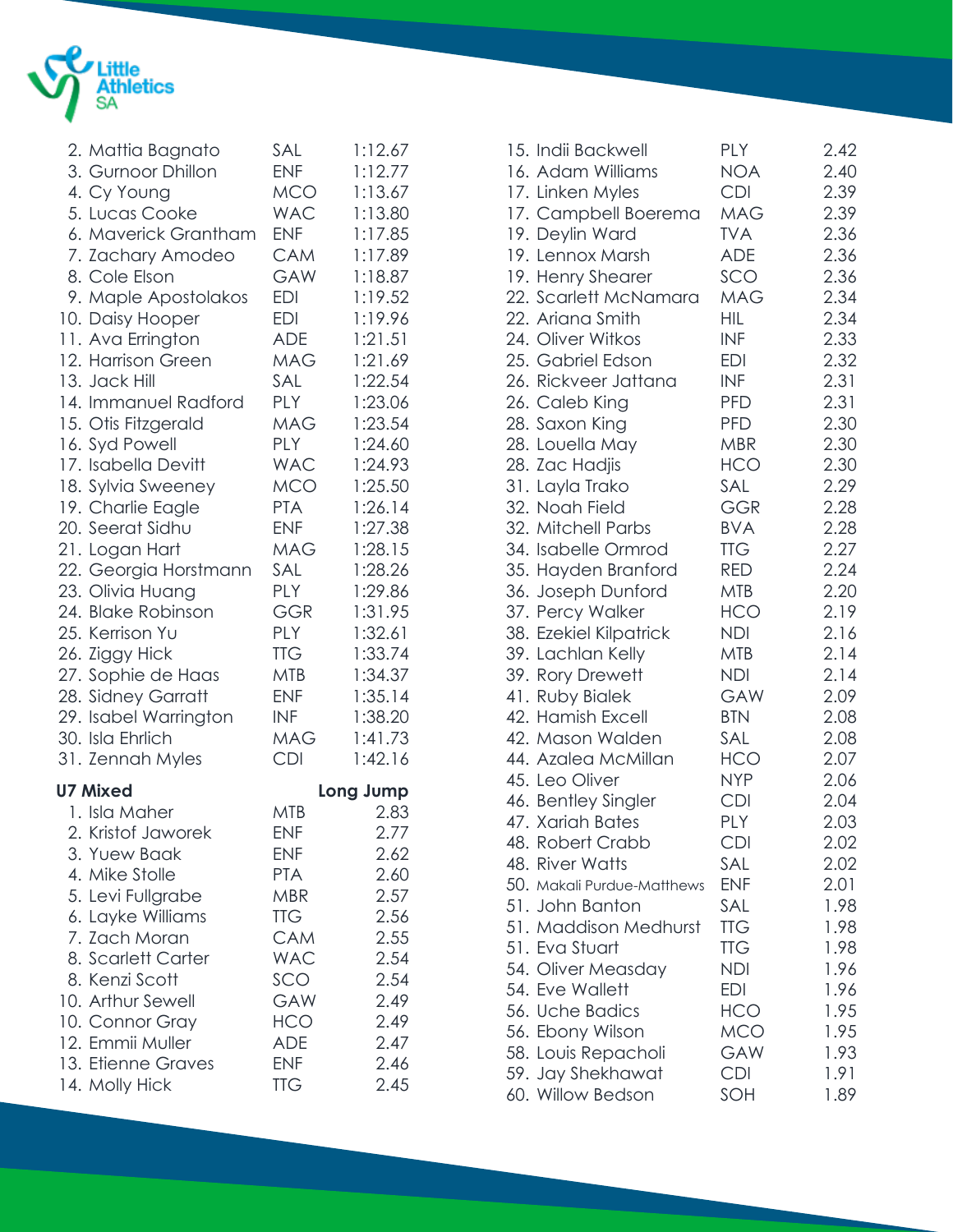

|      | 60. Logan Pielago            | <b>MTB</b> | 1.89          |
|------|------------------------------|------------|---------------|
|      | 60. Zachary Young            | INF        | 1.89          |
|      | 63. Matthew McCabe           | <b>CDI</b> | 1.87          |
|      | 64. Hayden Geesing           | <b>TTG</b> | 1.86          |
|      | 65. Savannah Tsai            | <b>WVL</b> | 1.85          |
|      | 66. Olivia Sadler            | <b>PLY</b> | 1.81          |
|      | 67. Tahneesha Yeates         | SAL        | 1.80          |
|      | 68. Nevayah Taylor           | HCO        | 1.79          |
|      | 69. Matilda Cox              | <b>TTG</b> | 1.74          |
|      | 70. Bella Whittaker          | MAG        | 1.73          |
|      | 71. Lakica Ongee             | SAL        | 1.72          |
|      | 72. Maddie Pete              | <b>PLY</b> | 1.69          |
|      | 73. Ryan Blyth               | <b>INF</b> | 1.67          |
|      | 73. Jax Stribling            | <b>GGR</b> | 1.67          |
|      | 75. Aria Crispe              | <b>MPA</b> | 1.66          |
|      | 75. Harrison Giacopini       | SAL        | 1.66          |
|      | 77. Nora Waite               | SCO        | 1.61          |
|      | 78. Maddie Topham            | HIL        | 1.56          |
|      | 79. Lillie Whimpress-Rathjen |            | <b>TVA</b>    |
| 1.55 |                              |            |               |
|      | 80. Makayla Hawkins          | PFD.       | 1.49          |
|      | 81. Lara Nassery             | <b>MAG</b> | 1.45          |
|      | 82. Parmita Manha            | HCO        | 1.44          |
|      | 83. Isaac Walton             | <b>NDI</b> | 1.41          |
|      | 84. Amelia Hawkins           | <b>PFD</b> | 1.40          |
|      | 85. Hadley Sturdy            | <b>WAC</b> | 1.38          |
|      | 86. Ziad Chehade             | <b>GGR</b> | 1.36          |
|      | 86. Grace Christou           | <b>WAC</b> | 1.36          |
|      | 88. Annabelle Plunkett       | <b>CDI</b> | 1.34          |
|      | 89. Aurelia Toner            | <b>TTG</b> | 1.19          |
|      | 90. Damon Banks              | GAW        | 1.14          |
|      | 91. Oliver Dyer              | GAW        | 1.10          |
|      |                              |            |               |
|      | <b>U7 Mixed</b>              |            | <b>Discus</b> |
|      | 1. Mitchell Parbs            | <b>BVA</b> | 13.21         |
|      | 2. Noah Field                | GGR        | 12.84         |
|      | 3. Jay Shekhawat             | CDI        | 11.19         |
|      | 4. Mike Stolle               | PTA        | 11.17         |
|      | 5. Rory Drewett              | NDI        | 11.11         |
|      | 6. Lachlan Kelly             | <b>MTB</b> | 10.50         |
|      | 7. Caleb King                | <b>PFD</b> | 9.96          |
|      | 8. Zachary Young             | <b>INF</b> | 9.78          |
|      | 9. Linken Myles              | <b>CDI</b> | 9.49          |
|      | 10. Sophie Heath             | SAL        | 9.16          |
|      | 11. Annabelle Plunkett       | <b>CDI</b> | 9.13          |
|      | 12. Uche Badics              | <b>HCO</b> | 8.97          |

| 13. Louis Repacholi    | GAW        | 8.95            |
|------------------------|------------|-----------------|
| 14. Molly Hick         | <b>TTG</b> | 8.84            |
| 15. Shaadiya Kamish    | <b>NOA</b> | 8.81            |
| 16. Etienne Graves     | <b>ENF</b> | 8.62            |
| 17. Mason Walden       | SAL        | 8.02            |
| 18. Robert Crabb       | <b>CDI</b> | 7.88            |
| 19. Xariah Bates       | PLY        | 7.82            |
| 20. Hayden Geesing     | <b>TTG</b> | 7.73            |
| 21. Arthur Sewell      | GAW        | 7.46            |
| 22. Savannah Tsai      | WVL        | 7.27            |
| 23. Campbell Boerema   | <b>MAG</b> | 7.22            |
| 24. Saxon King         | <b>PFD</b> | 7.00            |
| 25. Rickveer Jattana   | <b>INF</b> | 6.84            |
| 26. Scarlett McNamara  | <b>MAG</b> | 6.61            |
| 27. Oliver Measday     | <b>NDI</b> | 6.57            |
| 28. Ezekiel Kilpatrick | <b>NDI</b> | 6.13            |
| 29. Lakica Ongee       | SAL        | 6.07            |
| 30. Kristof Jaworek    | <b>ENF</b> | 6.05            |
| 31. Ryan Blyth         | <b>INF</b> | 5.77            |
| 32. Ebony Wilson       | <b>MCO</b> | 5.76            |
| 33. Adam Williams      | <b>NOA</b> | 5.23            |
| 34. Azalea McMillan    | <b>HCO</b> | 5.22            |
| 35. Nevayah Taylor     | <b>HCO</b> | 5.17            |
| 36. Leo Oliver         | NYP        | 4.91            |
| 37. Patrick Martin     | <b>INF</b> | 4.49            |
| 38. Makayla Hawkins    | <b>PFD</b> | 3.75            |
| 39. Amelia Hawkins     | <b>PFD</b> | 3.66            |
| 40. Gunreet Kaur       | INF        | 3.60            |
| 41. Damon Banks        | GAW        | 3.45            |
| 42. Isaac Walton       | <b>NDI</b> | 3.37            |
| 43. Bella Whittaker    | <b>MAG</b> | 3.29            |
| 44. Jax Stribling      | <b>GGR</b> | 3.27            |
| 45. Tahneesha Yeates   | SAL        | 3.19            |
| 46. Lara Nassery       | MAG        | 3.09            |
| 47. Hayden Branford    | RED        | 3.03            |
| 48. Parmita Manha      | <b>HCO</b> | 2.94            |
| 49. Grace Christou     | <b>WAC</b> | 2.91            |
| 50. Oliver Dyer        | <b>GAW</b> | 2.66            |
| 51. Lilly Walden       | SAL        | 2.39            |
| 52. Maddie Pete        | <b>PLY</b> | 2.33            |
| Logan Pielago          | <b>MTB</b> | <b>NM</b>       |
| Lennox Marsh           | <b>ADE</b> | <b>NM</b>       |
| <b>U7 Mixed</b>        |            | <b>Shot Put</b> |
| 1. Mitchell Parbs      | <b>BVA</b> | 5.26            |
| 2. Mike Stolle         | <b>PTA</b> | 4.90            |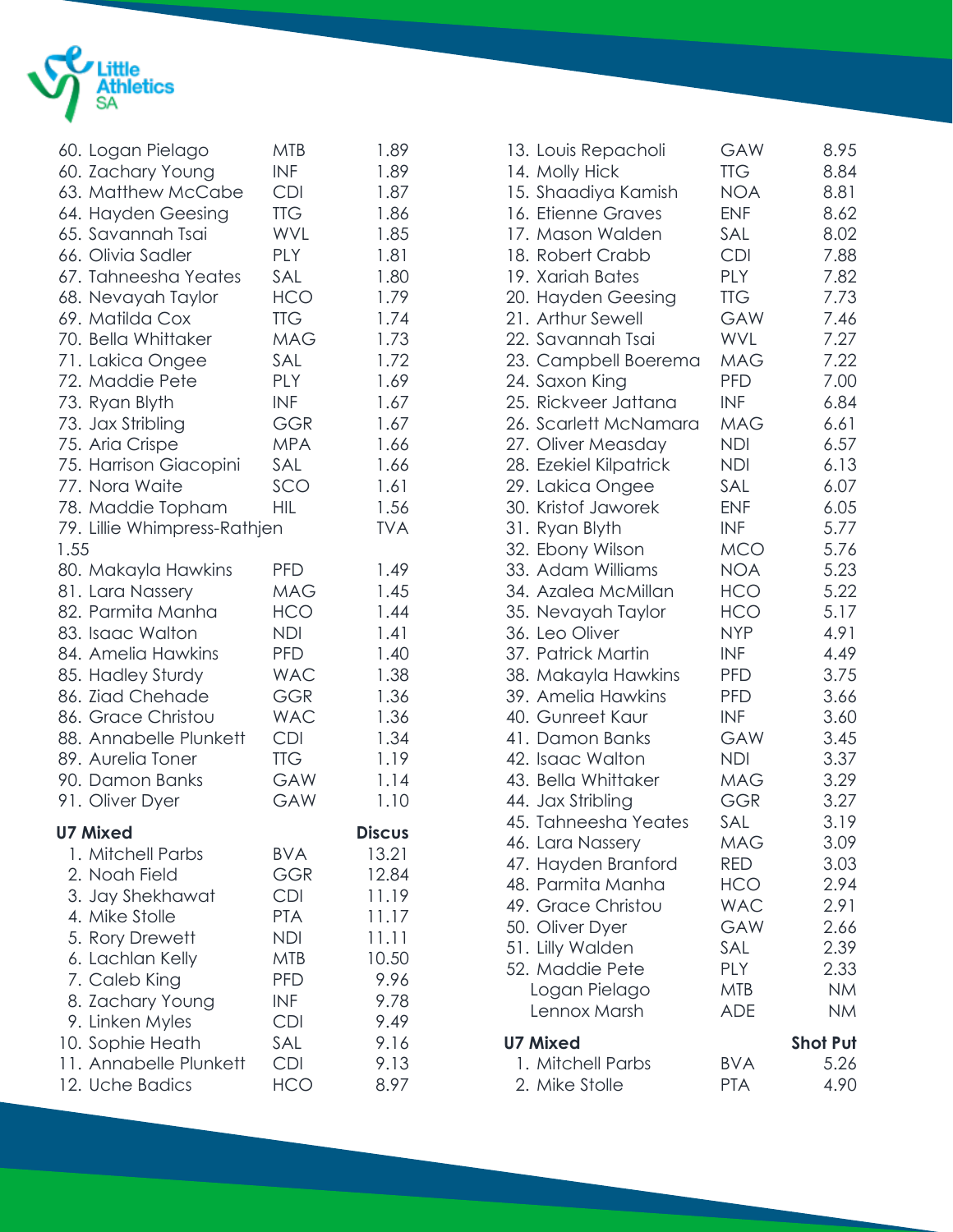

| 3. Lennox Marsh       | <b>ADE</b> | 4.85 |
|-----------------------|------------|------|
| 4. Etienne Graves     | <b>ENF</b> | 4.69 |
| 5. Logan Pielago      | MTB        | 4.57 |
| 6. Savannah Tsai      | <b>WVL</b> | 4.54 |
| 7. Ezekiel Kilpatrick | <b>NDI</b> | 4.34 |
| 8. Deylin Ward        | <b>TVA</b> | 4.31 |
| 9. John Banton        | SAL        | 4.27 |
| 10. Ryder Marks       | <b>GGR</b> | 4.26 |
| 11. Oliver Measday    | <b>NDI</b> | 3.98 |
| 12. Gabriel Edson     | EDI        | 3.94 |
| 13. Linken Myles      | <b>CDI</b> | 3.71 |
| 14. Campbell Boerema  | <b>MAG</b> | 3.66 |
| 15. Malyk Hussain     | <b>NOA</b> | 3.62 |
| 16. Xariah Bates      | <b>PLY</b> | 3.58 |
| 17. Sophie Heath      | SAL        | 3.46 |
| 18. Henry Shearer     | SCO        | 3.36 |
| 19. Hayden Geesing    | <b>TTG</b> | 3.34 |
| 20. Bentley Singler   | <b>CDI</b> | 3.31 |
| 21. Molly Hick        | <b>TTG</b> | 3.28 |
| 22. Rickveer Jattana  | INF        | 3.27 |
| 23. Leo Oliver        | <b>NYP</b> | 3.25 |
| 24. Adam Williams     | <b>NOA</b> | 3.22 |
| 25. Oliver Witkos     | <b>INF</b> | 3.13 |
| 25. Emmii Muller      | <b>ADE</b> | 3.13 |
| 27. Jay Shekhawat     | <b>CDI</b> | 3.09 |
| 28. Shaadiya Kamish   | <b>NOA</b> | 2.97 |
| 29. Azalea McMillan   | <b>HCO</b> | 2.82 |
| 30. Lakica Ongee      | SAL        | 2.70 |
| 31. Robert Crabb      | <b>CDI</b> | 2.67 |
| 32. Makayla Hawkins   | <b>PFD</b> | 2.55 |
| 33. Louella May       | <b>MBR</b> | 2.41 |
| 33. Grace Christou    | <b>WAC</b> | 2.41 |
| 35. Hadley Sturdy     | <b>WAC</b> | 2.40 |
| 36. Vienna letto-Bell | <b>WAC</b> | 2.39 |
| 36. Lilly Walden      | SAL        | 2.39 |
| 38. Hayden Branford   | <b>RED</b> | 2.35 |
| 39. Maddie Topham     | HIL.       | 2.29 |
| 40. Amelia Hawkins    | <b>PFD</b> | 2.22 |
| 41. Nora Waite        | SCO        | 2.12 |
| 42. Asher Johnston    | <b>MTB</b> | 2.09 |
| 42. Isaac Walton      | <b>NDI</b> | 2.09 |
| 44. Lily Tezacker     | <b>TTG</b> | 1.98 |
| 45. Oliver Dyer       | GAW        | 1.97 |
| 46. Willow Bedson     | SOH        | 1.95 |
| 47. Aria Crispe       | <b>MPA</b> | 1.89 |
| 48. Aurelia Toner     | <b>TTG</b> | 1.86 |
|                       |            |      |

| 49. Lillie Whimpress-Rathjen TVA<br>50. Matilda Cox<br>51. Bella Whittaker | <b>TTG</b><br><b>MAG</b> | 1.85<br>1.78<br>1.74 |
|----------------------------------------------------------------------------|--------------------------|----------------------|
| <b>U7 Mixed</b>                                                            |                          | 50m                  |
| 1. Scarlett McNamara                                                       | MAG                      | 8.58                 |
| 2. Yuew Baak                                                               | <b>ENF</b>               | 8.61                 |
| 3. Indii Backwell                                                          | <b>PLY</b>               | 8.65                 |
| 4. Angelo Bagnato                                                          | SAL                      | 8.78                 |
| 5. Jaaziah Lafaele                                                         | RED                      | 8.79                 |
| 6. Isabelle Ormrod                                                         | <b>TTG</b>               | 9.05                 |
| 7. Layke Williams                                                          | <b>TTG</b>               | 9.19                 |
| 8. Connor Gray                                                             | HCO                      | 9.43                 |
| 8. Kenzi Scott                                                             | SCO.                     | 9.43                 |
| 10. Emmii Muller                                                           | <b>ADE</b>               | 9.46                 |
| 11. Henry Shearer                                                          | SCO                      | 9.51                 |
| 12. Campbell Boerema                                                       | <b>MAG</b>               | 9.57                 |
| 13. Levi Fullgrabe                                                         | <b>MBR</b>               | 9.59                 |
| 14. Isla Maher                                                             | <b>MTB</b>               | 9.62                 |
| 15. Xariah Bates                                                           | <b>PLY</b>               | 9.78                 |
| 16. Zachary Young                                                          | INF                      | 9.82                 |
| 17. Iris Watson                                                            | NDI                      | 9.83                 |
| 18. Kaylee Thomas                                                          | INF                      | 9.86                 |
| 19. Louella May                                                            | <b>MBR</b>               | 9.97                 |
| 20. Makali Purdue-Matthews                                                 | <b>ENF</b>               | 10.06                |
| 21. Mike Stolle                                                            | <b>PTA</b>               | 10.16                |
| 21. Ebony Wilson                                                           | <b>MCO</b>               | 10.16                |
| 23. Saxon King                                                             | <b>PFD</b>               | 10.22                |
| 24. Zac Hadjis                                                             | HCO                      | 10.25                |
| 25. Bentley Singler                                                        | <b>CDI</b>               | 10.28                |
| 26. Ariana Smith                                                           | <b>HIL</b>               | 10.30                |
| 27. William Greaves                                                        | <b>TTG</b>               | 10.37                |
| 28. Olivia Sadler                                                          | PLY                      | 10.41                |
| 29. Scarlett Carter                                                        | <b>WAC</b>               | 10.43                |
| 30. Lachlan Kelly                                                          | MTB                      | 10.49                |
| 31. Savannah Tsai                                                          | <b>WVL</b>               | 10.57                |
| 31. Lilly Walden                                                           | SAL                      | 10.57                |
| 33. Uche Badics                                                            | <b>HCO</b>               | 10.62                |
| 33. Shaadiya Kamish                                                        | <b>NOA</b>               | 10.62                |
| 35. Layla Trako                                                            | SAL                      | 10.63                |
| 36. Leo Oliver                                                             | <b>NYP</b>               | 10.65                |
| 37. Joseph Dunford                                                         | MTB                      | 10.75                |
| 38. Rory Drewett                                                           | <b>NDI</b>               | 10.76                |
| 39. John Banton                                                            | SAL                      | 10.83                |
| 40. Parmita Manha                                                          | <b>HCO</b>               | 10.92                |
| 41. Oliver Measday                                                         | <b>NDI</b>               | 10.93                |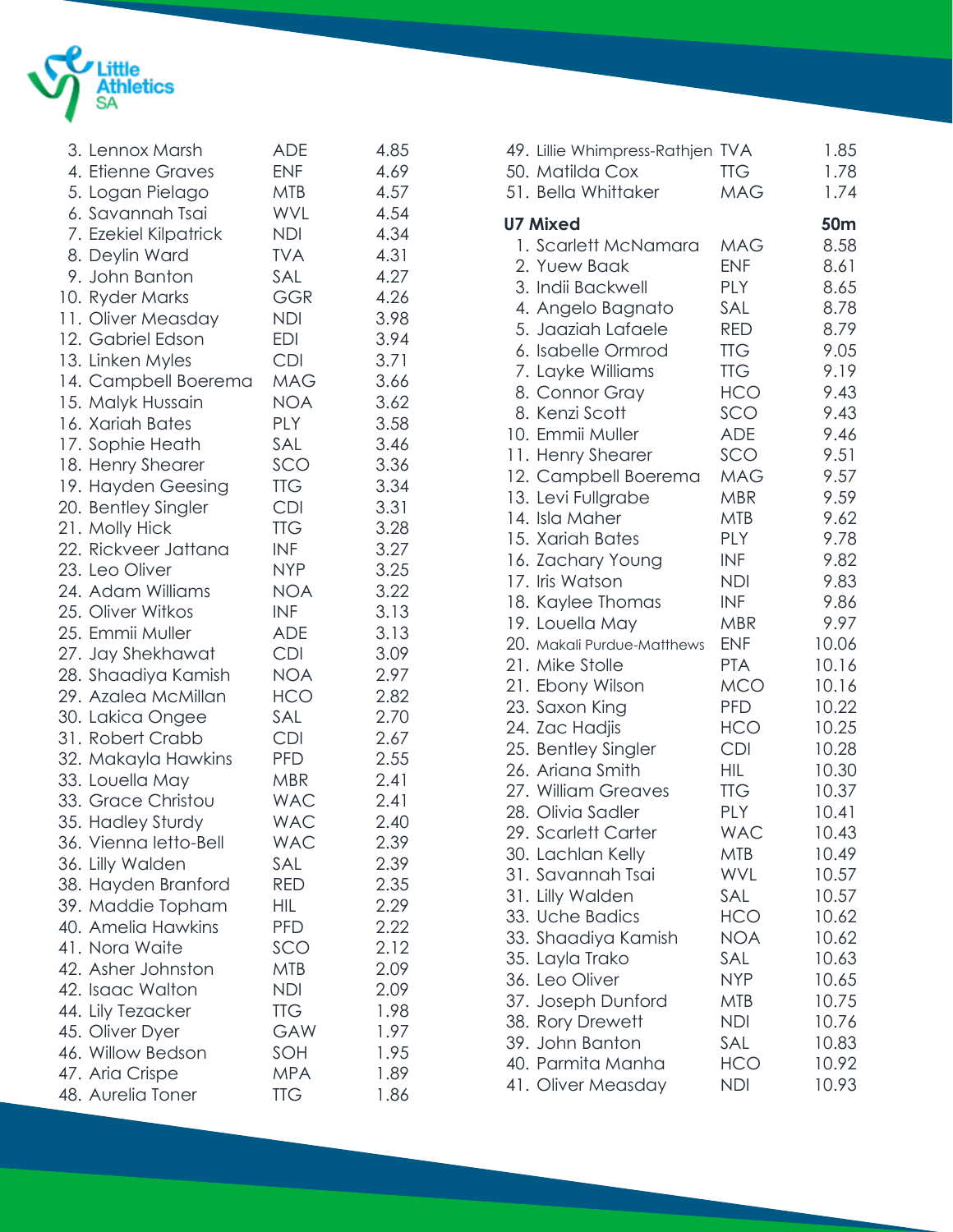

| 42. Ashton Broadbent                   | WVL                      | 11.02          |
|----------------------------------------|--------------------------|----------------|
| 42. Tahneesha Yeates                   | SAL                      | 11.02          |
| 44. Willow Bedson                      | SOH                      | 11.05          |
| 45. Aria Crispe                        | <b>MPA</b>               | 11.17          |
| 46. Grace Christou                     | <b>WAC</b>               | 11.27          |
| 47. River Watts                        | SAL                      | 11.31          |
| 48. Lillie Whimpress-Rathjen           | <b>TVA</b>               | 11.39          |
| 49. Nora Waite                         | SCO                      | 11.44          |
| 50. Harrison Giacopini                 | SAL                      | 11.48          |
| 51. Amelia Hawkins                     | <b>PFD</b>               | 11.50          |
| 52. Louis Repacholi                    | GAW                      | 11.52          |
| 53. Lakica Ongee                       | SAL                      | 11.73          |
| 54. Makayla Hawkins                    | <b>PFD</b>               | 11.84          |
| 55. Asher Johnston                     | MTB                      | 11.91          |
| 56. Vienna letto-Bell                  | <b>WAC</b>               | 12.04          |
| 57. Damon Banks                        | GAW                      | 12.27          |
| 58. Maddie Topham                      | <b>HIL</b>               | 12.29          |
| 59. Matilda Cox                        | <b>TTG</b>               | 12.33          |
| 60. Jax Stribling                      | <b>GGR</b>               | 12.59          |
| 61. Ziad Chehade                       | <b>GGR</b>               | 13.11          |
| 62. Isaac Walton                       | <b>NDI</b>               | 13.50          |
| 63. Aurelia Toner                      | <b>TTG</b>               | 13.80          |
| 64. Oliver Dyer                        | <b>GAW</b>               | 14.78          |
|                                        |                          |                |
| <b>U7 Mixed</b>                        |                          | <b>70m</b>     |
| 1. Indii Backwell                      | <b>PLY</b>               | 12.73          |
| 2. Jaaziah Lafaele                     | RED                      | 12.89          |
| 3. Isabelle Ormrod                     | <b>TTG</b>               | 12.90          |
| 4. Yuew Baak                           | <b>ENF</b>               | 12.92          |
| 5. Etienne Graves                      | <b>ENF</b>               | 13.05          |
| 6. Isla Maher                          | <b>MTB</b>               | 13.27          |
| 7. Noah Field                          | <b>GGR</b>               | 13.38          |
| 8. Logan Pielago                       | <b>MTB</b>               | 13.55          |
| 9. Makali Purdue-Matthews              | <b>ENF</b>               | 13.74          |
| 10. Kenzi Scott                        | SCO                      | 13.88          |
| 11. Emmii Muller                       | <b>ADE</b>               | 14.13          |
| 12. Saxon King                         | <b>PFD</b>               | 14.24          |
| 13. Sophie Heath                       | SAL                      | 14.27          |
| 14. Iris Watson                        | <b>NDI</b>               | 14.34          |
| 15. Aria Crispe                        | <b>MPA</b>               | 14.37          |
| 16. Xariah Bates                       | <b>PLY</b>               | 14.45          |
| 17. Asher Johnston                     | <b>MTB</b>               | 14.48          |
| 18. Zac Hadjis                         | <b>HCO</b>               | 14.50          |
| 19. Ashton Broadbent                   | WVL                      | 14.55          |
| 19. Deylin Ward<br>21. Bentley Singler | <b>TVA</b><br><b>CDI</b> | 14.55<br>14.64 |

| 22. Scarlett Carter                | <b>WAC</b>               | 14.73          |
|------------------------------------|--------------------------|----------------|
| 23. Mike Stolle                    | <b>PTA</b>               | 14.75          |
| 24. Louella May                    | <b>MBR</b>               | 14.77          |
| 25. Uche Badics                    | HCO                      | 14.81          |
| 26. Lilly Walden                   | SAL                      | 14.87          |
| 27. John Banton                    | SAL                      | 15.00          |
| 28. Eva Stuart                     | <b>TTG</b>               | 15.14          |
| 29. Lakica Ongee                   | SAL                      | 15.18          |
| 30. Mason Walden                   | SAL                      | 15.38          |
| 31. Joseph Dunford                 | <b>MTB</b>               | 15.46          |
| 32. Lachlan Kelly                  | <b>MTB</b>               | 15.56          |
| 33. Willow Bedson                  | SOH                      | 15.60          |
| 34. Shaadiya Kamish                | <b>NOA</b>               | 15.64          |
| 35. Hayden Branford                | <b>RED</b>               | 15.66          |
| 36. Layla Trako                    | SAL                      | 15.91          |
| 37. Bella Whittaker                | <b>MAG</b>               | 16.03          |
| 38. Lillie Whimpress-Rathjen       | <b>TVA</b>               | 16.08          |
| 39. Makayla Hawkins                | <b>PFD</b>               | 16.13          |
| 40. Harrison Giacopini             | SAL                      | 16.40          |
| 41. Amelia Hawkins                 | <b>PFD</b>               | 16.46          |
| 42. Vienna letto-Bell              | <b>WAC</b>               | 16.52          |
| 43. Ziad Chehade                   | <b>GGR</b>               | 16.80          |
|                                    |                          |                |
| <b>U7 Mixed</b>                    |                          | 100m           |
| 1. Yuew Baak                       | <b>ENF</b>               | 17.32          |
| 2. Angelo Bagnato                  | <b>SAL</b>               | 17.63          |
| 3. Jaaziah Lafaele                 | RED                      | 17.76          |
| 4. Scarlett McNamara               | <b>MAG</b>               | 17.80          |
| 5. Kristof Jaworek                 | <b>ENF</b>               | 18.02          |
| 6. Zach Moran                      | <b>CAM</b>               | 18.04          |
| 7. Connor Gray                     | <b>HCO</b>               | 18.08          |
| 8. Indii Backwell                  | <b>PLY</b>               | 18.19          |
| 9. Emmii Muller                    | <b>ADE</b>               | 18.32          |
| 10. Noah Field                     | GGR                      | 18.45          |
| 11. Isabelle Ormrod                | TTG                      | 18.49          |
| 12. Luca Ferro                     | WVL                      | 18.68          |
| 13. Isla Maher                     | <b>MTB</b>               | 18.72          |
| 14. Layke Williams                 | <b>TTG</b>               | 18.85          |
| 15. Levi Fullgrabe                 | MBR                      | 18.93          |
| 16. Iris Watson                    | NDI                      | 19.24          |
| 17. Matthew McCabe                 | <b>CDI</b>               | 19.36          |
| 18. Henry Shearer                  | SCO                      | 19.38          |
| 19. Logan Pielago                  | MTB                      | 19.41          |
| 20. Caleb King                     | <b>PFD</b>               | 19.60          |
| 21. Ethan Watson<br>22. Molly Hick | <b>ENF</b><br><b>TTG</b> | 19.74<br>19.75 |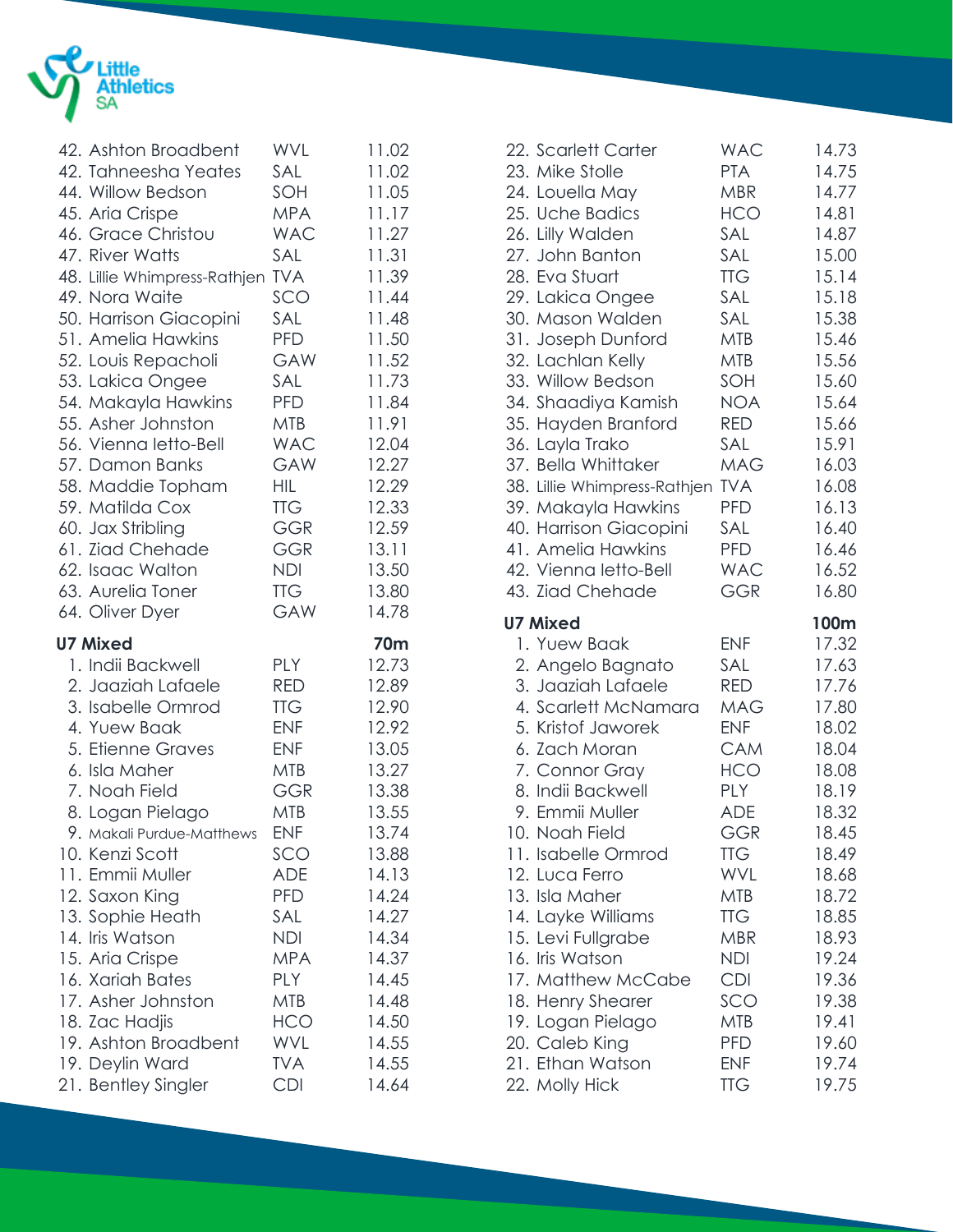

| 23. Malyk Hussain                | <b>NOA</b> | 19.92      |
|----------------------------------|------------|------------|
| 24. Maddison Medhurst            | <b>TTG</b> | 20.14      |
| 25. William Greaves              | <b>TTG</b> | 20.39      |
| 26. Uche Badics                  | <b>HCO</b> | 20.40      |
| 27. Zachary Young                | <b>INF</b> | 20.45      |
| 28. Sophie Heath                 | SAL        | 20.46      |
| 29. Evie Brown                   | <b>CDI</b> | 20.55      |
| 30. Jake Antic                   | <b>PLY</b> | 20.61      |
| 31. Ariana Smith                 | HIL.       | 20.70      |
| 32. Olivia Sadler                | <b>PLY</b> | 20.76      |
| 33. Linken Myles                 | <b>CDI</b> | 20.84      |
| 34. Campbell Boerema             | MAG        | 20.90      |
| 35. Percy Walker                 | <b>HCO</b> | 20.91      |
| 36. Scarlett Carter              | <b>WAC</b> | 20.93      |
| 37. Luke Johns                   | <b>TTG</b> | 21.06      |
| 38. Makali Purdue-Matthews       | <b>ENF</b> | 21.12      |
| 39. Rory Drewett                 | <b>NDI</b> | 21.30      |
| 40. Ebony Wilson                 | MCO        | 21.43      |
| 41. Lilly Walden                 | SAL        | 21.59      |
| 42. Deylin Ward                  | <b>TVA</b> | 21.84      |
| 43. Maddie Pete                  | <b>PLY</b> | 22.05      |
| 43. Adam Williams                | <b>NOA</b> | 22.05      |
| 45. Ryan Blyth                   | <b>INF</b> | 22.21      |
| 46. Hamish Excell                | <b>BTN</b> | 22.32      |
| 47. Harrison Giacopini           | SAL        | 22.84      |
| 48. Arthur Sewell                | GAW        | 22.88      |
| 49. Layla Trako                  | SAL        | 23.02      |
| 50. Asher Johnston               | <b>MTB</b> | 23.11      |
| 51. Parmita Manha                | <b>HCO</b> | 23.34      |
| 52. Louis Repacholi              | GAW        | 23.54      |
| 53. Lara Nassery                 | MAG        | 23.72      |
| 54. Savannah Tsai                | WVL        | 23.83      |
| 55. Lillie Whimpress-Rathjen TVA |            | 23.86      |
| 55. Nora Waite                   | SCO        | 23.86      |
| 57. Hayden Geesing               | <b>TTG</b> | 23.91      |
| 58. River Watts                  | SAL        | 24.00      |
| 59. Damon Banks                  | GAW        | 24.29      |
| 60. Patrick Martin               | <b>INF</b> | 25.87      |
| 61. Boston Williams              | <b>NOA</b> | 26.13      |
| 62. Jax Stribling                | <b>GGR</b> | 26.17      |
| 63. Gunreet Kaur                 | <b>INF</b> | 26.68      |
| 64. Ziad Chehade                 | <b>GGR</b> | 28.41      |
| 65. Aurelia Toner                | <b>TTG</b> | 29.79      |
| 66. Oliver Dyer                  | GAW        | 31.70      |
| Max Baggoley                     | <b>PLY</b> | <b>DNF</b> |
|                                  |            |            |

| <b>U7 Mixed</b>            |            | 200m  |
|----------------------------|------------|-------|
| 1. Kristof Jaworek         | <b>ENF</b> | 36.70 |
| 2. Yuew Baak               | <b>ENF</b> | 36.81 |
| 3. Indii Backwell          | <b>PLY</b> | 37.81 |
| 4. Angelo Bagnato          | SAL        | 39.02 |
| 5. Jaaziah Lafaele         | <b>RED</b> | 39.05 |
| 6. Isabelle Ormrod         | <b>TTG</b> | 39.82 |
| 6. Layke Williams          | <b>TTG</b> | 39.82 |
| 8. Isla Maher              | <b>MTB</b> | 39.87 |
| 9. Noah Field              | <b>GGR</b> | 40.09 |
| 10. Connor Gray            | <b>HCO</b> | 40.46 |
| 11. Scarlett McNamara      | <b>MAG</b> | 41.63 |
| 12. Levi Fullgrabe         | <b>MBR</b> | 41.69 |
| 13. Caleb King             | <b>PFD</b> | 41.82 |
| 14. Lennox Marsh           | <b>ADE</b> | 42.83 |
| 15. Bentley Singler        | <b>CDI</b> | 43.18 |
| 16. Percy Walker           | <b>HCO</b> | 43.46 |
| 17. Layla Trako            | SAL        | 44.17 |
| 18. William Greaves        | <b>TTG</b> | 44.49 |
| 19. Oliver Witkos          | <b>INF</b> | 44.83 |
| 20. Boston Williams        | <b>NOA</b> | 45.20 |
| 21. Zac Hadjis             | <b>HCO</b> | 45.28 |
| 22. Luke Johns             | <b>TTG</b> | 45.51 |
| 23. Evie Brown             | <b>CDI</b> | 45.69 |
| 24. Hamish Excell          | <b>BTN</b> | 45.77 |
| 25. Rory Drewett           | <b>NDI</b> | 45.80 |
| 26. Adam Williams          | <b>NOA</b> | 46.32 |
| 27. Zach Moran             | CAM        | 46.34 |
| 28. Ebony Wilson           | <b>MCO</b> | 46.63 |
| 29. Makali Purdue-Matthews | <b>ENF</b> | 46.67 |
| 30. Jay Shekhawat          | <b>CDI</b> | 47.68 |
| 31. Rickveer Jattana       | <b>INF</b> | 48.17 |
| 32. Hadley Sturdy          | <b>WAC</b> | 49.00 |
| 33. Tahneesha Yeates       | SAL        | 49.02 |
| 34. Deylin Ward            | <b>TVA</b> | 49.08 |
| 35. Oliver Measday         | NDI        | 49.09 |
| 36. Arthur Sewell          | GAW        | 49.20 |
| 37. Maddison Medhurst      | <b>TTG</b> | 49.38 |
| 38. Robert Crabb           | <b>CDI</b> | 49.53 |
| 39. River Watts            | SAL        | 50.01 |
| 40. Joseph Dunford         | <b>MTB</b> | 50.64 |
| 41. Nevayah Taylor         | <b>HCO</b> | 50.84 |
| 42. Parmita Manha          | <b>HCO</b> | 50.92 |
| 43. Louis Repacholi        | GAW        | 51.74 |
| 44. Maddie Pete            | <b>PLY</b> | 52.16 |
| 45. Eve Wallett            | <b>EDI</b> | 52.44 |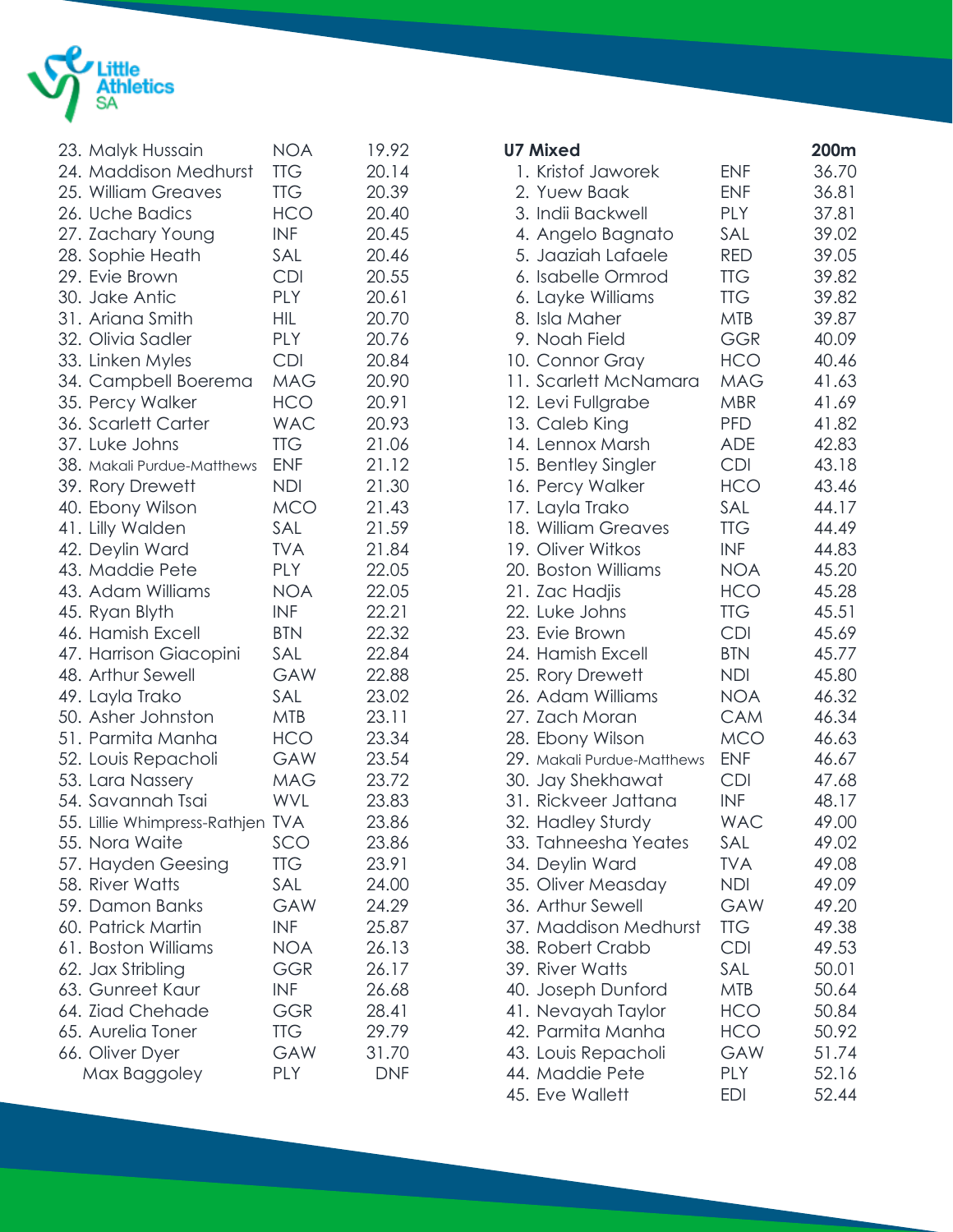

| 46. Mason Walden                                                                                                                                                                                                                                                                                                                                                                                                                                                                                                                                                                                                                                                                                                                                                               | SAL                                                                                                                                                                                                                                                                                                                                                                                                                                                    | 53.73   |
|--------------------------------------------------------------------------------------------------------------------------------------------------------------------------------------------------------------------------------------------------------------------------------------------------------------------------------------------------------------------------------------------------------------------------------------------------------------------------------------------------------------------------------------------------------------------------------------------------------------------------------------------------------------------------------------------------------------------------------------------------------------------------------|--------------------------------------------------------------------------------------------------------------------------------------------------------------------------------------------------------------------------------------------------------------------------------------------------------------------------------------------------------------------------------------------------------------------------------------------------------|---------|
| 47. Ezekiel Kilpatrick                                                                                                                                                                                                                                                                                                                                                                                                                                                                                                                                                                                                                                                                                                                                                         | <b>NDI</b>                                                                                                                                                                                                                                                                                                                                                                                                                                             | 54.93   |
| 48. Annabelle Plunkett                                                                                                                                                                                                                                                                                                                                                                                                                                                                                                                                                                                                                                                                                                                                                         | <b>CDI</b>                                                                                                                                                                                                                                                                                                                                                                                                                                             | 55.07   |
| 49. Patrick Martin                                                                                                                                                                                                                                                                                                                                                                                                                                                                                                                                                                                                                                                                                                                                                             | INF                                                                                                                                                                                                                                                                                                                                                                                                                                                    | 57.36   |
| 50. Matthew McCabe                                                                                                                                                                                                                                                                                                                                                                                                                                                                                                                                                                                                                                                                                                                                                             | <b>CDI</b>                                                                                                                                                                                                                                                                                                                                                                                                                                             | 58.15   |
| 51. Ziad Chehade                                                                                                                                                                                                                                                                                                                                                                                                                                                                                                                                                                                                                                                                                                                                                               | <b>GGR</b>                                                                                                                                                                                                                                                                                                                                                                                                                                             | 58.88   |
| 52. Isaac Walton                                                                                                                                                                                                                                                                                                                                                                                                                                                                                                                                                                                                                                                                                                                                                               | <b>NDI</b>                                                                                                                                                                                                                                                                                                                                                                                                                                             | 1:01.95 |
| 53. Gunreet Kaur                                                                                                                                                                                                                                                                                                                                                                                                                                                                                                                                                                                                                                                                                                                                                               | <b>INF</b>                                                                                                                                                                                                                                                                                                                                                                                                                                             | 1:03.99 |
| <b>U7 Mixed</b><br>1. Kristof Jaworek<br>2. Lennox Marsh<br>3. Angelo Bagnato<br>4. Caleb King<br>5. Levi Fullgrabe<br>6. Etienne Graves<br>7. Zach Moran<br>8. Olivia Sadler<br>9. Zac Hadjis<br>10. Ariana Smith<br>11. William Greaves<br>12. Shaadiya Kamish<br>13. Henry Shearer<br>14. Molly Hick<br>15. Luke Johns<br>16. Saxon King<br>17. Ryder Marks<br>18. Gabriel Edson<br>19. Hayden Geesing<br>20. Linken Myles<br>21. Nevayah Taylor<br>22. Ethan Watson<br>23. Azalea McMillan<br>24. Hamish Excell<br>25. Louella May<br>26. Tahneesha Yeates<br>27. Evie Brown<br>28. Aria Crispe<br>29. Joseph Dunford<br>30. Maddie Pete<br>31. Nora Waite<br>32. Hadley Sturdy<br>33. Hayden Branford<br>34. Mason Walden<br>35. Matthew McCabe<br>36. Annabelle Plunkett | <b>ENF</b><br><b>ADE</b><br>SAL<br><b>PFD</b><br><b>MBR</b><br><b>ENF</b><br>CAM<br>PLY<br><b>HCO</b><br>HIL.<br><b>TTG</b><br><b>NOA</b><br>SCO<br><b>TTG</b><br><b>TTG</b><br><b>PFD</b><br><b>GGR</b><br><b>EDI</b><br><b>TTG</b><br><b>CDI</b><br><b>HCO</b><br><b>ENF</b><br><b>HCO</b><br><b>BTN</b><br>MBR<br>SAL<br><b>CDI</b><br><b>MPA</b><br><b>MTB</b><br><b>PLY</b><br>SCO<br><b>WAC</b><br><b>RED</b><br>SAL<br><b>CDI</b><br><b>CDI</b> |         |

| 37. Patrick Martin   | <b>INF</b> | 2:53.99          |
|----------------------|------------|------------------|
| Sophie Heath         | SAL        | <b>DNF</b>       |
| <b>U8 Boys</b>       |            | <b>High Jump</b> |
| 1. Zohdi Blacktopp   | <b>PTA</b> | 1.01             |
| 1. Bodhi Shreeve     | <b>WAC</b> | 1.01             |
| 3. Feranmi Raji      | <b>HCO</b> | 1.00             |
| 4. Charlie Nabradi   | <b>ENF</b> | 0.96             |
| 5. Rory Frewen       | <b>WAC</b> | 0.91             |
| 5. Ari Harris        | <b>ENF</b> | 0.91             |
| 7. Alexander Tillett | <b>HCO</b> | 0.90             |
| 8. Kyan Woodruff     | <b>WVL</b> | 0.86             |
| 8. Darcy Wilson      | <b>RED</b> | 0.86             |
| 8. Harvey Wadham     | <b>EDI</b> | 0.86             |
| 8. Patrick Sharp     | <b>PLY</b> | 0.86             |
| 8. Archer Matthews   | <b>PLY</b> | 0.86             |
| 8. Xavier Fontanot   | PLY        | 0.86             |
| 8. Alfie Gardner     | HIL        | 0.86             |
| 8. Thomas Chevalier  | <b>ENF</b> | 0.86             |
| 8. Ellis Dawes       | <b>ENF</b> | 0.86             |
| 17. Patrick Gerner   | HIL        | 0.81             |
| 17. Cassian Logan    | <b>ENF</b> | 0.81             |
| 19. James Wallett    | <b>EDI</b> | 0.80             |
| 19. Declan O'Brien   | <b>TTG</b> | 0.80             |
| 19. Logan Middleton  | <b>HCO</b> | 0.80             |
| 22. Parker Ransom    | <b>MPA</b> | 0.76             |
| 22. Tyler Graves     | <b>ENF</b> | 0.76             |
| 24. Reze Okoro       | <b>NDI</b> | 0.75             |
| 24. Nash Noble       | <b>MAG</b> | 0.75             |
| 24. Alec Larking     | <b>TTG</b> | 0.75             |
| 24. Cameron Heggie   | <b>LYN</b> | 0.75             |
| 28. Jacob Pernett    | <b>TTG</b> | 0.71             |
| 28. Oscar Howland    | <b>RED</b> | 0.71             |
|                      | WAI        | 0.71             |
| 28. Henry Coote      | MTB        |                  |
| 31. Luke England     |            | 0.70             |
| 31. Michael Hennessy | <b>EDI</b> | 0.70             |
| 31. Jensen Meznar    | GGR        | 0.70             |
| 34. Alexander Hannam | NDI        | 0.60             |
| Samuel Waszeniuk     | <b>INF</b> | <b>NM</b>        |
| <b>U8 Girls</b>      |            | <b>High Jump</b> |
| 1. Mara Belobrajdic  | <b>CDI</b> | 0.91             |
| 1. Chloe Golding     | <b>WAI</b> | 0.91             |
| 1. Alyssa Sweeney    | <b>MCO</b> | 0.91             |
| 4. Chiara Gebski     | <b>ENF</b> | 0.86             |
| 4. Zahli Wood        | EDI        | 0.86             |

4. Coby Greenshields APG 0.86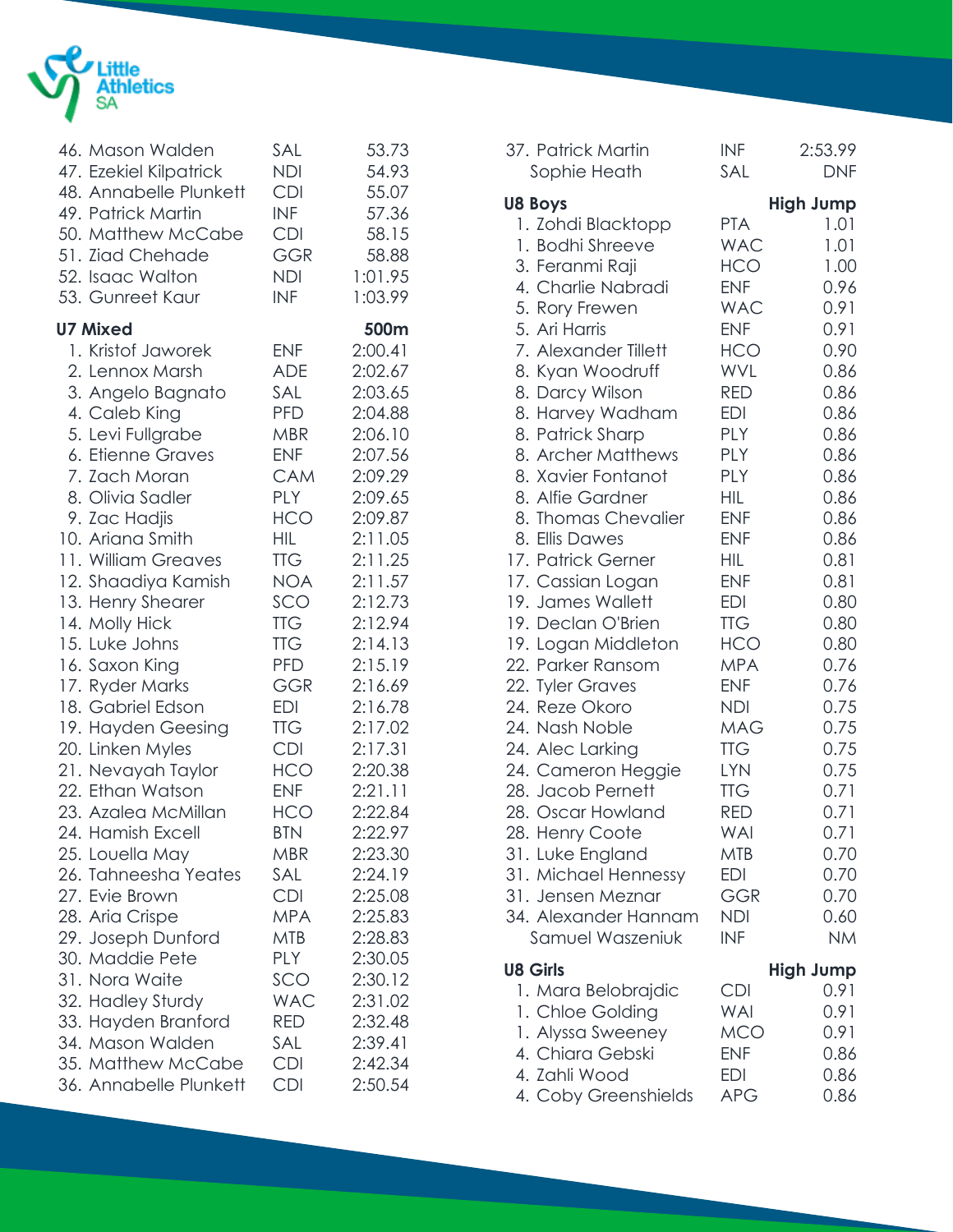

| 4. Zara Fullgrabe<br>4. Tiah Doherty<br>4. Prestige Ashaolu<br>4. Chloe Antic<br>4. Indigo Little<br>12. Maya Devitt<br>13. Olivia Dicker<br>14. Eloise Martin<br>14. Zara Parkin<br>14. Arcadia Watts<br>17. Emma Bale<br>18. Mckenzie O'Brien<br>18. Elsa Rao<br>18. Emmeline Girdler<br>18. Harper Ebert<br>22. Osinachi Okoro<br>23. Zoey Graham<br>23. Amalia Hollitt<br>25. Hannah Cummins<br>Francesca D'Arsie-Hausler<br><b>NM</b>                                        | <b>MBR</b><br><b>MPA</b><br><b>NDI</b><br><b>PLY</b><br><b>MCO</b><br><b>WAC</b><br><b>TTG</b><br><b>MAG</b><br><b>HCO</b><br>SAL<br>GAW<br><b>TTG</b><br>CAM<br>WVL<br><b>TTG</b><br><b>NDI</b><br><b>NDI</b><br><b>MBR</b><br><b>NDI</b>                             | 0.86<br>0.86<br>0.86<br>0.86<br>0.86<br>0.83<br>0.81<br>0.78<br>0.78<br>0.78<br>0.76<br>0.73<br>0.73<br>0.73<br>0.73<br>0.66<br>0.63<br>0.63<br>0.53<br>PLY                               |
|-----------------------------------------------------------------------------------------------------------------------------------------------------------------------------------------------------------------------------------------------------------------------------------------------------------------------------------------------------------------------------------------------------------------------------------------------------------------------------------|------------------------------------------------------------------------------------------------------------------------------------------------------------------------------------------------------------------------------------------------------------------------|-------------------------------------------------------------------------------------------------------------------------------------------------------------------------------------------|
| <b>U8 Mixed</b><br>1. Patrick O'Rourke<br>2. Ashton Stock<br>3. Millie Lokan<br>4. Ari Harris<br>5. Zara Fullgrabe<br>6. Logan Middleton<br>7. Arav Sansri<br>8. Lucy Fittock<br>9. Ari Campbell<br>10. Tyler Stagg<br>10. Shiloh Freeman<br>10. Isaac Maginnity<br>13. Luke England<br>14. Reze Okoro<br>14. Matilda Schumann<br>16. Parker Ransom<br>16. Jordon Scanlon<br>16. Jaden Chesham<br>19. Ellis Dawes<br>19. Chiara Gebski<br>21. Chloe Golding<br>22. Etienne Bothma | GAW<br>SAL<br><b>WAC</b><br><b>ENF</b><br><b>MBR</b><br><b>HCO</b><br><b>TTG</b><br><b>PLY</b><br><b>EDI</b><br><b>CAM</b><br>PTL<br>PLY<br><b>MTB</b><br><b>NDI</b><br><b>PFD</b><br><b>MPA</b><br>HCO<br><b>PTA</b><br><b>ENF</b><br><b>ENF</b><br>WAI<br><b>HCO</b> | Long Jump<br>3.37<br>3.26<br>3.22<br>3.01<br>3.00<br>2.85<br>2.79<br>2.77<br>2.76<br>2.69<br>2.69<br>2.69<br>2.67<br>2.65<br>2.65<br>2.63<br>2.63<br>2.63<br>2.62<br>2.62<br>2.60<br>2.59 |

|  | 24. Jude Errington           | <b>ADE</b> | 2.57 |
|--|------------------------------|------------|------|
|  | 24. Charlie Nabradi          | <b>ENF</b> | 2.57 |
|  | 26. Elise Baddams            | <b>NDI</b> | 2.56 |
|  | 26. Bethany Forlani          | <b>PFD</b> | 2.56 |
|  | 28. Oscar Dutton             | <b>HCO</b> | 2.55 |
|  | 28. Zac Dower-Adams          | <b>MTB</b> | 2.55 |
|  | 30. Brodie Hunt              | <b>NDI</b> | 2.54 |
|  | 31. Declan O'Brien           | TTG        | 2.51 |
|  | 31. Tiah Doherty             | <b>MPA</b> | 2.51 |
|  | 33. Jake Mildren             | <b>WVL</b> | 2.50 |
|  | 33. Mara Belobrajdic         | <b>CDI</b> | 2.50 |
|  | 33. Ada Dower-Adams          | MTB        | 2.50 |
|  | 36. Ollie Blowes             | <b>NDI</b> | 2.49 |
|  | 37. Williams Ngwu            | <b>NDI</b> | 2.48 |
|  | 38. Asa Deboy                | MTB        | 2.47 |
|  | 39. Coby Greenshields        | <b>APG</b> | 2.45 |
|  | 39. Cameron Heggie           | <b>LYN</b> | 2.45 |
|  | 41. Alexander Tillett        | <b>HCO</b> | 2.44 |
|  | 42. Milana Goudas            | <b>ENF</b> | 2.41 |
|  | 43. Alexander Hannam         | <b>NDI</b> | 2.39 |
|  | 44. Kai Hardy                | <b>WAC</b> | 2.38 |
|  | 44. Ellie Hodder             | <b>WAC</b> | 2.38 |
|  | 46. Scarlett Ross            | <b>BTN</b> | 2.36 |
|  | 46. Jack Walasek             | SAL        | 2.36 |
|  | 46. Jude Knowles             | <b>HCO</b> | 2.36 |
|  | 49. Mayley Murray            | <b>CDI</b> | 2.33 |
|  | 50. Carter Wellington        | GAW        | 2.32 |
|  | 51. Benji Rowan              | <b>NYP</b> | 2.31 |
|  | 51. Grace Shearer            | SCO        | 2.31 |
|  | 53. Emily Lucking            | <b>EDI</b> | 2.30 |
|  | 54. Nash Noble               | <b>MAG</b> | 2.28 |
|  | 54. Jensen Meznar            | <b>GGR</b> | 2.28 |
|  | 56. Oscar Howland            | <b>RED</b> | 2.21 |
|  | 57. Amalia Hollitt           | <b>MBR</b> | 2.20 |
|  | 58. Amelia Nastasijevic      | <b>INF</b> | 2.18 |
|  | 59. Jace Jarvis              | <b>MBR</b> | 2.17 |
|  | 59. Feranmi Raji             | <b>HCO</b> | 2.17 |
|  | 59. Lachie Topham            | HIL        | 2.17 |
|  | 62. Ila Dower-Adams          | <b>MTB</b> | 2.16 |
|  | 63. Phoenix Webb             | <b>NOA</b> | 2.15 |
|  | 63. Zara Parkin              | <b>HCO</b> | 2.15 |
|  | 63. Alyssa Sweeney           | <b>MCO</b> | 2.15 |
|  | 66. Jacob Pound              | <b>INF</b> | 2.14 |
|  | 67. Zahli Wood               | EDI        | 2.13 |
|  | 67. Summer Wolterman-Xie SAL |            | 2.13 |
|  | 69. Harper Ebert             | <b>TTG</b> | 2.12 |
|  |                              |            |      |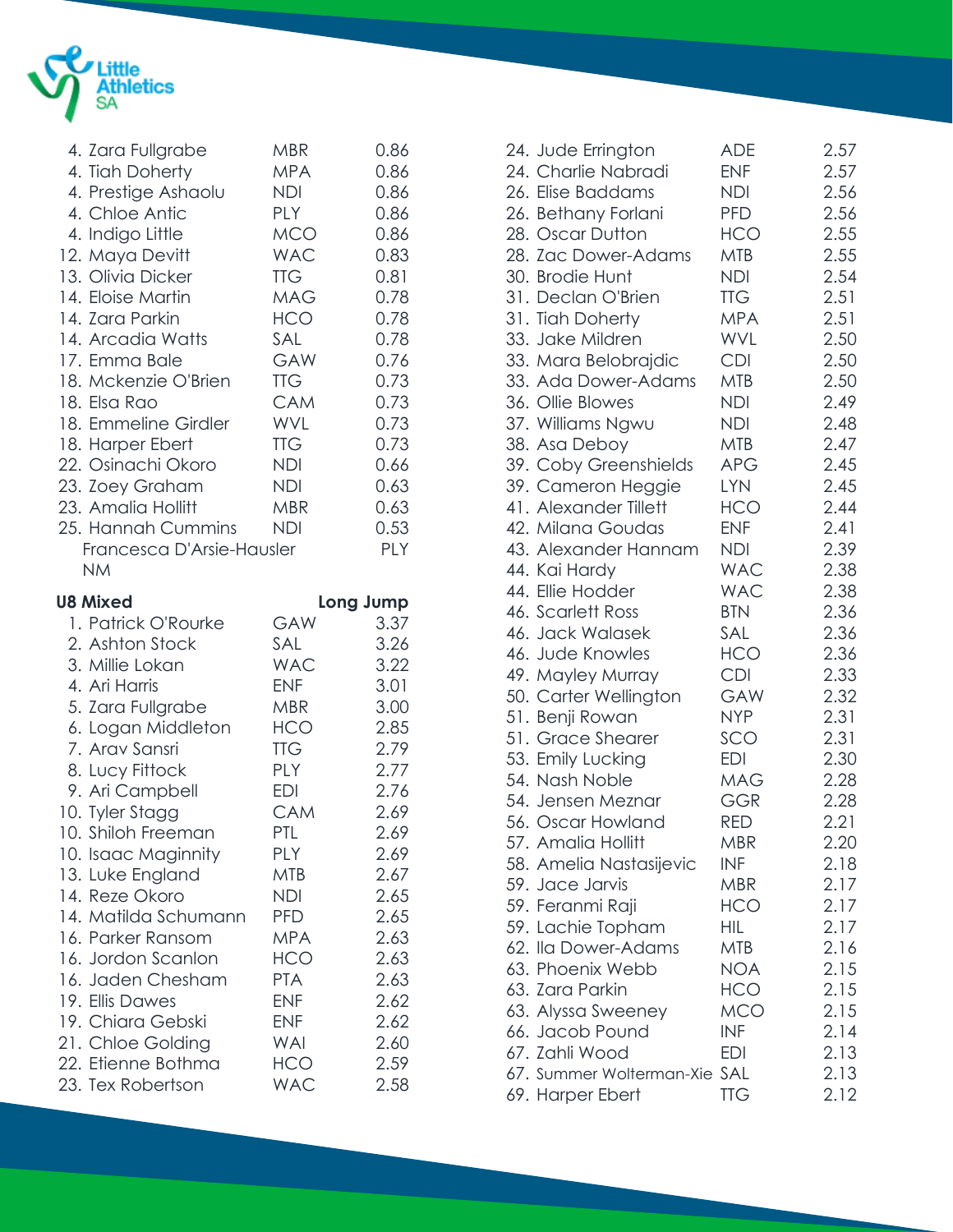

| 70. Harper Fuss                         | SOH        | 2.11          |
|-----------------------------------------|------------|---------------|
| 70. Kent Lange                          | <b>ADE</b> | 2.11          |
| 72. Zoey Graham                         | <b>NDI</b> | 2.10          |
| 73. Jack McAvaney                       | <b>MTB</b> | 2.07          |
| 74. Mckenzie O'Brien                    | <b>TTG</b> | 2.06          |
| 75. Haru Bodel                          | INF        | 2.04          |
| 76. Charli Butler                       | <b>MPA</b> | 1.98          |
| 77. Skye Dooley                         | <b>WAC</b> | 1.97          |
| 77. Prestige Ashaolu                    | <b>NDI</b> | 1.97          |
| 79. Archer Matthews                     | <b>PLY</b> | 1.95          |
| 80. Samuel Waszeniuk                    | <b>INF</b> | 1.90          |
| 81. Henrik Dewick                       | <b>MTB</b> | 1.83          |
| 82. Gordon Wilson                       | <b>MPA</b> | 1.79          |
| 83. Osinachi Okoro                      | <b>NDI</b> | 1.78          |
| 84. Patrick Gill                        | <b>NYP</b> | 1.74          |
| 85. Parker Wilkinson                    | GAW        | 1.67          |
| 86. Brody Koch                          | <b>TTG</b> | 1.66          |
| 87. Hannah Cummins                      | <b>NDI</b> | 1.57          |
| 88. Alexander Nguyen                    | <b>INF</b> | 1.52          |
| 89. Hunter Smith                        | <b>HCO</b> | 0.25          |
| <b>Thomas Chevalier</b>                 | <b>ENF</b> | <b>NM</b>     |
|                                         |            |               |
| <b>U8 Mixed</b>                         |            | <b>Discus</b> |
|                                         |            |               |
| 1. Bodhi Shreeve                        | <b>WAC</b> | 14.70         |
| 2. Kyan Woodruff                        | <b>WVL</b> | 14.15         |
| 3. Carter Wellington                    | GAW        | 12.70         |
| 4. Tyler Stagg                          | <b>CAM</b> | 12.54         |
| 5. Isaac Maginnity                      | <b>PLY</b> | 11.61         |
| 6. Alexander Tillett                    | <b>HCO</b> | 10.83         |
| 7. Henry Coote                          | WAI        | 10.69         |
|                                         | <b>NDI</b> | 10.32         |
| 8. Williams Ngwu<br>9. Jacob Pound      | <b>INF</b> | 10.26         |
| 10. Oscar Dutton                        | <b>HCO</b> | 10.06         |
|                                         | <b>ADE</b> | 9.90          |
| 11. Jude Errington<br>12. Jaden Chesham | <b>PTA</b> | 9.38          |
| 13. Matilda Schumann                    | <b>PFD</b> | 9.33          |
| 14. Skye Dooley                         | <b>WAC</b> | 8.56          |
| 15. Patrick Gill                        | <b>NYP</b> | 8.47          |
|                                         | <b>MTB</b> | 8.16          |
| 16. Jack McAvaney                       | <b>WAC</b> | 8.14          |
| 17. Rory Frewen<br>18. Parker Wilkinson | GAW        | 8.05          |
| 19. Ellie Hodder                        | <b>WAC</b> | 7.99          |
| 20. Declan O'Brien                      | <b>TTG</b> | 7.90          |
| 21. Jack Walasek                        | SAL        | 7.63          |
| 22. Cameron Heggie                      | <b>LYN</b> | 7.39          |

| 24. Etienne Bothma                      | <b>HCO</b>        | 7.28            |
|-----------------------------------------|-------------------|-----------------|
| 25. Tiah Doherty                        | <b>MPA</b>        | 7.15            |
| 26. Anthony Crabb                       | <b>CDI</b>        | 6.74            |
| 27. Zara Parkin                         | <b>HCO</b>        | 6.72            |
| 28. Michael Hennessy                    | <b>EDI</b>        | 6.56            |
| 29. Austin Kiran                        | SAL               | 6.51            |
| 30. Francesca D'Arsie-Hausler           | <b>PLY</b>        | 6.43            |
| 31. Brody Koch                          | <b>TTG</b>        | 6.26            |
| 32. Lachie Topham                       | <b>HIL</b>        | 6.18            |
| 33. Emily Lucking                       | <b>EDI</b>        | 5.94            |
| 34. Felix Fitzgerald                    | <b>MAG</b>        | 5.74            |
| 35. Amelia Nastasijevic                 | <b>INF</b>        | 5.57            |
| 36. Samuel Waszeniuk                    | <b>INF</b>        | 5.53            |
| 37. Henrik Dewick                       | <b>MTB</b>        | 5.43            |
| 38. Zoey Graham                         | <b>NDI</b>        | 5.39            |
| 39. Gordon Wilson                       | <b>MPA</b>        | 5.38            |
| 40. Lachlan Horstmann                   | SAL               | 5.33            |
| 41. Alexander Nguyen                    | <b>INF</b>        | 4.10            |
| 42. Zahli Wood                          | <b>EDI</b>        | 0.65            |
| <b>U8 Mixed</b>                         |                   | <b>Shot Put</b> |
| 1. Tyler Stagg                          | <b>CAM</b>        | 5.76            |
| 2. Ashton Stock                         | SAL               | 5.12            |
| 3. Henry Coote                          | WAI               | 5.01            |
|                                         |                   |                 |
|                                         |                   |                 |
| 4. Brodie Hunt                          | <b>NDI</b>        | 4.84            |
| 5. Jensen Meznar                        | <b>GGR</b><br>MCO | 4.56<br>4.52    |
| 6. Alyssa Sweeney<br>7. Oscar Dutton    | <b>HCO</b>        | 4.39            |
| 8. Patrick Sharp                        | <b>PLY</b>        | 4.38            |
| 9. Rory Frewen                          | <b>WAC</b>        | 4.23            |
| 10. Millie Lokan                        | <b>WAC</b>        | 4.20            |
| 11. Darcy Wilson                        | <b>RED</b>        | 3.85            |
| 12. Etienne Bothma                      | <b>HCO</b>        | 3.82            |
| 12. Matilda Schumann                    | PFD               | 3.82            |
| 14. Arav Sansri                         | TTG               | 3.76            |
| 15. Ila Dower-Adams                     | <b>MTB</b>        | 3.60            |
| 16. Zara Parkin                         | <b>HCO</b>        | 3.58            |
| 17. Henrik Dewick                       | MTB               | 3.53            |
| 18. Emily Lucking                       | <b>EDI</b>        | 3.42            |
| 19. Kai Hardy                           | <b>WAC</b>        | 3.40            |
| 20. Anthony Crabb                       | <b>CDI</b>        | 3.34            |
| 20. Patrick Gill                        | NYP               | 3.34            |
| 22. Cameron Heggie                      | <b>LYN</b>        | 3.32            |
| 23. Eloise Martin                       | <b>MAG</b>        | 3.30            |
| 24. Skye Dooley<br>25. Parker Wilkinson | <b>WAC</b><br>GAW | 3.25<br>3.23    |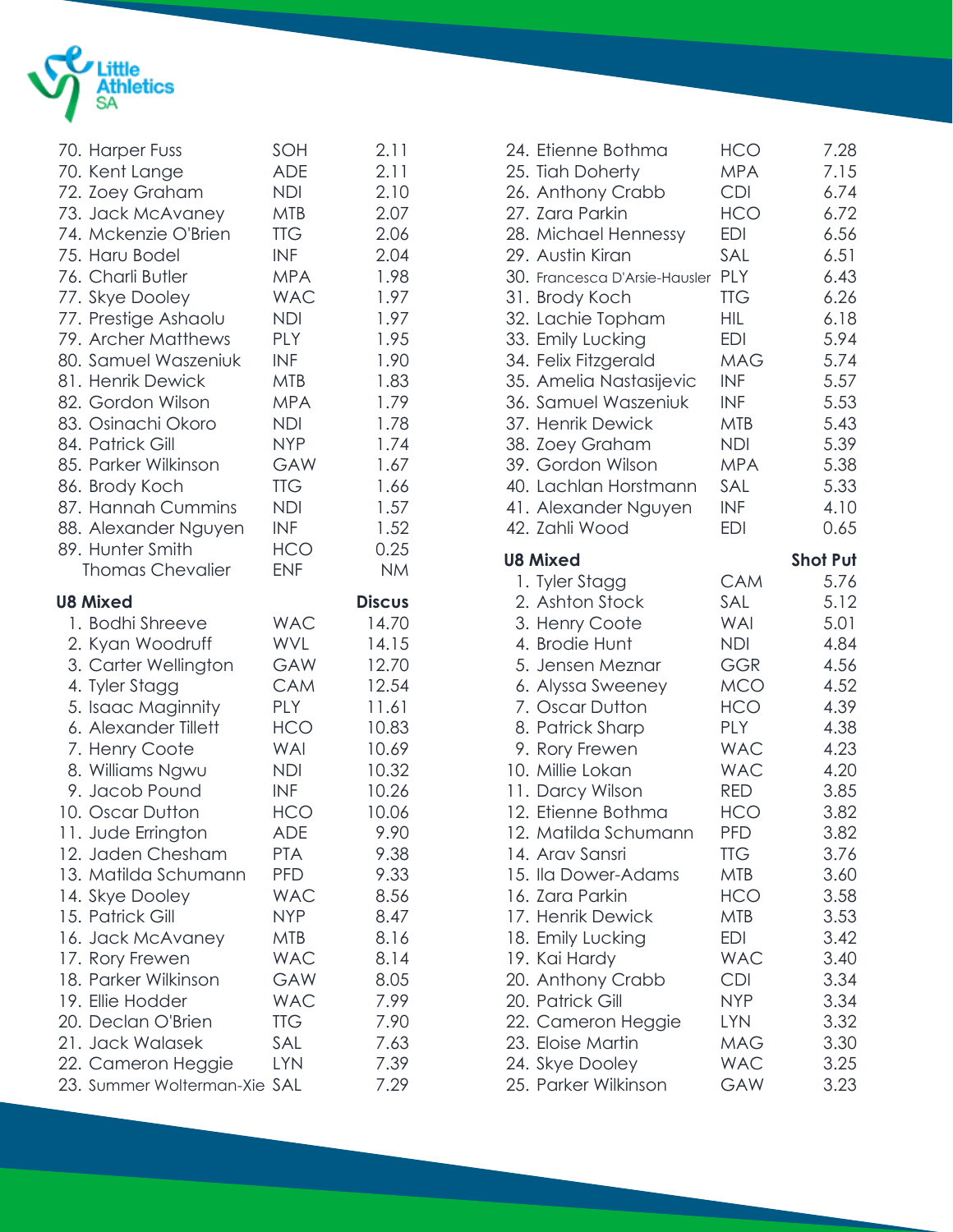

| 25. Jake Mildren                                                                                                                                                                                                                                                                                                                                                                                                                                                                                                                                                                                                                                                                                                                                                    | WVL                                                                                                                                                                                                                                                                                                                                                                                                    | 3.23                                                                                                                                                                                                                                                                                                                                 |
|---------------------------------------------------------------------------------------------------------------------------------------------------------------------------------------------------------------------------------------------------------------------------------------------------------------------------------------------------------------------------------------------------------------------------------------------------------------------------------------------------------------------------------------------------------------------------------------------------------------------------------------------------------------------------------------------------------------------------------------------------------------------|--------------------------------------------------------------------------------------------------------------------------------------------------------------------------------------------------------------------------------------------------------------------------------------------------------------------------------------------------------------------------------------------------------|--------------------------------------------------------------------------------------------------------------------------------------------------------------------------------------------------------------------------------------------------------------------------------------------------------------------------------------|
| 27. Amalia Hollitt                                                                                                                                                                                                                                                                                                                                                                                                                                                                                                                                                                                                                                                                                                                                                  | <b>MBR</b>                                                                                                                                                                                                                                                                                                                                                                                             | 3.21                                                                                                                                                                                                                                                                                                                                 |
| 27. Carter Wellington                                                                                                                                                                                                                                                                                                                                                                                                                                                                                                                                                                                                                                                                                                                                               | GAW                                                                                                                                                                                                                                                                                                                                                                                                    | 3.21                                                                                                                                                                                                                                                                                                                                 |
| 29. Grace Shearer                                                                                                                                                                                                                                                                                                                                                                                                                                                                                                                                                                                                                                                                                                                                                   | SCO                                                                                                                                                                                                                                                                                                                                                                                                    | 3.05                                                                                                                                                                                                                                                                                                                                 |
| 30. Lachlan Horstmann                                                                                                                                                                                                                                                                                                                                                                                                                                                                                                                                                                                                                                                                                                                                               | SAL                                                                                                                                                                                                                                                                                                                                                                                                    | 2.92                                                                                                                                                                                                                                                                                                                                 |
| 31. Samuel Waszeniuk                                                                                                                                                                                                                                                                                                                                                                                                                                                                                                                                                                                                                                                                                                                                                | <b>INF</b>                                                                                                                                                                                                                                                                                                                                                                                             | 2.91                                                                                                                                                                                                                                                                                                                                 |
| 32. Mckenzie O'Brien                                                                                                                                                                                                                                                                                                                                                                                                                                                                                                                                                                                                                                                                                                                                                | <b>TTG</b>                                                                                                                                                                                                                                                                                                                                                                                             | 2.81                                                                                                                                                                                                                                                                                                                                 |
| 33. Hannah Caple                                                                                                                                                                                                                                                                                                                                                                                                                                                                                                                                                                                                                                                                                                                                                    | <b>NDI</b>                                                                                                                                                                                                                                                                                                                                                                                             | 2.55                                                                                                                                                                                                                                                                                                                                 |
| <b>Hannah Cummins</b>                                                                                                                                                                                                                                                                                                                                                                                                                                                                                                                                                                                                                                                                                                                                               | <b>NDI</b>                                                                                                                                                                                                                                                                                                                                                                                             | <b>NM</b>                                                                                                                                                                                                                                                                                                                            |
| Indigo Little                                                                                                                                                                                                                                                                                                                                                                                                                                                                                                                                                                                                                                                                                                                                                       | <b>MCO</b>                                                                                                                                                                                                                                                                                                                                                                                             | <b>NM</b>                                                                                                                                                                                                                                                                                                                            |
| <b>U8 Mixed</b><br>1. Ashton Stock<br>2. Patrick O'Rourke<br>3. Samuel Lal<br>3. Feranmi Raji<br>5. Jonah Van Diemen<br>6. Alec Dunford<br>7. Shiloh Freeman<br>8. Maya Devitt<br>9. Isaac Maginnity<br>10. Carter Wellington<br>11. Patrick Sharp<br>12. Jacob Pernett<br>13. Zac Dower-Adams<br>14. Jack Hutchinson<br>15. Kyan Woodruff<br>16. Etienne Bothma<br>17. Ellie Hodder<br>18. Kai Morrison<br>19. Bethany Forlani<br>20. Ada Dower-Adams<br>21. Chloe Golding<br>22. Parker Ransom<br>23. Alexander Hannam<br>24. Zaki Andary<br>25. Darcy Wilson<br>26. Matilda Schumann<br>27. Chiara Gebski<br>28. Seerat Gill<br>29. Alyssa Sweeney<br>30. Indiana Freisler<br>31. Felix Fitzgerald<br>32. Callan Morgan<br>32. Jack Walasek<br>34. Olivia Dicker | SAL<br>GAW<br><b>PTA</b><br>HCO I<br><b>GGR</b><br><b>MTB</b><br>PTL<br><b>WAC</b><br><b>PLY</b><br>GAW<br><b>PLY</b><br><b>TTG</b><br>MTB<br>ADE<br>WVL<br>HCO<br><b>WAC</b><br><b>TTG</b><br><b>PFD</b><br>MTB<br>WAI<br><b>MPA</b><br><b>NDI</b><br><b>MAG</b><br><b>RED</b><br><b>PFD</b><br><b>ENF</b><br><b>ENF</b><br><b>MCO</b><br><b>PFD</b><br><b>MAG</b><br><b>WVL</b><br>SAL<br><b>TTG</b> | <b>60m Hurdles</b><br>12.04<br>12.10<br>12.65<br>12.65<br>12.95<br>13.01<br>13.05<br>13.08<br>13.13<br>13.18<br>13.21<br>13.22<br>13.26<br>13.44<br>13.60<br>13.61<br>13.64<br>13.74<br>13.78<br>13.81<br>14.08<br>14.23<br>14.33<br>14.41<br>14.46<br>14.56<br>14.58<br>14.60<br>14.64<br>14.65<br>14.66<br>14.75<br>14.75<br>14.76 |

| 35. Alistair Warrington                 | <b>INF</b> | 14.83        |
|-----------------------------------------|------------|--------------|
| 36. Alfie Gardner                       | HIL        | 14.87        |
| 37. Jace Jarvis                         | <b>MBR</b> | 14.89        |
| 38. Francesca D'Arsie-Hausler           | <b>PLY</b> | 15.06        |
| 39. Brodie White                        | <b>ENF</b> | 15.09        |
| 40. Williams Ngwu                       | <b>NDI</b> | 15.10        |
| 41. James Wallett                       | <b>EDI</b> | 15.13        |
| 42. Benji Rowan                         | <b>NYP</b> | 15.16        |
| 43. Tex Robertson                       | <b>WAC</b> | 15.18        |
| 43. Ila Dower-Adams                     | <b>MTB</b> | 15.18        |
| 45. Quinn Norris                        | <b>WAC</b> | 15.35        |
| 45. Thomas Chevalier                    | <b>ENF</b> | 15.35        |
| 47. Jacob Pound                         | <b>INF</b> | 15.41        |
| 48. Easton Farrington                   | EDI        | 15.44        |
| 49. Jude Errington                      | ADE        | 15.49        |
| 50. Arcadia Watts                       | SAL        | 15.50        |
| 50. Logan Middleton                     | <b>HCO</b> | 15.50        |
| 50. Hayden Bowman                       | <b>RED</b> | 15.50        |
| 50. Summer Wolterman-Xie                | SAL        | 15.50        |
| 54. Amelia Nastasijevic                 | <b>INF</b> | 15.82        |
| 55. Hannah Caple                        | <b>NDI</b> | 15.84        |
| 56. Zahli Wood                          | <b>EDI</b> | 15.92        |
| 57. Phoenix Webb                        | <b>NOA</b> | 16.00        |
| 58. Grace Shearer                       | SCO        | 16.06        |
| 59. Oscar Howland                       | <b>RED</b> | 16.14        |
| 60. Lulu Liu                            | <b>CDI</b> | 16.15        |
| 61. Austin Brown                        | <b>WVL</b> | 16.17        |
| 62. Elsa Rao                            | <b>CAM</b> | 16.26        |
| 63. Amalia Hollitt                      | <b>MBR</b> | 16.28        |
| 64. Asa Deboy                           | <b>MTB</b> | 16.55        |
| 65. Patrick Gerner                      | <b>HIL</b> | 16.64        |
| 66. Lachlan Horstmann                   | SAL        | 16.68        |
| 66. Jude Knowles                        | <b>HCO</b> | 16.68        |
| 68. Charli Butler                       | <b>MPA</b> | 16.88        |
| 69. Emma Bale                           | GAW        | 17.19        |
| 70. Emmeline Girdler                    | <b>WVL</b> | 17.26        |
| 71. Austin Kiran                        | SAL        | 17.51        |
| 72. Harper Ebert                        | <b>TTG</b> | 17.56        |
| 73. Anthony Crabb                       | <b>CDI</b> | 17.82        |
| 74. Brody Koch                          | <b>TTG</b> | 18.00        |
| 75. Gurnidhan Brar                      | <b>ENF</b> | 18.02        |
| 76. Milana Goudas                       | <b>ENF</b> | 18.18        |
| 77. Parker Wilkinson<br><b>U8 Mixed</b> | GAW        | 19.12<br>70m |
| 1. Patrick O'Rourke                     | GAW        | 10.88        |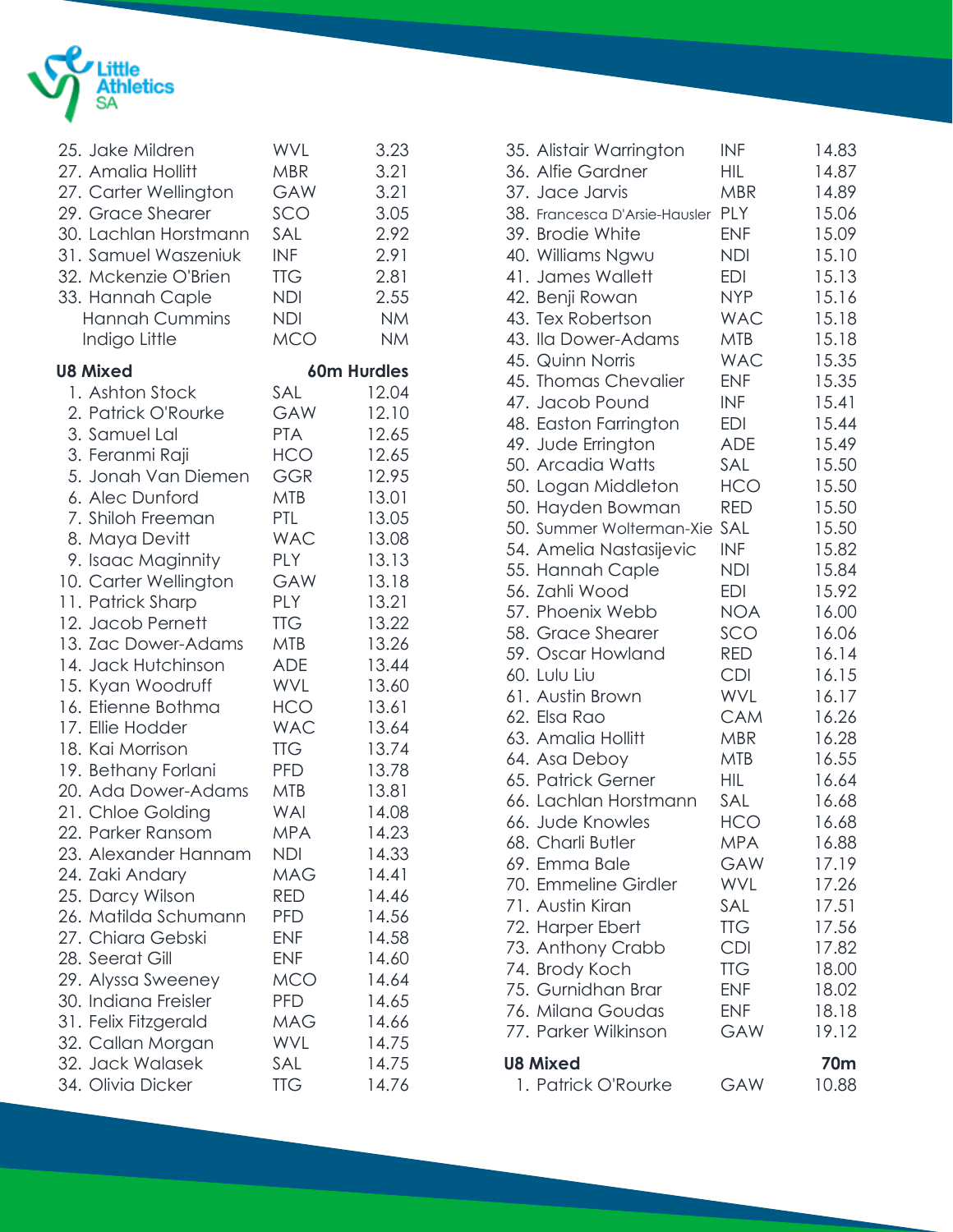

| 2. Austin Brown       | WVL        | 11.30 |
|-----------------------|------------|-------|
| 3. Ashton Stock       | SAL        | 11.67 |
| 4. Tyler Stagg        | <b>CAM</b> | 11.69 |
| 5. Ollie Blowes       | <b>NDI</b> | 11.70 |
| 6. Zara Fullgrabe     | <b>MBR</b> | 11.71 |
| 7. Zoey Graham        | <b>NDI</b> | 11.86 |
| 8. Alec Dunford       | <b>MTB</b> | 11.90 |
| 9. Ari Harris         | <b>ENF</b> | 11.91 |
| 10. Logan Middleton   | HCO        | 12.01 |
| 11. Ranoday Singh     | <b>EDI</b> | 12.06 |
| 12. Jake Mildren      | WVL        | 12.09 |
| 13. Millie Lokan      | <b>WAC</b> | 12.38 |
| 14. Bodhi Shreeve     | <b>WAC</b> | 12.44 |
| 15. Maya Devitt       | <b>WAC</b> | 12.50 |
| 16. Alyssa Sweeney    | <b>MCO</b> | 12.69 |
|                       |            |       |
| 17. Rory Frewen       | <b>WAC</b> | 12.72 |
| 18. Parker Ransom     | <b>MPA</b> | 12.74 |
| 19. Jaden Chesham     | <b>PTA</b> | 12.80 |
| 20. Reze Okoro        | <b>NDI</b> | 12.81 |
| 21. Kent Lange        | ADE        | 12.83 |
| 22. Shiloh Freeman    | PTL        | 12.89 |
| 23. Samuel Lal        | <b>PTA</b> | 12.91 |
| 24. Alec Larking      | <b>TTG</b> | 13.09 |
| 25. Arav Sansri       | TTG        | 13.13 |
| 26. Hunter Smith      | HCO        | 13.24 |
| 26. Ada Dower-Adams   | MTB        | 13.24 |
| 28. Haru Bodel        | INF        | 13.27 |
| 29. Ellie Hodder      | <b>WAC</b> | 13.32 |
| 29. Darcy Wilson      | <b>RED</b> | 13.32 |
| 31. Jordon Scanlon    | HCO        | 13.37 |
| 32. Zac Dower-Adams   | <b>MTB</b> | 13.41 |
| 33. Milana Goudas     | <b>ENF</b> | 13.42 |
| 34. Ari Campbell      | <b>EDI</b> | 13.45 |
| 34. Henry Coote       | WAI        | 13.45 |
| 36. Aiden Beeching    | WVL        | 13.50 |
| 37. Coby Greenshields | <b>APG</b> | 13.56 |
| 37. Callan Morgan     | WVL        | 13.56 |
| 37. Matilda Schumann  | <b>PFD</b> | 13.56 |
| 40. Lucy Fittock      | PLY        | 13.57 |
| 40. Scarlett Ross     | <b>BTN</b> | 13.57 |
| 42. Indigo Little     | <b>MCO</b> | 13.59 |
| 43. Asa Deboy         | <b>MTB</b> | 13.66 |
| 44. Jude Errington    | <b>ADE</b> | 13.73 |
| 44. Grace Shearer     | SCO        | 13.73 |
| 46. Thomas Chevalier  | <b>ENF</b> | 13.81 |
| 46. Patrick Sharp     | PLY        | 13.81 |
|                       |            |       |

| 48. Quinn Norris             | <b>WAC</b> | 13.91      |
|------------------------------|------------|------------|
| 49. Jack Walasek             | SAL        | 13.92      |
| 50. Skye Dooley              | <b>WAC</b> | 14.02      |
| 51. Jensen Meznar            | <b>GGR</b> | 14.06      |
| 52. Alexander Hannam         | <b>NDI</b> | 14.12      |
| 53. Declan O'Brien           | <b>TTG</b> | 14.17      |
| 54. Archer Matthews          | PLY        | 14.37      |
| 55. Lulu Liu                 | <b>CDI</b> | 14.50      |
| 56. Benji Rowan              | NYP        | 14.52      |
| 57. Ila Dower-Adams          | MTB        | 14.59      |
| 57. Prestige Ashaolu         | <b>NDI</b> | 14.59      |
| 59. Jack McAvaney            | MTB        | 14.62      |
| 60. Brodie Hunt              | <b>NDI</b> | 14.65      |
| 61. Alistair Warrington      | <b>INF</b> | 14.73      |
| 61. Nash Noble               | MAG        | 14.73      |
| 61. Zahli Wood               | <b>EDI</b> | 14.73      |
| 64. Emmeline Girdler         | WVL        | 14.76      |
| 65. Summer Wolterman-Xie SAL |            | 14.79      |
| 66. Austin Kiran             | SAL        | 15.00      |
| 67. Charli Butler            | <b>MPA</b> | 15.09      |
| 68. Harper Fuss              | SOH        | 15.40      |
| 69. Patrick Gill             | NYP I      | 15.67      |
| 70. Phoenix Webb             | <b>NOA</b> | 15.85      |
| 71. Elsa Rao                 | CAM        | 16.00      |
| 72. Mckenzie O'Brien         | <b>TTG</b> | 16.32      |
| 73. Lachie Topham            | <b>HIL</b> | 16.53      |
| 74. Brody Koch               | <b>TTG</b> | 17.47      |
| 75. Henrik Dewick            | MTB        | 17.79      |
| 76. Gordon Wilson            | <b>MPA</b> | 18.84      |
| 77. Alexander Nguyen         | <b>INF</b> | 21.18      |
| Mayley Murray                | <b>CDI</b> | <b>DNF</b> |
|                              |            |            |
| <b>U8 Mixed</b>              |            | 100m       |
| 1. Patrick O'Rourke          | GAW        | 15.42      |
| 2. Jonah Van Diemen          | GGR        | 16.60      |
| 3. Tyler Stagg               | CAM        | 16.77      |
| 4. Ashton Stock              | SAL        | 16.92      |
| 5. Logan Middleton           | <b>HCO</b> | 16.94      |
| 6. Feranmi Raji              | <b>HCO</b> | 16.96      |
| 7. Ari Harris                | <b>ENF</b> | 17.07      |
| 8. Zara Fullgrabe            | <b>MBR</b> | 17.08      |
| 9. Mayley Murray             | <b>CDI</b> | 17.30      |
| 10. Millie Lokan             | <b>WAC</b> | 17.48      |
| 11. Alec Dunford             | <b>MTB</b> | 17.57      |
| 12. Austin Brown             | WVL        | 17.85      |
| 13. Maya Devitt              | <b>WAC</b> | 17.88      |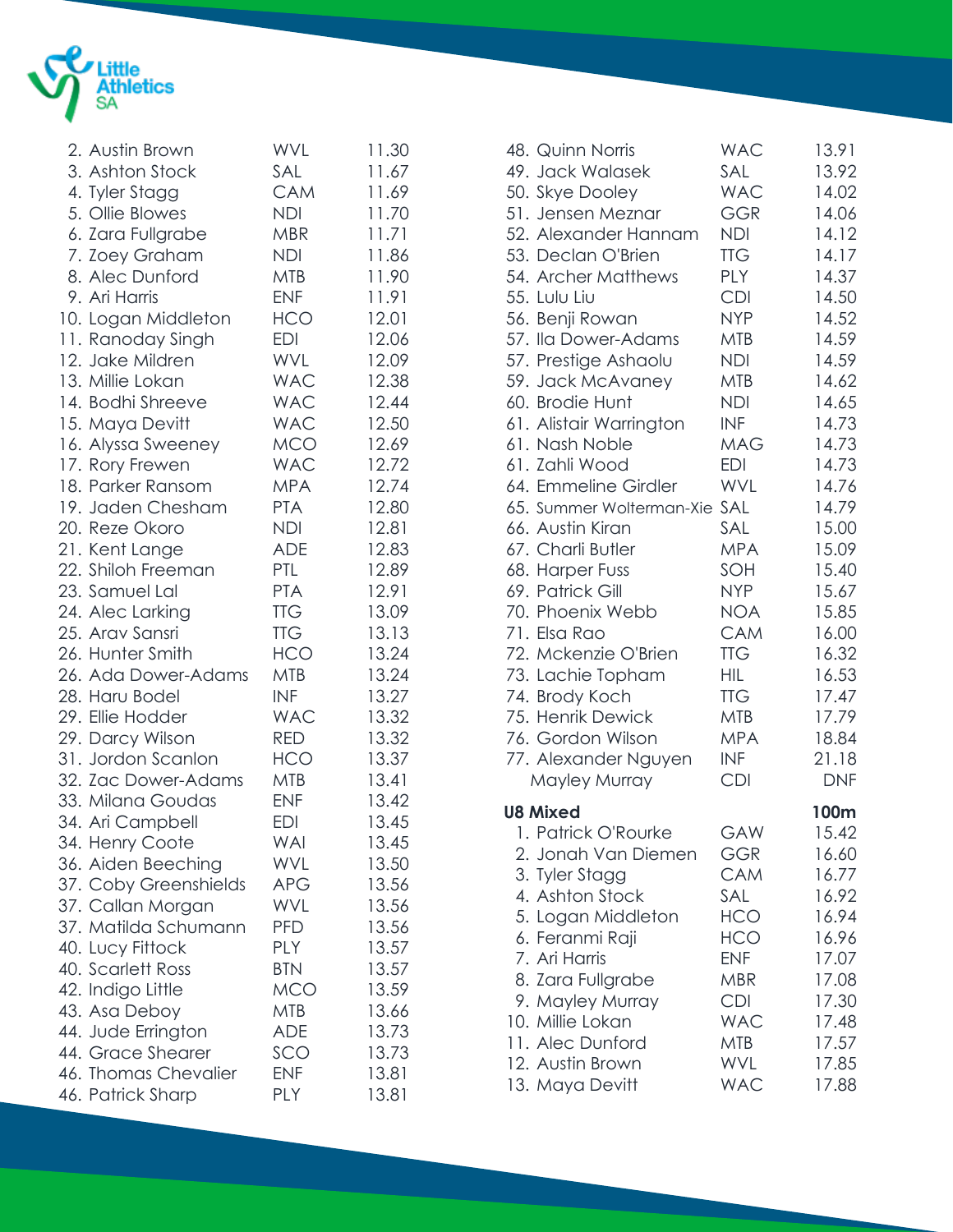

| 14. Parker Ransom     | <b>MPA</b> | 17.97 |
|-----------------------|------------|-------|
| 15. Zohdi Blacktopp   | <b>PTA</b> | 18.03 |
| 16. Zak Carberry      | <b>CAM</b> | 18.10 |
| 17. Levi Riddle       | <b>GGR</b> | 18.12 |
| 18. Carter Wellington | GAW        | 18.15 |
| 19. Samuel Lal        | <b>PTA</b> | 18.20 |
| 20. Jaden Chesham     | <b>PTA</b> | 18.21 |
| 21. Ari Campbell      | <b>EDI</b> | 18.26 |
| 22. Shiloh Freeman    | PTL        | 18.39 |
| 22. Alec Larking      | <b>TTG</b> | 18.39 |
| 24. Freja Siebert     | <b>ENF</b> | 18.41 |
| 25. Lucy Fittock      | PLY        | 18.42 |
| 26. Bethany Forlani   | <b>PFD</b> | 18.56 |
| 27. Patrick Sharp     | <b>PLY</b> | 18.57 |
| 28. Callan Morgan     | WVL        | 18.64 |
| 29. Thomas Chevalier  | <b>ENF</b> | 18.68 |
| 30. Isaac Maginnity   | <b>PLY</b> | 18.71 |
| 31. Kai Hardy         | <b>WAC</b> | 18.74 |
| 32. Haru Bodel        | <b>INF</b> | 18.75 |
| 33. Ollie Blowes      | <b>NDI</b> | 18.80 |
| 34. Tiah Doherty      | <b>MPA</b> | 18.81 |
| 34. Archer Matthews   | PLY        | 18.81 |
| 34. Hunter Smith      | HCO        | 18.81 |
| 37. Zac Dower-Adams   | <b>MTB</b> | 18.97 |
| 38. Ellie Hodder      | <b>WAC</b> | 19.00 |
| 39. Luke England      | <b>MTB</b> | 19.01 |
| 40. Ellis Dawes       | <b>ENF</b> | 19.05 |
| 40. Kent Lange        | ADE        | 19.05 |
| 42. Zoey Graham       | <b>NDI</b> | 19.11 |
| 43. Elise Baddams     | <b>NDI</b> | 19.12 |
| 44. Arav Sansri       | <b>TTG</b> | 19.23 |
| 44. Ada Dower-Adams   | <b>MTB</b> | 19.23 |
| 46. Alexander Tillett | <b>HCO</b> | 19.31 |
| 47. Aiden Beeching    | WVL        | 19.35 |
| 48. Scarlett Ross     | <b>BTN</b> | 19.37 |
| 49. Alexander Hannam  | <b>NDI</b> | 19.41 |
| 50. Milana Goudas     | <b>ENF</b> | 19.49 |
| 51. Indiana Freisler  | <b>PFD</b> | 19.53 |
| 52. Reze Okoro        | <b>NDI</b> | 19.56 |
| 53. Arcadia Watts     | SAL        | 19.61 |
| 54. Charlie Nabradi   | <b>ENF</b> | 19.64 |
| 55. Tex Robertson     | <b>WAC</b> | 19.70 |
| 56. Chiara Gebski     | <b>ENF</b> | 19.72 |
| 57. Olivia Dicker     | <b>TTG</b> | 19.76 |
| 58. Jake Mildren      | <b>WVL</b> | 19.78 |
| 59. Prestige Ashaolu  | <b>NDI</b> | 19.83 |
|                       |            |       |

| 60. Osinachi Okoro      | <b>NDI</b> | 19.96      |
|-------------------------|------------|------------|
| 60. Paxton Newman       | <b>MTB</b> | 19.96      |
| 62. Asher Bateman       | NDI        | 20.03      |
| 63. Mara Belobrajdic    | <b>CDI</b> | 20.15      |
| 64. Jace Jarvis         | <b>MBR</b> | 20.18      |
| 65. Jordon Scanlon      | <b>HCO</b> | 20.28      |
| 66. Asa Deboy           | <b>MTB</b> | 20.62      |
| 67. Jensen Meznar       | GGR        | 20.63      |
| 68. Hannah Caple        | <b>NDI</b> | 20.70      |
| 69. Skye Dooley         | <b>WAC</b> | 20.79      |
| 70. Lulu Liu            | <b>CDI</b> | 20.80      |
| 71. Brodie Hunt         | <b>NDI</b> | 20.87      |
| 72. Benji Rowan         | <b>NYP</b> | 20.89      |
| 72. Eloise Martin       | <b>MAG</b> | 20.89      |
| 72. Eric Bulgaris       | <b>CAM</b> | 20.89      |
| 72. Emily Lucking       | <b>EDI</b> | 20.89      |
| 76. Declan O'Brien      | <b>TTG</b> | 21.01      |
| 77. Cameron Heggie      | <b>LYN</b> | 21.06      |
| 78. Alfie Gardner       | HIL        | 21.30      |
| 79. Jack McAvaney       | MTB        | 21.36      |
| 80. Emmeline Girdler    | <b>WVL</b> | 21.48      |
| 81. Charli Butler       | <b>MPA</b> | 21.50      |
| 82. Oscar Howland       | <b>RED</b> | 21.62      |
| 83. Ila Dower-Adams     | <b>MTB</b> | 21.73      |
| 84. Harper Fuss         | SOH        | 21.74      |
| 85. Alistair Warrington | INF        | 21.91      |
| 86. Mckenzie O'Brien    | TTG        | 22.00      |
| 87. Amelia Nastasijevic | INF        | 22.05      |
| 88. Emma Bale           | GAW        | 22.54      |
| 89. Harper Ebert        | <b>TTG</b> | 22.55      |
| 90. Parker Wilkinson    | GAW        | 23.26      |
| 91. Phoenix Webb        | <b>NOA</b> | 23.56      |
| 92. Henrik Dewick       | <b>MTB</b> | 24.80      |
| 93. Lachie Topham       | <b>HIL</b> | 25.85      |
| 94. Alexander Nguyen    | <b>INF</b> | 29.83      |
| Elsa Rao                | <b>CAM</b> | <b>DNF</b> |
| <b>U8 Mixed</b>         |            | 200m       |
| 1. Patrick O'Rourke     | GAW        | 32.28      |
| 2. Jonah Van Diemen     | GGR        | 35.47      |
| 3. Mayley Murray        | <b>CDI</b> | 35.70      |
| 4. Bodhi Shreeve        | <b>WAC</b> | 36.95      |
| 5. Millie Lokan         | <b>WAC</b> | 36.99      |
| 6. Feranmi Raji         | <b>HCO</b> | 37.45      |
|                         |            |            |
| 7. Austin Brown         | WVL        | 38.11      |
|                         |            |            |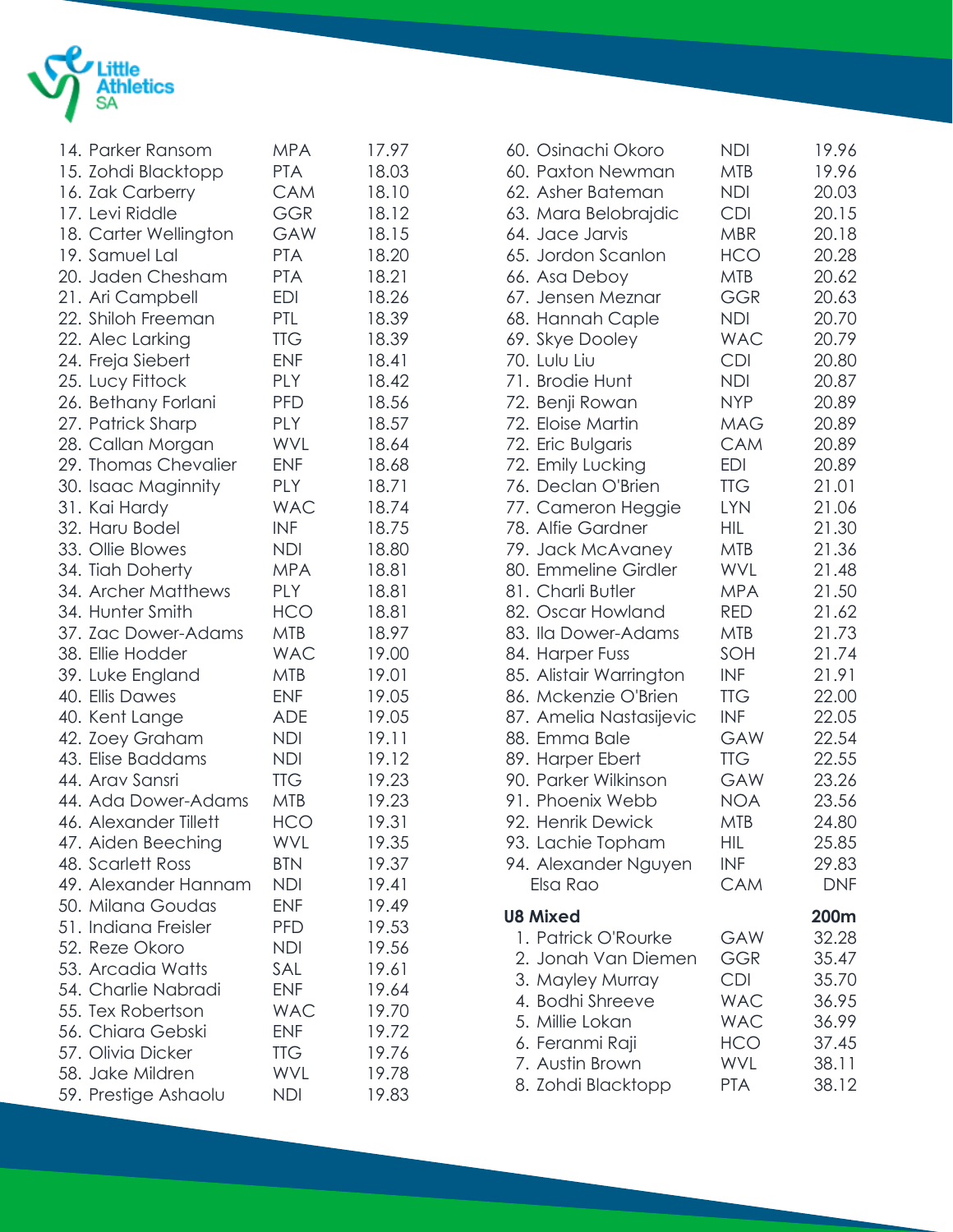

| 9. Zak Carberry                   | CAM        | 38.74 |
|-----------------------------------|------------|-------|
| 10. Alec Dunford                  | <b>MTB</b> | 38.77 |
| 11. Levi Riddle                   | GGR        | 38.94 |
| 12. Zara Fullgrabe                | <b>MBR</b> | 38.95 |
| 13. Callan Morgan                 | <b>WVL</b> | 39.07 |
| 14. Samuel Lal                    | <b>PTA</b> | 39.25 |
| 15. Reze Okoro                    | <b>NDI</b> | 39.30 |
| 16. Bethany Forlani               | <b>PFD</b> | 39.38 |
| 17. Ari Campbell                  | EDI        | 39.55 |
| 18. Shiloh Freeman                | PTL        | 39.57 |
| 19. Jaden Chesham                 | <b>PTA</b> | 39.67 |
| 20. Ada Dower-Adams               | <b>MTB</b> | 39.68 |
| 21. Kai Hardy                     | <b>WAC</b> | 39.86 |
| 22. Luke England                  | <b>MTB</b> | 39.90 |
| 23. Tate Ludwig                   | <b>RED</b> | 40.03 |
| 24. Coby Greenshields             | <b>APG</b> | 40.04 |
| 25. Freja Siebert                 | <b>ENF</b> | 40.37 |
| 26. Darcy Wilson                  | RED        | 40.43 |
| 27. Harvey Wadham                 | EDI        | 40.60 |
| 28. Haru Bodel                    | <b>INF</b> | 40.70 |
| 29. Tiah Doherty                  | <b>MPA</b> | 41.03 |
| 30. Scarlett Ross                 | <b>BTN</b> | 41.19 |
| 31. Isaac Maginnity               | <b>PLY</b> | 41.20 |
| 32. Aiden Beeching                | <b>WVL</b> | 41.27 |
| 33. Kent Lange                    | <b>ADE</b> | 41.49 |
|                                   |            |       |
| 34. Brodie White                  | <b>ENF</b> | 41.64 |
| 35. Ellis Dawes                   | <b>ENF</b> | 41.70 |
| 36. Jace Jarvis                   | MBR        | 41.74 |
| 37. Francesca D'Arsie-Hausler PLY |            | 41.78 |
| 38. Zaki Andary                   | <b>MAG</b> | 41.80 |
| 39. Arcadia Watts                 | SAL        | 41.89 |
| 40. Zac Dower-Adams               | <b>MTB</b> | 41.93 |
| 41. Mara Belobrajdic              | <b>CDI</b> | 41.98 |
| 42. Paxton Newman                 | <b>MTB</b> | 42.05 |
| 43. Alexander Tillett             | <b>HCO</b> | 42.06 |
| 44. Chloe Golding                 | WAI        | 42.13 |
| 45. Alec Larking                  | <b>TTG</b> | 42.18 |
| 46. Tex Robertson                 | <b>WAC</b> | 42.21 |
| 47. Jude Errington                | <b>ADE</b> | 42.30 |
| 48. Jordon Scanlon                | <b>HCO</b> | 42.37 |
| 49. Etienne Bothma                | <b>HCO</b> | 42.56 |
| 50. Hayden Bowman                 | <b>RED</b> | 42.78 |
| 51. Jack Walasek                  | SAL        | 42.84 |
| 52. Summer Wolterman-Xie SAL      |            | 43.06 |
| 53. Quinn Norris                  | <b>WAC</b> | 43.07 |
| 54. Olivia Dicker                 | <b>TTG</b> | 43.13 |
|                                   |            |       |

| 55. Felix Fitzgerald                                                                                                                                                                                                                                                                                                                                                                                              | <b>MAG</b>                                                                                                                                                                                                                                 | 43.15                                                                                                                                                                                                                 |
|-------------------------------------------------------------------------------------------------------------------------------------------------------------------------------------------------------------------------------------------------------------------------------------------------------------------------------------------------------------------------------------------------------------------|--------------------------------------------------------------------------------------------------------------------------------------------------------------------------------------------------------------------------------------------|-----------------------------------------------------------------------------------------------------------------------------------------------------------------------------------------------------------------------|
| 56. Milana Goudas                                                                                                                                                                                                                                                                                                                                                                                                 | <b>ENF</b>                                                                                                                                                                                                                                 | 43.26                                                                                                                                                                                                                 |
| 57. Arav Sansri                                                                                                                                                                                                                                                                                                                                                                                                   | <b>TTG</b>                                                                                                                                                                                                                                 | 43.34                                                                                                                                                                                                                 |
| 58. Elise Baddams                                                                                                                                                                                                                                                                                                                                                                                                 | <b>NDI</b>                                                                                                                                                                                                                                 | 43.38                                                                                                                                                                                                                 |
| 59. Xavier Fontanot                                                                                                                                                                                                                                                                                                                                                                                               | PLY                                                                                                                                                                                                                                        | 43.60                                                                                                                                                                                                                 |
| 60. Indigo Little                                                                                                                                                                                                                                                                                                                                                                                                 | <b>MCO</b>                                                                                                                                                                                                                                 | 43.66                                                                                                                                                                                                                 |
| 61. Asher Bateman                                                                                                                                                                                                                                                                                                                                                                                                 | <b>NDI</b>                                                                                                                                                                                                                                 | 44.23                                                                                                                                                                                                                 |
| 62. Benji Rowan                                                                                                                                                                                                                                                                                                                                                                                                   | <b>NYP</b>                                                                                                                                                                                                                                 | 44.26                                                                                                                                                                                                                 |
| 63. Charli Butler                                                                                                                                                                                                                                                                                                                                                                                                 | <b>MPA</b>                                                                                                                                                                                                                                 | 44.76                                                                                                                                                                                                                 |
| 64. Lulu Liu                                                                                                                                                                                                                                                                                                                                                                                                      | <b>CDI</b>                                                                                                                                                                                                                                 | 45.45                                                                                                                                                                                                                 |
| 65. Jacob Pound                                                                                                                                                                                                                                                                                                                                                                                                   | <b>INF</b>                                                                                                                                                                                                                                 | 46.17                                                                                                                                                                                                                 |
| 66. Jack McAvaney                                                                                                                                                                                                                                                                                                                                                                                                 | <b>MTB</b>                                                                                                                                                                                                                                 | 46.35                                                                                                                                                                                                                 |
| 67. Patrick Gerner                                                                                                                                                                                                                                                                                                                                                                                                | <b>HIL</b>                                                                                                                                                                                                                                 | 46.39                                                                                                                                                                                                                 |
| 68. Hannah Caple                                                                                                                                                                                                                                                                                                                                                                                                  | NDI                                                                                                                                                                                                                                        | 46.40                                                                                                                                                                                                                 |
| 69. Harper Fuss                                                                                                                                                                                                                                                                                                                                                                                                   | SOH                                                                                                                                                                                                                                        | 47.19                                                                                                                                                                                                                 |
| 70. Alfie Gardner                                                                                                                                                                                                                                                                                                                                                                                                 | <b>HIL</b>                                                                                                                                                                                                                                 | 47.83                                                                                                                                                                                                                 |
| 71. Anthony Crabb                                                                                                                                                                                                                                                                                                                                                                                                 | <b>CDI</b>                                                                                                                                                                                                                                 | 48.17                                                                                                                                                                                                                 |
| 72. Emma Bale                                                                                                                                                                                                                                                                                                                                                                                                     | <b>GAW</b>                                                                                                                                                                                                                                 | 48.29                                                                                                                                                                                                                 |
| 73. Emmeline Girdler                                                                                                                                                                                                                                                                                                                                                                                              | <b>WVL</b>                                                                                                                                                                                                                                 | 48.86                                                                                                                                                                                                                 |
| 74. James Wallett                                                                                                                                                                                                                                                                                                                                                                                                 | EDI                                                                                                                                                                                                                                        | 49.14                                                                                                                                                                                                                 |
| 75. Alistair Warrington                                                                                                                                                                                                                                                                                                                                                                                           | <b>INF</b>                                                                                                                                                                                                                                 | 50.31                                                                                                                                                                                                                 |
| 76. Amalia Hollitt                                                                                                                                                                                                                                                                                                                                                                                                | MBR                                                                                                                                                                                                                                        | 51.55                                                                                                                                                                                                                 |
| 77. Patrick Gill                                                                                                                                                                                                                                                                                                                                                                                                  | NYP                                                                                                                                                                                                                                        | 54.63                                                                                                                                                                                                                 |
| 78. Hannah Cummins                                                                                                                                                                                                                                                                                                                                                                                                | NDI                                                                                                                                                                                                                                        | 59.59                                                                                                                                                                                                                 |
| 79. Gordon Wilson                                                                                                                                                                                                                                                                                                                                                                                                 | <b>MPA</b>                                                                                                                                                                                                                                 | 1:02.26                                                                                                                                                                                                               |
| <b>U8 Mixed</b><br>1. Jonah Van Diemen<br>2. Zak Carberry<br>3. Bodhi Shreeve<br>4. Bethany Forlani<br>5. Chloe Golding<br>6. Ollie Blowes<br>7. Austin Brown<br>8. Tate Ludwig<br>9. Samuel Lal<br>10. Paxton Newman<br>11. Ari Campbell<br>12. Xavier Fontanot<br>13. Jace Jarvis<br>14. Tex Robertson<br>15. Harvey Wadham<br>16. Charlie Nabradi<br>17. Zaki Andary<br>18. Aiden Beeching<br>19. Luke England | <b>GGR</b><br><b>CAM</b><br><b>WAC</b><br><b>PFD</b><br>WAI<br><b>NDI</b><br>WVL<br><b>RED</b><br><b>PTA</b><br><b>MTB</b><br><b>EDI</b><br>PLY<br><b>MBR</b><br><b>WAC</b><br><b>EDI</b><br><b>ENF</b><br><b>MAG</b><br>WVL<br><b>MTB</b> | 700m<br>2:41.66<br>2:46.57<br>2:46.81<br>2:47.82<br>2:50.13<br>2:52.10<br>2:52.55<br>2:52.85<br>2:54.10<br>2:57.31<br>2:59.19<br>2:59.80<br>3:00.63<br>3:00.67<br>3:00.68<br>3:01.00<br>3:01.15<br>3:02.79<br>3:03.63 |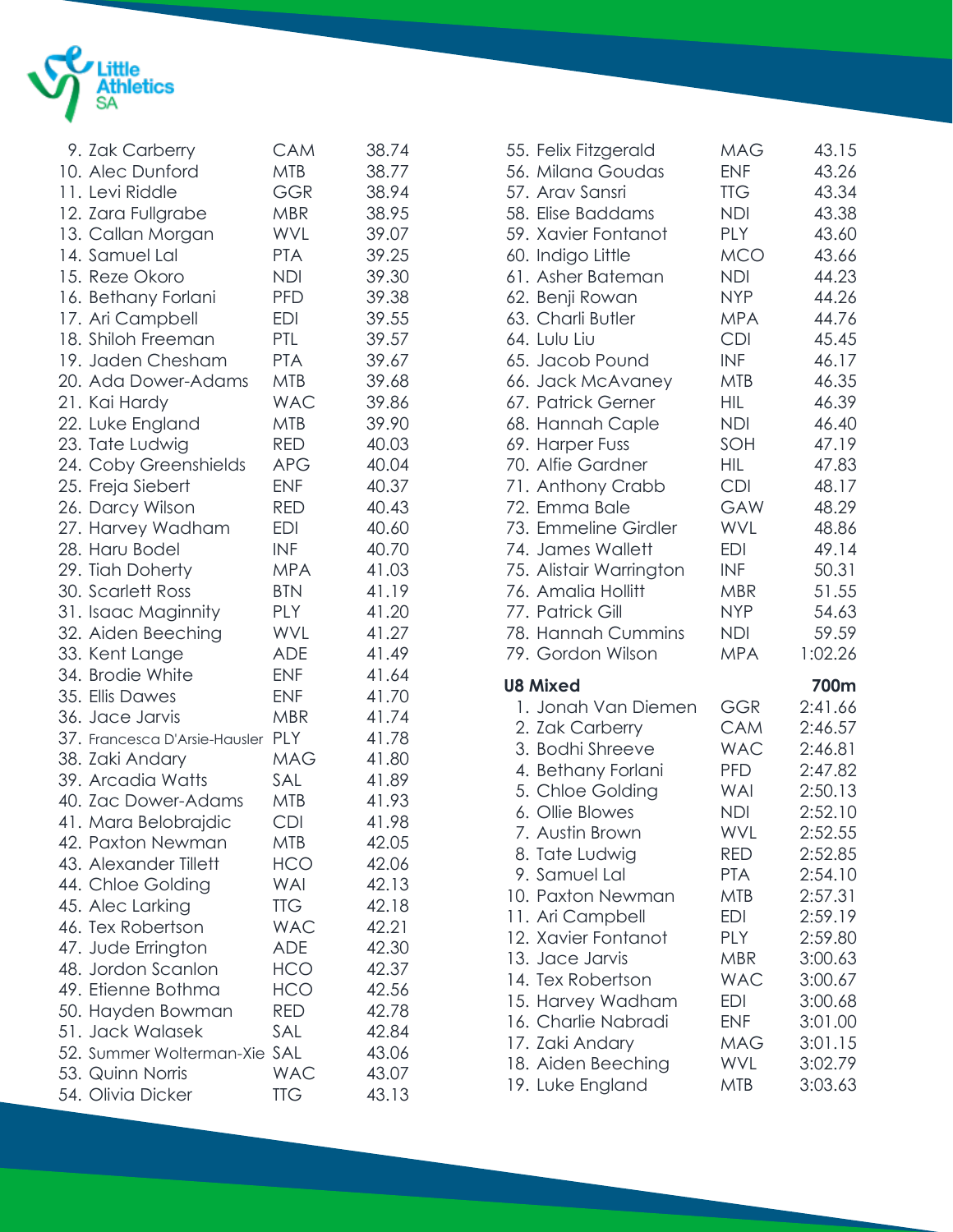

| 20. Alec Dunford        | <b>MTB</b> | 3:05.84          |
|-------------------------|------------|------------------|
| 21. Felix Fitzgerald    | MAG        | 3:06.46          |
| 22. Mara Belobrajdic    | <b>CDI</b> | 3:07.17          |
| 23. Anthony Crabb       | <b>CDI</b> | 3:07.51          |
| 24. Indiana Freisler    | <b>PFD</b> | 3:09.34          |
| 25. Oscar Dutton        | <b>HCO</b> | 3:09.97          |
| 26. Cassian Logan       | <b>ENF</b> | 3:10.77          |
| 27. Brodie Hunt         | <b>NDI</b> | 3:12.04          |
| 28. Eric Bulgaris       | <b>CAM</b> | 3:12.40          |
| 29. Osinachi Okoro      | <b>NDI</b> | 3:14.03          |
| 30. Tyler Graves        | <b>ENF</b> | 3:15.00          |
| 31. Hannah Caple        | NDI        | 3:20.39          |
| 32. Grace Shearer       | SCO        | 3:23.57          |
| 33. Oscar Howland       | RED        | 3:23.62          |
| 34. Maya Devitt         | <b>WAC</b> | 3:24.04          |
| 35. Jake Mildren        | WVL        | 3:24.99          |
| 36. Emma Bale           | GAW        | 3:25.29          |
| 37. Jude Knowles        | <b>HCO</b> | 3:27.83          |
| 38. Alfie Gardner       | HIL.       | 3:33.03          |
| 39. Eloise Martin       | <b>MAG</b> | 3:33.65          |
| 40. Lulu Liu            | <b>CDI</b> | 3:36.73          |
| 41. Michael Hennessy    | <b>EDI</b> | 3:38.91          |
| 42. Chiara Gebski       | <b>ENF</b> | 3:49.32          |
| 43. Gordon Wilson       | <b>MPA</b> | 3:52.15          |
| 44. Alistair Warrington | <b>INF</b> | 3:53.30          |
| 45. Amelia Nastasijevic | <b>INF</b> | 3:55.20          |
| U9 Boys                 |            | <b>High Jump</b> |
| 1. Taylor Nicholls      | <b>FWC</b> | 1.10             |
| 2. Jude Grant           | ADE        | 1.01             |
| 2. Mason Powell         | <b>PLY</b> | 1.01             |
| 2. Ben Lee              | <b>ENF</b> | 1.01             |
| 2. Will Hauth           | <b>EDI</b> | 1.01             |
| 2. Jasiah Denisoff      | <b>PTA</b> | 1.01             |
| 2. Ethan Barclay        | <b>CDI</b> | 1.01             |
| 2. Ford Hayward         | INF        | 1.01             |
| 9. Sarvesh Bhushan      | <b>PTA</b> | 0.96             |
| 9. Jacob Cech           | <b>ADE</b> | 0.96             |
| 9. Elliott Norton       | <b>MPA</b> | 0.96             |
| 9. Lachlan Moloney      | LYN        | 0.96             |
| 9. Connor Ratcliffe     | SAL        | 0.96             |
| 14. Rhys Morgan         | WVL        | 0.95             |
| 14. Sam Canham          | <b>NOA</b> | 0.95             |
| 16. Tai Crispe          | <b>MPA</b> | 0.91             |
| 16. Harley Hall         | <b>ENF</b> | 0.91             |
| 16. Alfie Kilpatrick    | <b>NDI</b> | 0.91             |

| 16. Flynn Lawson<br>16. Parker Leigh<br>16. Gabriel Orbes<br>16. Taj Rowe<br>16. Mason Zammit<br>16. Bryce Boerema<br>16. Jacob Chatterton<br>26. Rohan Martin<br>26. Logan Weston<br>28. Jax Fromm<br>29. Austin Ozols<br>29. Lincoln Parbs<br>29. Thomas Trengove<br>32. Leonidas Giannakis<br>32. Ethan Plunkett | <b>NDI</b><br><b>PLY</b><br><b>PLY</b><br><b>BVA</b><br>SAL<br><b>MAG</b><br><b>CDI</b><br>MBR<br><b>PFD</b><br><b>WAC</b><br><b>PTA</b><br><b>BVA</b><br><b>ADE</b><br><b>CAM</b><br><b>CDI</b> | 0.91<br>0.91<br>0.91<br>0.91<br>0.91<br>0.91<br>0.91<br>0.90<br>0.90<br>0.86<br>0.85<br>0.85<br>0.85<br>0.80<br>0.80 |
|---------------------------------------------------------------------------------------------------------------------------------------------------------------------------------------------------------------------------------------------------------------------------------------------------------------------|--------------------------------------------------------------------------------------------------------------------------------------------------------------------------------------------------|----------------------------------------------------------------------------------------------------------------------|
| <b>U9 Girls</b><br>1. Ashleigh Sportmann<br>2. Saraid Applebee                                                                                                                                                                                                                                                      | <b>WAC</b><br><b>ENF</b>                                                                                                                                                                         | <b>High Jump</b><br>1.08<br>1.03                                                                                     |
| 2. Lucy Hawkes                                                                                                                                                                                                                                                                                                      | EDI                                                                                                                                                                                              | 1.03                                                                                                                 |
| 4. Harper Marks                                                                                                                                                                                                                                                                                                     | <b>WAC</b>                                                                                                                                                                                       | 0.98                                                                                                                 |
| 4. Jasmine Trotter                                                                                                                                                                                                                                                                                                  | <b>WAC</b>                                                                                                                                                                                       | 0.98                                                                                                                 |
| 4. Pearl Johnston<br>4. Zara Hewson                                                                                                                                                                                                                                                                                 | <b>MTB</b><br><b>ADE</b>                                                                                                                                                                         | 0.98<br>0.98                                                                                                         |
| 8. Tora Kowald                                                                                                                                                                                                                                                                                                      | <b>ENF</b>                                                                                                                                                                                       | 0.95                                                                                                                 |
| 8. Mackensie Oliver                                                                                                                                                                                                                                                                                                 | <b>NYP</b>                                                                                                                                                                                       | 0.95                                                                                                                 |
| 10. Ava Keyte                                                                                                                                                                                                                                                                                                       | SAL                                                                                                                                                                                              | 0.93                                                                                                                 |
| 10. Alexandra Lowe                                                                                                                                                                                                                                                                                                  | <b>INF</b>                                                                                                                                                                                       | 0.93                                                                                                                 |
| 10. Armani Ross                                                                                                                                                                                                                                                                                                     | <b>MPA</b>                                                                                                                                                                                       | 0.93                                                                                                                 |
| 13. Jessica Adcock                                                                                                                                                                                                                                                                                                  | <b>ADE</b>                                                                                                                                                                                       | 0.91                                                                                                                 |
| 13. Hollie Coote                                                                                                                                                                                                                                                                                                    | <b>MBR</b>                                                                                                                                                                                       | 0.91                                                                                                                 |
| 13. Isabelle Small                                                                                                                                                                                                                                                                                                  | <b>BVA</b>                                                                                                                                                                                       | 0.91                                                                                                                 |
| 13. Charlotte Taylor                                                                                                                                                                                                                                                                                                | GAW                                                                                                                                                                                              | 0.91                                                                                                                 |
| 13. Matilda Zimmermann INF                                                                                                                                                                                                                                                                                          |                                                                                                                                                                                                  | 0.91                                                                                                                 |
| 13. Ava Thompson                                                                                                                                                                                                                                                                                                    | <b>WAC</b>                                                                                                                                                                                       | 0.91                                                                                                                 |
| 13. Emmi Tunn<br>20. Charlotte Kelly                                                                                                                                                                                                                                                                                | <b>MAG</b><br>MTB                                                                                                                                                                                | 0.91<br>0.90                                                                                                         |
| 20. Piper Maczohan                                                                                                                                                                                                                                                                                                  | <b>CAM</b>                                                                                                                                                                                       | 0.90                                                                                                                 |
| 22. Iyla McKelvie                                                                                                                                                                                                                                                                                                   | <b>TTG</b>                                                                                                                                                                                       | 0.88                                                                                                                 |
| 22. Katie Hillman                                                                                                                                                                                                                                                                                                   | <b>INF</b>                                                                                                                                                                                       | 0.88                                                                                                                 |
| 24. April Ostle                                                                                                                                                                                                                                                                                                     | <b>TTG</b>                                                                                                                                                                                       | 0.86                                                                                                                 |
| 24. Olivia Martin                                                                                                                                                                                                                                                                                                   | INF                                                                                                                                                                                              | 0.86                                                                                                                 |
| 24. Alyssa Holmes                                                                                                                                                                                                                                                                                                   | <b>PTA</b>                                                                                                                                                                                       | 0.86                                                                                                                 |
| 24. Arizona Graham                                                                                                                                                                                                                                                                                                  | NDI                                                                                                                                                                                              | 0.86                                                                                                                 |
| 24. Chelsea Bossy                                                                                                                                                                                                                                                                                                   | <b>TTG</b>                                                                                                                                                                                       | 0.86                                                                                                                 |
| 29. Ruby Grieve                                                                                                                                                                                                                                                                                                     | <b>ADE</b>                                                                                                                                                                                       | 0.85                                                                                                                 |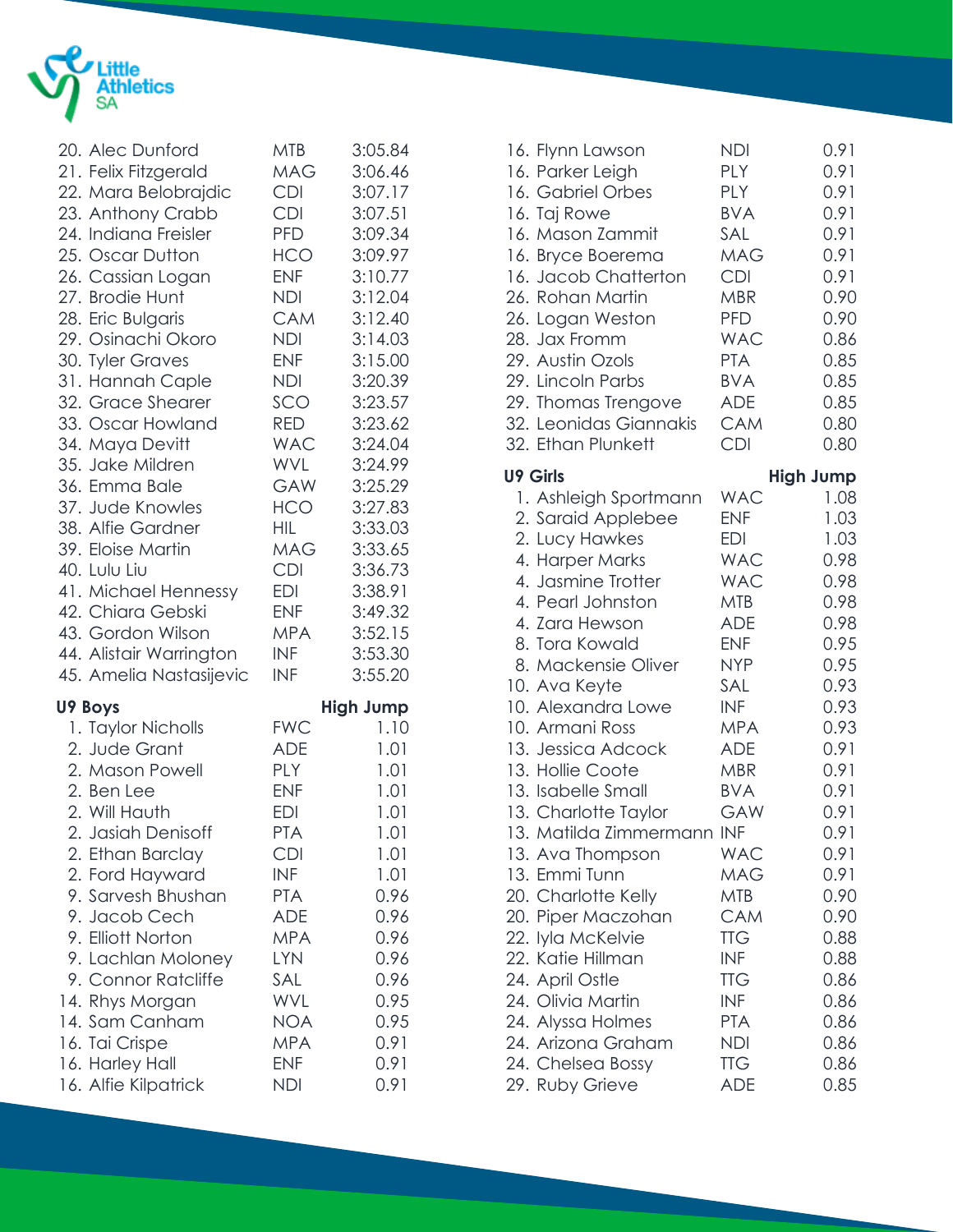

| 30. Liara Lumsden                                                                                                                                                                                                                                                                                                                                                                                                                                                                                                                                                                                                                                                                                                                                                              | <b>INF</b>                                                                                                                                                                                                                                                                                                                                                                                                                                     | 0.83 |
|--------------------------------------------------------------------------------------------------------------------------------------------------------------------------------------------------------------------------------------------------------------------------------------------------------------------------------------------------------------------------------------------------------------------------------------------------------------------------------------------------------------------------------------------------------------------------------------------------------------------------------------------------------------------------------------------------------------------------------------------------------------------------------|------------------------------------------------------------------------------------------------------------------------------------------------------------------------------------------------------------------------------------------------------------------------------------------------------------------------------------------------------------------------------------------------------------------------------------------------|------|
| 31. Annabel Wishart                                                                                                                                                                                                                                                                                                                                                                                                                                                                                                                                                                                                                                                                                                                                                            | ADE                                                                                                                                                                                                                                                                                                                                                                                                                                            | 0.80 |
| 31. Lavleen Sidhu                                                                                                                                                                                                                                                                                                                                                                                                                                                                                                                                                                                                                                                                                                                                                              | <b>ENF</b>                                                                                                                                                                                                                                                                                                                                                                                                                                     | 0.80 |
| 31. Abbie Rees                                                                                                                                                                                                                                                                                                                                                                                                                                                                                                                                                                                                                                                                                                                                                                 | ADE                                                                                                                                                                                                                                                                                                                                                                                                                                            | 0.80 |
| 31. Deed Mann                                                                                                                                                                                                                                                                                                                                                                                                                                                                                                                                                                                                                                                                                                                                                                  | <b>ENF</b>                                                                                                                                                                                                                                                                                                                                                                                                                                     | 0.80 |
| 31. Alexis Glanville                                                                                                                                                                                                                                                                                                                                                                                                                                                                                                                                                                                                                                                                                                                                                           | GAW                                                                                                                                                                                                                                                                                                                                                                                                                                            | 0.80 |
| 31. Harper Gaertner                                                                                                                                                                                                                                                                                                                                                                                                                                                                                                                                                                                                                                                                                                                                                            | <b>GAW</b>                                                                                                                                                                                                                                                                                                                                                                                                                                     | 0.80 |
| 37. Lavinia Hollitt                                                                                                                                                                                                                                                                                                                                                                                                                                                                                                                                                                                                                                                                                                                                                            | <b>MBR</b>                                                                                                                                                                                                                                                                                                                                                                                                                                     | 0.65 |
| <b>U9 Mixed</b><br>1. Mason Powell<br>2. Lachlan Moloney<br>3. Archie Higgins<br>3. Joshua Day<br>5. Ky Backhouse<br>6. Lucy Hawkes<br>7. Jacob Cech<br>7. Connor Ratcliffe<br>9. Sahib Singh<br>9. Riley Griffin<br>9. Jacob Chatterton<br>12. Taylor Nicholls<br>13. Katie Hillman<br>14. Justice Thompson<br>15. Gabriel Orbes<br>16. Mackensie Oliver<br>17. Liliana Gebski<br>18. Jasiah Denisoff<br>19. Alexandra Lowe<br>20. Bryce Boerema<br>21. Zara Hewson<br>22. Savannah Cox<br>23. Sophie Hodson<br>24. Taj Rowe<br>25. William Ryan<br>26. Zachary White<br>26. Alfie Kilpatrick<br>28. Ethan Sun<br>29. Tayla Backwell<br>29. Ford Hayward<br>29. Jordan Harris<br>32. William Kotru<br>32. James Markey<br>34. Ava Thompson<br>35. Emma Marks<br>35. Ava Keyte | <b>PLY</b><br><b>LYN</b><br><b>PLY</b><br><b>WAC</b><br>HCO<br><b>EDI</b><br><b>ADE</b><br>SAL<br>WVL<br>HCO<br><b>CDI</b><br><b>FWC</b><br><b>INF</b><br><b>NOA</b><br><b>PLY</b><br><b>NYP</b><br><b>ENF</b><br><b>PTA</b><br>INF<br><b>MAG</b><br>ADE<br><b>TTG</b><br><b>PLY</b><br><b>BVA</b><br><b>ENF</b><br><b>ENF</b><br>NDI<br><b>HCO</b><br>PLY<br><b>INF</b><br>SAL<br><b>MAG</b><br><b>NOA</b><br><b>WAC</b><br><b>RED</b><br>SAL |      |

|  | 37. Eamon Campbell         | <b>ENF</b> | 2.69 |
|--|----------------------------|------------|------|
|  | 37. lyla McKelvie          | <b>TTG</b> | 2.69 |
|  | 39. Saraid Applebee        | <b>ENF</b> | 2.68 |
|  | 40. Harley Hall            | <b>ENF</b> | 2.66 |
|  | 41. Anabel Cain            | <b>GAW</b> | 2.62 |
|  | 41. Maia Green             | <b>MAG</b> | 2.62 |
|  | 41. Maddison Mason         | SAL        | 2.62 |
|  | 44. Billie Macneil         | <b>ADE</b> | 2.60 |
|  | 44. Daniel Liebeknecht     | <b>CDI</b> | 2.60 |
|  | 44. Joshua Groom           | SAL        | 2.60 |
|  | 47. Armani Ross            | <b>MPA</b> | 2.59 |
|  | 47. Liara Lumsden          | <b>INF</b> | 2.59 |
|  | 49. Aria Harvey            | <b>RED</b> | 2.57 |
|  | 49. Cadence Werfel         | <b>INF</b> | 2.57 |
|  | 51. Rohan Martin           | <b>MBR</b> | 2.56 |
|  | 52. Macy Sweetman          | SAL        | 2.54 |
|  | 52. Charlotte Kelly        | <b>MTB</b> | 2.54 |
|  | 54. Flynn Lawson           | <b>NDI</b> | 2.53 |
|  | 54. William Day            | <b>WAC</b> | 2.53 |
|  | 56. Oscar Huang            | PLY        | 2.51 |
|  | 57. Sebastian Wilson       | <b>FWC</b> | 2.50 |
|  |                            |            | 2.50 |
|  | 57. Abbie Rees             | <b>ADE</b> |      |
|  | 57. Matilda Zimmermann INF |            | 2.50 |
|  | 60. Olivia Martin          | <b>INF</b> | 2.49 |
|  | 61. Michaela Mathew        | RED        | 2.46 |
|  | 62. Hollie Coote           | <b>MBR</b> | 2.44 |
|  | 63. Josiah Hoffman         | <b>MTB</b> | 2.42 |
|  | 63. Tora Kowald            | <b>ENF</b> | 2.42 |
|  | 65. Zachary Doan           | <b>ADE</b> | 2.41 |
|  | 66. Austin Medlicott       | GAW        | 2.40 |
|  | 67. Thomas Trengove        | <b>ADE</b> | 2.39 |
|  | 68. Amber Stopp            | SAL        | 2.38 |
|  | 69. Alyssa Holmes          | <b>PTA</b> | 2.37 |
|  | 70. Hayley Kemp            | SAL        | 2.36 |
|  | 71. Sam Canham             | <b>NOA</b> | 2.33 |
|  | 72. Sophia Atkinson        | <b>WAC</b> | 2.32 |
|  | 73. Mila Kurtev            | <b>MCO</b> | 2.31 |
|  | 74. Louis Loh              | <b>MAG</b> | 2.29 |
|  | 75. Eleanor Sewell         | GAW        | 2.28 |
|  | 75. Summer Morris          | NYP        | 2.28 |
|  | 77. Cruz Ponte             | <b>LYN</b> | 2.23 |
|  | 78. Annabel Wishart        | <b>ADE</b> | 2.19 |
|  | 78. Charlotte Taylor       | GAW        | 2.19 |
|  | 79. Maddison Dawe          | <b>WAC</b> | 2.15 |
|  | 80. Ruby Grieve            | <b>ADE</b> | 2.17 |
|  | 81. Derek Yu               | <b>PLY</b> | 2.10 |
|  |                            |            |      |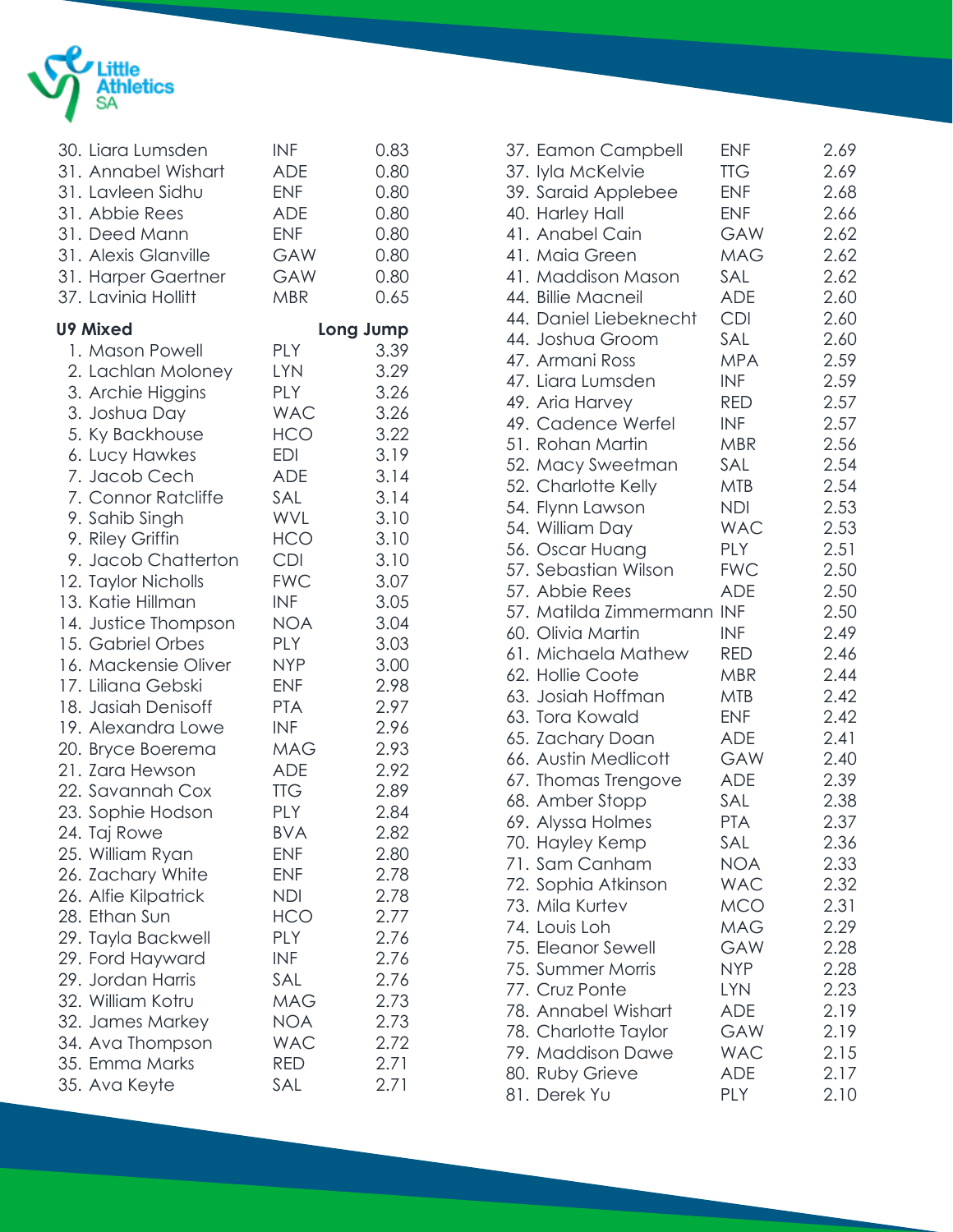

| 81. Deed Mann<br>81. Gabriella Gauci<br>84. Arthur Taverner<br>85. Isabelle Christou<br>86. Alexis Glanville<br>87. Jax Hodgson<br>88. Lavinia Hollitt<br>89. Leo Swift<br>90. Sophie Jarman | <b>ENF</b><br>SAL<br>EDI<br><b>WAC</b><br>GAW<br><b>PTA</b><br><b>MBR</b><br><b>ADE</b><br><b>TVA</b> | 2.10<br>2.10<br>2.06<br>2.05<br>2.03<br>1.97<br>1.89<br>1.71<br>1.50 |
|----------------------------------------------------------------------------------------------------------------------------------------------------------------------------------------------|-------------------------------------------------------------------------------------------------------|----------------------------------------------------------------------|
| <b>U9 Mixed</b><br>1. Flynn Lawson                                                                                                                                                           | <b>NDI</b>                                                                                            | <b>Discus</b><br>17.84                                               |
| 2. Caleb Camilleri                                                                                                                                                                           | <b>CDI</b>                                                                                            | 16.29                                                                |
| 3. William Ryan<br>4. Rohan Martin                                                                                                                                                           | <b>ENF</b><br>MBR                                                                                     | 15.28<br>14.29                                                       |
| 5. Lincoln Parbs                                                                                                                                                                             | <b>BVA</b>                                                                                            | 14.25                                                                |
| 6. Parker Leigh                                                                                                                                                                              | <b>PLY</b>                                                                                            | 13.82                                                                |
| 7. Ky Backhouse                                                                                                                                                                              | HCO                                                                                                   | 13.39                                                                |
| 8. Elliott Norton                                                                                                                                                                            | <b>MPA</b>                                                                                            | 13.34                                                                |
| 9. Taylor Nicholls<br>10. Cruz Ponte                                                                                                                                                         | <b>FWC</b><br><b>LYN</b>                                                                              | 13.20<br>12.85                                                       |
| 11. Jasmine Trotter                                                                                                                                                                          | <b>WAC</b>                                                                                            | 12.63                                                                |
| 12. Jordan Harris                                                                                                                                                                            | SAL                                                                                                   | 12.31                                                                |
| 13. Ethan Barclay                                                                                                                                                                            | <b>CDI</b>                                                                                            | 12.04                                                                |
| 14. Jay Blyth                                                                                                                                                                                | <b>INF</b>                                                                                            | 11.92                                                                |
| 15. Emma Marks                                                                                                                                                                               | <b>RED</b>                                                                                            | 11.75                                                                |
| 15. Alexander Brown<br>17. Jasiah Denisoff                                                                                                                                                   | <b>MCO</b><br><b>PTA</b>                                                                              | 11.75<br>11.36                                                       |
| 18. Sophia Lawson                                                                                                                                                                            | <b>RED</b>                                                                                            | 10.94                                                                |
| 19. Joshua Groom                                                                                                                                                                             | SAL                                                                                                   | 10.63                                                                |
| 20. Jacob Cech                                                                                                                                                                               | ADE                                                                                                   | 10.47                                                                |
| 21. Hunter Hall                                                                                                                                                                              | SOH                                                                                                   | 10.39                                                                |
| 22. Ford Hayward                                                                                                                                                                             | <b>INF</b>                                                                                            | 10.26                                                                |
| 23. Isabelle Small<br>24. Alexandra Lowe                                                                                                                                                     | <b>BVA</b><br><b>INF</b>                                                                              | 10.23<br>9.87                                                        |
| 25. Jax Fromm                                                                                                                                                                                | <b>WAC</b>                                                                                            | 9.82                                                                 |
| 26. Harper Marks                                                                                                                                                                             | <b>WAC</b>                                                                                            | 9.72                                                                 |
| 27. William McManus                                                                                                                                                                          | <b>WVL</b>                                                                                            | 9.67                                                                 |
| 28. Maddison Mason                                                                                                                                                                           | SAL                                                                                                   | 9.53                                                                 |
| 29. Sophia Atkinson                                                                                                                                                                          | <b>WAC</b>                                                                                            | 9.30                                                                 |
| 30. Zachary Doan<br>31. William Kotru                                                                                                                                                        | <b>ADE</b><br>MAG                                                                                     | 9.25<br>9.06                                                         |
| 32. Leo Swift                                                                                                                                                                                | <b>ADE</b>                                                                                            | 8.82                                                                 |
| 33. Sri Mallampati                                                                                                                                                                           | <b>TTG</b>                                                                                            | 8.74                                                                 |
| 33. Piper Maczohan                                                                                                                                                                           | CAM                                                                                                   | 8.74                                                                 |
| 35. Emmi Tunn                                                                                                                                                                                | <b>MAG</b>                                                                                            | 8.69                                                                 |

| 36. Gabriella Gauci                       | SAL               | 8.68            |
|-------------------------------------------|-------------------|-----------------|
| 37. Logan Weston                          | <b>PFD</b>        | 8.64            |
| 38. Scarlett Waite                        | SCO               | 8.57            |
| 39. Isabelle Christou                     | <b>WAC</b>        | 8.52            |
| 40. Liara Lumsden                         | INF               | 8.00            |
| 41. Summer Morris                         | NYP               | 7.94            |
| 42. Anabel Cain                           | GAW               | 7.86            |
| 43. Hayley Kemp                           | SAL               | 7.74            |
| 44. Macy Sweetman<br>45. Jessica Cooke    | SAL<br><b>WAC</b> | 7.38            |
| 46. Harriet Watson                        | EDI               | 7.21<br>7.15    |
| 47. Deed Mann                             | <b>ENF</b>        | 7.04            |
| 48. Billie Macneil                        | <b>ADE</b>        | 6.92            |
| 49. Ethan Plunkett                        | <b>CDI</b>        | 6.84            |
| 50. Maddison Dawe                         | <b>WAC</b>        | 6.78            |
| 51. Sophie Hodson                         | <b>PLY</b>        | 6.41            |
| 51. Charlotte Rolfe                       | <b>CDI</b>        | 6.41            |
| 53. Layla Ashby                           | <b>GAW</b>        | 6.01            |
| 54. Sophie Jarman                         | <b>TVA</b>        | 4.49            |
| 55. Quinn Maczohan                        | <b>CAM</b>        | 4.37            |
| 56. Charlie Caddies                       | <b>MPA</b>        | 3.89            |
| <b>U9 Mixed</b>                           |                   | <b>Shot Put</b> |
|                                           |                   |                 |
|                                           |                   |                 |
| 1. Flynn Lawson<br>2. William Ryan        | NDI<br><b>ENF</b> | 5.95<br>5.42    |
| 3. Rohan Martin                           | <b>MBR</b>        | 5.22            |
| 4. Parker Leigh                           | PLY               | 4.98            |
| 5. Scarlett Waite                         | SCO               | 4.86            |
| 6. Taj Rowe                               | <b>BVA</b>        | 4.67            |
| 7. Alfie Kilpatrick                       | <b>NDI</b>        | 4.50            |
| 8. Harry Warren                           | <b>WAC</b>        | 4.49            |
| 9. Mir Hussain                            | <b>NOA</b>        | 4.32            |
| 10. Joshua Groom                          | SAL               | 4.25            |
| 11. Jay Blyth                             | <b>INF</b>        | 4.05            |
| 12. Tai Crispe                            | <b>MPA</b>        | 4.01            |
| 13. William Reynolds                      | <b>CDI</b>        | 3.87            |
| 14. Macy Sweetman                         | SAL               | 3.82            |
| 15. Maddison Mason                        | SAL               | 3.81            |
| 16. Jax Hodgson                           | <b>PTA</b>        | 3.72            |
| 17. Alexis Schutz                         | <b>MAN</b>        | 3.70            |
| 18. Alexis Glanville                      | GAW<br><b>CAM</b> | 3.61<br>3.61    |
| 18. Piper Maczohan<br>20. Harper Gaertner | GAW               | 3.52            |
| 21. Ky Backhouse                          | <b>HCO</b>        | 3.50            |
| 22. Coby Watson                           | <b>WAC</b>        | 3.44            |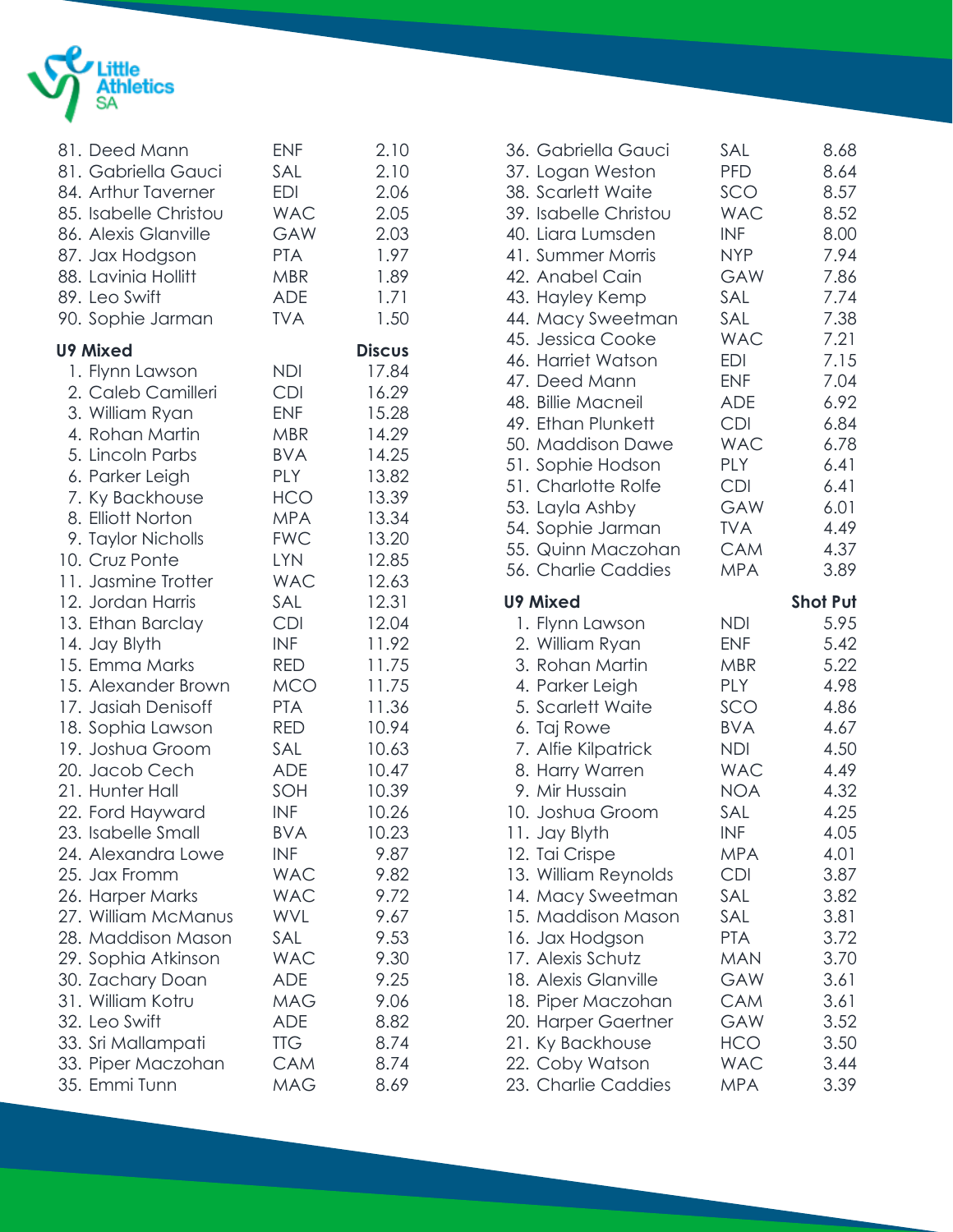

| 24. Cadence Werfel<br>25. Harley Hall     | <b>INF</b><br><b>ENF</b> | 3.32<br>3.26       |
|-------------------------------------------|--------------------------|--------------------|
| 25. Sophia Atkinson<br>27. Harriet Watson | <b>WAC</b><br><b>EDI</b> | 3.26<br>3.25       |
| 28. Leo Swift                             | <b>ADE</b>               | 3.20               |
| 29. Kai Vickery                           | SAL                      | 3.16               |
| 30. Isabelle Christou                     | <b>WAC</b>               | 3.14               |
| 31. Leonel Rivas                          | NDI                      | 3.13               |
| 32. Isabelle Small                        | <b>BVA</b>               | 3.12               |
| 33. Arthur Taverner                       | EDI                      | 3.10               |
| 34. Emily Sloan                           | <b>ENF</b>               | 3.06               |
| 34. Oscar Huang                           | <b>PLY</b>               | 3.06               |
| 36. Chelsea Bossy                         | <b>TTG</b>               | 3.02               |
| 37. Liliana Gebski                        | <b>ENF</b>               | 2.96               |
| 38. Derek Yu                              | <b>PLY</b>               | 2.93               |
| 39. Eleanor Sewell                        | GAW                      | 2.90               |
| 40. Eamon Campbell                        | <b>ENF</b>               | 2.63               |
| 41. Anabel Cain                           | GAW                      | 2.60               |
| 41. Charlotte Taylor                      | GAW                      | 2.60               |
| 43. Sahib Singh                           | <b>WVL</b>               | 2.54               |
| 44. Mila Kurtev                           | <b>MCO</b>               | 2.32               |
| 45. Sri Mallampati                        | <b>TTG</b>               | 2.31               |
| 46. Joel Kluske                           | <b>GAW</b><br><b>TVA</b> | 2.28<br>2.19       |
| 47. Sophie Jarman                         |                          |                    |
|                                           |                          |                    |
| <b>U9 Mixed</b>                           |                          | <b>60m Hurdles</b> |
| 1. Joshua Day                             | <b>WAC</b>               | 10.94              |
| 2. Sarvesh Bhushan                        | <b>PTA</b>               | 11.22              |
| 3. Lachlan Bell                           | <b>WAC</b>               | 11.47              |
| 4. Saraid Applebee                        | <b>ENF</b>               | 11.85              |
| 5. Aniela Jaworek                         | ENF                      | 11.92              |
| 6. Taylor Nicholls                        | <b>FWC</b>               | 11.93              |
| 7. Ava Thompson                           | <b>WAC</b>               | 11.96              |
| 8. Ashleigh Sportmann                     | <b>WAC</b>               | 11.99              |
| 9. Connor Ratcliffe<br>10. Oliver Renshaw | SAL<br><b>WAC</b>        | 12.02<br>12.13     |
| 11. Harry Warren                          | <b>WAC</b>               | 12.19              |
| 12. Jacob Chatterton                      | <b>CDI</b>               | 12.20              |
| 13. Parker Leigh                          | <b>PLY</b>               | 12.23              |
| 14. Tai Crispe                            | <b>MPA</b>               | 12.24              |
| 15. Tyrese Tamba                          | <b>PFD</b>               | 12.26              |
| 16. Riley Griffin                         | HCO                      | 12.29              |
| 17. Jax Hodgson                           | <b>PTA</b>               | 12.31              |
| 18. Daniel Liebeknecht                    | <b>CDI</b>               | 12.39              |
| 19. Ford Hayward<br>20. Justice Thompson  | <b>INF</b><br>NOA        | 12.43<br>12.48     |

| 21. Archie Higgins         | <b>PLY</b> | 12.50 |
|----------------------------|------------|-------|
| 22. Charlotte Kelly        | <b>MTB</b> | 12.51 |
| 23. Taj Rowe               | <b>BVA</b> | 12.52 |
| 24. Sebastian Wilson       | <b>FWC</b> | 12.55 |
| 25. Jay Blyth              | <b>INF</b> | 12.56 |
| 26. Liliana Gebski         | <b>ENF</b> | 12.71 |
| 27. Flynn Lawson           | <b>NDI</b> | 12.78 |
| 28. Jax Fromm              | <b>WAC</b> | 12.86 |
| 29. Emma Marks             | <b>RED</b> | 12.91 |
| 30. Tayla Backwell         | <b>PLY</b> | 12.95 |
| 31. Austin Ozols           | <b>PTA</b> | 12.98 |
| 32. James Markey           | <b>NOA</b> | 13.05 |
| 33. Lucy Hawkes            | <b>EDI</b> | 13.06 |
| 34. Louis Loh              | <b>MAG</b> | 13.13 |
| 35. Alistaire Greaves      | <b>TTG</b> | 13.14 |
| 36. Alexandra Lowe         | <b>INF</b> | 13.16 |
| 37. Alexander Brown        | <b>MCO</b> | 13.23 |
| 38. Jasiah Denisoff        | <b>PTA</b> | 13.29 |
| 39. Mackensie Oliver       | <b>NYP</b> | 13.30 |
| 40. Rohan Martin           | <b>MBR</b> | 13.31 |
| 41. Rhys Morgan            | WVL        | 13.38 |
| 42. Gunreet Bhangu         | PLY        | 13.46 |
| 43. Uchanma Uduma          | <b>HCO</b> | 13.63 |
| 44. Michaela Mathew        | <b>RED</b> | 13.66 |
| 45. Liara Lumsden          | <b>INF</b> | 13.70 |
| 46. Tora Kowald            | <b>ENF</b> | 13.72 |
| 47. Alyssa Holmes          | <b>PTA</b> | 13.73 |
| 48. Derek Yu               | <b>PLY</b> | 13.75 |
| 49. Matilda Zimmermann INF |            | 13.81 |
| 49. Armani Ross            | <b>MPA</b> | 13.81 |
| 51. Oscar Huang            | <b>PLY</b> | 13.83 |
| 52. Layla Ashby            | GAW        | 13.90 |
| 53. Ava Keyte              | SAL        | 13.91 |
| 54. lyla McKelvie          | <b>TTG</b> | 13.93 |
| 55. William Day            | <b>WAC</b> | 13.94 |
| 56. Macy Sweetman          | SAL        | 13.97 |
| 57. Ruby Grieve            | <b>ADE</b> | 14.00 |
| 58. Jude Grant             | <b>ADE</b> | 14.04 |
| 59. Piper Maczohan         | CAM        | 14.08 |
| 60. Savannah Cox           | <b>TTG</b> | 14.09 |
| 61. Kai Vickery            | SAL        | 14.11 |
| 62. Jessica Cooke          | <b>WAC</b> | 14.14 |
| 63. Sophie Hodson          | <b>PLY</b> | 14.21 |
| 64. Quinn Maczohan         | <b>CAM</b> | 14.29 |
| 65. Amber Stopp            | SAL        | 14.31 |
| 66. Alfie Kilpatrick       | <b>NDI</b> | 14.33 |
|                            |            |       |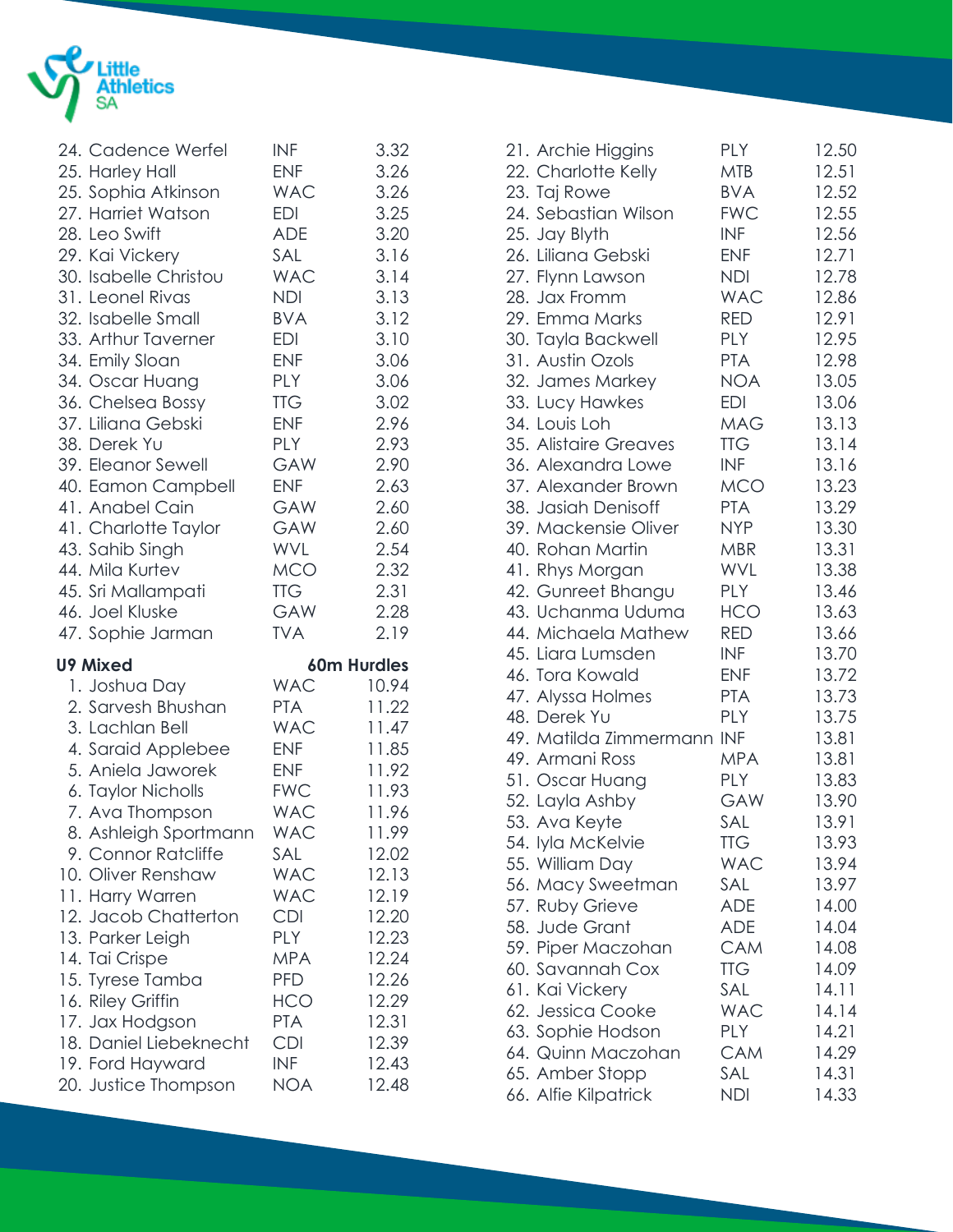

| 67. Aria Harvey                          | <b>RED</b>        | 14.39          |
|------------------------------------------|-------------------|----------------|
| 68. Hollie Coote                         | <b>MBR</b>        | 14.49          |
| 69. Leonardo Webb                        | NOA               | 14.54          |
| 70. Summer Morris                        | <b>NYP</b>        | 14.55          |
| 71. Olivia Martin                        | INF               | 14.59          |
| 72. Thomas Trengove                      | <b>ADE</b>        | 14.60          |
| 73. Chelsea Bossy                        | <b>TTG</b>        | 14.70          |
| 74. Maddison Dawe                        | <b>WAC</b>        | 14.78          |
| 75. Coby Watson                          | <b>WAC</b>        | 14.84          |
| 76. Cadence Werfel                       | INF               | 14.86          |
| 77. Lavleen Sidhu                        | <b>ENF</b>        | 14.89          |
| 78. Annabel Wishart                      | ADE               | 15.01          |
| 79. Alexis Glanville                     | GAW               | 15.36          |
| 80. Mila Kurtev                          | <b>MCO</b>        | 15.54          |
| 81. Maia Green                           | <b>MAG</b>        | 15.55          |
| 82. Emily Sloan                          | <b>ENF</b>        | 15.57          |
| 83. Charlotte Taylor                     | <b>GAW</b>        | 16.05          |
| 84. Anabel Cain                          | GAW               | 16.23          |
| 85. Sri Mallampati                       | <b>TTG</b>        | 16.81          |
| 86. Lavinia Hollitt                      | <b>MBR</b>        | 16.84          |
| 87. Leonel Rivas                         | <b>NDI</b>        | 17.23          |
| 88. Harper Gaertner                      | GAW               | 17.26          |
| 89. Charlie Caddies                      | <b>MPA</b>        | 18.42          |
| 90. Billie Macneil                       | <b>ADE</b>        | 31.41          |
| <b>U9 Mixed</b>                          |                   | <b>70m</b>     |
| 1. Sarvesh Bhushan                       | <b>PTA</b>        | 10.89          |
| 2. Kylan McLoughlin                      | <b>PLY</b>        | 11.15          |
|                                          |                   |                |
| 3. Caleb Camilleri                       | <b>CDI</b>        | 11.20          |
| 4. Ashleigh Sportmann                    | <b>WAC</b>        | 11.25          |
| 5. Tyrese Tamba                          | <b>PFD</b>        | 11.59          |
| 6. Jay Blyth                             | <b>INF</b>        | 11.65          |
| 7. Ava Thompson                          | <b>WAC</b>        | 11.78          |
| 8. Pearl Johnston                        | <b>MTB</b>        | 11.81          |
| 9. Jax Hodgson                           | <b>PTA</b>        | 11.84          |
| 10. Sebastian Lal                        | <b>PTA</b>        | 11.90          |
| 11. Jessica Adcock                       | <b>ADE</b>        | 11.97          |
| 12. Archie Higgins                       | <b>PLY</b>        | 12.01          |
| 13. Riley Griffin                        | <b>HCO</b>        | 12.07          |
| 14. Tai Crispe                           | <b>MPA</b>        | 12.18          |
| 15. Isabelle Small                       | <b>BVA</b>        | 12.24          |
| 16. William Ryan                         | <b>ENF</b>        | 12.25          |
| 17. Jimmy Apostolakos                    | EDI               | 12.27          |
| 18. Sophia Lawson                        | RED               | 12.34          |
| 19. Bryce Boerema<br>20. William McManus | <b>MAG</b><br>WVL | 12.40<br>12.41 |

| 21. Will Hauth                | <b>EDI</b> | 12.43 |
|-------------------------------|------------|-------|
| 22. Michaela Mathew           | RED        | 12.45 |
| 23. Jada Alaia                | <b>WAC</b> | 12.49 |
| 24. Mir Hussain               | <b>NOA</b> | 12.52 |
| 25. Harriet Watson            | <b>EDI</b> | 12.57 |
| 25. Harper Marks              | <b>WAC</b> | 12.57 |
| 27. Jesse Boundoo             | <b>PFD</b> | 12.63 |
| 28. Ben Lee                   | <b>ENF</b> | 12.65 |
| 29. James Markey              | <b>NOA</b> | 12.73 |
| 30. Hayley Kemp               | SAL        | 12.74 |
| 31. lyla McKelvie             | <b>TTG</b> | 12.79 |
| 32. Sahib Singh               | WVL        | 12.83 |
| 33. Tora Kowald               | <b>ENF</b> | 12.86 |
| 34. Arizona Graham            | <b>NDI</b> | 12.88 |
| 35. Mahalia Robertson-Holland | <b>TTG</b> | 12.90 |
| 36. Scarlett Waite            | SCO        | 13.00 |
| 37. Gunreet Bhangu            | <b>PLY</b> | 13.01 |
| 38. Sophie Bialek             | <b>GAW</b> | 13.02 |
| 38. Charlotte Kelly           | <b>MTB</b> | 13.02 |
| 38. Mackensie Oliver          | <b>NYP</b> | 13.02 |
| 41. Sebastian Wilson          | <b>FWC</b> | 13.06 |
| 41. Charlotte Rolfe           | <b>CDI</b> | 13.06 |
| 43. Jordan Harris             | SAL        | 13.27 |
| 44. Logan Weston              | <b>PFD</b> | 13.28 |
| 45. Billie Macneil            | <b>ADE</b> | 13.42 |
| 46. Macy Sweetman             | SAL        | 13.47 |
| 47. Aria Harvey               | <b>RED</b> | 13.50 |
| 48. Hollie Coote              | <b>MBR</b> | 13.51 |
| 49. Alexis Schutz             | <b>MAN</b> | 13.66 |
| 50. Zachary Doan              | <b>ADE</b> | 13.67 |
| 51. Sophie Hodson             | <b>PLY</b> | 13.68 |
| 52. Savannah Cox              | <b>TTG</b> | 13.69 |
| 53. Maddison Dawe             | <b>WAC</b> | 13.81 |
| 54. Mackenzie Bedson          | SOH        | 13.82 |
| 55. Olivia Martin             | <b>INF</b> | 13.89 |
| 56. Lavleen Sidhu             | <b>ENF</b> | 13.98 |
| 57. Joshua Groom              | SAL        | 14.25 |
| 58. Sophia Atkinson           | <b>WAC</b> | 14.30 |
| 59. Armani Ross               | MPA.       | 14.48 |
| 60. Harper Gaertner           | GAW        | 14.97 |
| 61. Gabriella Gauci           | SAL        | 15.24 |
| 62. Alexis Glanville          | GAW        | 15.25 |
| 63. Isabelle Christou         | <b>WAC</b> | 15.26 |
| 64. Charlotte Taylor          | GAW        | 15.93 |
| 65. Joel Kluske               | GAW        | 16.05 |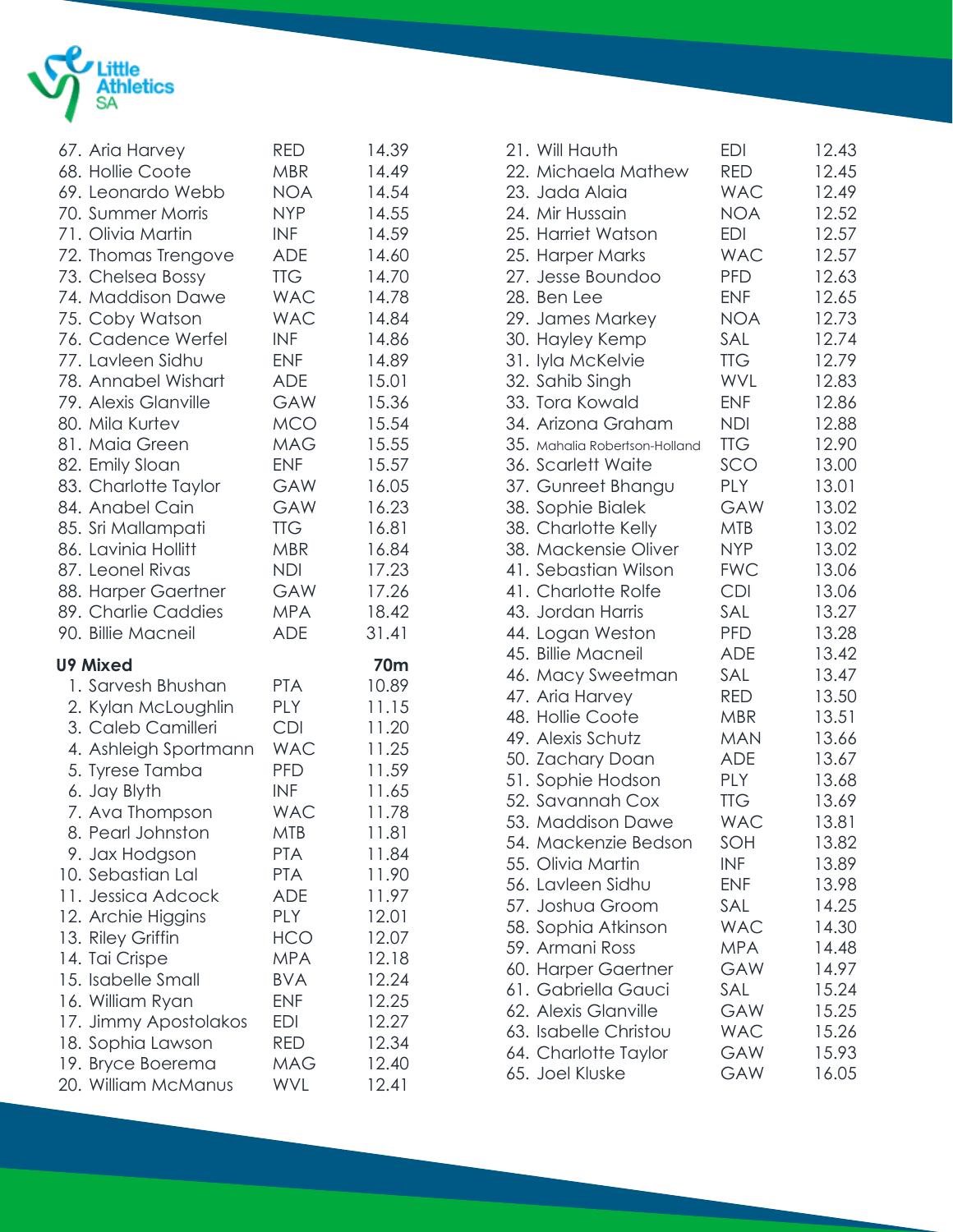

| 15.48<br>1. Sarvesh Bhushan<br><b>PTA</b><br>2. Lachlan Bell<br><b>WAC</b><br>15.73<br>15.79<br>3. Kylan McLoughlin<br><b>PLY</b><br>4. Connor Ratcliffe<br>15.80<br>SAL<br>5. Mason Powell<br><b>PLY</b><br>16.03<br><b>WAC</b><br>16.04<br>6. Ashleigh Sportmann<br><b>INF</b><br>16.05<br>7. Jay Blyth<br>8. Caleb Camilleri<br><b>CDI</b><br>16.16<br><b>PFD</b><br>9. Tyrese Tamba<br>16.18<br>10. Jasmine Trotter<br><b>WAC</b><br>16.58<br>11. Pearl Johnston<br><b>MTB</b><br>16.59<br>12. Sebastian Lal<br><b>PTA</b><br>16.63<br><b>WAC</b><br>13. Ava Thompson<br>16.70<br>14. Emma Marks<br><b>RED</b><br>16.77<br>SAL<br>15. Mason Zammit<br>16.80<br>16. Justice Thompson<br><b>NOA</b><br>16.84<br>17. Lachlan Moloney<br><b>LYN</b><br>16.87<br>16.89<br>18. Ky Backhouse<br>HCO<br><b>ENF</b><br>19. Aniela Jaworek<br>16.91<br>20. Archie Higgins<br>16.99<br><b>PLY</b><br>21. Taylor Nicholls<br><b>FWC</b><br>17.03<br>22. Riley Griffin<br>HCO<br>17.04<br>23. Jimmy Apostolakos<br>17.08<br><b>EDI</b><br>17.12<br>24. Hudson Walker<br><b>MAG</b><br><b>INF</b><br>17.14<br>25. Katie Hillman<br>PLY<br>17.15<br>26. Gabriel Orbes<br>17.16<br>27. Uchanma Uduma<br><b>HCO</b><br>17.18<br><b>MAG</b><br>28. Bryce Boerema<br>28. Jax Hodgson<br><b>PTA</b><br>17.18<br>28. April Ostle<br><b>TTG</b><br>17.18<br>31. Louis Loh<br>17.19<br><b>MAG</b><br>17.19<br>31. Jessica Adcock<br><b>ADE</b><br>33. Liliana Gebski<br><b>ENF</b><br>17.21<br>34. Harry Warren<br>17.27<br><b>WAC</b><br>35. Will Hauth<br>17.31<br><b>EDI</b><br>36. Jacob Cech<br>17.47<br>ADE<br>37. Jacob Chatterton<br><b>CDI</b><br>17.48<br>38. Emmi Tunn<br><b>MAG</b><br>17.49<br>39. Mir Hussain<br><b>NOA</b><br>17.51<br>17.52<br>40. Michaela Mathew<br>RED<br>40. Ronnie Rodrigues<br>17.52<br>ADE<br>42. Jada Alaia<br><b>WAC</b><br>17.55<br>43. Saraid Applebee<br>17.56<br><b>ENF</b><br>44. Jesse Boundoo<br>17.64<br>PFD.<br>45. Sahib Singh<br>WVL<br>17.70 | <b>U9 Mixed</b> | 100m |
|--------------------------------------------------------------------------------------------------------------------------------------------------------------------------------------------------------------------------------------------------------------------------------------------------------------------------------------------------------------------------------------------------------------------------------------------------------------------------------------------------------------------------------------------------------------------------------------------------------------------------------------------------------------------------------------------------------------------------------------------------------------------------------------------------------------------------------------------------------------------------------------------------------------------------------------------------------------------------------------------------------------------------------------------------------------------------------------------------------------------------------------------------------------------------------------------------------------------------------------------------------------------------------------------------------------------------------------------------------------------------------------------------------------------------------------------------------------------------------------------------------------------------------------------------------------------------------------------------------------------------------------------------------------------------------------------------------------------------------------------------------------------------------------------------------------------------------------------------------------------------------------------------------------------------------------------------------------------------------|-----------------|------|
|                                                                                                                                                                                                                                                                                                                                                                                                                                                                                                                                                                                                                                                                                                                                                                                                                                                                                                                                                                                                                                                                                                                                                                                                                                                                                                                                                                                                                                                                                                                                                                                                                                                                                                                                                                                                                                                                                                                                                                                |                 |      |
|                                                                                                                                                                                                                                                                                                                                                                                                                                                                                                                                                                                                                                                                                                                                                                                                                                                                                                                                                                                                                                                                                                                                                                                                                                                                                                                                                                                                                                                                                                                                                                                                                                                                                                                                                                                                                                                                                                                                                                                |                 |      |
|                                                                                                                                                                                                                                                                                                                                                                                                                                                                                                                                                                                                                                                                                                                                                                                                                                                                                                                                                                                                                                                                                                                                                                                                                                                                                                                                                                                                                                                                                                                                                                                                                                                                                                                                                                                                                                                                                                                                                                                |                 |      |
|                                                                                                                                                                                                                                                                                                                                                                                                                                                                                                                                                                                                                                                                                                                                                                                                                                                                                                                                                                                                                                                                                                                                                                                                                                                                                                                                                                                                                                                                                                                                                                                                                                                                                                                                                                                                                                                                                                                                                                                |                 |      |
|                                                                                                                                                                                                                                                                                                                                                                                                                                                                                                                                                                                                                                                                                                                                                                                                                                                                                                                                                                                                                                                                                                                                                                                                                                                                                                                                                                                                                                                                                                                                                                                                                                                                                                                                                                                                                                                                                                                                                                                |                 |      |
|                                                                                                                                                                                                                                                                                                                                                                                                                                                                                                                                                                                                                                                                                                                                                                                                                                                                                                                                                                                                                                                                                                                                                                                                                                                                                                                                                                                                                                                                                                                                                                                                                                                                                                                                                                                                                                                                                                                                                                                |                 |      |
|                                                                                                                                                                                                                                                                                                                                                                                                                                                                                                                                                                                                                                                                                                                                                                                                                                                                                                                                                                                                                                                                                                                                                                                                                                                                                                                                                                                                                                                                                                                                                                                                                                                                                                                                                                                                                                                                                                                                                                                |                 |      |
|                                                                                                                                                                                                                                                                                                                                                                                                                                                                                                                                                                                                                                                                                                                                                                                                                                                                                                                                                                                                                                                                                                                                                                                                                                                                                                                                                                                                                                                                                                                                                                                                                                                                                                                                                                                                                                                                                                                                                                                |                 |      |
|                                                                                                                                                                                                                                                                                                                                                                                                                                                                                                                                                                                                                                                                                                                                                                                                                                                                                                                                                                                                                                                                                                                                                                                                                                                                                                                                                                                                                                                                                                                                                                                                                                                                                                                                                                                                                                                                                                                                                                                |                 |      |
|                                                                                                                                                                                                                                                                                                                                                                                                                                                                                                                                                                                                                                                                                                                                                                                                                                                                                                                                                                                                                                                                                                                                                                                                                                                                                                                                                                                                                                                                                                                                                                                                                                                                                                                                                                                                                                                                                                                                                                                |                 |      |
|                                                                                                                                                                                                                                                                                                                                                                                                                                                                                                                                                                                                                                                                                                                                                                                                                                                                                                                                                                                                                                                                                                                                                                                                                                                                                                                                                                                                                                                                                                                                                                                                                                                                                                                                                                                                                                                                                                                                                                                |                 |      |
|                                                                                                                                                                                                                                                                                                                                                                                                                                                                                                                                                                                                                                                                                                                                                                                                                                                                                                                                                                                                                                                                                                                                                                                                                                                                                                                                                                                                                                                                                                                                                                                                                                                                                                                                                                                                                                                                                                                                                                                |                 |      |
|                                                                                                                                                                                                                                                                                                                                                                                                                                                                                                                                                                                                                                                                                                                                                                                                                                                                                                                                                                                                                                                                                                                                                                                                                                                                                                                                                                                                                                                                                                                                                                                                                                                                                                                                                                                                                                                                                                                                                                                |                 |      |
|                                                                                                                                                                                                                                                                                                                                                                                                                                                                                                                                                                                                                                                                                                                                                                                                                                                                                                                                                                                                                                                                                                                                                                                                                                                                                                                                                                                                                                                                                                                                                                                                                                                                                                                                                                                                                                                                                                                                                                                |                 |      |
|                                                                                                                                                                                                                                                                                                                                                                                                                                                                                                                                                                                                                                                                                                                                                                                                                                                                                                                                                                                                                                                                                                                                                                                                                                                                                                                                                                                                                                                                                                                                                                                                                                                                                                                                                                                                                                                                                                                                                                                |                 |      |
|                                                                                                                                                                                                                                                                                                                                                                                                                                                                                                                                                                                                                                                                                                                                                                                                                                                                                                                                                                                                                                                                                                                                                                                                                                                                                                                                                                                                                                                                                                                                                                                                                                                                                                                                                                                                                                                                                                                                                                                |                 |      |
|                                                                                                                                                                                                                                                                                                                                                                                                                                                                                                                                                                                                                                                                                                                                                                                                                                                                                                                                                                                                                                                                                                                                                                                                                                                                                                                                                                                                                                                                                                                                                                                                                                                                                                                                                                                                                                                                                                                                                                                |                 |      |
|                                                                                                                                                                                                                                                                                                                                                                                                                                                                                                                                                                                                                                                                                                                                                                                                                                                                                                                                                                                                                                                                                                                                                                                                                                                                                                                                                                                                                                                                                                                                                                                                                                                                                                                                                                                                                                                                                                                                                                                |                 |      |
|                                                                                                                                                                                                                                                                                                                                                                                                                                                                                                                                                                                                                                                                                                                                                                                                                                                                                                                                                                                                                                                                                                                                                                                                                                                                                                                                                                                                                                                                                                                                                                                                                                                                                                                                                                                                                                                                                                                                                                                |                 |      |
|                                                                                                                                                                                                                                                                                                                                                                                                                                                                                                                                                                                                                                                                                                                                                                                                                                                                                                                                                                                                                                                                                                                                                                                                                                                                                                                                                                                                                                                                                                                                                                                                                                                                                                                                                                                                                                                                                                                                                                                |                 |      |
|                                                                                                                                                                                                                                                                                                                                                                                                                                                                                                                                                                                                                                                                                                                                                                                                                                                                                                                                                                                                                                                                                                                                                                                                                                                                                                                                                                                                                                                                                                                                                                                                                                                                                                                                                                                                                                                                                                                                                                                |                 |      |
|                                                                                                                                                                                                                                                                                                                                                                                                                                                                                                                                                                                                                                                                                                                                                                                                                                                                                                                                                                                                                                                                                                                                                                                                                                                                                                                                                                                                                                                                                                                                                                                                                                                                                                                                                                                                                                                                                                                                                                                |                 |      |
|                                                                                                                                                                                                                                                                                                                                                                                                                                                                                                                                                                                                                                                                                                                                                                                                                                                                                                                                                                                                                                                                                                                                                                                                                                                                                                                                                                                                                                                                                                                                                                                                                                                                                                                                                                                                                                                                                                                                                                                |                 |      |
|                                                                                                                                                                                                                                                                                                                                                                                                                                                                                                                                                                                                                                                                                                                                                                                                                                                                                                                                                                                                                                                                                                                                                                                                                                                                                                                                                                                                                                                                                                                                                                                                                                                                                                                                                                                                                                                                                                                                                                                |                 |      |
|                                                                                                                                                                                                                                                                                                                                                                                                                                                                                                                                                                                                                                                                                                                                                                                                                                                                                                                                                                                                                                                                                                                                                                                                                                                                                                                                                                                                                                                                                                                                                                                                                                                                                                                                                                                                                                                                                                                                                                                |                 |      |
|                                                                                                                                                                                                                                                                                                                                                                                                                                                                                                                                                                                                                                                                                                                                                                                                                                                                                                                                                                                                                                                                                                                                                                                                                                                                                                                                                                                                                                                                                                                                                                                                                                                                                                                                                                                                                                                                                                                                                                                |                 |      |
|                                                                                                                                                                                                                                                                                                                                                                                                                                                                                                                                                                                                                                                                                                                                                                                                                                                                                                                                                                                                                                                                                                                                                                                                                                                                                                                                                                                                                                                                                                                                                                                                                                                                                                                                                                                                                                                                                                                                                                                |                 |      |
|                                                                                                                                                                                                                                                                                                                                                                                                                                                                                                                                                                                                                                                                                                                                                                                                                                                                                                                                                                                                                                                                                                                                                                                                                                                                                                                                                                                                                                                                                                                                                                                                                                                                                                                                                                                                                                                                                                                                                                                |                 |      |
|                                                                                                                                                                                                                                                                                                                                                                                                                                                                                                                                                                                                                                                                                                                                                                                                                                                                                                                                                                                                                                                                                                                                                                                                                                                                                                                                                                                                                                                                                                                                                                                                                                                                                                                                                                                                                                                                                                                                                                                |                 |      |
|                                                                                                                                                                                                                                                                                                                                                                                                                                                                                                                                                                                                                                                                                                                                                                                                                                                                                                                                                                                                                                                                                                                                                                                                                                                                                                                                                                                                                                                                                                                                                                                                                                                                                                                                                                                                                                                                                                                                                                                |                 |      |
|                                                                                                                                                                                                                                                                                                                                                                                                                                                                                                                                                                                                                                                                                                                                                                                                                                                                                                                                                                                                                                                                                                                                                                                                                                                                                                                                                                                                                                                                                                                                                                                                                                                                                                                                                                                                                                                                                                                                                                                |                 |      |
|                                                                                                                                                                                                                                                                                                                                                                                                                                                                                                                                                                                                                                                                                                                                                                                                                                                                                                                                                                                                                                                                                                                                                                                                                                                                                                                                                                                                                                                                                                                                                                                                                                                                                                                                                                                                                                                                                                                                                                                |                 |      |
|                                                                                                                                                                                                                                                                                                                                                                                                                                                                                                                                                                                                                                                                                                                                                                                                                                                                                                                                                                                                                                                                                                                                                                                                                                                                                                                                                                                                                                                                                                                                                                                                                                                                                                                                                                                                                                                                                                                                                                                |                 |      |
|                                                                                                                                                                                                                                                                                                                                                                                                                                                                                                                                                                                                                                                                                                                                                                                                                                                                                                                                                                                                                                                                                                                                                                                                                                                                                                                                                                                                                                                                                                                                                                                                                                                                                                                                                                                                                                                                                                                                                                                |                 |      |
|                                                                                                                                                                                                                                                                                                                                                                                                                                                                                                                                                                                                                                                                                                                                                                                                                                                                                                                                                                                                                                                                                                                                                                                                                                                                                                                                                                                                                                                                                                                                                                                                                                                                                                                                                                                                                                                                                                                                                                                |                 |      |
|                                                                                                                                                                                                                                                                                                                                                                                                                                                                                                                                                                                                                                                                                                                                                                                                                                                                                                                                                                                                                                                                                                                                                                                                                                                                                                                                                                                                                                                                                                                                                                                                                                                                                                                                                                                                                                                                                                                                                                                |                 |      |
|                                                                                                                                                                                                                                                                                                                                                                                                                                                                                                                                                                                                                                                                                                                                                                                                                                                                                                                                                                                                                                                                                                                                                                                                                                                                                                                                                                                                                                                                                                                                                                                                                                                                                                                                                                                                                                                                                                                                                                                |                 |      |
|                                                                                                                                                                                                                                                                                                                                                                                                                                                                                                                                                                                                                                                                                                                                                                                                                                                                                                                                                                                                                                                                                                                                                                                                                                                                                                                                                                                                                                                                                                                                                                                                                                                                                                                                                                                                                                                                                                                                                                                |                 |      |
|                                                                                                                                                                                                                                                                                                                                                                                                                                                                                                                                                                                                                                                                                                                                                                                                                                                                                                                                                                                                                                                                                                                                                                                                                                                                                                                                                                                                                                                                                                                                                                                                                                                                                                                                                                                                                                                                                                                                                                                |                 |      |
|                                                                                                                                                                                                                                                                                                                                                                                                                                                                                                                                                                                                                                                                                                                                                                                                                                                                                                                                                                                                                                                                                                                                                                                                                                                                                                                                                                                                                                                                                                                                                                                                                                                                                                                                                                                                                                                                                                                                                                                |                 |      |
|                                                                                                                                                                                                                                                                                                                                                                                                                                                                                                                                                                                                                                                                                                                                                                                                                                                                                                                                                                                                                                                                                                                                                                                                                                                                                                                                                                                                                                                                                                                                                                                                                                                                                                                                                                                                                                                                                                                                                                                |                 |      |
|                                                                                                                                                                                                                                                                                                                                                                                                                                                                                                                                                                                                                                                                                                                                                                                                                                                                                                                                                                                                                                                                                                                                                                                                                                                                                                                                                                                                                                                                                                                                                                                                                                                                                                                                                                                                                                                                                                                                                                                |                 |      |
|                                                                                                                                                                                                                                                                                                                                                                                                                                                                                                                                                                                                                                                                                                                                                                                                                                                                                                                                                                                                                                                                                                                                                                                                                                                                                                                                                                                                                                                                                                                                                                                                                                                                                                                                                                                                                                                                                                                                                                                |                 |      |
|                                                                                                                                                                                                                                                                                                                                                                                                                                                                                                                                                                                                                                                                                                                                                                                                                                                                                                                                                                                                                                                                                                                                                                                                                                                                                                                                                                                                                                                                                                                                                                                                                                                                                                                                                                                                                                                                                                                                                                                |                 |      |
|                                                                                                                                                                                                                                                                                                                                                                                                                                                                                                                                                                                                                                                                                                                                                                                                                                                                                                                                                                                                                                                                                                                                                                                                                                                                                                                                                                                                                                                                                                                                                                                                                                                                                                                                                                                                                                                                                                                                                                                |                 |      |

| 46. Tora Kowald               | <b>ENF</b> | 17.75 |
|-------------------------------|------------|-------|
| 47. Jude Grant                | ADE        | 17.83 |
| 48. Harriet Watson            | <b>EDI</b> | 17.84 |
| 49. Gunreet Bhangu            | <b>PLY</b> | 17.87 |
| 50. Mackensie Oliver          | <b>NYP</b> | 17.92 |
| 51. Josiah Hoffman            | MTB        | 17.98 |
| 52. Austin Ozols              | <b>PTA</b> | 17.99 |
| 53. William Ryan              | <b>ENF</b> | 18.01 |
| 54. William Kotru             | <b>MAG</b> | 18.12 |
| 55. Alexander Brown           | <b>MCO</b> | 18.29 |
| 56. Oscar Huang               | PLY        | 18.32 |
| 57. Charlotte Rolfe           | <b>CDI</b> | 18.34 |
| 57. Harper Marks              | <b>WAC</b> | 18.34 |
| 57. Hayley Kemp               | SAL        | 18.34 |
| 60. Harley Hall               | <b>ENF</b> | 18.36 |
| 61. James Markey              | NOA        | 18.52 |
| 62. Austin Medlicott          | <b>GAW</b> | 18.58 |
| 63. Matilda Zimmermann INF    |            | 18.63 |
| 64. Sam Canham                | <b>NOA</b> | 18.68 |
| 65. Amber Stopp               | SAL        | 18.92 |
| 66. Arizona Graham            | <b>NDI</b> | 18.95 |
| 67. Hollie Coote              | <b>MBR</b> | 18.97 |
| 68. Sebastian Wilson          | <b>FWC</b> | 19.04 |
| 69. Alistaire Greaves         | TTG        | 19.06 |
| 70. Mahalia Robertson-Holland | ΠG         | 19.07 |
| 71. Aria Harvey               | <b>RED</b> | 19.15 |
| 72. Sophie Bialek             | GAW        | 19.19 |
| 73. Derek Yu                  | <b>PLY</b> | 19.25 |
| 74. Alexis Schutz             | <b>MAN</b> | 19.41 |
| 75. Zachary Doan              | <b>ADE</b> | 19.49 |
| 76. Maddison Dawe             | <b>WAC</b> | 19.51 |
| 77. Mackenzie Bedson          | SOH        | 19.71 |
| 78. Cadence Werfel            | <b>INF</b> | 19.76 |
| 79. Savannah Cox              | <b>TTG</b> | 19.81 |
| 80. Abbie Rees                | ADE        | 19.91 |
| 80. Scarlett Neck             | HIL        | 19.91 |
| 82. Jemima Neck               | HIL        | 19.98 |
| 83. Eleanor Sewell            | GAW        | 20.14 |
| 84. Joshua Groom              | SAL        | 20.24 |
| 85. Armani Ross               | <b>MPA</b> | 20.33 |
| 85. Lavleen Sidhu             | <b>ENF</b> | 20.33 |
| 87. Thomas Trengove           | <b>ADE</b> | 20.51 |
| 88. Summer Morris             | <b>NYP</b> | 20.73 |
| 89. Deed Mann                 | <b>ENF</b> | 20.83 |
| 90. Sri Mallampati            | TTG        | 20.85 |
| 91. Coby Watson               | <b>WAC</b> | 20.87 |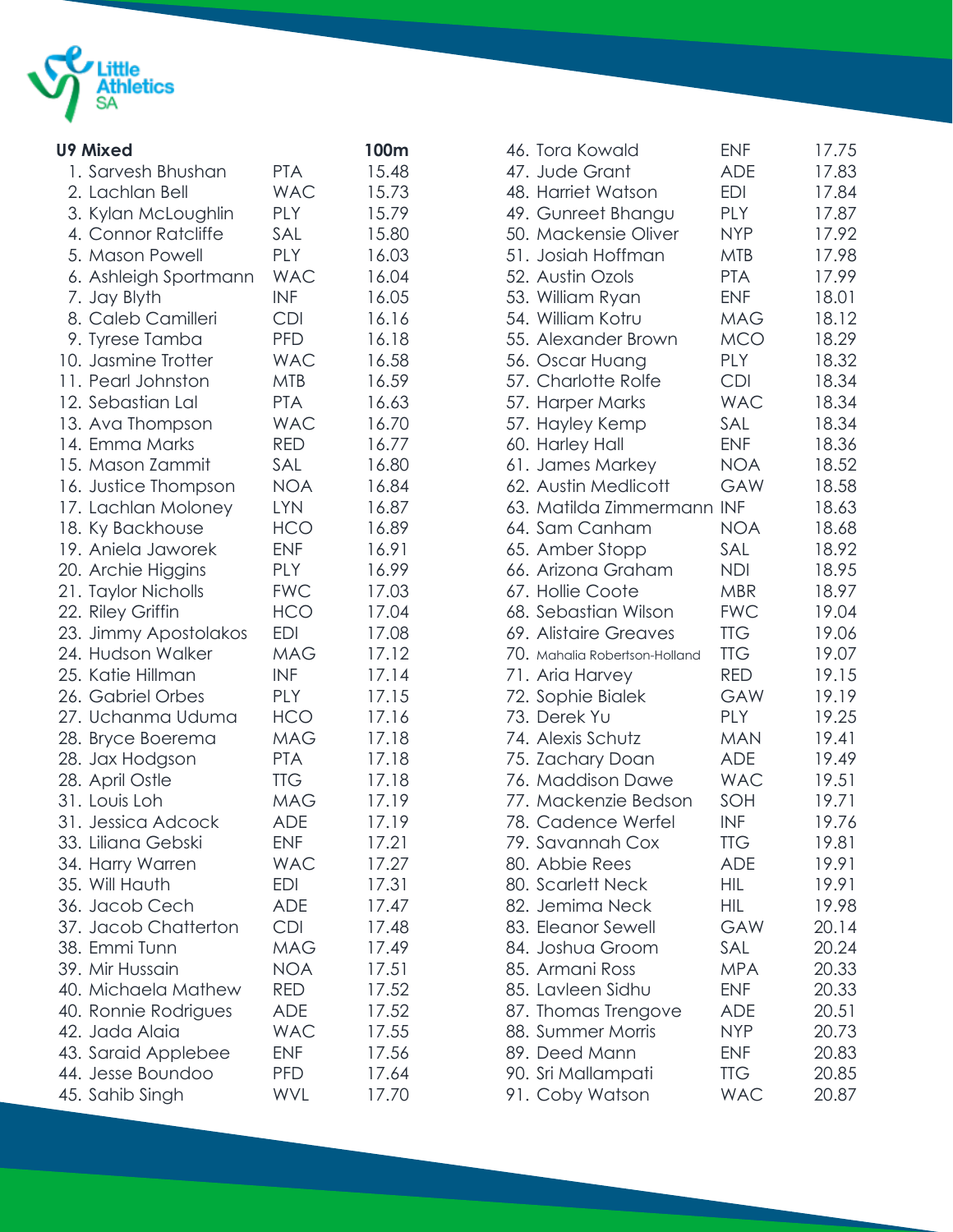

| 92. Lucy Semler                                                                                                                                                                                                                                                                                                                                                                                                                                                                                                                                                                                                                                                                                                                                                                            | <b>RED</b>                                                                                                                                                                                                                                                                                                                                                                                                                              | 20.90 |
|--------------------------------------------------------------------------------------------------------------------------------------------------------------------------------------------------------------------------------------------------------------------------------------------------------------------------------------------------------------------------------------------------------------------------------------------------------------------------------------------------------------------------------------------------------------------------------------------------------------------------------------------------------------------------------------------------------------------------------------------------------------------------------------------|-----------------------------------------------------------------------------------------------------------------------------------------------------------------------------------------------------------------------------------------------------------------------------------------------------------------------------------------------------------------------------------------------------------------------------------------|-------|
| 93. Leonidas Giannakis                                                                                                                                                                                                                                                                                                                                                                                                                                                                                                                                                                                                                                                                                                                                                                     | <b>CAM</b>                                                                                                                                                                                                                                                                                                                                                                                                                              | 21.03 |
| 94. Emily Sloan                                                                                                                                                                                                                                                                                                                                                                                                                                                                                                                                                                                                                                                                                                                                                                            | <b>ENF</b>                                                                                                                                                                                                                                                                                                                                                                                                                              | 21.33 |
| 95. Maia Green                                                                                                                                                                                                                                                                                                                                                                                                                                                                                                                                                                                                                                                                                                                                                                             | <b>MAG</b>                                                                                                                                                                                                                                                                                                                                                                                                                              | 22.48 |
| 96. Mila Kurtev                                                                                                                                                                                                                                                                                                                                                                                                                                                                                                                                                                                                                                                                                                                                                                            | <b>MCO</b>                                                                                                                                                                                                                                                                                                                                                                                                                              | 23.70 |
| 96. Leonel Rivas                                                                                                                                                                                                                                                                                                                                                                                                                                                                                                                                                                                                                                                                                                                                                                           | <b>NDI</b>                                                                                                                                                                                                                                                                                                                                                                                                                              | 23.70 |
| 98. Sophie Jarman                                                                                                                                                                                                                                                                                                                                                                                                                                                                                                                                                                                                                                                                                                                                                                          | <b>TVA</b>                                                                                                                                                                                                                                                                                                                                                                                                                              | 27.33 |
| 99. Charlie Caddies                                                                                                                                                                                                                                                                                                                                                                                                                                                                                                                                                                                                                                                                                                                                                                        | <b>MPA</b>                                                                                                                                                                                                                                                                                                                                                                                                                              | 27.41 |
| <b>U9 Mixed</b><br>1. Kylan McLoughlin<br>2. Sarvesh Bhushan<br>3. Aniela Jaworek<br>4. Sebastian Lal<br>5. Lachlan Bell<br>6. Ashleigh Sportmann<br>7. Katie Hillman<br>8. Ronnie Rodrigues<br>9. Ky Backhouse<br>10. Spencer Moore<br>11. Mason Powell<br>12. Lachlan Moloney<br>13. Uchanma Uduma<br>14. Tyrese Tamba<br>15. Jimmy Apostolakos<br>16. Connor Ratcliffe<br>17. Emma de Haas<br>18. Joshua Day<br>19. Hudson Walker<br>20. Mason Zammit<br>21. Pearl Johnston<br>22. Elliott Norton<br>23. Riley Griffin<br>24. Archie Higgins<br>25. Austin Ozols<br>26. Emmi Tunn<br>27. Jax Fromm<br>27. Jada Alaia<br>29. Liliana Gebski<br>30. April Ostle<br>31. Jacob Chatterton<br>31. Louis Loh<br>33. Jacob Cech<br>34. Isabelle Small<br>35. Harry Warren<br>36. Bryce Boerema | <b>PLY</b><br><b>PTA</b><br><b>ENF</b><br><b>PTA</b><br><b>WAC</b><br><b>WAC</b><br>INF<br>ADE<br>HCO<br>SAL<br><b>PLY</b><br><b>LYN</b><br>HCO<br><b>PFD</b><br>EDI<br>SAL<br>MTB<br><b>WAC</b><br><b>MAG</b><br>SAL<br>MTB<br><b>MPA</b><br><b>HCO</b><br><b>PLY</b><br><b>PTA</b><br><b>MAG</b><br><b>WAC</b><br><b>WAC</b><br><b>ENF</b><br><b>TTG</b><br><b>CDI</b><br><b>MAG</b><br>ADE<br><b>BVA</b><br><b>WAC</b><br><b>MAG</b> |       |

| 37. Jesse Boundoo             | <b>PFD</b> | 38.29 |
|-------------------------------|------------|-------|
| 38. Ethan Sun                 | <b>HCO</b> | 38.54 |
| 39. Taj Rowe                  | <b>BVA</b> | 38.69 |
| 40. Ethan Barclay             | <b>CDI</b> | 38.77 |
| 41. Charlotte Rolfe           | <b>CDI</b> | 38.80 |
| 42. Josiah Hoffman            | <b>MTB</b> | 38.81 |
| 43. Gunreet Bhangu            | <b>PLY</b> | 38.93 |
| 44. Alistaire Greaves         | <b>TTG</b> | 39.03 |
| 45. Sahib Singh               | <b>WVL</b> | 39.06 |
| 46. Oliver Renshaw            | <b>WAC</b> | 39.28 |
| 47. Mahalia Robertson-Holland | <b>TTG</b> | 39.48 |
| 48. Austin Medlicott          | GAW        | 39.53 |
| 49. lyla McKelvie             | <b>TTG</b> | 39.55 |
| 50. William Kotru             | <b>MAG</b> | 39.61 |
| 51. Arizona Graham            | <b>NDI</b> | 39.77 |
| 52. Tayla Backwell            | <b>PLY</b> | 39.79 |
| 53. Aria Harvey               | RED        | 39.85 |
| 54. Kai Vickery               | SAL        | 39.94 |
| 55. Oscar Huang               | <b>PLY</b> | 39.97 |
| 56. Alexandra Lowe            | <b>INF</b> | 40.13 |
| 57. Maddison Mason            | SAL        | 40.27 |
|                               | GAW        | 40.31 |
| 58. Sophie Bialek             |            |       |
| 59. Quinn Maczohan            | <b>CAM</b> | 40.43 |
| 60. Harper Marks              | <b>WAC</b> | 40.55 |
| 61. Logan Weston              | <b>PFD</b> | 40.58 |
| 62. Cruz Ponte                | <b>LYN</b> | 40.72 |
| 63. Jude Grant                | <b>ADE</b> | 40.80 |
| 64. William Reynolds          | <b>CDI</b> | 40.99 |
| 65. Jessica Cooke             | <b>WAC</b> | 41.28 |
| 66. Amber Stopp               | SAL        | 41.34 |
| 67. Scarlett Waite            | SCO        | 41.52 |
| 68. Sebastian Wilson          | <b>FWC</b> | 41.55 |
| 69. Derek Yu                  | PLY        | 41.58 |
| 70. Jemima Neck               | HIL        | 42.13 |
| 71. Scarlett Neck             | HIL        | 42.52 |
| 72. Coby Watson               | <b>WAC</b> | 42.75 |
| 73. Abbie Rees                | ADE        | 42.86 |
| 73. Cadence Werfel            | <b>INF</b> | 42.86 |
| 75. Eleanor Sewell            | GAW        | 42.92 |
| 76. Liara Lumsden             | <b>INF</b> | 43.05 |
| 77. Lavleen Sidhu             | <b>ENF</b> | 44.17 |
| 78. Zachary Doan              | <b>ADE</b> | 44.26 |
| 79. Lucy Semler               | RED        | 44.32 |
| 80. Ethan Plunkett            | <b>CDI</b> | 44.38 |
| 81. William Day               | <b>WAC</b> | 44.88 |
| 82. Savannah Cox              | <b>TTG</b> | 45.03 |
|                               |            |       |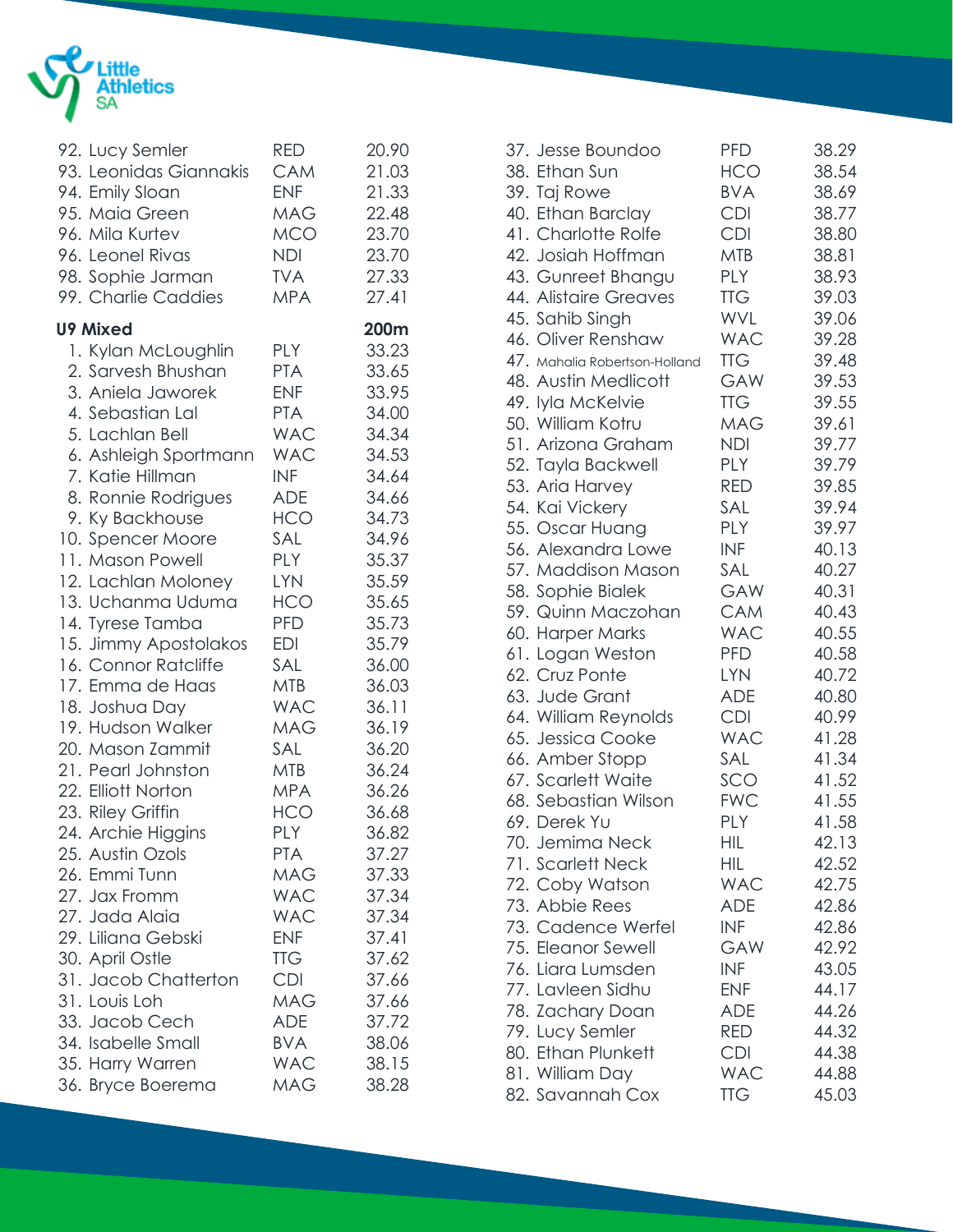

| 83. Emily Sloan                                            | <b>ENF</b>                             | 45.50                         |
|------------------------------------------------------------|----------------------------------------|-------------------------------|
| 84. Leonardo Webb                                          | NOA                                    | 46.80                         |
| 85. Arthur Taverner                                        | <b>EDI</b>                             | 46.87                         |
| 86. Annabel Wishart                                        | <b>ADE</b>                             | 47.31                         |
| 87. Maia Green                                             | <b>MAG</b>                             | 49.38                         |
| 88. Isabelle Christou                                      | <b>WAC</b>                             | 51.13                         |
| 89. Mila Kurtev                                            | <b>MCO</b>                             | 52.94                         |
| 90. Lavinia Hollitt                                        | <b>MBR</b>                             | 53.69                         |
| 91. Charlie Caddies                                        | <b>MPA</b>                             | 1:00.30                       |
| <b>U9 Mixed</b><br>1. Lachlan Bell<br>2. Emma de Haas      | <b>WAC</b><br><b>MTB</b>               | 400m<br>1:15.58<br>1:16.96    |
| 3. Joshua Day                                              | <b>WAC</b>                             | 1:18.32                       |
| 4. Mason Zammit                                            | SAL                                    | 1:18.40                       |
| 5. Mason Powell                                            | <b>PLY</b>                             | 1:19.08                       |
| 6. Zachary White                                           | <b>ENF</b>                             | 1:19.59                       |
| 7. Caleb Camilleri                                         | <b>CDI</b>                             | 1:20.58                       |
| 8. Spencer Moore                                           | SAL                                    | 1:20.71                       |
| 9. Sebastian Lal<br>10. William McManus                    | <b>PTA</b><br><b>WVL</b>               | 1:21.49<br>1:21.93<br>1:21.96 |
| 11. Katie Hillman<br>12. Elliott Norton<br>13. Emma Marks  | <b>INF</b><br><b>MPA</b><br><b>RED</b> | 1:22.60<br>1:22.73            |
| 14. Ben Lee                                                | <b>ENF</b>                             | 1:22.96                       |
| 15. Gabriel Orbes                                          | <b>PLY</b>                             | 1:22.98                       |
| 16. Tai Crispe                                             | <b>MPA</b>                             | 1:23.14                       |
| 17. Aniela Jaworek                                         | <b>ENF</b>                             | 1:23.19                       |
| 18. Jesse Boundoo                                          | <b>PFD</b>                             | 1:23.27                       |
| 19. Will Hauth                                             | EDI                                    | 1:24.49                       |
| 20. Pearl Johnston                                         | <b>MTB</b>                             | 1:26.41                       |
| 21. Jude Grant                                             | <b>ADE</b>                             | 1:29.46                       |
| 22. Rhys Morgan<br>23. Jordan Harris                       | WVL<br>SAL<br><b>PFD</b>               | 1:29.47<br>1:29.53            |
| 24. Tyrese Tamba<br>25. Uchanma Uduma<br>26. Alyssa Holmes | <b>HCO</b><br><b>PTA</b>               | 1:30.86<br>1:31.29<br>1:31.36 |
| 27. Austin Medlicott                                       | GAW                                    | 1:32.83                       |
| 28. Gunreet Bhangu                                         | PLY                                    | 1:33.53                       |
| 29. Noah Ker                                               | <b>HCO</b>                             | 1:34.09                       |
| 30. Quinn Maczohan                                         | <b>CAM</b>                             | 1:34.31                       |
| 31. Sophia Lawson                                          | <b>RED</b>                             | 1:34.46                       |
| 32. Logan Weston                                           | PFD                                    | 1:34.55                       |
| 33. Jessica Cooke                                          | <b>WAC</b>                             | 1:35.15                       |
| 34. William Reynolds                                       | <b>CDI</b>                             | 1:35.62                       |
| 35. Tayla Backwell                                         | PLY                                    | 1:36.39                       |
|                                                            |                                        |                               |

| 36. Lachlan Moloney  | LYN        | 1:37.40   |
|----------------------|------------|-----------|
| 37. William Day      | <b>WAC</b> | 1:37.83   |
| 38. Jada Alaia       | <b>WAC</b> | 1:38.36   |
| 39. Josiah Hoffman   | <b>MTB</b> | 1:38.44   |
| 40. Piper Maczohan   | <b>CAM</b> | 1:39.23   |
| 41. Sophie Hodson    | <b>PLY</b> | 1:41.75   |
| 42. Lucy Semler      | <b>RED</b> | 1:45.37   |
| 43. Layla Ashby      | GAW        | 1:47.03   |
| 44. Deed Mann        | <b>ENF</b> | 1:49.00   |
| 45. Joel Kluske      | GAW        | 1:58.99   |
| <b>U9 Mixed</b>      |            | 700m Walk |
| 1. Caleb Camilleri   | <b>CDI</b> | 4:20.25   |
| 2. Ethan Plunkett    | CDI        | 5:05.35   |
| 3. Olivia Martin     | <b>INF</b> | 5:05.60   |
| 4. William Reynolds  | <b>CDI</b> | 5:08.31   |
| 5. Hayley Kemp       | SAL        | 5:34.00   |
| 6. Michaela Mathew   | <b>RED</b> | 5:51.46   |
| 7. Lavinia Hollitt   | <b>MBR</b> | 6:59.54   |
| <b>U9 Mixed</b>      |            | 800m      |
| 1. Mason Zammit      | SAL        | 2:55.94   |
| 2. Emma de Haas      | <b>MTB</b> | 2:57.99   |
| 3. Lachlan Bell      | <b>WAC</b> | 2:59.48   |
| 4. William McManus   | WVL        | 3:00.87   |
| 5. Joshua Day        | <b>WAC</b> | 3:03.83   |
| 6. Spencer Moore     | SAL        | 3:05.23   |
| 7. Zachary White     | <b>ENF</b> | 3:06.31   |
| 8. Elliott Norton    | <b>MPA</b> | 3:06.54   |
| 9. Ethan Barclay     | <b>CDI</b> | 3:07.08   |
| 10. Sebastian Lal    | <b>PTA</b> | 3:09.98   |
| 11. Parker Leigh     | PLY        | 3:12.97   |
| 12. Jasmine Trotter  | <b>WAC</b> | 3:18.72   |
| 13. Alexander Brown  | <b>MCO</b> | 3:18.76   |
| 14. Aniela Jaworek   | <b>ENF</b> | 3:19.26   |
| 15. Aarav Sharma     | <b>ENF</b> | 3:19.36   |
| 16. Jesse Boundoo    | PFD        | 3:21.26   |
| 17. Gabriel Orbes    | <b>PLY</b> | 3:21.81   |
| 18. Zara Hewson      | <b>ADE</b> | 3:23.71   |
| 19. Lucy Hawkes      | EDI        | 3:24.83   |
| 20. Jax Fromm        | <b>WAC</b> | 3:25.46   |
| 21. Sebastian Izzini | <b>CAM</b> | 3:25.96   |
| 22. William Kotru    | <b>MAG</b> | 3:27.06   |
| 22. Hudson Walker    | <b>MAG</b> | 3:27.06   |
| 24. William Day      | <b>WAC</b> | 3:29.77   |
| 25. Jordan Harris    | SAL        | 3:31.68   |
| 26. Tayla Backwell   | <b>PLY</b> | 3:33.14   |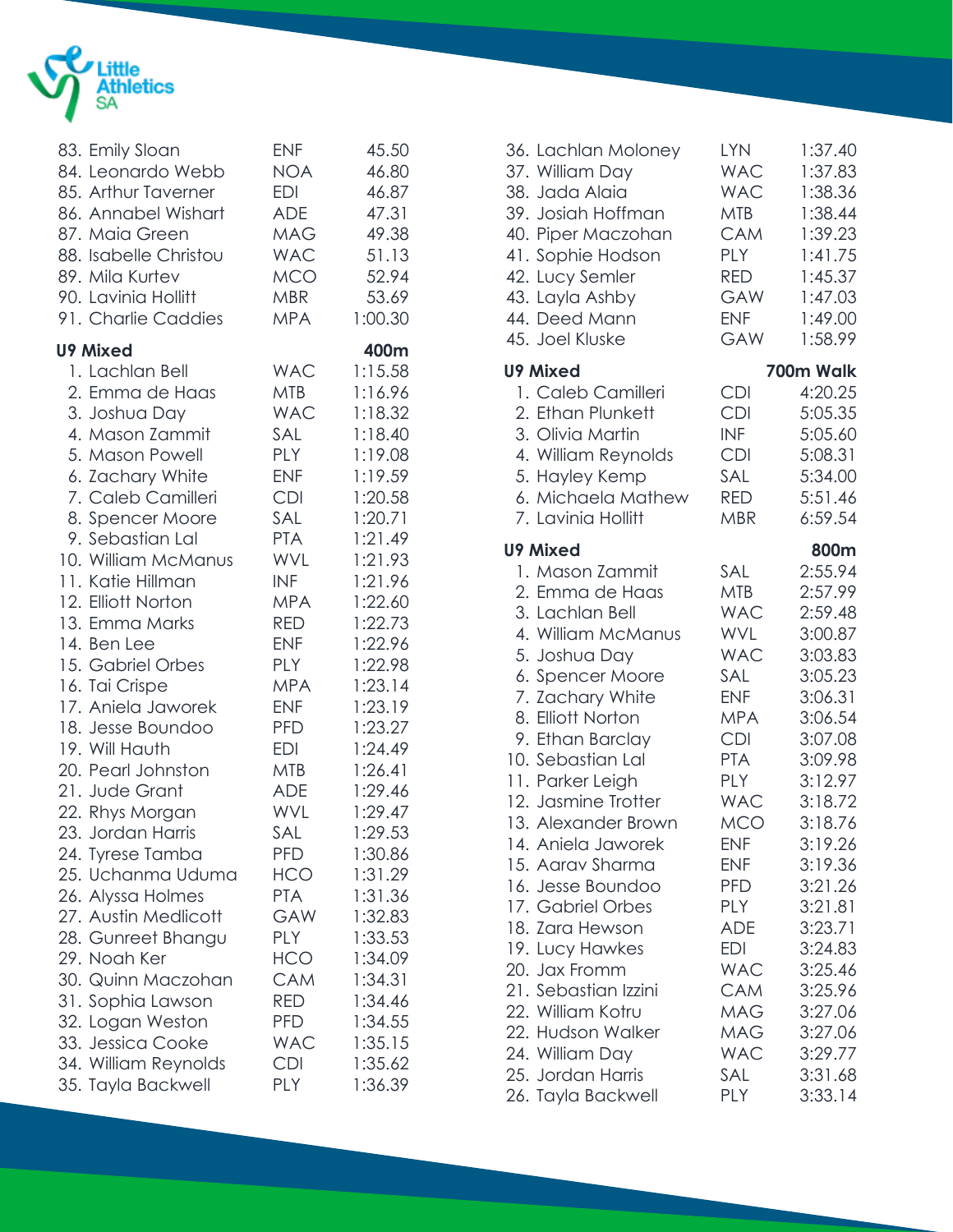

| 27. Alyssa Holmes             | <b>PTA</b> | 3:33.21          |
|-------------------------------|------------|------------------|
| 28. Ford Hayward              | <b>INF</b> | 3:39.29          |
| 29. Jessica Cooke             | <b>WAC</b> | 3:43.79          |
| 30. Noah Ker                  | HCO        | 3:44.81          |
| 31. William Reynolds          | <b>CDI</b> | 3:47.00          |
| 32. Tyson Izzini              | CAM        | 3:48.40          |
| 33. Harriet Watson            | <b>EDI</b> | 3:50.77          |
| 34. Billie Macneil            | <b>ADE</b> | 3:50.90          |
| 35. Lucy Semler               | <b>RED</b> | 3:58.14          |
| 36. Ruby Grieve               | ADE        | 4:27.82          |
| 37. Annabel Wishart           | <b>ADE</b> | 4:28.92          |
| <b>U10 Boys</b>               |            | <b>High Jump</b> |
| 1. Kaiden Gates               | GAW        | 1.20             |
| 1. Cooper Murray              | <b>CDI</b> | 1.20             |
| 1. Adriano Nyamrunda          | WVL        | 1.20             |
| 4. Alphons Kiran              | SAL        | 1.15             |
| 5. Jordan Zacharia Henley EDI |            | 1.10             |
| 5. Sebastian Martin           | <b>MAG</b> | 1.10             |
| 5. Matthew Lee                | <b>ENF</b> | 1.10             |
| 5. William Kenny              | <b>GGR</b> | 1.10             |
| 9. Lachlan Shearer            | SCO        | 1.06             |
| 9. Marcus Bulgaris            | <b>CAM</b> | 1.06             |
| 11. Caiden Thomas             | <b>INF</b> | 1.05             |
| 11. Gurjashan Singh           | WVL        | 1.05             |
| 11. Darcy Menzies             | <b>CDI</b> | 1.05             |
| 11. Hartley Dawes             | <b>ENF</b> | 1.05             |
| 15. Isaac Bale                | GAW        | 1.01             |
| 15. Brock Gaertner            | GAW        | 1.01             |
| 15. Connor Martin             | SOH        | 1.01             |
| 15. Harrison Wasylkiw         | <b>GGR</b> | 1.01             |
| 15. Lachlan Yeates            | SAL        | 1.01             |
| 20. Dayne Bevan               | <b>CDI</b> | 1.00             |
| 20. Lucas Eggers              | GGR        | 1.00             |
| 20. Thomas Sweeney            | MCO        | 1.00             |
| 20. Nataniel Young            | <b>INF</b> | 1.00             |
| 20. Marco Zammit-Hoppo        | <b>ENF</b> | 1.00             |
| 25. Noah Potts                | <b>PLY</b> | 0.96             |
| 25. Max McEvoy                | <b>PTA</b> | 0.96             |
| 25. Riley Hannam              | NDI        | 0.96             |
| 28. Hamish McGowan-Graeber    | GGR        | 0.95             |
| 28. Jayden Lehmann            | <b>ADE</b> | 0.95             |
| 28. Hartley Smith             | <b>HCO</b> | 0.95             |
| 31. Lucas Brogmus             | <b>RED</b> | 0.91             |
| 31. Charles Camilleri         | EDI        | 0.91             |
| 31. Luke Litchfield           | SAL        | 0.91             |

| 34. Finn Fleming<br>34. Hunter King<br>34. Hudson Taylor<br>37. Lewis Lo Basso<br>37. Ogeno Ongee<br>37. Oscar Warrington<br>37. James Grage<br>41. Ashley Wilson<br>Emeka Okoro                                                                                                                                                                                                                                                                             | SOH<br><b>PFD</b><br>SOH<br>WVL<br>SAL<br><b>INF</b><br><b>ENF</b><br><b>PLY</b><br><b>NDI</b>                                                                                                                                | 0.90<br>0.90<br>0.90<br>0.85<br>0.85<br>0.85<br>0.85<br>0.70<br><b>NM</b>                                                                                                        |
|--------------------------------------------------------------------------------------------------------------------------------------------------------------------------------------------------------------------------------------------------------------------------------------------------------------------------------------------------------------------------------------------------------------------------------------------------------------|-------------------------------------------------------------------------------------------------------------------------------------------------------------------------------------------------------------------------------|----------------------------------------------------------------------------------------------------------------------------------------------------------------------------------|
| U10 Boys<br>1. Zachery Freundt<br>2. William Kenny<br>3. Rhys Evans<br>4. Tyler Martin<br>5. Callum Freundt<br>6. Manuel Veron<br>Lewis Lo Basso                                                                                                                                                                                                                                                                                                             | SAL<br>GGR<br><b>NDI</b><br><b>INF</b><br>SAL<br><b>CDI</b><br>WVL                                                                                                                                                            | <b>1100m Walk</b><br>6:44.65<br>6:54.69<br>7:16.19<br>8:02.29<br>8:34.42<br>8:54.83<br>DQ                                                                                        |
| <b>U10 Girls</b><br>1. Achol Baak<br>2. Sophie Bekkevold<br>3. Evie Zilm<br>3. Angelique Whittaker<br>5. Makayla Dempsey<br>5. Aleksandra Nikonova<br>5. Georgia Parkin<br>5. Ainsley Pryde<br>9. Sanari Manha<br>9. Liliana Templer<br>9. Sadie Macrow<br>12. Isabella Stolle<br>13. Maya Jansons<br>14. Skye Golding<br>14. Maliha Kamish<br>14. Indiana Ridings<br>17. Zali Noble<br>18. Amelia Kilpatrick<br>19. Tayla Solotuchin<br>19. Anabelle Osborn | <b>ENF</b><br>WVL<br>MBR.<br><b>MAG</b><br><b>GGR</b><br><b>HCO</b><br><b>HCO</b><br><b>HCO</b><br><b>HCO</b><br><b>HCO</b><br>SOH<br><b>PTA</b><br><b>NDI</b><br>WAI<br><b>NOA</b><br>RED<br><b>MAG</b><br>NDI<br>SAL<br>SOH | <b>High Jump</b><br>1.10<br>1.05<br>1.01<br>1.01<br>1.00<br>1.00<br>1.00<br>1.00<br>0.96<br>0.96<br>0.96<br>0.95<br>0.91<br>0.90<br>0.90<br>0.90<br>0.85<br>0.81<br>0.80<br>0.80 |
| <b>U10 Girls</b><br>1. Liliana Templer<br>2. Sophia Field<br>3. Malika Spalding<br>4. Ava Repacholi<br>5. Amelia Kilpatrick                                                                                                                                                                                                                                                                                                                                  | HCO<br>GGR<br>SAL<br>GAW<br>NDI                                                                                                                                                                                               | <b>1100m Walk</b><br>6:33.17<br>6:44.75<br>8:41.63<br>8:59.51<br>11:10.81                                                                                                        |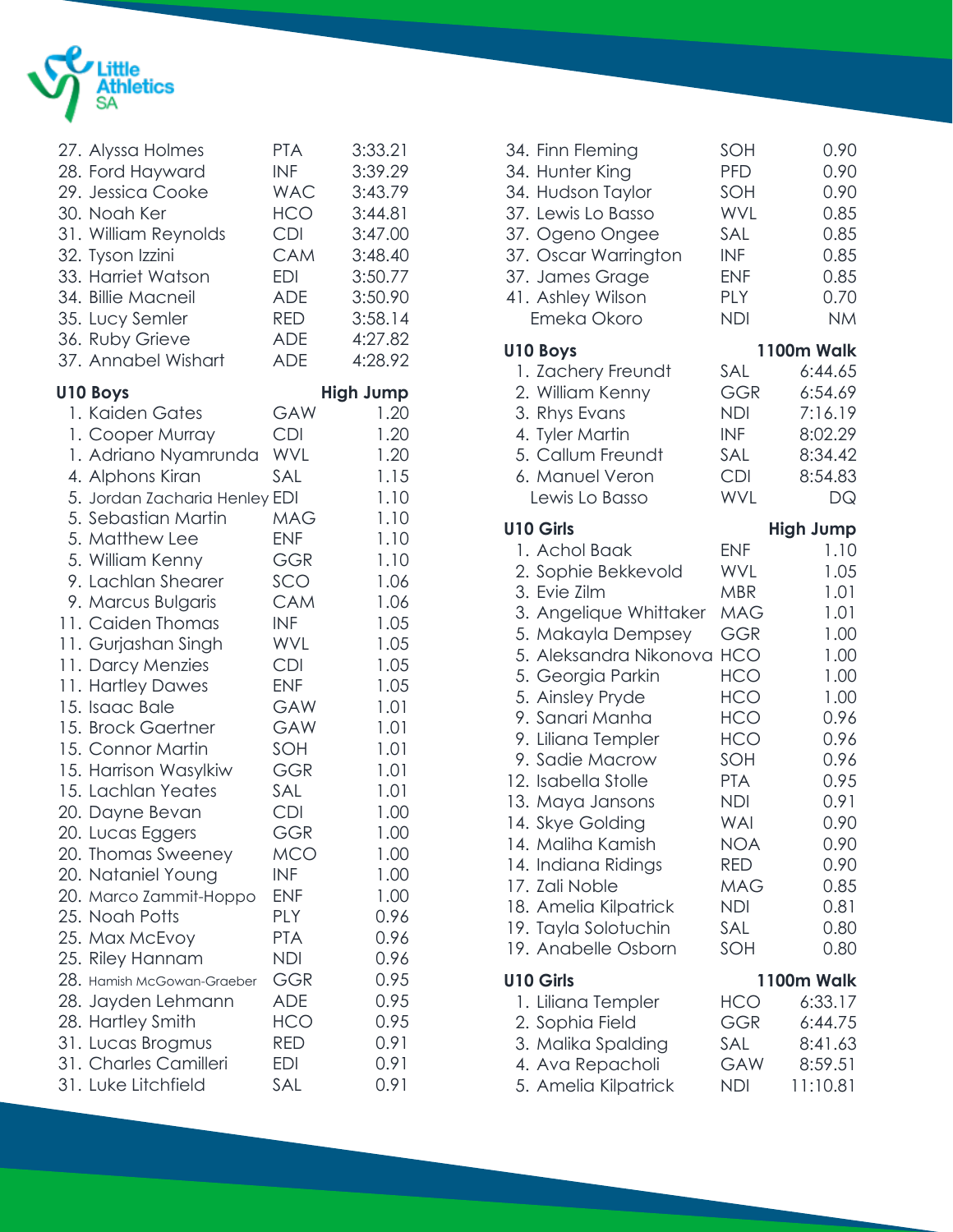

| <b>U10 Mixed</b>           | Long Jump  |      |
|----------------------------|------------|------|
| 1. Elijah Onyeizugbo       | <b>HCO</b> | 4.25 |
| 2. Cooper Murray           | <b>CDI</b> | 3.74 |
| 3. Avalie Deboy            | <b>MTB</b> | 3.56 |
| 4. Alphons Kiran           | SAL        | 3.54 |
| 4. Grace Errington         | <b>ADE</b> | 3.54 |
| 6. Harlee Freeman          | PTL        | 3.53 |
| 7. Adriano Nyamrunda       | <b>WVL</b> | 3.52 |
| 8. Wyatt Taylor            | HCO        | 3.50 |
| 8. Kaiden Gates            | GAW        | 3.50 |
| 10. Harry Moran            | <b>CAM</b> | 3.48 |
| 11. Hunter Danton          | WAI        | 3.47 |
| 11. Caiden Thomas          | <b>INF</b> | 3.47 |
| 11. Aarnav Kumar           | SAL        | 3.47 |
| 14. Archer Maher           | <b>MTB</b> | 3.38 |
| 15. Aleksandra Nikonova    | <b>HCO</b> | 3.34 |
| 16. Darcey Russell         | <b>INF</b> | 3.32 |
| 17. Austin McConnell       | HIL        | 3.31 |
| 18. James Nicolitsi        | <b>MAG</b> | 3.30 |
| 19. Marco Ugrinic          | <b>WAC</b> | 3.28 |
| 20. Teanah Harris          | SAL        | 3.25 |
| 21. Gurjashan Singh        | WVL        | 3.23 |
| 22. Mayci Brook            | <b>CAM</b> | 3.22 |
| 23. Marcus Bulgaris        | <b>CAM</b> | 3.21 |
| 24. Isaac Bale             | GAW        | 3.20 |
| 25. Jade Jarman            | <b>GGR</b> | 3.19 |
| 26. Thomas Walton          | <b>TVA</b> | 3.18 |
| 27. Skye Golding           | WAI        | 3.16 |
| 28. Maddison Graves        | <b>ENF</b> | 3.15 |
| 29. Frankie Whiteman       | HIL        | 3.12 |
| 29. Georgia Parkin         | <b>HCO</b> | 3.12 |
| 29. Guransh Brar           | <b>INF</b> | 3.12 |
| 32. Sebastian Martin       | <b>MAG</b> | 3.10 |
| 33. Hamish McGowan-Graeber | <b>GGR</b> | 3.09 |
| 33. Nataniel Young         | <b>INF</b> | 3.09 |
| 35. Georgia Wilde          | HIL        | 3.06 |
| 36. Chelsea England        | <b>MTB</b> | 3.05 |
| 37. Jason Henkel           | GAW        | 3.03 |
| 37. James Grage            | <b>ENF</b> | 3.03 |
| 39. Lachlan Yeates         | SAL        | 3.01 |
| 40. Zachery Freundt        | SAL        | 3.00 |
| 40. Jayden Robinson        | GGR        | 3.00 |
| 40. Hartley Dawes          | <b>ENF</b> | 3.00 |
| 43. Brice Wilkinson        | GAW        | 2.99 |
| 43. Jack Adkins            | <b>HIL</b> | 2.99 |
| 43. Sam Nguyen             | <b>INF</b> | 2.99 |
|                            |            |      |

| 46. Ainsley Pryde         | HCO        | 2.98 |
|---------------------------|------------|------|
| 47. Levi Wilson           | <b>MCO</b> | 2.97 |
| 47. Lucas Brogmus         | <b>RED</b> | 2.97 |
| 47. Ashley Burckhardt     | SOH        | 2.97 |
| 50. Aliya Walters         | <b>MAG</b> | 2.96 |
| 50. Willow Buchanan       | <b>CDI</b> | 2.96 |
| 52. Sophia Field          | <b>GGR</b> | 2.95 |
| 52. Luke Litchfield       | SAL        | 2.95 |
| 54. Tjay Hancox           | <b>MBR</b> | 2.94 |
| 54. Riley Hannam          | NDI        | 2.94 |
| 54. Harnoor Singh         | WVL        | 2.94 |
| 57. Tyler Martin          | <b>INF</b> | 2.92 |
| 58. Sophie Bekkevold      | WVL        | 2.91 |
| 59. Anhad Brar            | <b>CAM</b> | 2.90 |
| 59. Sophie Stock          | SAL        | 2.90 |
| 59. Isabella Stolle       | <b>PTA</b> | 2.90 |
| 62. Madelyn Sloan-Fleming | <b>CDI</b> | 2.89 |
| 63. Naish Fielder         | <b>WAC</b> | 2.88 |
| 64. Ava Ehrlich           | MAG        | 2.86 |
| 64. Jayda O'Brien         | <b>TTG</b> | 2.86 |
| 64. Ogeno Ongee           | SAL        | 2.86 |
| 67. Esther Mann           | <b>WAC</b> | 2.84 |
| 68. Malika Spalding       | SAL        | 2.82 |
| 68. Patrick Cufley        | <b>RED</b> | 2.82 |
| 70. Hunter King           | <b>PFD</b> | 2.81 |
| 70. Lucas Hadjis          | <b>HCO</b> | 2.81 |
| 72. Maliha Kamish         | <b>NOA</b> | 2.75 |
| 72. Achol Baak            | <b>ENF</b> | 2.75 |
| 74. Zara Cotter           | <b>WAC</b> | 2.73 |
| 75. Flynn Bicknell        | SCO        | 2.70 |
| 75. Isabella Atkinson     | <b>WAC</b> | 2.70 |
| 77. Amelia Kilpatrick     | <b>NDI</b> | 2.64 |
| 78. Zali Noble            | <b>MAG</b> | 2.62 |
| 79. Manuel Veron          | <b>CDI</b> | 2.56 |
|                           |            |      |
| 80. Ava Repacholi         | GAW        | 2.55 |
| 80. Kayla Laity           | <b>RED</b> | 2.55 |
| 82. Jakub Fisher          | <b>RED</b> | 2.53 |
| 83. Sanari Manha          | <b>HCO</b> | 2.47 |
| 84. Rubi Fieldhouse       | GGR        | 2.41 |
| 85. Gisele Chernishev     | <b>MTB</b> | 2.40 |
| 86. Lewis Lo Basso        | WVL        | 2.35 |
| 87. Arizona Small         | <b>MTB</b> | 2.33 |
| 88. Lila Nassery          | <b>MAG</b> | 2.31 |
| 89. Zoe Wilson            | <b>MPA</b> | 2.23 |
| 90. Tiffany Thomas        | INF        | 2.22 |
| 91. Harrison Brown        | <b>HCO</b> | 2.20 |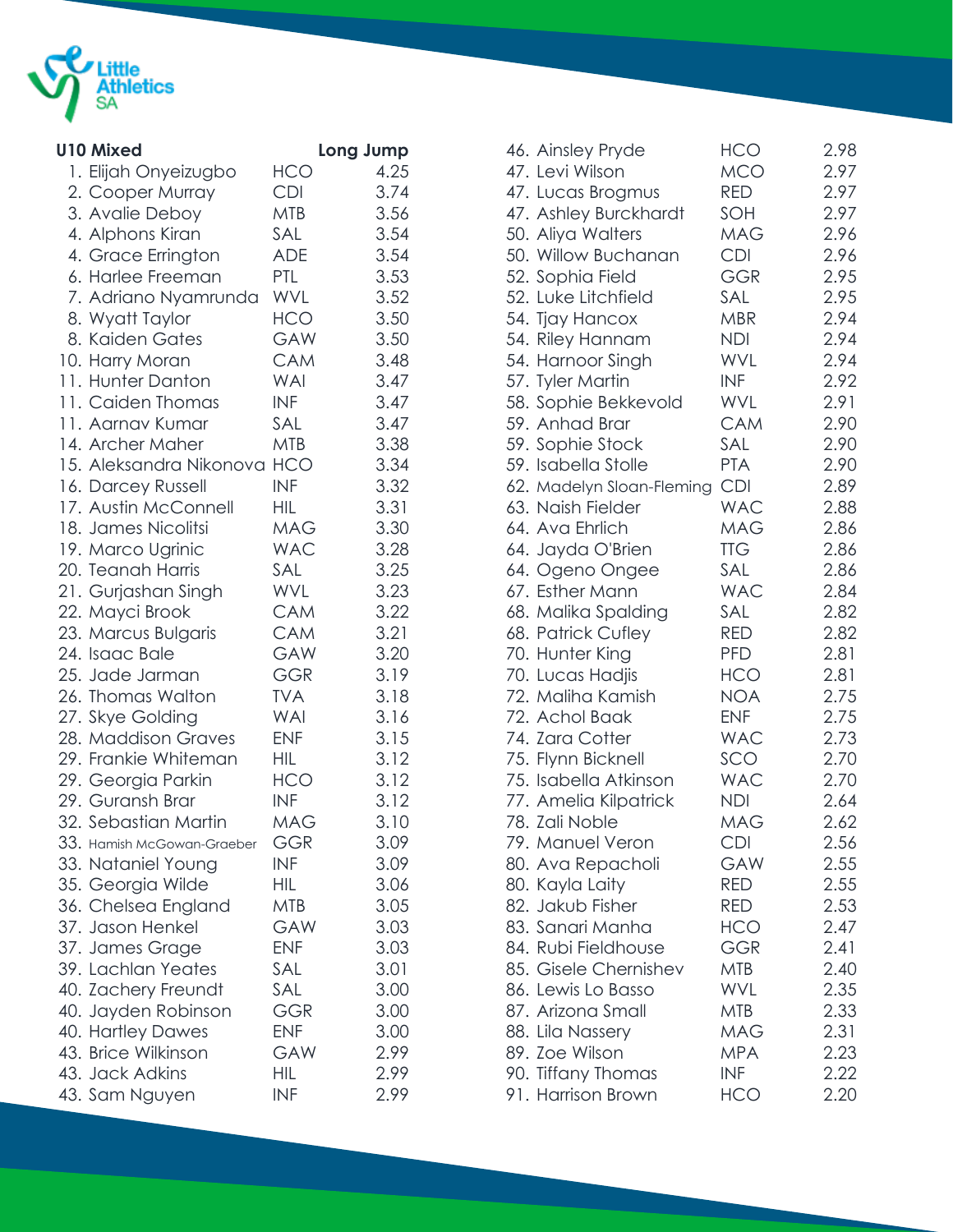

| 93. Lauren Clegg<br>94. Vattanveer Benipal<br>95. Anwen Hicks<br>96. Rhys Evans<br>96. Liam Paine<br>98. Noah Tilbrook<br>99. Tobenna Aloysius-Amechi<br>William Baker<br>Lara Hutchinson<br><b>U10 Mixed</b> | HIL.<br><b>INF</b><br><b>CAM</b><br><b>NDI</b><br><b>GAW</b><br><b>TVA</b><br><b>NDI</b><br>EDI<br><b>HCO</b> | 2.15<br>2.12<br>2.11<br>2.09<br>2.09<br>1.84<br>1.48<br><b>NM</b><br><b>NM</b><br><b>Discus</b> |
|---------------------------------------------------------------------------------------------------------------------------------------------------------------------------------------------------------------|---------------------------------------------------------------------------------------------------------------|-------------------------------------------------------------------------------------------------|
| 1. Caiden Thomas                                                                                                                                                                                              | <b>INF</b>                                                                                                    | 19.41                                                                                           |
| 2. Dayne Bevan                                                                                                                                                                                                | <b>CDI</b>                                                                                                    | 18.99                                                                                           |
| 3. Joshua Newell                                                                                                                                                                                              | <b>MTB</b>                                                                                                    | 17.71                                                                                           |
| 4. Guransh Brar                                                                                                                                                                                               | INF                                                                                                           | 17.63                                                                                           |
| 5. Thomas Sweeney                                                                                                                                                                                             | <b>MCO</b>                                                                                                    | 17.51                                                                                           |
| 6. Grace Errington                                                                                                                                                                                            | <b>ADE</b>                                                                                                    | 17.18                                                                                           |
| 7. Kaiden Gates                                                                                                                                                                                               | <b>GAW</b>                                                                                                    | 17.00                                                                                           |
| 8. Gurjashan Singh                                                                                                                                                                                            | WVL                                                                                                           | 16.05                                                                                           |
| 9. Lachlan Yeates                                                                                                                                                                                             | SAL                                                                                                           | 15.35                                                                                           |
| 10. Riley Hannam                                                                                                                                                                                              | <b>NDI</b>                                                                                                    | 15.21                                                                                           |
| 11. Jade Clelland                                                                                                                                                                                             | <b>GGR</b>                                                                                                    | 15.13                                                                                           |
| 12. Aliya Walters                                                                                                                                                                                             | <b>MAG</b>                                                                                                    | 14.66                                                                                           |
| 13. William Kenny                                                                                                                                                                                             | <b>GGR</b>                                                                                                    | 14.29                                                                                           |
| 14. Lachlan Shearer                                                                                                                                                                                           | SCO                                                                                                           | 14.18                                                                                           |
| 15. Alphons Kiran                                                                                                                                                                                             | SAL                                                                                                           | 14.17                                                                                           |
| 16. Liam Paine                                                                                                                                                                                                | GAW                                                                                                           | 14.04                                                                                           |
| 17. Sam Nguyen                                                                                                                                                                                                | <b>INF</b>                                                                                                    | 13.96                                                                                           |
| 17. Liliana Templer                                                                                                                                                                                           | HCO                                                                                                           | 13.96                                                                                           |
| 19. Malika Spalding                                                                                                                                                                                           | SAL                                                                                                           | 13.94                                                                                           |
| 20. Rubi Fieldhouse                                                                                                                                                                                           | <b>GGR</b>                                                                                                    | 13.79                                                                                           |
| 21. Darcey Russell                                                                                                                                                                                            | <b>INF</b>                                                                                                    | 13.64                                                                                           |
| 22. Spencer Hindle                                                                                                                                                                                            | <b>NDI</b>                                                                                                    | 13.16                                                                                           |
| 23. Finn Fleming                                                                                                                                                                                              | SOH                                                                                                           | 12.88                                                                                           |
| 24. Sebastian Martin                                                                                                                                                                                          | <b>MAG</b>                                                                                                    | 12.80                                                                                           |
| 25. Flynn Kerslake                                                                                                                                                                                            | MTB                                                                                                           | 12.75                                                                                           |
| 26. Marco Zammit-Hoppo                                                                                                                                                                                        | <b>ENF</b>                                                                                                    | 12.66                                                                                           |
| 27. Aaron Stirling                                                                                                                                                                                            | <b>NDI</b>                                                                                                    | 12.49                                                                                           |
| 28. Harrison Wasylkiw                                                                                                                                                                                         | GGR                                                                                                           | 12.39                                                                                           |
| 29. Hartley Dawes                                                                                                                                                                                             | <b>ENF</b>                                                                                                    | 11.93                                                                                           |
| 30. Arizona Small                                                                                                                                                                                             | MTB                                                                                                           | 11.91                                                                                           |
| 31. Isabella Stolle                                                                                                                                                                                           | <b>PTA</b>                                                                                                    | 11.90                                                                                           |
| 31. Tiffany Thomas                                                                                                                                                                                            | INF                                                                                                           | 11.90                                                                                           |
| 33. Sophia Field                                                                                                                                                                                              | <b>GGR</b>                                                                                                    | 11.87                                                                                           |
| 34. Maddison Graves                                                                                                                                                                                           | <b>ENF</b>                                                                                                    | 11.55                                                                                           |

| 35. Anwen Hicks<br>36. Lucas Brogmus<br>37. Willow Buchanan<br>38. Nataniel Young<br>39. Jayden Lehmann<br>40. Isabella Selvarajah<br>41. Lila Nassery | <b>CAM</b><br><b>RED</b><br><b>CDI</b><br><b>INF</b><br><b>ADE</b><br><b>PTA</b><br>MAG | 11.44<br>11.29<br>11.15<br>11.10<br>11.04<br>10.84<br>10.55 |
|--------------------------------------------------------------------------------------------------------------------------------------------------------|-----------------------------------------------------------------------------------------|-------------------------------------------------------------|
| 42. Anhad Brar<br>43. Lauren Clegg                                                                                                                     | <b>CAM</b><br><b>HIL</b>                                                                | 10.25<br>9.86                                               |
| 44. James Grage                                                                                                                                        | <b>ENF</b>                                                                              | 9.79                                                        |
| 45. Rhys Evans                                                                                                                                         | <b>NDI</b>                                                                              | 9.77                                                        |
| 46. Kiana Purdue-Matthews ENF                                                                                                                          |                                                                                         | 9.74                                                        |
| 47. Noah Tilbrook                                                                                                                                      | <b>TVA</b>                                                                              | 9.56                                                        |
| 48. Hamish McGowan-Graeber                                                                                                                             | GGR                                                                                     | 9.46                                                        |
| 49. Noah Potts                                                                                                                                         | PLY                                                                                     | 9.36                                                        |
| 50. Georgia Parkin                                                                                                                                     | <b>HCO</b>                                                                              | 9.30                                                        |
| 51. Lucas Hadjis                                                                                                                                       | <b>HCO</b>                                                                              | 9.29                                                        |
| 52. Evie Zilm                                                                                                                                          | <b>MBR</b>                                                                              | 9.26                                                        |
| 53. Lewis Lo Basso                                                                                                                                     | WVL                                                                                     | 9.15                                                        |
| 54. Cohan Broadway                                                                                                                                     | GGR                                                                                     | 9.12                                                        |
| 55. Isabella Atkinson                                                                                                                                  | <b>WAC</b>                                                                              | 8.89                                                        |
| 56. Jayda O'Brien                                                                                                                                      | <b>TTG</b>                                                                              | 8.77                                                        |
| 57. Esther Mann                                                                                                                                        | <b>WAC</b>                                                                              | 8.66                                                        |
| 58. Georgia Carter                                                                                                                                     | <b>WAC</b>                                                                              | 8.54                                                        |
| 59. Zachery Freundt                                                                                                                                    | SAL                                                                                     | 8.45                                                        |
| 60. Jayden Robinson                                                                                                                                    | <b>GGR</b>                                                                              | 8.13                                                        |
| 61. Amelia Kilpatrick                                                                                                                                  | <b>NDI</b>                                                                              | 7.83                                                        |
| 62. Sophie Stock                                                                                                                                       | SAL                                                                                     | 7.44                                                        |
| 63. Zoe Wilson                                                                                                                                         | <b>MPA</b>                                                                              | 7.37                                                        |
| 64. Maliha Kamish                                                                                                                                      | <b>NOA</b>                                                                              | 6.93                                                        |
| 65. Kira Puzyreva                                                                                                                                      | <b>HCO</b>                                                                              | 5.64                                                        |
| 66. Tayla Solotuchin                                                                                                                                   | SAL                                                                                     | 4.12                                                        |
| Isobel Jaeger                                                                                                                                          | MTB                                                                                     | <b>NM</b>                                                   |
| <b>U10 Mixed</b>                                                                                                                                       |                                                                                         | <b>Shot Put</b>                                             |
| 1. Darcey Russell                                                                                                                                      | <b>INF</b>                                                                              | 7.49                                                        |
| 2. Caiden Thomas                                                                                                                                       | <b>INF</b>                                                                              | 6.50                                                        |
| 3. Spencer Hindle                                                                                                                                      | <b>NDI</b>                                                                              | 6.46                                                        |
| 4. Thomas Sweeney                                                                                                                                      | <b>MCO</b>                                                                              | 6.42                                                        |
| 5. Hunter Danton                                                                                                                                       | <b>WAI</b>                                                                              | 6.41                                                        |
| 6. Harry Moran                                                                                                                                         | <b>CAM</b>                                                                              | 5.99                                                        |
| 7. Alphons Kiran                                                                                                                                       | SAL                                                                                     | 5.93                                                        |
| 8. Joshua Newell                                                                                                                                       | <b>MTB</b>                                                                              | 5.84                                                        |
| 9. Lewis Watson                                                                                                                                        | <b>ENF</b>                                                                              | 5.69                                                        |
| 10. Rubi Fieldhouse                                                                                                                                    | GGR                                                                                     | 5.56                                                        |
| 11. Guransh Brar                                                                                                                                       | <b>INF</b>                                                                              | 5.41                                                        |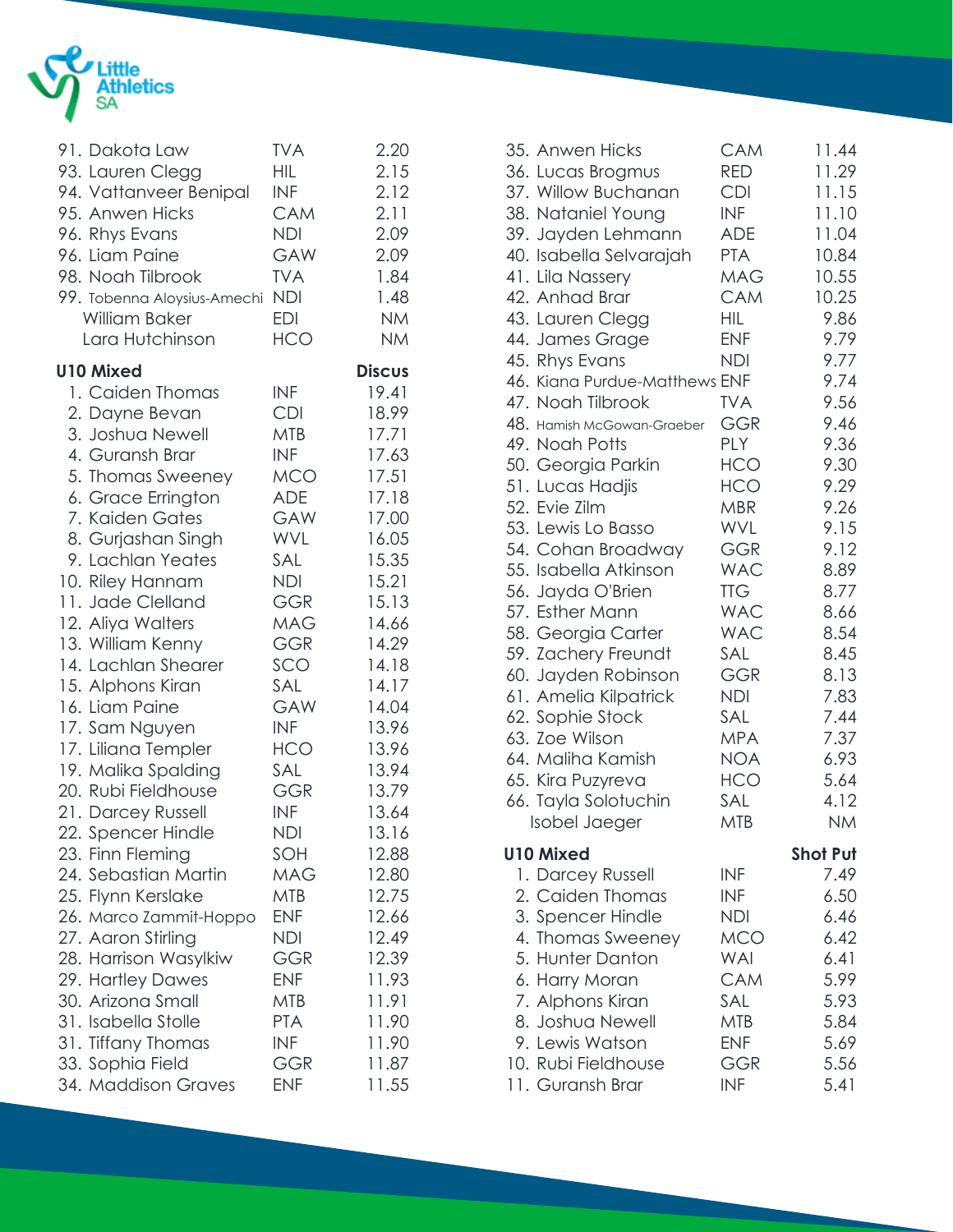

| 12. Jade Clelland             | <b>GGR</b> | 5.40      |
|-------------------------------|------------|-----------|
| 13. Malika Spalding           | SAL        | 5.23      |
| 14. Lachlan Shearer           | SCO        | 5.19      |
| 15. Sophie Bekkevold          | WVL        | 5.14      |
| 16. Aaron Stirling            | <b>NDI</b> | 5.05      |
| 17. Isabella Stolle           | <b>PTA</b> | 4.93      |
| 18. Hartley Dawes             | <b>ENF</b> | 4.92      |
| 19. Rhys Evans                | NDI        | 4.90      |
| 20. Kira Puzyreva             | <b>HCO</b> | 4.87      |
| 21. Evie Zilm                 | <b>MBR</b> | 4.85      |
| 22. Arizona Small             | <b>MTB</b> | 4.82      |
| 23. Harrison Wasylkiw         | GGR        | 4.78      |
| 24. Angelique Whittaker MAG   |            | 4.72      |
| 25. Liam Paine                | GAW        | 4.62      |
| 26. Hudson Taylor             | SOH        | 4.61      |
| 27. Anhad Brar                | <b>CAM</b> | 4.57      |
| 28. Isobel Jaeger             | <b>MTB</b> | 4.54      |
| 29. Jack Adkins               | <b>HIL</b> | 4.17      |
| 30. Armani letto-Bell         | <b>WAC</b> | 4.15      |
| 31. Cohan Broadway            | <b>GGR</b> | 4.05      |
| 32. Kiana Purdue-Matthews ENF |            | 4.04      |
| 33. Ava Ehrlich               | <b>MAG</b> | 4.01      |
| 34. Sadie Macrow              | SOH        | 3.97      |
| 35. Anwen Hicks               | <b>CAM</b> | 3.93      |
| 36. Sophie Stock              | SAL        | 3.91      |
| 37. Tiffany Thomas            | <b>INF</b> | 3.90      |
| 38. Jakub Fisher              | RED        | 3.89      |
| 38. Lewis Lo Basso            | WVL        | 3.89      |
| 40. Anisha Owen               | PLY        | 3.87      |
| 41. Lauren Clegg              | <b>HIL</b> | 3.85      |
| 42. Jayden Robinson           | GGR        | 3.84      |
| 42. Indi Watson               | <b>WAC</b> | 3.84      |
| 44. Noah Tilbrook             | <b>TVA</b> | 3.82      |
| 45. Emeka Okoro               | <b>NDI</b> | 3.70      |
| 45. Anabelle Osborn           | SOH        | 3.70      |
| 47. Lila Nassery              | <b>MAG</b> | 3.56      |
| 48. Kayla Laity               | <b>RED</b> | 3.53      |
| 49. Harrison Brown            | HCO        | 3.45      |
| 50. Harnoor Singh             | WVL        | 3.41      |
| 51. Vattanveer Benipal        | <b>INF</b> | 3.26      |
| 52. Maya Jansons              | <b>NDI</b> | 3.24      |
| 53. Oscar Warrington          | <b>INF</b> | 3.01      |
| 54. Levi Wilson               | <b>MCO</b> | 2.84      |
| 55. Tayla Solotuchin          | SAL        | 2.62      |
| Kaiden Gates                  | GAW        | <b>NM</b> |
|                               |            |           |

| <b>U10 Mixed</b>          | <b>60m Hurdles</b> |       |
|---------------------------|--------------------|-------|
| 1. Elijah Onyeizugbo      | HCO                | 10.78 |
| 2. Adriano Nyamrunda      | <b>WVL</b>         | 11.23 |
| 3. Harlee Freeman         | PTL                | 12.03 |
| 4. Avalie Deboy           | <b>MTB</b>         | 12.21 |
| 5. Hamish McGowan-Graeber | <b>GGR</b>         | 12.22 |
| 6. Harry Moran            | CAM                | 12.29 |
| 7. Achol Baak             | <b>ENF</b>         | 12.71 |
| 8. Marcus Bulgaris        | <b>CAM</b>         | 12.77 |
| 9. Ava Ehrlich            | <b>MAG</b>         | 12.80 |
| 10. Wyatt Taylor          | HCO                | 12.83 |
| 11. Jade Jarman           | <b>GGR</b>         | 12.86 |
| 12. Lachlan Yeates        | SAL                | 12.89 |
| 13. Kaiden Gates          | GAW                | 12.92 |
| 14. Aleksandra Nikonova   | <b>HCO</b>         | 12.94 |
| 15. William Baker         | <b>EDI</b>         | 12.98 |
| 16. Samuel Ugrinic        | <b>WAC</b>         | 13.03 |
| 17. Lachlan Shearer       | SCO                | 13.18 |
| 17. Chelsea England       | <b>MTB</b>         | 13.18 |
| 17. Guransh Brar          | <b>INF</b>         | 13.18 |
| 20. Mai Rao               | <b>CAM</b>         | 13.24 |
| 21. Marco Ugrinic         | <b>WAC</b>         | 13.29 |
| 22. Leo Marafioti         | <b>CDI</b>         | 13.46 |
| 23. Mayci Brook           | <b>CAM</b>         | 13.47 |
| 24. Brice Wilkinson       | GAW                | 13.48 |
| 25. Max McEvoy            | <b>PTA</b>         | 13.50 |
| 26. Frankie Whiteman      | HIL                | 13.52 |
| 27. Isobel Jaeger         | <b>MTB</b>         | 13.62 |
| 28. Luke Litchfield       | SAL                | 13.71 |
| 29. Georgia Parkin        | <b>HCO</b>         | 13.81 |
| 30. Teanah Harris         | SAL                | 13.83 |
| 31. Tyler Martin          | <b>INF</b>         | 13.84 |
| 32. Thomas Sweeney        | MCO                | 13.85 |
| 33. Georgia Wilde         | HIL                | 13.88 |
| 33. Nataniel Young        | <b>INF</b>         | 13.88 |
| 35. Ashley Burckhardt     | SOH                | 13.91 |
| 36. Matilda Carney        | HIL                | 13.92 |
| 37. Lucas Eggers          | GGR                | 13.95 |
| 38. Riley Hannam          | <b>NDI</b>         | 14.05 |
| 39. Callum Freundt        | SAL                | 14.07 |
| 40. Skye Golding          | WAI                | 14.08 |
| 41. Dayne Bevan           | <b>CDI</b>         | 14.10 |
| 42. Jett Baxter           | <b>MCO</b>         | 14.12 |
| 43. Brock Gaertner        | GAW                | 14.16 |
| 44. Thomas Walton         | <b>TVA</b>         | 14.20 |
| 45. Aliya Walters         | <b>MAG</b>         | 14.34 |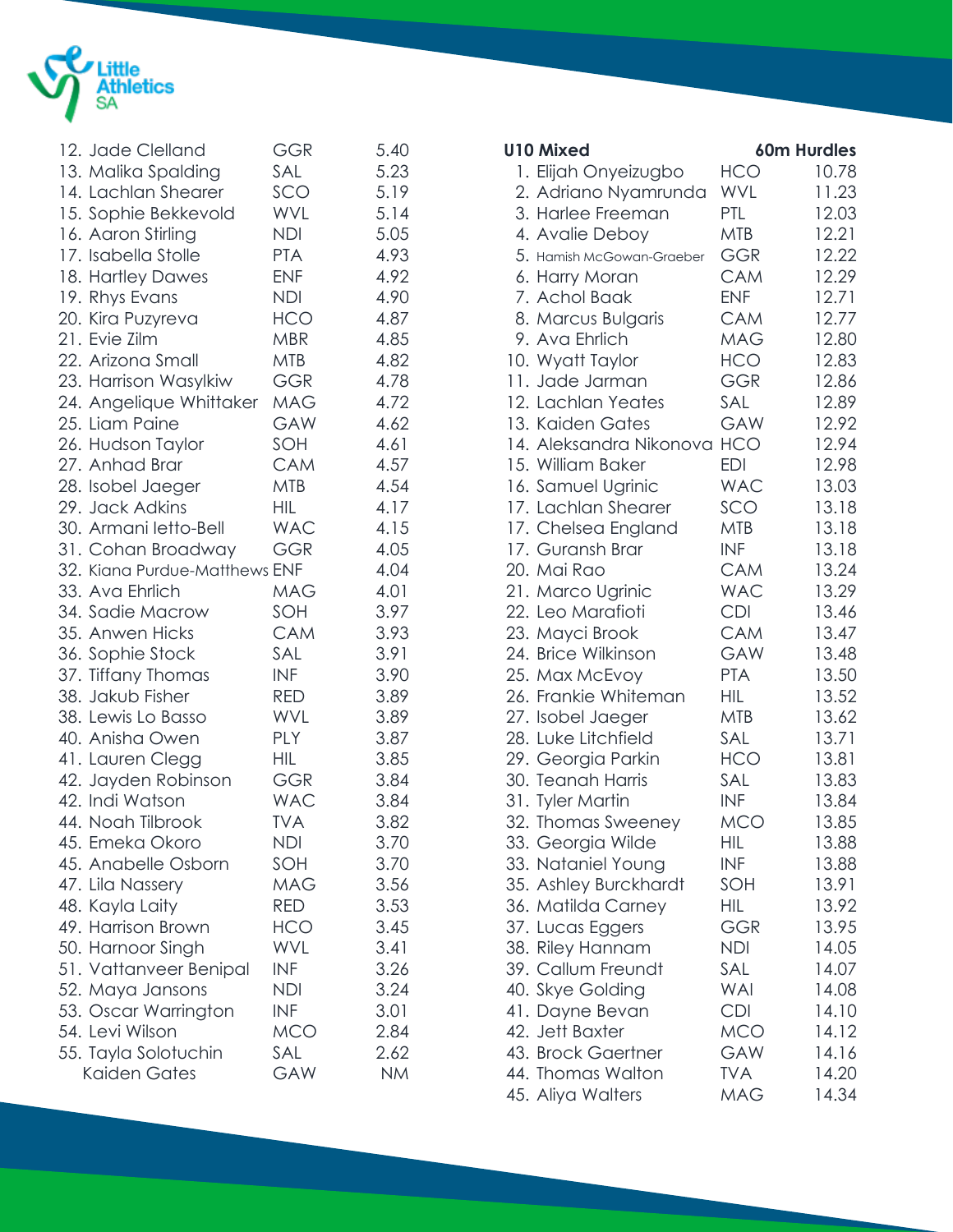

| 45. Eva Downie            | <b>HIL</b> | 14.34      |
|---------------------------|------------|------------|
| 47. Harrison Wasylkiw     | GGR        | 14.42      |
| 47. Zara Cotter           | <b>WAC</b> | 14.42      |
| 49. Marco Zammit-Hoppo    | <b>ENF</b> | 14.45      |
| 50. Manuel Veron          | <b>CDI</b> | 14.48      |
| 51. Hunter King           | <b>PFD</b> | 14.49      |
| 52. Aaron Stirling        | <b>NDI</b> | 14.55      |
| 53. Isabella Selvarajah   | <b>PTA</b> | 14.64      |
| 54. Armani letto-Bell     | <b>WAC</b> | 14.66      |
| 55. Ainsley Pryde         | HCO        | 14.69      |
| 56. Maliha Kamish         | NOA        | 14.77      |
| 57. Lucas Hadjis          | HCO        | 14.79      |
| 58. Maya Jansons          | <b>NDI</b> | 14.81      |
| 59. Ogeno Ongee           | SAL        | 14.83      |
| 60. Tiffany Thomas        | <b>INF</b> | 14.91      |
| 61. Anisha Owen           | PLY        | 15.10      |
| 62. Malika Spalding       | SAL        | 15.15      |
| 63. Sanari Manha          | HCO        | 15.23      |
| 64. Lila Nassery          | MAG        | 15.36      |
| 65. Makayla Dempsey       | <b>GGR</b> | 15.53      |
| 66. Zali Noble            | <b>MAG</b> | 15.70      |
| 67. Jayda O'Brien         | <b>TTG</b> | 15.79      |
| 68. Isabella Stolle       | <b>PTA</b> | 15.86      |
| 69. Sebastian Pena        | <b>TTG</b> | 16.05      |
| 70. Lauren Clegg          | <b>HIL</b> | 16.52      |
| 71. Noah Tilbrook         | <b>TVA</b> | 17.36      |
| 72. Dakota Law            | <b>TVA</b> | 17.42      |
| 73. Indi Watson           | <b>WAC</b> | 18.20      |
| 74. Kayla Laity           | <b>RED</b> | 18.29      |
| 75. Liam Paine            | GAW        | 19.15      |
| 76. Oscar Warrington      | <b>INF</b> | 19.72      |
| Lucas Brunner             | <b>MPA</b> | <b>DNF</b> |
| <b>U10 Mixed</b>          |            | <b>70m</b> |
| 1. Elijah Onyeizugbo      | HCO        | 10.10      |
| 2. Cooper Murray          | <b>CDI</b> | 10.46      |
| 3. Archer Maher           | MTB        | 10.81      |
| 4. Joshua Newell          | <b>MTB</b> | 11.11      |
| 5. Minka Heng             | <b>NDI</b> | 11.12      |
| 6. Hamish McGowan-Graeber | GGR        | 11.22      |
| 7. Harlee Freeman         | PTL        | 11.24      |
| 8. Aarnav Kumar           | SAL        | 11.25      |
| 9. Jett Baxter            | <b>MCO</b> | 11.26      |
| 10. Grace Errington       | <b>ADE</b> | 11.30      |
| 11. Gisele Chernishev     | <b>MTB</b> | 11.34      |
| 12. Austin McConnell      | HIL        | 11.43      |

|  | 13. Darcy Menzies             | <b>CDI</b> | 11.45 |
|--|-------------------------------|------------|-------|
|  | 14. Chloe Mildren             | WVL        | 11.54 |
|  | 15. Alphons Kiran             | SAL        | 11.65 |
|  | 16. Mayci Brook               | CAM        | 11.66 |
|  | 17. Eric Craig                | <b>PTA</b> | 11.71 |
|  | 18. Achol Baak                | <b>ENF</b> | 11.72 |
|  | 19. Jack Adkins               | HIL        | 11.75 |
|  | 20. Aliya Walters             | <b>MAG</b> | 11.76 |
|  | 21. Chelsea England           | <b>MTB</b> | 11.77 |
|  | 22. Jade Jarman               | <b>GGR</b> | 11.78 |
|  | 22. Sam Nguyen                | <b>INF</b> | 11.78 |
|  | 24. Jayden Lehmann            | <b>ADE</b> | 11.85 |
|  | 25. Ashley Burckhardt         | SOH        | 11.94 |
|  | 26. Ethan Pannunzio           | NOA        | 11.95 |
|  | 27. Tjay Hancox               | <b>MBR</b> | 11.99 |
|  | 28. Teanah Harris             | SAL        | 12.00 |
|  | 29. Dayne Bevan               | <b>CDI</b> | 12.01 |
|  | 30. Marcus Bulgaris           | <b>CAM</b> | 12.11 |
|  | 31. Lachlan Yeates            | SAL        | 12.17 |
|  | 32. Georgia Carter            | <b>WAC</b> | 12.20 |
|  | 32. Kiana Purdue-Matthews ENF |            | 12.20 |
|  | 34. Thomas Sweeney            | <b>MCO</b> | 12.25 |
|  | 35. Naish Fielder             | <b>WAC</b> | 12.27 |
|  | 36. Eva Downie                | HIL        | 12.29 |
|  | 37. Brock Gaertner            | GAW        | 12.30 |
|  | 38. Zara Cotter               | <b>WAC</b> | 12.31 |
|  | 39. Kerris Kroschel           | <b>WAI</b> | 12.39 |
|  | 40. Ogeno Ongee               | SAL        | 12.42 |
|  | 41. Anisha Owen               | PLY        | 12.43 |
|  | 42. Isabella Selvarajah       | <b>PTA</b> | 12.58 |
|  | 43. Sophie Stock              | SAL        | 12.63 |
|  | 44. Thomas Walton             | <b>TVA</b> | 12.81 |
|  | 45. Lucas Eggers              | GGR        | 12.85 |
|  | 46. Jayda O'Brien             | <b>TTG</b> | 12.87 |
|  | 47. Willow Buchanan           | CDI        | 12.91 |
|  | 48. Rebeka Feketeova          | HCO        | 12.93 |
|  | 49. Indiana Ridings           | RED        | 12.94 |
|  | 50. Brice Wilkinson           | GAW        | 12.95 |
|  | 51. Gia McTavish              | NDI        | 13.32 |
|  | 52. Evie Zilm                 | <b>MBR</b> | 13.36 |
|  | 53. Ashlyn Axon               | <b>WAC</b> | 13.46 |
|  | 54. Anwen Hicks               | <b>CAM</b> | 13.55 |
|  | 55. Anhad Brar                | <b>CAM</b> | 13.61 |
|  | 56. Ava Repacholi             | GAW        | 13.86 |
|  | 57. Tiffany Thomas            | INF        | 14.09 |
|  | 58. Rubi Fieldhouse           | <b>GGR</b> | 14.43 |
|  |                               |            |       |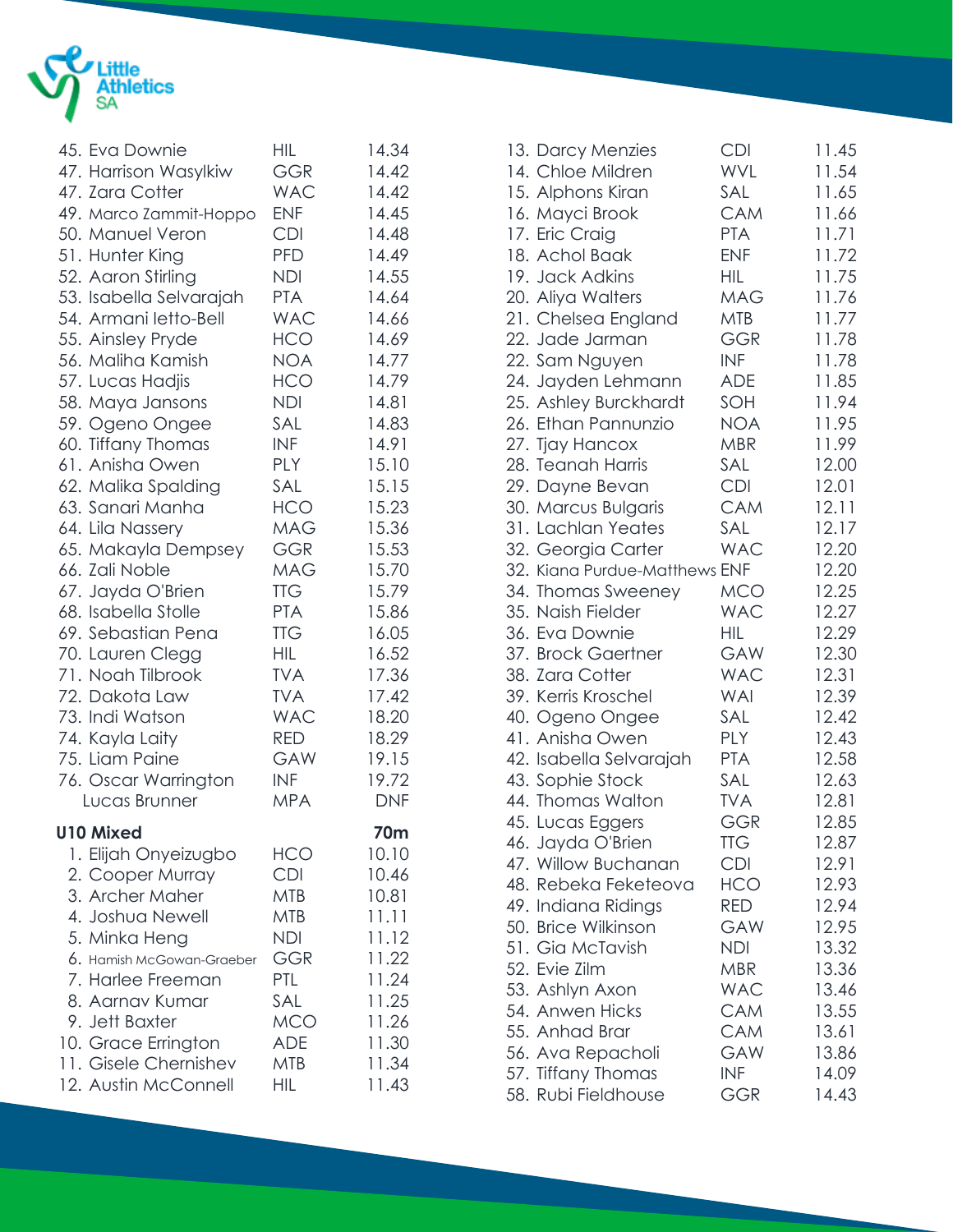

| <b>U10 Mixed</b>               |            | 100m  |
|--------------------------------|------------|-------|
| 1. Elijah Onyeizugbo           | HCO        | 13.99 |
| 2. Adriano Nyamrunda           | <b>WVL</b> | 14.81 |
| 3. Cooper Murray               | <b>CDI</b> | 14.88 |
| 4. Archer Maher                | <b>MTB</b> | 14.92 |
| 5. Avalie Deboy                | <b>MTB</b> | 14.94 |
| 6. Harlee Freeman              | PTL        | 15.42 |
| 7. Wyatt Taylor                | <b>HCO</b> | 15.55 |
| 8. Caiden Thomas               | <b>INF</b> | 15.71 |
| 9. Aarnav Kumar                | SAL        | 15.72 |
| 10. Joshua Newell              | MTB        | 15.75 |
| 11. Gisele Chernishev          | MTB        | 15.84 |
| 12. Aleksandra Nikonova HCO    |            | 15.90 |
| 13. James Nicolitsi            | <b>MAG</b> | 15.98 |
| 13. Darcy Menzies              | <b>CDI</b> | 15.98 |
| 13. Chloe Mildren              | <b>WVL</b> | 15.98 |
| 16. Charlie Fountain           | <b>EDI</b> | 15.99 |
| 17. William Kenny              | GGR        | 16.02 |
| 18. Darcey Russell             | <b>INF</b> | 16.03 |
| 19. Harry Moran                | <b>CAM</b> | 16.21 |
| 19. Tjay Hancox                | <b>MBR</b> | 16.21 |
| 21. Gurjashan Singh            | <b>WVL</b> | 16.26 |
| 22. Eric Craig                 | <b>PTA</b> | 16.28 |
| 23. Matthew Lee                | <b>ENF</b> | 16.30 |
| 24. Austin McConnell           | HIL.       | 16.40 |
| 25. Jett Baxter                | MCO.       | 16.47 |
| 25. Mai Rao                    | <b>CAM</b> | 16.47 |
| 27. Jade Jarman                | GGR        | 16.49 |
| 28. Achol Baak                 | <b>ENF</b> | 16.51 |
| 29. Jack Adkins                | HIL.       | 16.52 |
| 29. Sophie Bekkevold           | <b>WVL</b> | 16.52 |
| 31. Chelsea England            | <b>MTB</b> | 16.55 |
| 32. Max McEvoy                 | <b>PTA</b> | 16.61 |
| 32. Sam Nguyen                 | INF        | 16.61 |
| 34. Maddison Graves            | <b>ENF</b> | 16.63 |
| 35. Kiana Purdue-Matthews ENF  |            | 16.69 |
| 36. Lachlan Shearer            | SCO        | 16.75 |
| 37. Marcus Bulgaris            | <b>CAM</b> | 16.82 |
| 38. Isaac Bale                 | GAW        | 16.83 |
| 39. Ava Ehrlich                | <b>MAG</b> | 16.85 |
| 40. Marco Zammit-Hoppo         | <b>ENF</b> | 16.87 |
| 40. Jordan Zacharia Henley EDI |            | 16.87 |
| 42. Jade Clelland              | GGR        | 16.88 |
| 43. Makayla Dempsey            | <b>GGR</b> | 16.89 |
| 43. Brock Gaertner             | GAW        | 16.89 |
| 45. Aliya Walters              | MAG        | 16.92 |
|                                |            |       |

| 46. Frankie Whiteman      | HIL        | 16.94 |
|---------------------------|------------|-------|
| 47. Teanah Harris         | SAL        | 16.98 |
| 48. Ella Fuss             | SOH        | 17.03 |
| 49. Naish Fielder         | <b>WAC</b> | 17.04 |
| 50. Isobel Jaeger         | MTB        | 17.07 |
| 51. Guransh Brar          | <b>INF</b> | 17.08 |
| 52. Connor Martin         | SOH        | 17.19 |
| 52. Levi Wilson           | <b>MCO</b> | 17.19 |
| 54. Ogeno Ongee           | SAL        | 17.26 |
| 54. Ethan Pannunzio       | NOA        | 17.26 |
| 54. Angelique Whittaker   | <b>MAG</b> | 17.26 |
| 57. Sebastian Martin      | MAG        | 17.27 |
| 58. Georgia Carter        | <b>WAC</b> | 17.29 |
| 59. Harnoor Singh         | <b>WVL</b> | 17.35 |
| 60. Ashley Burckhardt     | SOH        | 17.42 |
| 61. Aaron Stirling        | <b>NDI</b> | 17.46 |
| 62. Leo Marafioti         | <b>CDI</b> | 17.54 |
| 63. Zara Newman           | <b>MTB</b> | 17.56 |
| 64. Isabella Selvarajah   | <b>PTA</b> | 17.63 |
| 65. Hartley Smith         | <b>HCO</b> | 17.67 |
| 66. Hudson Taylor         | SOH        | 17.70 |
| 67. Jayda O'Brien         | <b>TTG</b> | 17.72 |
| 68. Zara Cotter           | <b>WAC</b> | 17.73 |
| 69. Esther Mann           | <b>WAC</b> | 17.74 |
| 70. Nathan Harris         | SOH        | 17.77 |
| 71. Harrison Brown        | <b>HCO</b> | 17.81 |
| 72. Sophie Stock          | SAL        | 17.82 |
| 73. Maya Jansons          | <b>NDI</b> | 17.84 |
| 74. Armani letto-Bell     | <b>WAC</b> | 17.86 |
| 75. Anisha Owen           | <b>PLY</b> | 17.87 |
| 76. Kerris Kroschel       | WAI        | 17.89 |
| 77. Thomas Walton         | <b>TVA</b> | 18.05 |
| 77. Hunter King           | <b>PFD</b> | 18.05 |
| 79. Luke Litchfield       | SAL        | 18.06 |
| 80. Georgia Wilde         | HIL        | 18.13 |
| 81. Brice Wilkinson       | GAW        | 18.20 |
| 82. Harrison Wasylkiw     | GGR        | 18.26 |
| 83. Gia McTavish          | <b>NDI</b> | 18.31 |
| 83. Madelyn Sloan-Fleming | <b>CDI</b> | 18.31 |
| 85. Lucas Hadjis          | HCO        | 18.32 |
| 86. Emeka Okoro           | <b>NDI</b> | 18.40 |
| 87. Willow Buchanan       | <b>CDI</b> | 18.47 |
| 88. Anwen Hicks           | <b>CAM</b> | 18.49 |
| 89. Ashlyn Axon           | <b>WAC</b> | 18.50 |
| 90. Zali Noble            | MAG        | 18.55 |
| 91. Anhad Brar            | <b>CAM</b> | 18.61 |
|                           |            |       |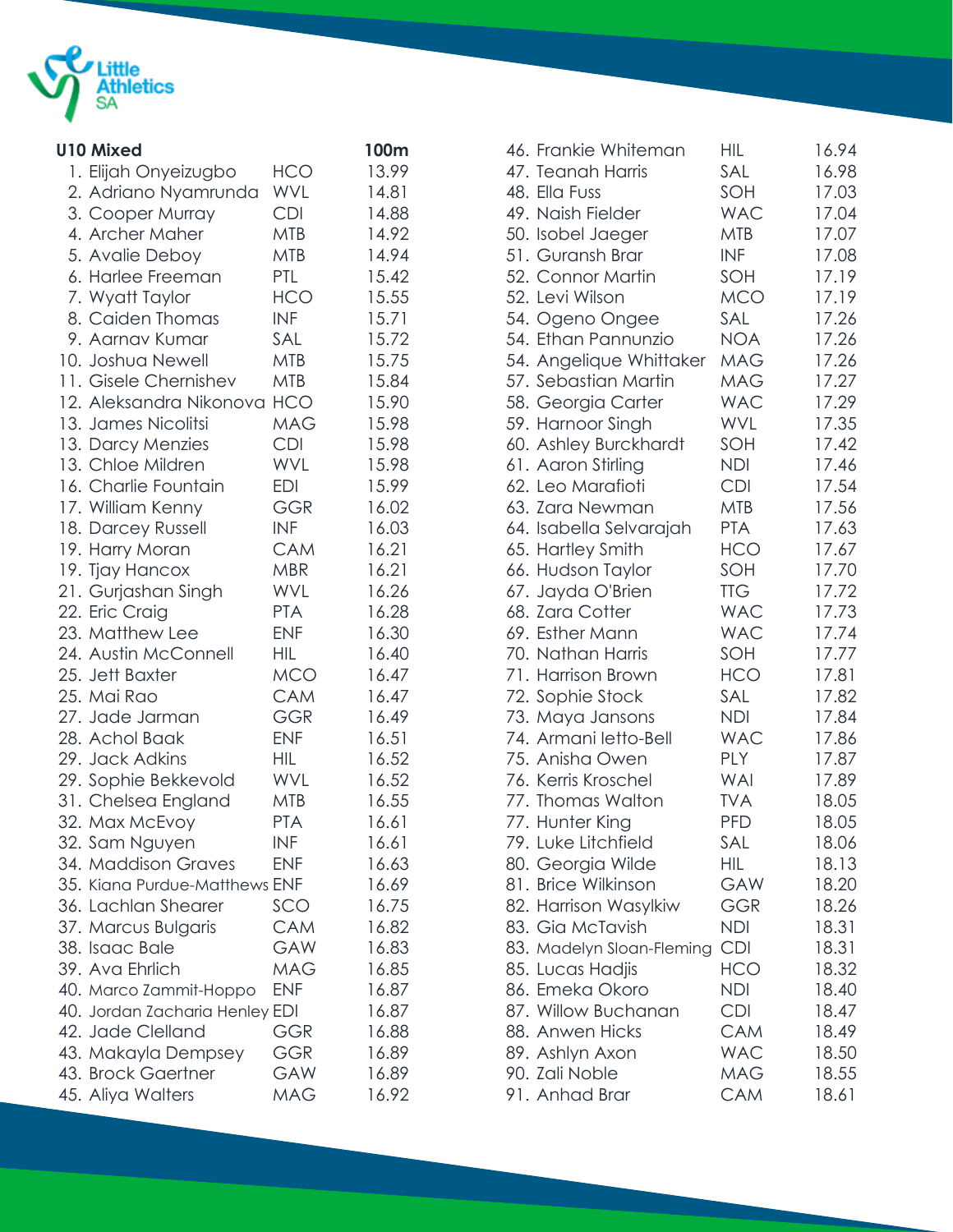

| 91. Evie Zilm               | <b>MBR</b> | 18.61 |
|-----------------------------|------------|-------|
| 93. Tobenna Aloysius-Amechi | <b>NDI</b> | 18.70 |
| 94. Lara Hutchinson         | HCO        | 18.75 |
| 95. Lila Nassery            | <b>MAG</b> | 18.80 |
| 96. Arizona Small           | <b>MTB</b> | 18.84 |
| 97. Rebeka Feketeova        | <b>HCO</b> | 18.92 |
| 98. Patrick Cufley          | <b>RED</b> | 18.96 |
| 99. Ava Repacholi           | GAW        | 19.05 |
| 100 Jayden Robinson         | <b>GGR</b> | 19.16 |
| 101 Indi Watson             | <b>WAC</b> | 19.20 |
| 102 Zoe Wilson              | <b>MPA</b> | 19.82 |
| 103 Vattanveer Benipal      | <b>INF</b> | 20.49 |
| 104 Oscar Warrington        | <b>INF</b> | 20.95 |
| 105 Lauren Clegg            | HIL.       | 20.97 |
| 106 Liam Paine              | <b>GAW</b> | 21.28 |
| 107 Cohan Broadway          | <b>GGR</b> | 21.80 |
| 108 Tayla Solotuchin        | SAL        | 21.84 |
| <b>U10 Mixed</b>            |            | 200m  |
| 1. Elijah Onyeizugbo        | <b>HCO</b> | 29.46 |
| 2. Cooper Murray            | <b>CDI</b> | 31.58 |
| 3. Adriano Nyamrunda        | <b>WVL</b> | 31.72 |
| 4. Archer Maher             | <b>MTB</b> | 31.91 |
| 5. Avalie Deboy             | <b>MTB</b> | 32.25 |
| 6. Wyatt Taylor             | <b>HCO</b> | 32.38 |
| 7. Aarnav Kumar             | SAL        | 33.11 |
| 8. Gisele Chernishev        | <b>MTB</b> | 33.20 |
| 9. Samuel Ugrinic           | <b>WAC</b> | 33.45 |
| 10. Harlee Freeman          | PTL        | 33.63 |
| 11. Joshua Newell           | MTB        | 33.80 |
| 12. Chloe Mildren           | <b>WVL</b> | 33.91 |
| 13. Aleksandra Nikonova     | <b>HCO</b> | 33.99 |
| 14. Grace Errington         | <b>ADE</b> | 34.04 |
| 15. Tjay Hancox             | <b>MBR</b> | 34.11 |
| 16. Marco Ugrinic           | WAC        | 34.20 |
| 17. Jade Jarman             | <b>GGR</b> | 34.55 |
| 18. Marco Zammit-Hoppo      | <b>ENF</b> | 34.73 |
| 19. James Nicolitsi         | <b>MAG</b> | 34.77 |
| 20. Isaac Bale              | GAW        | 34.78 |
| 21. Hunter Danton           | <b>WAI</b> | 34.79 |
| 22. Connor Martin           | SOH        | 35.05 |
| 23. Darcey Russell          | <b>INF</b> | 35.19 |
| 24. Maddison Graves         | <b>ENF</b> | 35.31 |
| 25. Zachery Freundt         | SAL        | 35.32 |
| 26. Charlie Fountain        | <b>EDI</b> | 35.34 |
| 27. Frankie Whiteman        | <b>HIL</b> | 35.49 |
|                             |            |       |

| 28. Kiana Purdue-Matthews ENF       |                          | 35.56          |
|-------------------------------------|--------------------------|----------------|
| 29. Ella Fuss                       | SOH                      | 35.71          |
| 30. Jordan Zacharia Henley EDI      |                          | 35.74          |
| 30. Jack Adkins                     | HIL.                     | 35.74          |
| 32. Harrison Brown                  | <b>HCO</b>               | 35.83          |
| 33. Sam Nguyen                      | <b>INF</b>               | 35.86          |
| 34. Ethan Pannunzio                 | <b>NOA</b>               | 36.14          |
| 35. Zara Newman                     | <b>MTB</b>               | 36.15          |
| 36. Aaron Stirling                  | <b>NDI</b>               | 36.22          |
| 37. Harnoor Singh                   | <b>WVL</b>               | 36.70          |
| 38. Georgia Carter                  | <b>WAC</b>               | 36.79          |
| 39. Lewis Watson                    | <b>ENF</b>               | 36.92          |
| 40. Makayla Dempsey                 | <b>GGR</b>               | 37.28          |
| 41. Nathan Harris                   | SOH                      | 37.49          |
| 41. Georgia Parkin                  | <b>HCO</b>               | 37.49          |
| 43. Georgia Wilde                   | <b>HIL</b>               | 37.67          |
| 44. Angelique Whittaker             | <b>MAG</b>               | 37.71          |
| 45. Kerris Kroschel                 | <b>WAI</b>               | 37.76          |
| 46. Brock Gaertner                  | GAW                      | 37.80          |
| 47. Leo Marafioti                   | <b>CDI</b>               | 38.00          |
| 48. Brice Wilkinson                 | GAW                      | 38.05          |
| 49. Isabella Selvarajah             | <b>PTA</b>               | 38.32          |
| 50. Esther Mann                     | <b>WAC</b>               | 38.34          |
| 51. Sanari Manha                    | <b>HCO</b>               | 38.39          |
| 52. Callum Freundt                  | SAL                      | 38.62          |
| 53. Hartley Smith                   | <b>HCO</b>               | 38.90          |
| 54. Lucas Eggers                    | <b>GGR</b>               | 38.96          |
| 55. Spencer Hindle                  | <b>NDI</b>               | 39.19          |
| 56. Rebeka Feketeova                | <b>HCO</b>               | 39.80          |
| 57. Lara Hutchinson                 | <b>HCO</b>               | 39.97          |
| 58. Emeka Okoro                     | <b>NDI</b>               | 39.98          |
| 59. Madelyn Sloan-Fleming           | <b>CDI</b><br><b>WAC</b> | 40.71          |
| 60. Ashlyn Axon                     |                          | 40.74<br>41.15 |
| 61. Indi Watson<br>62. Jakub Fisher | WAC<br>RED               | 41.41          |
| 63. Willow Buchanan                 | <b>CDI</b>               | 42.09          |
| 64. Armani letto-Bell               | <b>WAC</b>               | 42.87          |
| 65. Sadie Macrow                    | SOH                      | 43.62          |
| 66. Tobenna Aloysius-Amechi         | NDI                      | 43.63          |
| 67. Vattanveer Benipal              | INF                      | 46.32          |
| 68. Dakota Law                      | <b>TVA</b>               | 47.27          |
| 69. Zoe Wilson                      | <b>MPA</b>               | 48.14          |
| 70. Cohan Broadway                  | GGR                      | 50.41          |
| 71. Oscar Warrington                | <b>INF</b>               | 54.54          |
| <b>U10 Mixed</b>                    |                          | 400m           |
|                                     |                          |                |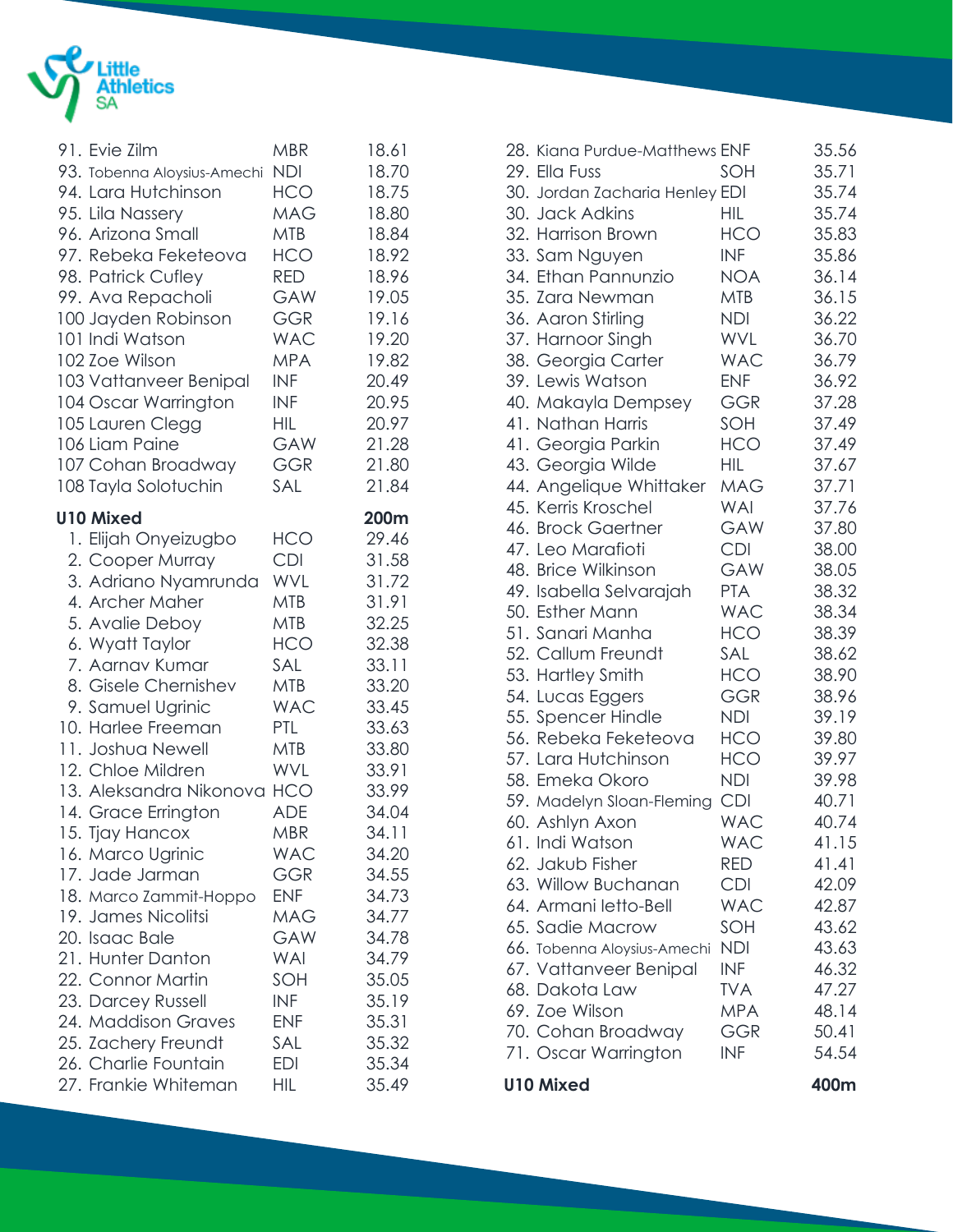

| 1. Charles Camilleri    | <b>EDI</b> | 1:12.26 |
|-------------------------|------------|---------|
| 2. Archer Maher         | <b>MTB</b> | 1:14.03 |
| 3. Flynn Kerslake       | <b>MTB</b> | 1:15.36 |
| 4. Avalie Deboy         | <b>MTB</b> | 1:15.54 |
| 5. Mai Rao              | <b>CAM</b> | 1:17.39 |
| 6. Jason Henkel         | GAW        | 1:17.72 |
| 7. Chloe Mildren        | <b>WVL</b> | 1:19.10 |
| 8. Hunter Danton        | WAI        | 1:19.30 |
| 9. Zara Newman          | <b>MTB</b> | 1:19.48 |
| 10. Aarnav Kumar        | SAL        | 1:20.88 |
| 11. Matthew Lee         | <b>ENF</b> | 1:21.18 |
| 12. Grace Errington     | <b>ADE</b> | 1:21.52 |
| 13. Eva Pfitzner        | PLY        | 1:21.55 |
| 14. Eva Flint           | <b>ADE</b> | 1:21.71 |
| 15. Ethan Pannunzio     | <b>NOA</b> | 1:22.89 |
| 16. Jayden Lehmann      | <b>ADE</b> | 1:23.18 |
| 17. Jade Clelland       | <b>GGR</b> | 1:23.42 |
| 18. Harrison Brown      | <b>HCO</b> | 1:23.96 |
| 19. Harnoor Singh       | <b>WVL</b> | 1:24.08 |
| 20. James Grage         | <b>ENF</b> | 1:24.27 |
| 21. James Nicolitsi     | <b>MAG</b> | 1:24.33 |
| 22. Mayci Brook         | <b>CAM</b> | 1:25.04 |
| 23. Skye Golding        | <b>WAI</b> | 1:25.10 |
| 24. Connor Martin       | SOH        | 1:25.24 |
| 25. Maddison Graves     | <b>ENF</b> | 1:25.87 |
| 26. Flynn Bicknell      | SCO        | 1:26.39 |
| 27. Teanah Harris       | SAL        | 1:26.49 |
| 28. Sophia Field        | <b>GGR</b> | 1:26.51 |
| 29. Tyler Martin        | <b>INF</b> | 1:27.05 |
| 30. Eva Downie          | <b>HIL</b> | 1:27.44 |
| 31. Leo Marafioti       | <b>CDI</b> | 1:27.98 |
| 32. Levi Wilson         | <b>MCO</b> | 1:28.13 |
| 33. Ainsley Pryde       | <b>HCO</b> | 1:28.89 |
| 34. Luke Litchfield     | SAL        | 1:29.04 |
| 35. Lara Hutchinson     | <b>HCO</b> | 1:29.90 |
| 36. Sam Bourner         | <b>ENF</b> | 1:29.92 |
| 37. Angelique Whittaker | <b>MAG</b> | 1:30.22 |
| 38. Spencer Hindle      | <b>NDI</b> | 1:30.54 |
| 39. Callum Freundt      | SAL        | 1:30.57 |
| 40. Zachery Freundt     | SAL        | 1:31.12 |
| 41. Thomas Walton       | <b>TVA</b> | 1:32.12 |
| 42. Noah Potts          | <b>PLY</b> | 1:32.33 |
| 43. Liliana Templer     | <b>HCO</b> | 1:32.77 |
| 44. Indiana Ridings     | <b>RED</b> | 1:35.63 |
| 45. Sebastian Pena      | <b>TTG</b> | 1:35.92 |
| 46. Anabelle Osborn     | SOH        | 1:37.07 |
|                         |            |         |

| 47. Sanari Manha            | <b>HCO</b> | 1:37.10 |
|-----------------------------|------------|---------|
| 48. Finn Fleming            | SOH        | 1:38.55 |
| 49. Kira Puzyreva           | <b>HCO</b> | 1:38.65 |
| 50. Sadie Macrow            | SOH        | 1:38.70 |
| 51. Patrick Cufley          | RED        | 1:39.50 |
| 52. Ava Repacholi           | GAW        | 1:39.57 |
| 53. Rhys Evans              | <b>NDI</b> | 1:48.65 |
| 54. Tobenna Aloysius-Amechi | NDI        | 1:49.55 |
| 55. Noah Tilbrook           | <b>TVA</b> | 1:49.90 |
| 56. Zoe Wilson              | <b>MPA</b> | 1:50.16 |
| 57. Rubi Fieldhouse         | <b>GGR</b> | 1:50.48 |
| 58. Tayla Solotuchin        | SAL        | 1:54.29 |
| 59. Cohan Broadway          | <b>GGR</b> | 2:05.03 |
| <b>U10 Mixed</b>            |            | 800m    |
| 1. Charles Camilleri        | EDI        | 2:48.24 |
| 2. Flynn Kerslake           | <b>MTB</b> | 2:56.14 |
| 3. Mai Rao                  | <b>CAM</b> | 2:57.83 |
| 4. Jason Henkel             | <b>GAW</b> | 2:58.08 |
| 5. Eva Flint                | <b>ADE</b> | 2:59.62 |
| 6. Gurjashan Singh          | WVL        | 3:03.32 |
| 7. Isaac Bale               | GAW        | 3:03.65 |
| 8. Zara Newman              | <b>MTB</b> | 3:04.75 |
| 9. James Nicolitsi          | <b>MAG</b> | 3:05.12 |
| 10. Connor Martin           | SOH        | 3:06.16 |
| 11. Dayne Bevan             | <b>CDI</b> | 3:07.09 |
| 12. Jayden Lehmann          | <b>ADE</b> | 3:09.07 |
| 13. Darcy Menzies           | <b>CDI</b> | 3:09.99 |
| 14. Flynn Bicknell          | SCO        | 3:10.39 |
| 14. Max McEvoy              | <b>PTA</b> | 3:10.39 |
| 16. Ava Ehrlich             | <b>MAG</b> | 3:11.98 |
| 17. Sam Bourner             | <b>ENF</b> | 3:12.34 |
| 18. Riley Hannam            | NDI        | 3:12.42 |
| 19. James Grage             | <b>ENF</b> | 3:12.70 |
| 20. Jade Clelland           | GGR        | 3:13.06 |
| 21. Leo Marafioti           | <b>CDI</b> | 3:16.35 |
| 22. Liliana Templer         | <b>HCO</b> | 3:18.29 |
| 23. Tyler Martin            | INF        | 3:18.74 |
| 24. Mayci Brook             | CAM        | 3:19.53 |
| 25. Callum Freundt          | SAL        | 3:19.54 |
| 26. Sophia Field            | <b>GGR</b> | 3:20.67 |
| 27. Lara Hutchinson         | <b>HCO</b> | 3:23.45 |
| 28. Noah Potts              | <b>PLY</b> | 3:24.51 |
| 29. Matilda Carney          | <b>HIL</b> | 3:24.59 |
| 30. Ainsley Pryde           | <b>HCO</b> | 3:28.90 |
| 31. Manuel Veron            | <b>CDI</b> | 3:32.78 |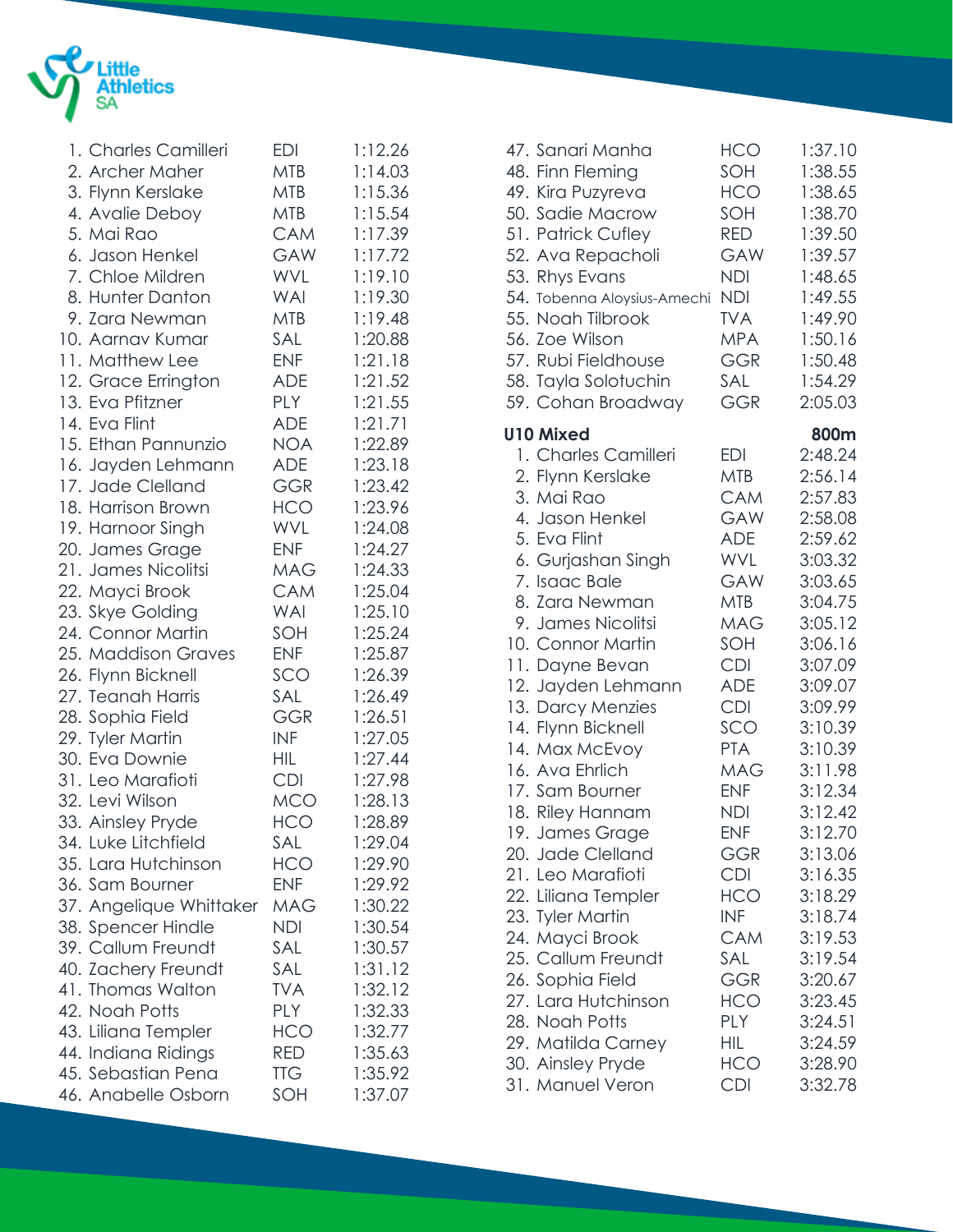

| 32. Sebastian Pena                                                                                                                                                                                                                                                                                                                                                                                                                                                                                                                                                                                                                                                                                                                                                            | <b>TTG</b>                                                                                                                                                                                                                                                                                                                                                                                                          | 3:34.01 |
|-------------------------------------------------------------------------------------------------------------------------------------------------------------------------------------------------------------------------------------------------------------------------------------------------------------------------------------------------------------------------------------------------------------------------------------------------------------------------------------------------------------------------------------------------------------------------------------------------------------------------------------------------------------------------------------------------------------------------------------------------------------------------------|---------------------------------------------------------------------------------------------------------------------------------------------------------------------------------------------------------------------------------------------------------------------------------------------------------------------------------------------------------------------------------------------------------------------|---------|
| 33. Ashley Burckhardt                                                                                                                                                                                                                                                                                                                                                                                                                                                                                                                                                                                                                                                                                                                                                         | SOH                                                                                                                                                                                                                                                                                                                                                                                                                 | 3:35.93 |
| 34. Hunter King                                                                                                                                                                                                                                                                                                                                                                                                                                                                                                                                                                                                                                                                                                                                                               | <b>PFD</b>                                                                                                                                                                                                                                                                                                                                                                                                          | 3:37.81 |
| 35. Anabelle Osborn                                                                                                                                                                                                                                                                                                                                                                                                                                                                                                                                                                                                                                                                                                                                                           | SOH                                                                                                                                                                                                                                                                                                                                                                                                                 | 3:40.15 |
| 36. Amelia Kilpatrick                                                                                                                                                                                                                                                                                                                                                                                                                                                                                                                                                                                                                                                                                                                                                         | <b>NDI</b>                                                                                                                                                                                                                                                                                                                                                                                                          | 3:40.24 |
| 37. Indiana Ridings                                                                                                                                                                                                                                                                                                                                                                                                                                                                                                                                                                                                                                                                                                                                                           | RED                                                                                                                                                                                                                                                                                                                                                                                                                 | 3:41.58 |
| 38. Maya Jansons                                                                                                                                                                                                                                                                                                                                                                                                                                                                                                                                                                                                                                                                                                                                                              | <b>NDI</b>                                                                                                                                                                                                                                                                                                                                                                                                          | 3:44.71 |
| 39. Finn Fleming                                                                                                                                                                                                                                                                                                                                                                                                                                                                                                                                                                                                                                                                                                                                                              | SOH                                                                                                                                                                                                                                                                                                                                                                                                                 | 3:46.19 |
| 40. Kira Puzyreva                                                                                                                                                                                                                                                                                                                                                                                                                                                                                                                                                                                                                                                                                                                                                             | <b>HCO</b>                                                                                                                                                                                                                                                                                                                                                                                                          | 4:10.39 |
| U11 Boys<br>1. Rajabu Waziri<br>1. Marshall Lockett<br>1. Harrison Robb<br>1. Ivan Schumann<br>5. Liam Kowald<br>6. Matthew Annese<br>6. Thomas Ozols<br>6. Ashton Wall<br>9. Harrison Rees<br>9. Flynn Wilson<br>9. Thomas Wallett<br>9. Jack Robinson<br>9. Eli Parkyn<br>9. Nicholas Painter<br>9. Oliver Firgaira<br>9. Zindel Denisoff<br>9. Senehas Tennegamage MAG<br>18. Sora Bodel<br>18. Vincent Busolin<br>18. Lachlan Chesham<br>18. Jens Grail<br>18. Kristof Jacob<br>18. Adam Martin<br>18. Ethan McCrindle<br>18. Sebastian Cherry<br>26. Jaxon Freisler<br>26. Samuel Walker<br>26. Hudson Stanford<br>26. Taksheel Morker<br>26. Oscar Kilpatrick<br>31. Japjot Singh<br>31. Braxton Ostle<br>31. Riley Hill<br>31. Chinwike Achusiogu<br>35. Morrison Vlok | <b>HCO</b><br><b>PLY</b><br>WAC<br><b>PFD</b><br><b>ENF</b><br><b>WVL</b><br><b>PTA</b><br><b>NOA</b><br>ADE<br>RED<br>EDI<br><b>NDI</b><br>HIL.<br><b>MAG</b><br><b>CDI</b><br><b>PTA</b><br><b>INF</b><br>WVL<br><b>PTA</b><br>CDI<br><b>MAG</b><br>RED<br><b>HCO</b><br><b>MAG</b><br><b>PFD</b><br><b>RIB</b><br><b>CDI</b><br><b>ENF</b><br><b>NDI</b><br><b>PTA</b><br><b>TTG</b><br>SAL<br><b>ADE</b><br>PLY |         |

| 35. Nicolas Bergineti<br>37. Lucas Cummins<br>37. Declan Maasdorp<br>37. Hayden McClelland<br>40. Harry Gardner<br><b>Jack Robinson</b><br>Seth Mayne                                                                                                                                                                                                                                                                                                                                                                           | <b>PTA</b><br><b>NDI</b><br><b>MCO</b><br><b>NOA</b><br><b>HIL</b><br>WVL<br><b>MPA</b>                                                                                                                                                                                              | 0.95<br>0.90<br>0.90<br>0.90<br>0.85<br><b>NM</b><br><b>NM</b>                                                                                                                                                                     |
|---------------------------------------------------------------------------------------------------------------------------------------------------------------------------------------------------------------------------------------------------------------------------------------------------------------------------------------------------------------------------------------------------------------------------------------------------------------------------------------------------------------------------------|--------------------------------------------------------------------------------------------------------------------------------------------------------------------------------------------------------------------------------------------------------------------------------------|------------------------------------------------------------------------------------------------------------------------------------------------------------------------------------------------------------------------------------|
| U11 Boys<br>1. Ethan Knott<br>2. Beau Lawson<br>3. Aiden Thomas<br>4. Joshua Malan<br>5. Oscar Kilpatrick<br>6. Elliot Maginnity<br>7. Riley Hill<br>8. Adam Martin<br>9. Jaxon Purdue-Matthews ENF<br>10. Jens Grail<br>11. Sebastian Coote<br>12. Lachlan Graves<br>13. Brody Hewlett<br>14. Henry Wishart<br>15. Seb Gifford<br>16. Zindel Denisoff<br>17. Anantpreet Sidhu<br>18. Joshua Mendham<br>19. Ethan McCrindle<br>20. Flynn Wilson<br>21. Lucas Cummins<br>22. Calin Hayward<br>23. Flynn Carman<br>24. Sora Bodel | SAL<br><b>NDI</b><br>SAL<br>SOH<br><b>NDI</b><br><b>PLY</b><br>SAL<br><b>RED</b><br><b>CDI</b><br><b>WAI</b><br><b>ENF</b><br>HIL<br><b>ADE</b><br><b>MAG</b><br><b>PTA</b><br><b>ENF</b><br><b>PLY</b><br><b>HCO</b><br><b>RED</b><br><b>NDI</b><br>INF<br><b>MTB</b><br><b>INF</b> | <b>Javelin</b><br>23.95<br>18.91<br>17.09<br>16.68<br>16.48<br>15.54<br>15.42<br>15.18<br>13.79<br>12.52<br>12.35<br>12.13<br>11.95<br>10.85<br>10.70<br>10.62<br>10.42<br>10.38<br>10.28<br>10.07<br>9.19<br>8.27<br>6.67<br>5.44 |
| Liam Hunt<br>U11 Boys<br>1. Orlando Grantham<br>2. Anantpreet Sidhu<br>3. Lucas Cummins<br>4. Oscar Kilpatrick                                                                                                                                                                                                                                                                                                                                                                                                                  | <b>NDI</b><br><b>ENF</b><br><b>ENF</b><br><b>NDI</b><br><b>NDI</b>                                                                                                                                                                                                                   | <b>NM</b><br><b>1100m Walk</b><br>5:40.19<br>6:12.17<br>7:31.81<br>10:29.04                                                                                                                                                        |
| U11 Boys<br>1. William Cochrane<br>2. Hudson Egan<br>3. Vincent Busolin<br>4. Matthew Annese<br>5. Anantpreet Sidhu                                                                                                                                                                                                                                                                                                                                                                                                             | <b>LYN</b><br>SCO<br>WVL<br>WVL<br><b>ENF</b>                                                                                                                                                                                                                                        | 1500m<br>5:22.05<br>5:31.86<br>5:34.13<br>5:34.60<br>5:40.97                                                                                                                                                                       |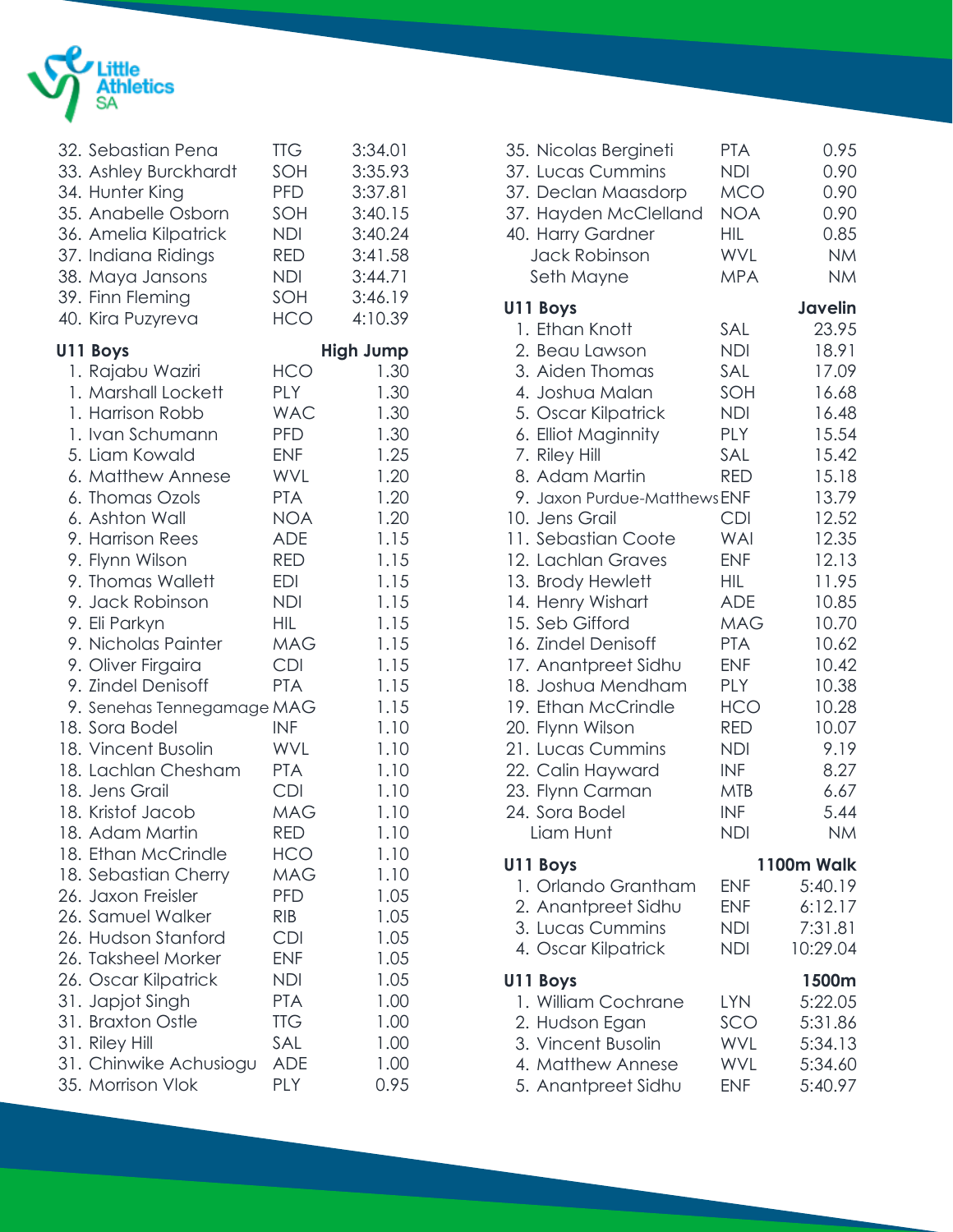

| 6. Xavier Turner               | WVL        | 5:43.82          |
|--------------------------------|------------|------------------|
| 7. Lachlan Jones               | <b>PTA</b> | 5:46.05          |
| 8. Joshua Purdie               | SOH        | 5:46.59          |
| 9. Evan Hawkes                 | <b>EDI</b> | 5:47.55          |
| 10. Ashley Buttery             | EDI        | 5:51.72          |
| 11. Brodie Benfield            | <b>PTA</b> | 5:52.06          |
| 12. Sebastian Coote            | WAI        | 5:55.76          |
| 13. Henryk Jaworek             | <b>ENF</b> | 6:03.94          |
| 14. Cohen Howland              | WVL        | 6:04.88          |
| 15. Samuel Walker              | <b>RIB</b> | 6:12.70          |
| 16. Sebastian Cherry           | <b>MAG</b> | 6:19.43          |
| 17. Oscar Norman               | <b>CDI</b> | 6:20.47          |
| 18. Lachlan Farley             | <b>TTG</b> | 6:24.49          |
| 19. Adam Geyash                | SOH        | 6:46.95          |
| 20. Ryan Zimmer                | SOH        | 6:52.36          |
| <b>U11 Girls</b>               |            | <b>High Jump</b> |
| 1. Kayley Bayram               | <b>MPA</b> | 1.20             |
| 2. Maia Burdon                 | MAG        | 1.15             |
| 2. Freya Petersen              | MAG        | 1.15             |
| 2. Della McCracken             | <b>TTG</b> | 1.15             |
| 2. Annabelle Fountain          | <b>EDI</b> | 1.15             |
| 2. Sophie Viney                | <b>HCO</b> | 1.15             |
| 2. Hayley Redman               | <b>MAG</b> | 1.15             |
| 2. Aislynn Lobo                | <b>MAG</b> | 1.15             |
| 9. Madison Girvan              | <b>GGR</b> | 1.10             |
| 9. Scarlett Davey Guterres ADE |            | 1.10             |
| 9. Camille D'Arsie-Hausler     | <b>PLY</b> | 1.10             |
| 9. Charlotte Stadoliukas ADE   |            | 1.10             |
| 9. Teagan Rutten               | <b>TTG</b> | 1.10             |
| 9. Emily Polyak                | <b>MAG</b> | 1.10             |
| 9. Mia Hall                    | <b>LYN</b> | 1.10             |
| 9. Tessa Grieve                | <b>ADE</b> | 1.10             |
| 17. Brooklyn Dawes             | <b>RED</b> | 1.05             |
| 17. Madison Kelly              | MTB        | 1.05             |
| 19. Lucinda Kenny              | GGR        | 1.00             |
| 20. Madison Colville           | <b>WAC</b> | 0.95             |
| 20. Giorgia Guidi              | WVL        | 0.95             |
| 20. Andie Rosenberg            | <b>HCO</b> | 0.95             |
| 20. Caitlin Holmes             | <b>PTA</b> | 0.95             |
| 24. Hannah Kile                | <b>MAG</b> | 0.90             |
| 24. Hannah Lowe                | <b>INF</b> | 0.90             |
| 24. April Crispe               | <b>MPA</b> | 0.90             |
| 27. Dylan Jonas                | GGR        | 0.85             |
| 27. Jodie Hayward              | <b>INF</b> | 0.85             |
| 27. Kennedy Axon               | <b>WAC</b> | 0.85             |

| 30. Chloe Canham                                                                                                                                                                                                                                                                                                                                                                                                                 | <b>NOA</b>                                                                                                                                                                                                            | 0.80                                                                                                                                                                                             |
|----------------------------------------------------------------------------------------------------------------------------------------------------------------------------------------------------------------------------------------------------------------------------------------------------------------------------------------------------------------------------------------------------------------------------------|-----------------------------------------------------------------------------------------------------------------------------------------------------------------------------------------------------------------------|--------------------------------------------------------------------------------------------------------------------------------------------------------------------------------------------------|
| <b>U11 Girls</b><br>1. Sienna Morris<br>2. Caitlin Holmes<br>3. Kiiana Reiffel<br>4. Maia Burdon<br>5. Jaelyn Ebert<br>6. Rosalie Girdler<br>7. Charlotte Stadoliukas<br>8. Taylah Heitmann<br>9. Kennedy Axon<br>10. Hannah Kile<br>11. Madison Girvan<br>12. Indigo Shreeve<br>13. Hayley Spanagel<br>14. Tilly-Rose Gordon<br>15. ljeoma Okoro<br>16. Dylan Jonas<br>17. Hannah Lowe<br>18. April Crispe<br>19. Alexis Hayles | <b>HIL</b><br><b>PTA</b><br>SCO<br>MAG<br><b>TTG</b><br>WVL<br><b>ADE</b><br>SAL<br><b>WAC</b><br>MAG<br>GGR<br><b>WAC</b><br>WVL<br><b>MBR</b><br><b>NDI</b><br><b>GGR</b><br><b>INF</b><br><b>MPA</b><br><b>RED</b> | <b>Javelin</b><br>16.00<br>14.89<br>13.87<br>12.02<br>11.18<br>10.47<br>10.34<br>10.25<br>9.39<br>9.25<br>9.07<br>8.87<br>8.84<br>8.15<br>7.70<br>6.96<br>5.54<br>5.10<br>4.71                   |
| U11 Girls<br>1. Rosalie Girdler<br>2. Charlotte Stadoliukas ADE<br>3. Maddison Gibbons<br>4. Alexis Hayles                                                                                                                                                                                                                                                                                                                       | <b>WVL</b><br>GGR<br><b>RED</b>                                                                                                                                                                                       | <b>1100m Walk</b><br>7:27.87<br>7:45.94<br>8:32.81<br>8:50.93                                                                                                                                    |
| <b>U11 Girls</b><br>1. Ivy Strawhorn<br>2. Leni Knowles<br>3. Maia Burdon<br>4. Sophie Viney<br>5. Mia Weston<br>6. Mia Hall<br>7. Shelby Paulson<br>8. Sienna Harris<br>9. Olivia McAvaney<br>10. Della McCracken<br>11. Eliza Rolls<br>12. Lily King<br>13. Lucinda Kenny<br>14. Kayla Connelly<br>15. Brooklyn Dawes<br>16. Nichola Gleghorn-Clark ENF<br>17. Ellie Cannan                                                    | <b>MTB</b><br>HCO<br><b>MAG</b><br><b>HCO</b><br><b>RED</b><br><b>LYN</b><br><b>PTA</b><br><b>TTG</b><br><b>MTB</b><br><b>TTG</b><br><b>EDI</b><br><b>PFD</b><br>GGR<br><b>NDI</b><br><b>RED</b><br><b>ENF</b>        | 1500m<br>5:24.80<br>5:40.69<br>5:58.60<br>6:04.13<br>6:11.82<br>6:13.58<br>6:14.02<br>6:18.01<br>6:31.92<br>6:36.60<br>6:39.08<br>6:39.23<br>6:48.77<br>7:16.00<br>7:18.27<br>7:20.42<br>7:35.14 |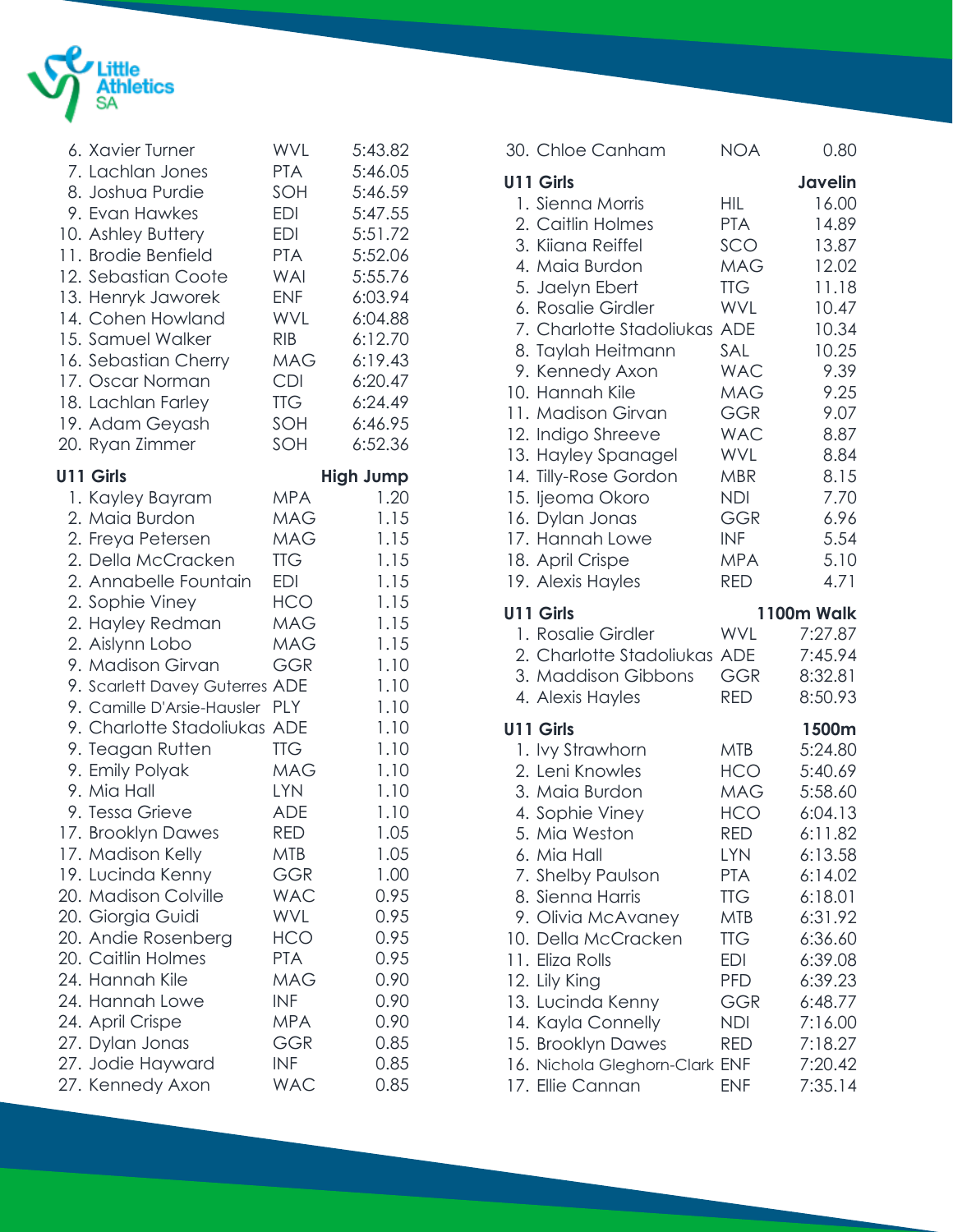

| <b>U11 Mixed</b>                | Long Jump  |      |
|---------------------------------|------------|------|
| 1. Kristof Jacob                | <b>MAG</b> | 3.96 |
| 2. Rajabu Waziri                | HCO        | 3.95 |
| 3. Jack Jarvis                  | ADE        | 3.91 |
| 4. William Cochrane             | <b>LYN</b> | 3.69 |
| 5. Ashton Wall                  | <b>NOA</b> | 3.67 |
| 6. Madison Meek                 | <b>TTG</b> | 3.61 |
| 7. Olivia Langston              | <b>PTA</b> | 3.60 |
| 8. Joshua Purdie                | SOH        | 3.56 |
| 9. Ivy Strawhorn                | <b>MTB</b> | 3.51 |
| 9. Jaxon Purdue-MatthewsENF     |            | 3.51 |
| 11. Tyler Bell                  | <b>WAC</b> | 3.47 |
| 12. Tessa Grieve                | <b>ADE</b> | 3.41 |
| 12. Evan Hawkes                 | <b>EDI</b> | 3.41 |
| 14. Kayley Bayram               | <b>MPA</b> | 3.38 |
| 15. Brody Hewlett               | <b>HIL</b> | 3.36 |
| 15. Hayley Redman               | MAG        | 3.36 |
| 17. Liam Kowald                 | <b>ENF</b> | 3.34 |
| 18. Eli Parkyn                  | HIL        | 3.33 |
| 19. Marshall Lockett            | <b>PLY</b> | 3.30 |
| 20. Martha Edson                | <b>EDI</b> | 3.29 |
| 21. Tavian Nash                 | <b>PTA</b> | 3.22 |
| 21. Leni Knowles                | <b>HCO</b> | 3.22 |
| 21. Flynn Dandie                | <b>EDI</b> | 3.22 |
| 24. Hudson Egan                 | SCO        | 3.13 |
| 25. Amber Pfeiffer              | <b>RED</b> | 3.10 |
| 26. Thomas Rohrlach             | <b>PTA</b> | 3.02 |
| 27. Andie Rosenberg             | <b>HCO</b> | 3.01 |
| 28. Declan Maasdorp             | <b>MCO</b> | 3.00 |
| 29. Scarlett Davey Guterres ADE |            | 2.99 |
| 30. Scarlett Leigh              | PLY        | 2.85 |
| 31. Taylah Heitmann             | SAL        | 2.84 |
| 32. Amelia McGaffin             | <b>PTA</b> | 2.83 |
| 33. Hayley Spanagel             | WVL        | 2.82 |
| 34. Mayumi Hancox               | MBR        | 2.80 |
| 35. Calin Hayward               | <b>INF</b> | 2.79 |
| 35. Lucas Cummins               | NDI        | 2.79 |
| 37. Landon Cook                 | <b>RIB</b> | 2.77 |
| 38. Hannah Lowe                 | <b>INF</b> | 2.76 |
| 39. Jodie Hayward               | <b>INF</b> | 2.73 |
| 40. Eliza Rolls                 | <b>EDI</b> | 2.72 |
| 41. Lachlan Graves              | <b>ENF</b> | 2.68 |
| 42. Noah Pielago                | <b>MTB</b> | 2.65 |
| 43. Hayden McClelland           | <b>NOA</b> | 2.60 |
| 43. Lily King                   | <b>PFD</b> | 2.60 |
| 45. Cooper Koch                 | <b>TTG</b> | 2.58 |

| 46. Annabella Giannakis                          | <b>CAM</b>         | 2.55         |
|--------------------------------------------------|--------------------|--------------|
| 46. Amy Devine                                   | <b>WAC</b><br>ADE  | 2.55         |
| 48. Catherine Mackay<br>49. Madiha Zoalang Mouri | <b>CDI</b>         | 2.53<br>2.49 |
| 50. Sophie North                                 | <b>PLY</b>         | 2.44         |
| 51. Alexis Piesse                                | <b>MAG</b>         | 2.43         |
| 52. Flynn Carman                                 | <b>MTB</b>         | 2.31         |
| 52. Jack Robinson                                | <b>WVL</b>         | 2.31         |
| 54. Nicolas Bergineti                            | <b>PTA</b>         | 2.21         |
| 55. Declan Hawkins                               | <b>PFD</b>         | 2.01         |
| 56. Lilly Taylor                                 | GAW                | 1.88         |
| <b>U11 Mixed</b>                                 | <b>Triple Jump</b> |              |
| 1. Zindel Denisoff                               | <b>PTA</b>         | 8.41         |
| 2. Kristof Jacob                                 | MAG                | 8.25         |
| 3. Thomas Ozols                                  | <b>PTA</b>         | 7.77         |
| 4. Ryan Zimmer                                   | SOH                | 7.70         |
| 5. Madison Girvan                                | <b>GGR</b>         | 7.40         |
| 5. Mia Walasek                                   | SAL                | 7.40         |
| 7. Lola Whiteman                                 | <b>HIL</b>         | 7.39         |
| 8. Riley Fielder                                 | <b>WAC</b>         | 7.36         |
| 9. Thomas Wallett                                | <b>EDI</b>         | 7.33         |
| 10. Ivan Schumann                                | <b>PFD</b>         | 7.10         |
| 11. Marshall Lockett                             | <b>PLY</b>         | 7.07         |
| 12. Ethan Knott                                  | SAL                | 7.02         |
| 13. Olivia Langston                              | <b>PTA</b>         | 7.01         |
| 14. Evan Hawkes                                  | <b>EDI</b>         | 6.99         |
| 15. Brodie Benfield                              | <b>PTA</b>         | 6.92         |
| 16. Orlando Grantham                             | <b>ENF</b><br>SAL  | 6.90<br>6.88 |
| 17. Riley Hill<br>18. Morrison Vlok              | <b>PLY</b>         | 6.83         |
| 19. Camille D'Arsie-Hausler                      | <b>PLY</b>         | 6.80         |
| 20. Indigo Shreeve                               | <b>WAC</b>         | 6.75         |
| 21. Jack Robinson                                | NDI                | 6.74         |
| 22. Flynn Wilson                                 | <b>RED</b>         | 6.72         |
| 23. Ashley Buttery                               | EDI                | 6.63         |
| 24. Nathan Andriani                              | WVL                | 6.62         |
| 24. Sebastian Cherry                             | <b>MAG</b>         | 6.62         |
| 26. Martha Edson                                 | <b>EDI</b>         | 6.59         |
| 27. Caitlin Holmes                               | <b>PTA</b>         | 6.53         |
| 28. Matilda George                               | EDI                | 6.51         |
| 29. Taylah Heitmann                              | SAL                | 6.42         |
| 29. ljeoma Okoro                                 | <b>NDI</b>         | 6.42         |
| 31. Hayley Spanagel                              | WVL                | 6.33         |
| 32. Emily Polyak                                 | <b>MAG</b>         | 6.32         |
| 33. Aislynn Lobo                                 | <b>MAG</b>         | 6.22         |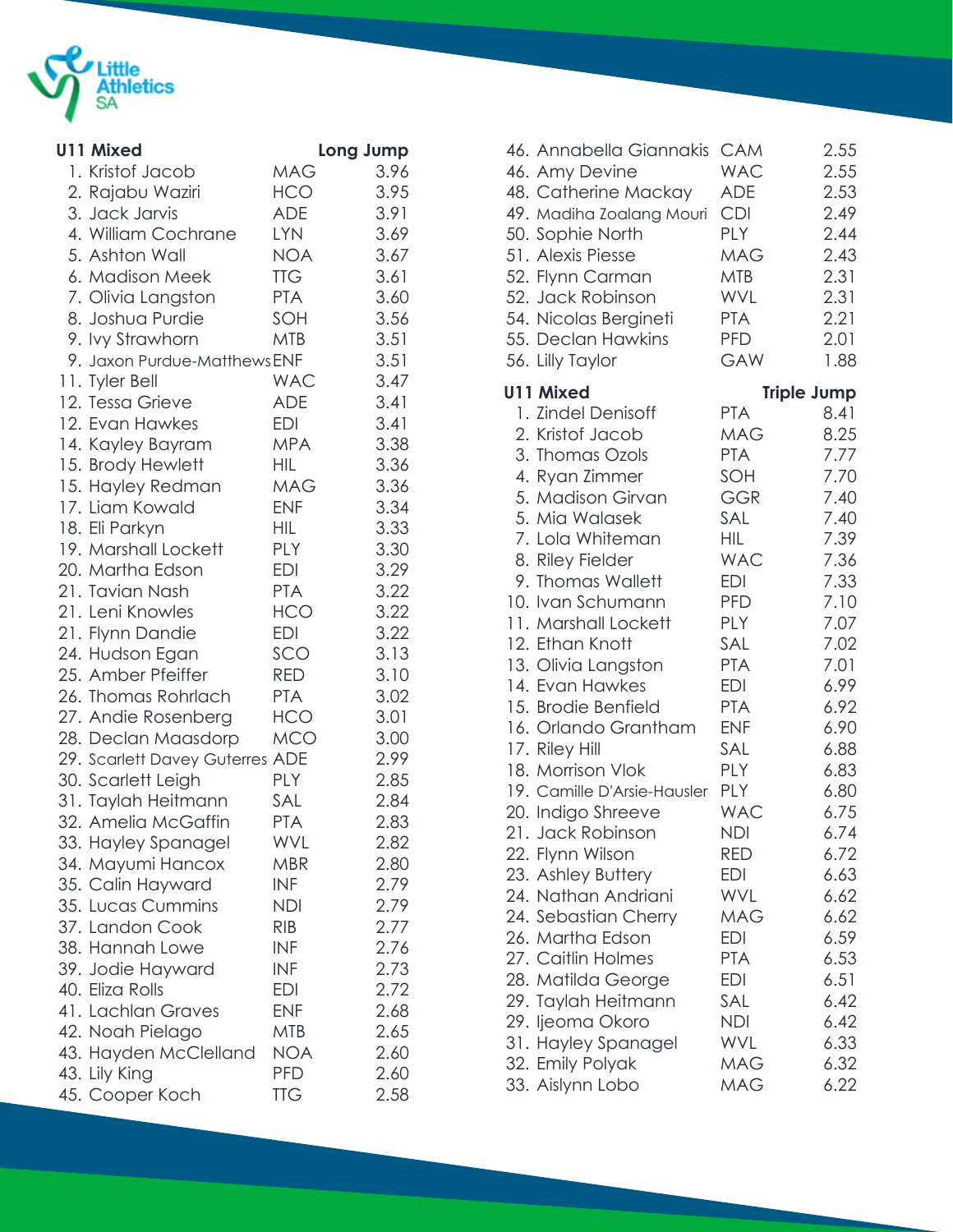

| 34. Teagan Rutten                          | <b>TTG</b>        | 6.19           |
|--------------------------------------------|-------------------|----------------|
| 35. Oscar Kilpatrick                       | <b>NDI</b>        | 6.18           |
| 36. Amber Pfeiffer                         | <b>RED</b>        | 6.07           |
| 36. Ailie Scott                            | SCO               | 6.07           |
| 38. Rosalie Girdler                        | <b>WVL</b>        | 5.98           |
| 39. Eliza Rolls                            | <b>EDI</b>        | 5.97           |
| 39. Lachlan Graves                         | <b>ENF</b>        | 5.97           |
| 41. Madison Colville                       | <b>WAC</b>        | 5.96           |
| 41. Harry Gardner                          | <b>HIL</b>        | 5.96           |
| 43. Jaelyn Ebert                           | <b>TTG</b>        | 5.94           |
| 44. Beau Lawson                            | <b>NDI</b>        | 5.93           |
| 44. Alana Werfel                           | INF               | 5.93           |
| 46. Alexis Hayles                          | <b>RED</b>        | 5.88           |
| 47. Ethan Stiles                           | <b>PFD</b>        | 5.71           |
| 48. Amy Devine                             | <b>WAC</b>        | 5.70           |
| 48. Dylan Jonas                            | <b>GGR</b>        | 5.70           |
| 50. Chloe Canham                           | <b>NOA</b>        | 5.46           |
| 51. Amelia McGaffin                        | <b>PTA</b>        | 5.37           |
| 52. Cohen Howland                          | <b>WVL</b>        | 5.33           |
| 53. Hannah Kile                            | <b>MAG</b>        | 5.05           |
| 54. Kennedy Axon                           | <b>WAC</b>        | 5.03           |
| 55. Lucas Cummins                          | <b>NDI</b>        | 4.70           |
| Hannah Lowe                                | <b>INF</b>        | <b>NM</b>      |
|                                            |                   |                |
| <b>U11 Mixed</b>                           |                   | <b>Discus</b>  |
| 1. Caitlin Holmes                          | <b>PTA</b>        | 26.24          |
| 2. Ethan Knott                             | SAL               | 25.77          |
| 3. Tilly-Rose Gordon                       | <b>MBR</b>        | 24.72          |
| 4. Orlando Grantham                        | <b>ENF</b>        | 24.60          |
| 5. Aiden Thomas                            | SAL               | 23.20          |
| 6. Jack Jarvis                             | ADE               | 23.01          |
| 7. Harrison Rees                           | <b>ADE</b>        | 21.56          |
| 8. Liam Hunt                               | <b>NDI</b>        | 21.03          |
| 9. Sienna Morris                           | <b>HIL</b>        | 20.78          |
| 10. Marshall Lockett                       | PLY               | 20.43          |
| 11. Patrick Pena                           | <b>TTG</b>        | 19.22          |
| 12. Mia Walasek                            | SAL               | 18.88          |
| 13. Ivan Schumann                          | <b>PFD</b>        | 18.80          |
| 14. Kiiana Reiffel                         | SCO               | 18.54          |
| 15. Sebastian Cherry                       | <b>MAG</b>        | 18.49          |
| 16. Thomas Ozols                           | <b>PTA</b>        | 18.11          |
| 17. Harley Hudson                          | <b>PTA</b>        | 18.02          |
| 18. Flynn Dandie                           | EDI               | 17.37          |
| 19. Sebastian Coote                        | <b>WAI</b>        | 16.88          |
| 20. Rosalie Girdler<br>21. Taksheel Morker | WVL<br><b>ENF</b> | 16.87<br>16.50 |

| 22. Japjot Singh              | <b>PTA</b> | 16.18     |
|-------------------------------|------------|-----------|
| 23. Samuel Walker             | <b>RIB</b> | 14.94     |
| 24. Indigo Shreeve            | <b>WAC</b> | 14.89     |
| 25. Lucinda Kenny             | <b>GGR</b> | 14.77     |
| 26. Nicolas Bergineti         | <b>PTA</b> | 14.56     |
| 27. Flynn Wilson              | <b>RED</b> | 14.43     |
| 28. Declan Hawkins            | <b>PFD</b> | 14.41     |
| 29. Charlotte Stadoliukas ADE |            | 14.33     |
| 30. Harrison Robb             | <b>WAC</b> | 14.22     |
| 31. Maia Burdon               | <b>MAG</b> | 13.72     |
| 32. Alex Johns                | <b>TTG</b> | 13.50     |
| 33. Evan Hawkes               | <b>EDI</b> | 13.44     |
| 34. Cooper Koch               | <b>TTG</b> | 13.37     |
| 35. Amy Devine                | <b>WAC</b> | 13.26     |
| 35. Lachlan Graves            | <b>ENF</b> | 13.26     |
| 37. Grace Appleford           | EDI        | 13.17     |
| 38. Ethan McCrindle           | <b>HCO</b> | 12.87     |
| 39. Adam Martin               | <b>RED</b> | 12.59     |
| 40. Matilda George            | <b>EDI</b> | 12.58     |
| 41. Ailie Scott               | SCO        | 12.55     |
| 42. Violette Smith            | <b>HIL</b> | 12.44     |
| 43. Calin Hayward             | <b>INF</b> | 12.14     |
| 44. Harry Gardner             | HIL.       | 12.04     |
| 45. Chloe Canham              | <b>NOA</b> | 11.95     |
| 46. Lachlan Chesham           | <b>PTA</b> | 11.64     |
| 47. Alana Werfel              | <b>INF</b> | 11.55     |
| 48. Kennedy Axon              | <b>WAC</b> | 10.48     |
| 49. Elliot Maginnity          | <b>PLY</b> | 10.27     |
| 50. Ellie Cannan              | <b>ENF</b> | 10.25     |
| 51. Lily King                 | <b>PFD</b> | 10.24     |
| 52. Freya Petersen            | <b>MAG</b> | 10.00     |
| 53. Olivia McAvaney           | <b>MTB</b> | 9.88      |
| 54. Emily Polyak              | <b>MAG</b> | 9.86      |
| 55. Lilly Taylor              | GAW        | 9.73      |
| 56. Maddison Gibbons          | GGR        | 9.53      |
| 57. Tavian Nash               | <b>PTA</b> | 9.46      |
| 58. Hayden McClelland         | <b>NOA</b> | 9.32      |
| 59. Noah Pielago              | <b>MTB</b> | 8.94      |
| 60. April Crispe              | <b>MPA</b> | 8.90      |
| 61. Ethan Stiles              | <b>PFD</b> | 8.51      |
| 62. Chiara Favrin             | <b>PLY</b> | 8.47      |
| 63. Lilliana Hoffman          | <b>MTB</b> | 8.45      |
| 64. Chinwike Achusiogu        | <b>ADE</b> | 8.31      |
| 65. Sophie North              | <b>PLY</b> | 7.69      |
| <b>Madison Meek</b>           | <b>TTG</b> | <b>NM</b> |
| Jaxon Freisler                | <b>PFD</b> | <b>NM</b> |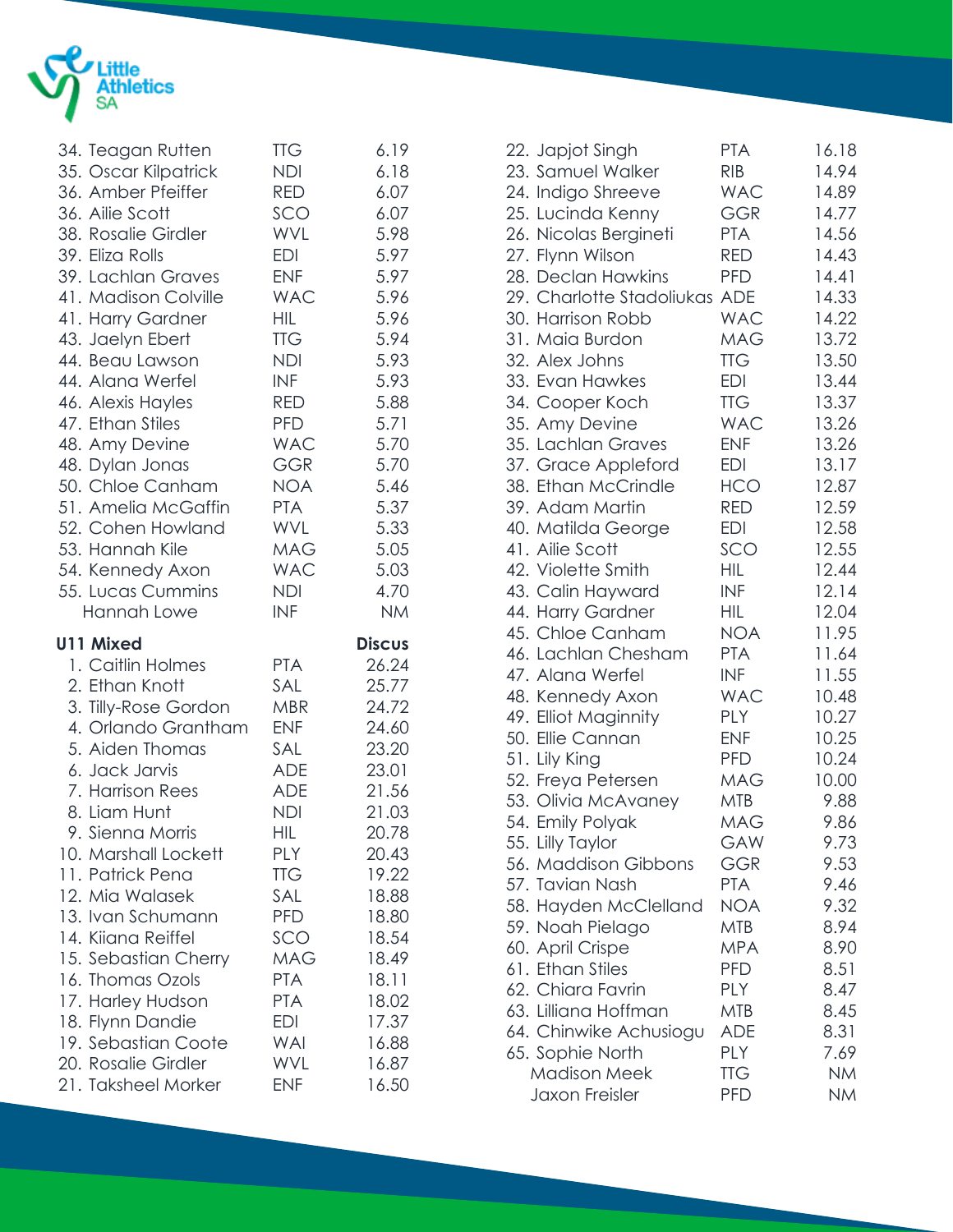

| Adam Geyash                                                                                                                                                                                                                                                                                                                                                                                                                                                                                                                                                                                                                                                                                                                                                      | SOH                                                                                                                                                                                                                                                                                                                                                                             | <b>NM</b>                                                                                                                                                                                                                                                                                    |
|------------------------------------------------------------------------------------------------------------------------------------------------------------------------------------------------------------------------------------------------------------------------------------------------------------------------------------------------------------------------------------------------------------------------------------------------------------------------------------------------------------------------------------------------------------------------------------------------------------------------------------------------------------------------------------------------------------------------------------------------------------------|---------------------------------------------------------------------------------------------------------------------------------------------------------------------------------------------------------------------------------------------------------------------------------------------------------------------------------------------------------------------------------|----------------------------------------------------------------------------------------------------------------------------------------------------------------------------------------------------------------------------------------------------------------------------------------------|
|                                                                                                                                                                                                                                                                                                                                                                                                                                                                                                                                                                                                                                                                                                                                                                  |                                                                                                                                                                                                                                                                                                                                                                                 |                                                                                                                                                                                                                                                                                              |
| <b>Beau Lawson</b><br><b>U11 Mixed</b><br>1. Caitlin Holmes<br>2. Ethan Knott<br>3. Beau Lawson<br>4. Orlando Grantham<br>5. Sienna Morris<br>6. Tilly-Rose Gordon<br>7. Riley Hill<br>8. Aiden Thomas<br>9. Kiiana Reiffel<br>10. Liam Kowald<br>11. Eli Parkyn<br>11. Oscar Kilpatrick<br>13. Olivia Langston<br>14. Nathan Andriani<br>15. Senehas Tennegamage MAG<br>16. Marshall Lockett<br>17. Charlotte Stadoliukas ADE<br>18. Lachlan Graves<br>19. Japjot Singh<br>20. Jens Grail<br>21. Sydney Lambert<br>22. Flynn Dandie<br>23. Liam Hunt<br>24. Amy Devine<br>25. Nicolas Bergineti<br>26. Alexis Hayles<br>27. Thomas Rohrlach<br>28. Maddison Gibbons<br>29. Scarlett Leigh<br>30. Declan Hawkins<br>31. Madiha Zoalang Mouri<br>32. Ellie Cannan | <b>NDI</b><br><b>PTA</b><br>SAL<br><b>NDI</b><br><b>ENF</b><br><b>HIL</b><br><b>MBR</b><br>SAL<br>SAL<br>SCO<br><b>ENF</b><br>HIL<br><b>NDI</b><br><b>PTA</b><br><b>WVL</b><br>PLY<br><b>ENF</b><br><b>PTA</b><br><b>CDI</b><br>PLY<br><b>EDI</b><br><b>NDI</b><br><b>WAC</b><br><b>PTA</b><br><b>RED</b><br><b>PTA</b><br>GGR<br><b>PLY</b><br>PFD<br><b>CDI</b><br><b>ENF</b> | <b>NM</b><br><b>Shot Put</b><br>9.80<br>9.25<br>8.67<br>7.95<br>7.71<br>7.33<br>7.31<br>7.14<br>6.99<br>6.77<br>6.59<br>6.59<br>6.48<br>6.14<br>6.00<br>5.91<br>5.84<br>5.71<br>5.66<br>5.58<br>5.25<br>5.23<br>5.22<br>4.97<br>4.96<br>4.93<br>4.88<br>4.81<br>4.46<br>4.38<br>4.20<br>4.09 |
| 33. Sophie North                                                                                                                                                                                                                                                                                                                                                                                                                                                                                                                                                                                                                                                                                                                                                 | <b>PLY</b>                                                                                                                                                                                                                                                                                                                                                                      | 4.03                                                                                                                                                                                                                                                                                         |
| 34. Lilly Taylor                                                                                                                                                                                                                                                                                                                                                                                                                                                                                                                                                                                                                                                                                                                                                 | GAW                                                                                                                                                                                                                                                                                                                                                                             | 3.89                                                                                                                                                                                                                                                                                         |
| <b>U11 Mixed</b><br>1. Zindel Denisoff                                                                                                                                                                                                                                                                                                                                                                                                                                                                                                                                                                                                                                                                                                                           |                                                                                                                                                                                                                                                                                                                                                                                 | <b>80m Hurdles</b><br>14.20                                                                                                                                                                                                                                                                  |
| 2. Kristof Jacob<br>3. Thomas Ozols<br>4. Tessa Grieve<br>5. Ashton Wall<br>6. Lilliana Hoffman                                                                                                                                                                                                                                                                                                                                                                                                                                                                                                                                                                                                                                                                  | <b>PTA</b><br><b>MAG</b><br><b>PTA</b><br><b>ADE</b><br><b>NOA</b><br><b>MTB</b>                                                                                                                                                                                                                                                                                                | 14.37<br>15.10<br>15.63<br>15.75<br>15.77                                                                                                                                                                                                                                                    |
| 7. Eli Parkyn                                                                                                                                                                                                                                                                                                                                                                                                                                                                                                                                                                                                                                                                                                                                                    | HIL                                                                                                                                                                                                                                                                                                                                                                             | 15.93                                                                                                                                                                                                                                                                                        |

| 8. Vincent Busolin          | WVL        | 16.27 |
|-----------------------------|------------|-------|
| 9. Brodie Benfield          | <b>PTA</b> | 16.28 |
| 10. Harrison Rees           | <b>ADE</b> | 16.34 |
| 11. Liam Kowald             | <b>ENF</b> | 16.37 |
| 12. Ryan Zimmer             | SOH        | 16.38 |
| 13. Tyler Bell              | <b>WAC</b> | 16.42 |
| 14. Sophie Viney            | HCO        | 16.71 |
| 15. Lola Whiteman           | HIL        | 16.76 |
| 16. Ivan Schumann           | <b>PFD</b> | 16.77 |
| 17. Nathan Andriani         | <b>WVL</b> | 16.88 |
| 17. Macie Rowe              | <b>PTA</b> | 16.88 |
| 19. Della McCracken         | <b>TTG</b> | 17.13 |
| 20. Martha Edson            | <b>EDI</b> | 17.19 |
| 21. Camille D'Arsie-Hausler | PLY        | 17.26 |
| 22. Henry Wishart           | <b>ADE</b> | 17.31 |
| 23. Freya Petersen          | <b>MAG</b> | 17.32 |
| 24. Joshua Mendham          | PLY        | 17.33 |
| 25. Riley Fielder           | <b>WAC</b> | 17.34 |
| 26. Patrick Pena            | <b>TTG</b> | 17.51 |
| 27. Harry Gardner           | <b>HIL</b> | 17.68 |
| 28. Mia Walasek             | SAL        | 17.79 |
| 29. Alex Johns              | <b>TTG</b> | 17.93 |
| 30. Jack Robinson           | <b>NDI</b> | 17.94 |
| 31. Aislynn Lobo            | <b>MAG</b> | 17.98 |
| 32. Lachlan Chesham         | <b>PTA</b> | 17.99 |
| 33. Cohen Howland           | WVL        | 18.04 |
| 34. Elliot Maginnity        | <b>PLY</b> | 18.07 |
| 35. Tavian Nash             | <b>PTA</b> | 18.08 |
| 35. Taylah Heitmann         | SAL        | 18.08 |
| 37. Joshua Purdie           | SOH        | 18.10 |
| 38. Jack Robinson           | WVL        | 18.16 |
| 39. Noah Pielago            | <b>MTB</b> | 18.23 |
| 40. Teagan Rutten           | <b>TTG</b> | 18.48 |
| 41. Ailie Scott             | SCO        | 18.50 |
| 42. ljeoma Okoro            | <b>NDI</b> | 18.56 |
| 42. Declan Maasdorp         | MCO        | 18.56 |
| 44. Mia Weston              | RED        | 18.65 |
| 45. Patrick Brooks          | WVL        | 18.78 |
| 46. Jaxon Freisler          | <b>PFD</b> | 18.88 |
| 47. Emily Polyak            | <b>MAG</b> | 18.96 |
| 48. Japjot Singh            | <b>PTA</b> | 18.98 |
| 49. Ethan Stiles            | PFD        | 19.02 |
| 50. Sienna Harris           | <b>TTG</b> | 19.27 |
| 51. Madison Kelly           | <b>MTB</b> | 19.58 |
| 52. Jodie Hayward           | <b>INF</b> | 19.60 |
| 53. Leo Jeffery             | <b>HCO</b> | 19.97 |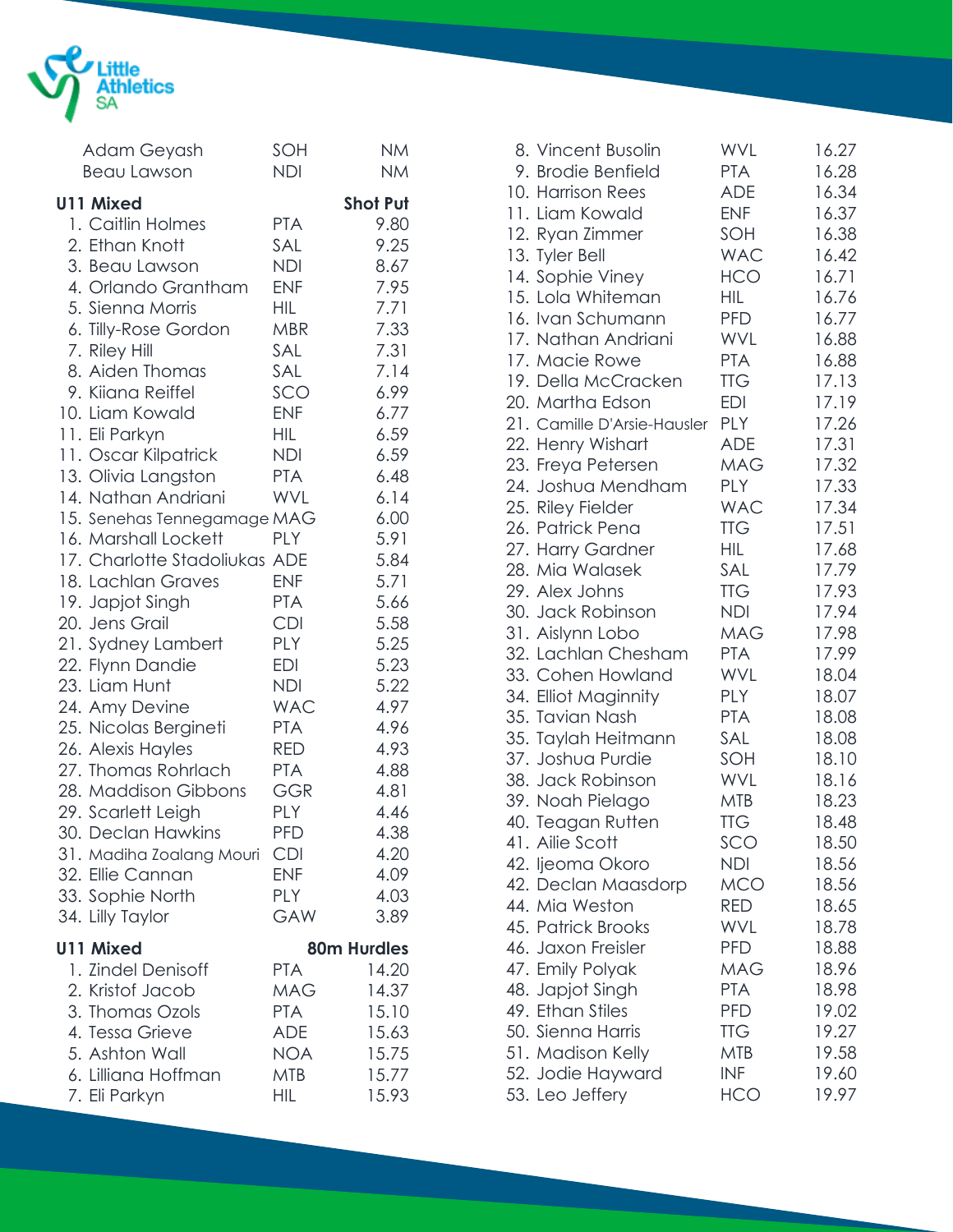

| 54. Sophie North               | <b>PLY</b> | 20.01 |
|--------------------------------|------------|-------|
| 55. Dylan Jonas                | GGR        | 20.09 |
| 56. April Crispe               | <b>MPA</b> | 20.21 |
| 56. Olivia McAvaney            | MTB        | 20.21 |
| 58. Hannah Lowe                | <b>INF</b> | 20.28 |
| 59. Rosalie Girdler            | WVL        | 20.31 |
| 60. Alana Werfel               | INF        | 20.33 |
| 61. Flynn Wilson               | RED        | 20.41 |
| 62. Jaelyn Ebert               | <b>TTG</b> | 20.49 |
| 63. Madison Colville           | <b>WAC</b> | 20.69 |
| 64. Chiara Favrin              | <b>PLY</b> | 20.83 |
| 65. Nichola Gleghorn-Clark ENF |            | 20.85 |
| 66. Ellie Cannan               | <b>ENF</b> | 21.30 |
| 67. Hayden McClelland          | <b>NOA</b> | 21.35 |
| 68. Declan Hawkins             | <b>PFD</b> | 22.12 |
| <b>U11 Mixed</b>               |            | 100m  |
| 1. Charlie Bray                | PLY        | 13.72 |
| 2. Max Di Biase                | <b>WAC</b> | 14.08 |
| 3. Lilliana Hoffman            | <b>MTB</b> | 14.09 |
| 4. Thomas Ozols                | <b>PTA</b> | 14.15 |
| 5. Zindel Denisoff             | <b>PTA</b> | 14.62 |
| 6. Isabella Tabeni             | <b>CAM</b> | 14.76 |
| 7. Kristof Jacob               | MAG        | 14.79 |
| 8. Rajabu Waziri               | HCO        | 14.84 |
| 9. Tessa Grieve                | <b>ADE</b> | 15.03 |
| 10. Jaxon Purdue-MatthewsENF   |            | 15.07 |
| 11. Harrison Rees              | ADE        | 15.08 |
| 12. Matthew Annese             | <b>WVL</b> | 15.10 |
| 13. Xavier Turner              | WVL        | 15.15 |
| 14. Leni Knowles               | <b>HCO</b> | 15.27 |
| 15. Ashton Wall                | <b>NOA</b> | 15.28 |
| 16. Eli Parkyn                 | <b>HIL</b> | 15.33 |
| 16. Owen Bushby                | ADE        | 15.33 |
| 18. Madison Meek               | TTG        | 15.37 |
| 19. Chinwike Achusiogu         | <b>ADE</b> | 15.39 |
| 20. Harrison Robb              | <b>WAC</b> | 15.54 |
| 21. Annabelle Fountain         | EDI        | 15.60 |
| 22. Mia Walasek                | SAL        | 15.62 |
|                                |            |       |
| 22. Willow Borthwick           | <b>TTG</b> | 15.62 |
| 24. Riley Fielder              | <b>WAC</b> | 15.65 |
| 25. Tyler Bell                 | <b>WAC</b> | 15.68 |
| 26. Seb Gifford                | <b>MAG</b> | 15.78 |
| 27. Sienna Morris              | <b>HIL</b> | 15.79 |
| 28. Madison Girvan             | GGR        | 15.90 |

| 30. Hayley Redman           | <b>MAG</b> | 15.92 |
|-----------------------------|------------|-------|
| 30. Mayumi Hancox           | <b>MBR</b> | 15.92 |
| 32. Joshua Mendham          | <b>PLY</b> | 15.93 |
| 33. Lyla Neck               | HIL        | 16.01 |
| 34. Senehas Tennegamage MAG |            | 16.02 |
| 35. Macie Rowe              | <b>PTA</b> | 16.04 |
| 35. Declan Maasdorp         | <b>MCO</b> | 16.04 |
| 37. Kayla Connelly          | <b>NDI</b> | 16.07 |
| 38. Liam Kowald             | <b>ENF</b> | 16.19 |
| 39. Henryk Jaworek          | <b>ENF</b> | 16.21 |
| 40. Violette Smith          | HIL        | 16.24 |
| 41. Tavian Nash             | <b>PTA</b> | 16.26 |
| 42. Lachlan Jones           | <b>PTA</b> | 16.27 |
| 43. Taksheel Morker         | <b>ENF</b> | 16.32 |
| 44. Jack Robinson           | <b>NDI</b> | 16.34 |
| 45. Henry Wishart           | <b>ADE</b> | 16.36 |
| 46. Hudson Stanford         | <b>CDI</b> | 16.37 |
| 47. Lola Whiteman           | <b>HIL</b> | 16.39 |
| 48. Nathan Andriani         | WVL        | 16.46 |
| 49. Catherine Mackay        | <b>ADE</b> | 16.50 |
| 50. Nicholas Painter        | <b>MAG</b> | 16.52 |
| 51. Adam Martin             | RED        | 16.54 |
| 52. Braxton Ostle           | <b>TTG</b> | 16.56 |
| 53. Samuel Walker           | RIB        | 16.62 |
| 54. Ailie Scott             | SCO        | 16.70 |
| 55. Andie Rosenberg         | HCO        | 16.72 |
| 56. Amy Devine              | <b>WAC</b> | 16.78 |
| 57. Freya Petersen          | MAG        | 16.88 |
| 58. Kayley Bayram           | <b>MPA</b> | 16.91 |
| 59. Amelia McGaffin         | <b>PTA</b> | 16.93 |
| 60. Amber Pfeiffer          | RED        | 17.01 |
| 61. Giorgia Guidi           | <b>WVL</b> | 17.07 |
| 62. Rocco Parisi            | WVL        | 17.08 |
| 63. Leo Jeffery             | <b>HCO</b> | 17.09 |
| 64. Noah Pielago            | MTB        | 17.12 |
| 64. Lachlan Chesham         | <b>PTA</b> | 17.12 |
| 66. Aiden Thomas            | SAL        | 17.17 |
| 67. Chloe Canham            | <b>NOA</b> | 17.20 |
| 68. April Crispe            | <b>MPA</b> | 17.23 |
| 69. Gabriel Mathew          | <b>RED</b> | 17.25 |
| 70. Patrick Brooks          | WVL        | 17.28 |
| 71. Japjot Singh            | <b>PTA</b> | 17.31 |
| 72. Nicolas Bergineti       | <b>PTA</b> | 17.35 |
| 73. Chiara Favrin           | <b>PLY</b> | 17.36 |
| 74. Hannah Kile             | <b>MAG</b> | 17.58 |
| 75. Madison Kelly           | <b>MTB</b> | 17.66 |
|                             |            |       |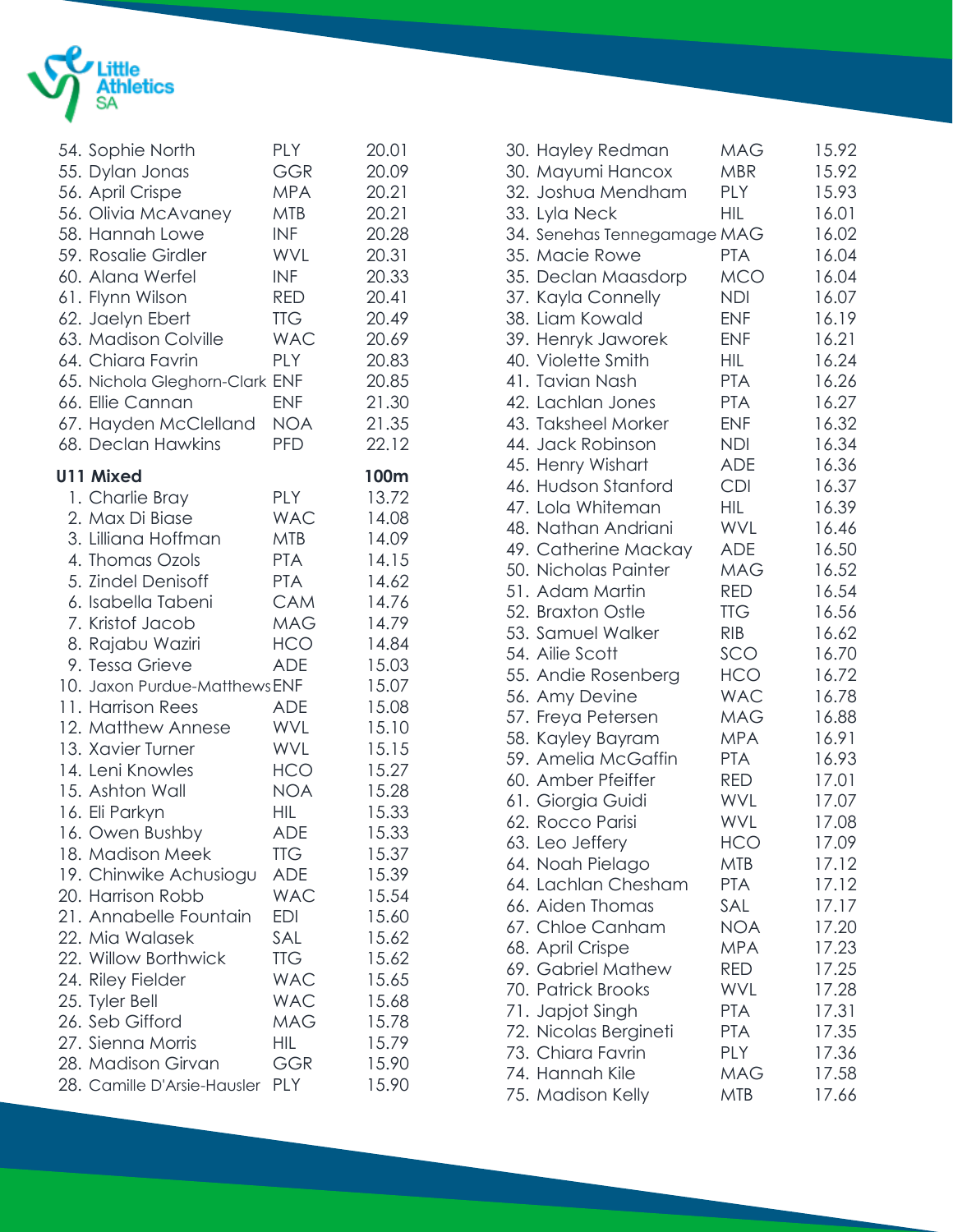

| 76. Sebastian Cherry                        | <b>MAG</b>               | 17.78          |
|---------------------------------------------|--------------------------|----------------|
| 77. Olivia McAvaney                         | MTB                      | 17.90          |
| 78. Maddison Gibbons                        | GGR                      | 17.98          |
| 79. Elliot Maginnity                        | <b>PLY</b>               | 18.11          |
| 80. Madiha Zoalang Mouri                    | <b>CDI</b>               | 18.24          |
| 80. Cooper Koch                             | <b>TTG</b>               | 18.24          |
| 82. Jodie Hayward                           | INF                      | 18.51          |
| 83. Madison Colville                        | <b>WAC</b>               | 18.63          |
| 84. Scarlett Leigh                          | <b>PLY</b>               | 18.64          |
| 85. Brooklyn Dawes                          | RED                      | 18.68          |
| 86. Hayden McClelland                       | NOA                      | 18.90          |
| 87. Sora Bodel                              | <b>INF</b>               | 18.91          |
| 88. Adam Geyash                             | SOH                      | 18.99          |
| 89. Alexis Piesse                           | <b>MAG</b>               | 19.00          |
| 90. Declan Hawkins                          | <b>PFD</b>               | 19.29          |
| 91. Calin Hayward                           | INF                      | 19.44          |
| 92. Alexis Hayles                           | RED                      | 19.53          |
| 93. Seth Mayne                              | <b>MPA</b>               | 19.55          |
| 94. Jaelyn Ebert                            | <b>TTG</b>               | 19.61          |
| 95. Liam Hunt                               | <b>NDI</b>               | 19.95          |
| 96. Lilly Taylor                            | GAW                      | 23.06          |
| <b>U11 Mixed</b>                            |                          | 200m           |
| 1. Charlie Bray                             | <b>PLY</b>               | 28.82          |
| 2. Max Di Biase                             | <b>WAC</b>               | 29.18          |
|                                             |                          |                |
|                                             | <b>PTA</b>               |                |
| 3. Harley Hudson<br>4. Lilliana Hoffman     | <b>MTB</b>               | 29.81<br>30.63 |
| 5. Isabella Tabeni                          | <b>CAM</b>               |                |
| 6. Rajabu Waziri                            | <b>HCO</b>               | 31.13<br>31.36 |
| 7. Owen Bushby                              | <b>ADE</b>               |                |
| 8. Xavier Turner                            | <b>WVL</b>               | 31.62<br>31.74 |
| 9. Jaxon Purdue-Matthews ENF                |                          | 31.79          |
| 9. Madison Meek                             | <b>TTG</b>               | 31.79          |
|                                             | <b>HIL</b>               | 31.84          |
| 11. Brody Hewlett<br>12. Chinwike Achusiogu | ADE                      | 32.02          |
| 13. Matthew Annese                          | WVL                      | 32.12          |
| 14. Declan Maasdorp                         | <b>MCO</b>               | 32.26          |
| 15. William Cochrane                        | <b>LYN</b>               | 32.47          |
| 16. Tessa Grieve                            | <b>ADE</b>               | 32.68          |
| 17. Sienna Morris                           | HIL                      | 32.81          |
| 18. Lyla Neck                               | HIL                      | 32.84          |
| 19. Mayumi Hancox                           | <b>MBR</b>               | 32.89          |
| 20. Seb Gifford                             | <b>MAG</b>               | 33.00          |
| 21. Annabelle Fountain                      | <b>EDI</b>               | 33.13          |
| 22. Tyler Bell<br>23. Lachlan Jones         | <b>WAC</b><br><b>PTA</b> | 33.24<br>33.32 |

| 24. Lola Whiteman               | HIL        | 33.57 |
|---------------------------------|------------|-------|
| 25. Cohen Howland               | WVL        | 33.58 |
| 26. Mia Hall                    | <b>LYN</b> | 33.64 |
| 27. Ashley Buttery              | EDI        | 33.67 |
| 28. Henryk Jaworek              | <b>ENF</b> | 33.94 |
| 29. Joshua Mendham              | <b>PLY</b> | 33.95 |
| 30. Scarlett Davey Guterres ADE |            | 34.10 |
| 31. Violette Smith              | <b>HIL</b> | 34.12 |
| 32. Nathan Andriani             | WVL        | 34.34 |
| 33. Henry Wishart               | <b>ADE</b> | 34.39 |
| 33. Mia Walasek                 | SAL        | 34.39 |
| 35. Hudson Stanford             | <b>CDI</b> | 34.43 |
| 36. Oscar Norman                | <b>CDI</b> | 34.51 |
| 37. Amelia McGaffin             | <b>PTA</b> | 34.61 |
| 38. Ryan Zimmer                 | SOH        | 34.67 |
| 39. Adam Martin                 | <b>RED</b> | 34.69 |
| 39. Sebastian Coote             | WAI        | 34.69 |
| 41. Indigo Shreeve              | <b>WAC</b> | 34.80 |
| 42. Freya Petersen              | <b>MAG</b> | 34.93 |
| 43. Andie Rosenberg             | <b>HCO</b> | 35.07 |
| 44. Braxton Ostle               | <b>TTG</b> | 35.13 |
| 45. Ailie Scott                 | SCO        | 35.21 |
| 46. Patrick Brooks              | WVL        | 35.22 |
| 47. Amber Pfeiffer              | <b>RED</b> | 35.37 |
| 48. Aislynn Lobo                | <b>MAG</b> | 35.54 |
| 49. Teagan Rutten               | <b>TTG</b> | 35.56 |
| 50. Kayla Connelly              | <b>NDI</b> | 35.58 |
|                                 | <b>ENF</b> | 35.61 |
| 51. Orlando Grantham            |            |       |
| 52. Alex Johns                  | <b>TTG</b> | 35.64 |
| 53. Sydney Lambert              | <b>PLY</b> | 35.91 |
| 54. Gabriel Mathew              | <b>RED</b> | 36.06 |
| 55. Shelby Paulson              | <b>PTA</b> | 36.18 |
| 56. Madiha Zoalang Mouri        | <b>CDI</b> | 36.80 |
| 57. Della McCracken             | <b>TTG</b> | 37.00 |
| 58. Leo Jeffery                 | HCO        | 37.13 |
| 59. Riley Hill                  | SAL        | 37.25 |
| 60. ljeoma Okoro                | <b>NDI</b> | 37.29 |
| 61. Noah Pielago                | <b>MTB</b> | 37.45 |
| 62. Aiden Thomas                | SAL        | 37.57 |
| 63. Taylah Heitmann             | SAL        | 37.73 |
| 64. Lachlan Chesham             | <b>PTA</b> | 37.80 |
| 65. Flynn Carman                | <b>MTB</b> | 38.03 |
| 66. Harry Gardner               | НIL        | 38.14 |
| 67. Landon Cook                 | <b>RIB</b> | 38.26 |
| 68. Ellie Cannan                | <b>ENF</b> | 38.65 |
| 69. Madison Kelly               | <b>MTB</b> | 39.37 |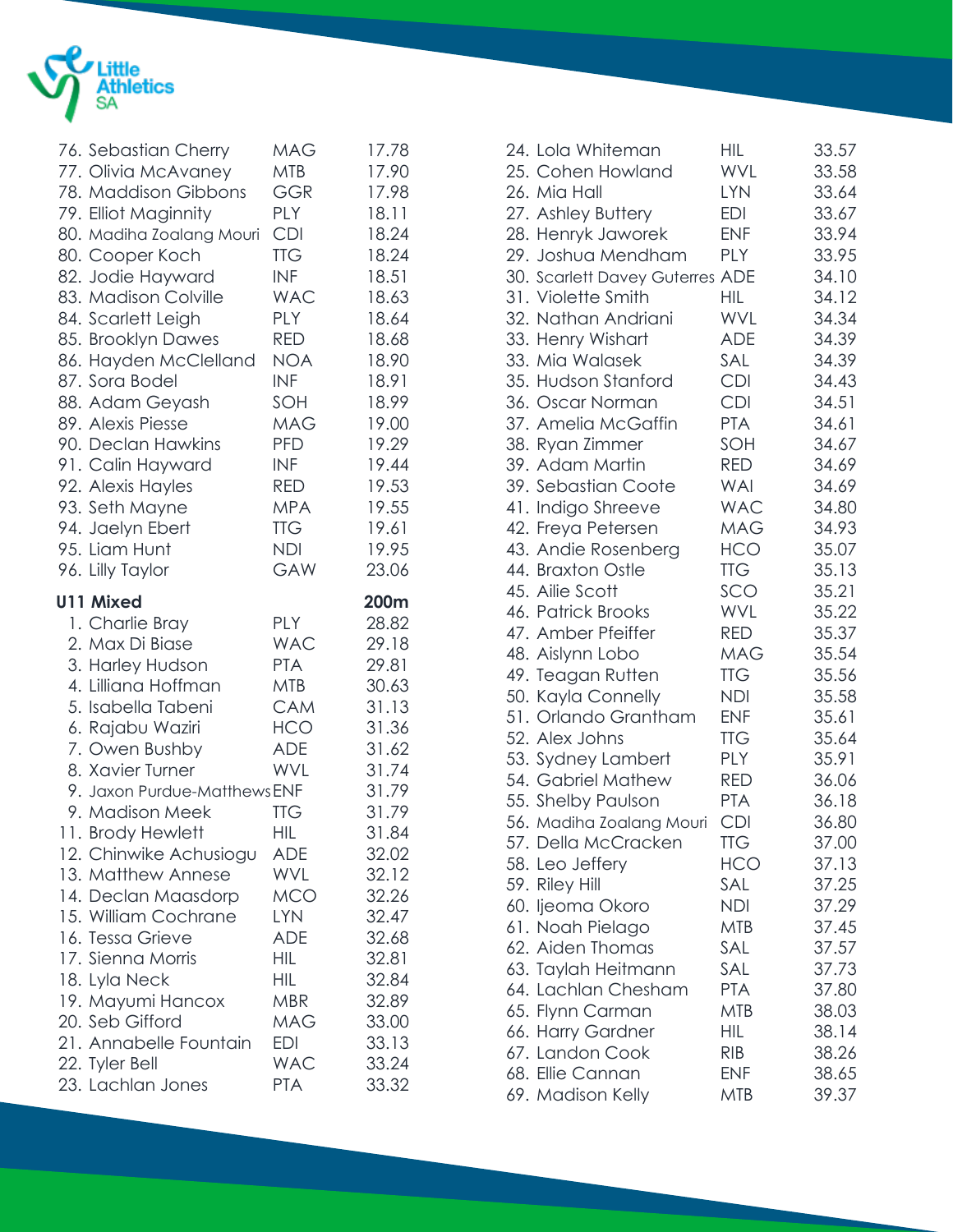

| 70. Adam Geyash                 | SOH        | 40.18   |
|---------------------------------|------------|---------|
| 71. Madison Colville            | <b>WAC</b> | 40.49   |
| 72. Ethan Stiles                | <b>PFD</b> | 40.83   |
| 73. Maddison Gibbons            | <b>GGR</b> | 41.02   |
| 74. Nichola Gleghorn-Clark ENF  |            | 42.21   |
| 75. Sophie North                | <b>PLY</b> | 42.25   |
| 76. Olivia McAvaney             | <b>MTB</b> | 42.27   |
| 77. Dylan Jonas                 | <b>GGR</b> | 42.31   |
| 78. Scarlett Leigh              | <b>PLY</b> | 42.48   |
| 79. Jack Robinson               | WVL        | 42.51   |
| 80. Liam Hunt                   | <b>NDI</b> | 43.20   |
| 81. Alexis Piesse               | <b>MAG</b> | 43.24   |
| 82. Lilly Taylor                | <b>GAW</b> | 51.46   |
| <b>U11 Mixed</b>                |            | 400m    |
| 1. Brody Hewlett                | HIL        | 1:09.08 |
| 2. Charlie Bray                 | <b>PLY</b> | 1:09.09 |
| 3. Owen Bushby                  | <b>ADE</b> | 1:11.47 |
| 4. Olivia Langston              | <b>PTA</b> | 1:11.54 |
| 5. Vincent Busolin              | <b>WVL</b> | 1:12.28 |
| 6. Xavier Turner                | <b>WVL</b> | 1:13.18 |
| 7. Madison Meek                 | <b>TTG</b> | 1:14.35 |
| 8. William Cochrane             | <b>LYN</b> | 1:14.93 |
| 9. Joshua Purdie                | SOH        | 1:15.23 |
| 10. Samuel Walker               | RIB        | 1:15.25 |
| 11. Cohen Howland               | WVL        | 1:15.49 |
| 12. Patrick Pena                | <b>TTG</b> | 1:16.02 |
| 13. Willow Borthwick            | <b>TTG</b> | 1:16.54 |
| 14. Hudson Egan                 | SCO        | 1:16.65 |
| 15. Madison Girvan              | <b>GGR</b> | 1:16.74 |
| 16. Riley Fielder               | <b>WAC</b> | 1:17.42 |
| 17. Ivan Schumann               | <b>PFD</b> | 1:17.67 |
| 18. Ashton Wall                 | <b>NOA</b> | 1:18.07 |
| 19. Sophie Viney                | <b>HCO</b> | 1:18.59 |
| 20. Hayley Redman               | MAG        | 1:18.91 |
| 21. Tyler Bell                  | <b>WAC</b> | 1:18.97 |
| 22. Isabella Tabeni             | <b>CAM</b> | 1:19.06 |
| 23. Rajabu Waziri               | <b>HCO</b> | 1:19.50 |
| 24. Thomas Rohrlach             | <b>PTA</b> | 1:19.63 |
| 25. Sienna Harris               | <b>TTG</b> | 1:20.33 |
| 26. Indigo Shreeve              | <b>WAC</b> | 1:21.61 |
| 27. Scarlett Davey Guterres ADE |            | 1:21.78 |
| 28. Henryk Jaworek              | <b>ENF</b> | 1:21.85 |
| 29. Mayumi Hancox               | <b>MBR</b> | 1:21.98 |
| 30. Holly Florence              | <b>EDI</b> | 1:22.53 |
| 30. Eliza Rolls                 | <b>EDI</b> | 1:22.53 |

| 32. Patrick Brooks              | WVL        | 1:22.56 |
|---------------------------------|------------|---------|
| 33. Sydney Lambert              | <b>PLY</b> | 1:22.65 |
| 34. Flynn Carman                | <b>MTB</b> | 1:23.14 |
| 35. Henry Wishart               | <b>ADE</b> | 1:23.24 |
| 36. Hudson Stanford             | <b>CDI</b> | 1:23.55 |
| 37. Amber Pfeiffer              | RED        | 1:26.14 |
| 38. Lily King                   | <b>PFD</b> | 1:26.92 |
| 39. Landon Cook                 | <b>RIB</b> | 1:28.21 |
| 40. Kayley Bayram               | <b>MPA</b> | 1:28.64 |
| 41. Amelia McGaffin             | <b>PTA</b> | 1:30.58 |
| 42. Giorgia Guidi               | WVL        | 1:31.17 |
| 43. Gabriel Mathew              | <b>RED</b> | 1:32.38 |
| 44. Annabella Giannakis         | <b>CAM</b> | 1:33.15 |
| 45. Jack Robinson               | <b>WVL</b> | 1:36.71 |
| 46. Grace Appleford             | <b>EDI</b> | 1:36.76 |
| 47. Scarlett Leigh              | <b>PLY</b> | 1:47.73 |
| <b>U11 Mixed</b>                |            | 800m    |
| 1. Ivy Strawhorn                | <b>MTB</b> | 2:39.42 |
| 2. Leni Knowles                 | <b>HCO</b> | 2:43.31 |
| 3. William Cochrane             | <b>LYN</b> | 2:45.30 |
| 4. Vincent Busolin              | WVL        | 2:47.06 |
| 5. Brody Hewlett                | <b>HIL</b> | 2:50.57 |
| 6. Lachlan Jones                | <b>PTA</b> | 2:50.58 |
| 7. Maia Burdon                  | <b>MAG</b> | 2:50.92 |
| 8. Hudson Egan                  | SCO        | 2:51.58 |
| 9. Violette Smith               | <b>HIL</b> | 2:51.79 |
| 10. Owen Bushby                 | <b>ADE</b> | 2:52.14 |
| 11. Patrick Pena                | <b>TTG</b> | 2:52.29 |
| 12. Olivia Langston             | <b>PTA</b> | 2:55.22 |
| 13. Joshua Purdie               | SOH        | 2:55.34 |
| 14. Evan Hawkes                 | <b>EDI</b> | 2:59.11 |
| 15. Willow Borthwick            | <b>TTG</b> | 3:01.17 |
| 16. Hayley Redman               | <b>MAG</b> | 3:01.93 |
| 17. Shelby Paulson              | <b>PTA</b> | 3:02.65 |
| 18. Sophie Viney                | <b>HCO</b> | 3:03.43 |
| 19. Anantpreet Sidhu            | <b>ENF</b> | 3:04.10 |
| 20. Jens Grail                  | CDI        | 3:04.75 |
| 21. Sydney Lambert              | <b>PLY</b> | 3:06.56 |
| 22. Sienna Harris               | TTG        | 3:08.04 |
| 23. Holly Florence              | EDI        | 3:09.69 |
| 24. Catherine Mackay            | <b>ADE</b> | 3:09.91 |
| 25. Scarlett Davey Guterres ADE |            | 3:11.22 |
| 26. Thomas Rohrlach             | <b>PTA</b> | 3:12.07 |
| 27. Hudson Stanford             | <b>CDI</b> | 3:12.12 |
| 28. Henryk Jaworek              | <b>ENF</b> | 3:12.32 |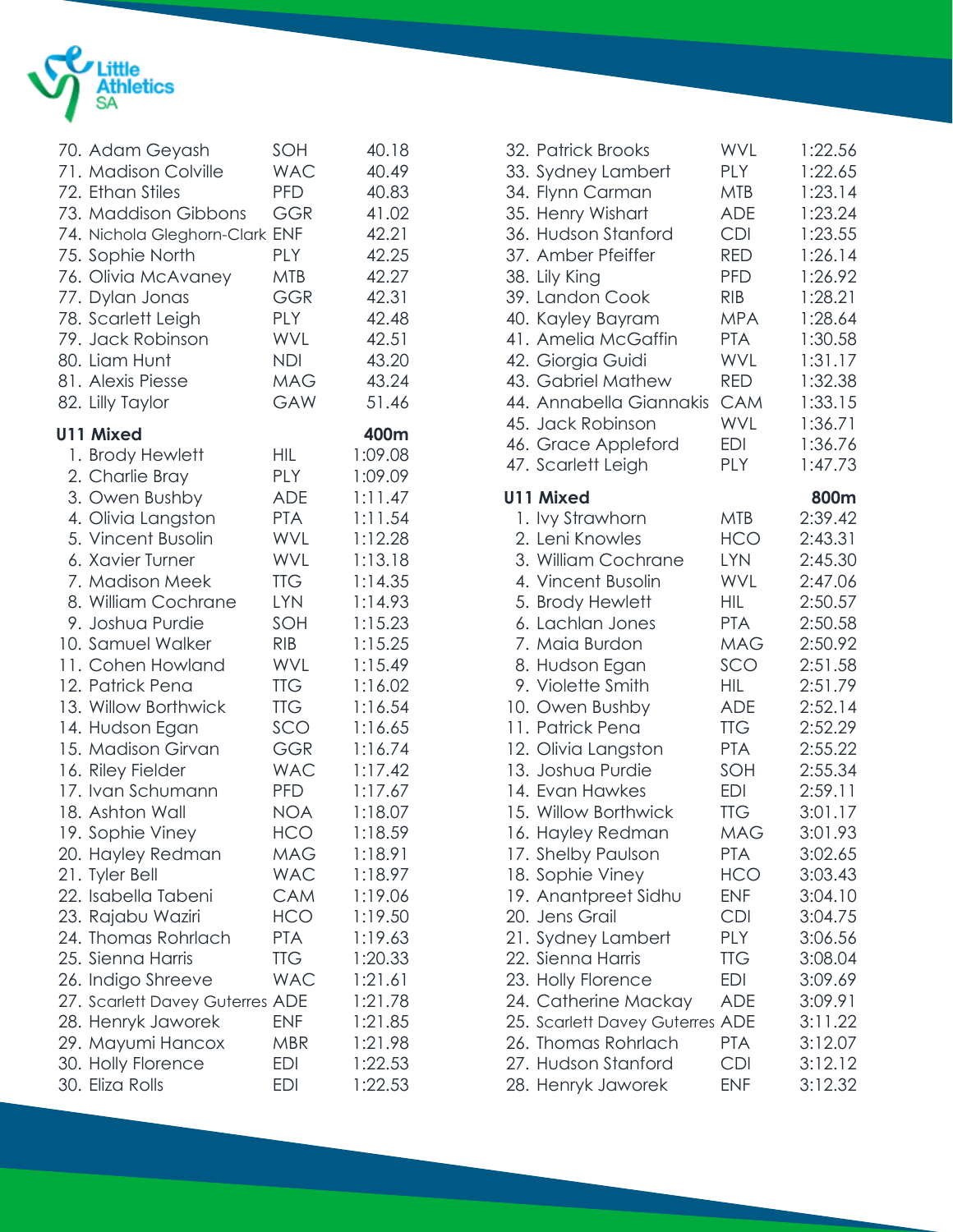

| 29. Flynn Carman<br>30. Patrick Brooks<br>31. Rocco Parisi<br>32. Lachlan Farley<br>33. Matilda George<br>34. Eliza Rolls<br>35. Adam Geyash<br>36. Lily King<br>37. Giorgia Guidi<br>38. Cooper Koch<br>39. Gabriel Mathew                                                                                                                                                                          | <b>MTB</b><br><b>WVL</b><br><b>WVL</b><br><b>TTG</b><br>EDI<br><b>EDI</b><br>SOH<br>PFD<br><b>WVL</b><br><b>TTG</b><br>RED                                                                | 3:13.26<br>3:18.46<br>3:19.01<br>3:23.38<br>3:23.65<br>3:24.55<br>3:25.16<br>3:27.87<br>3:32.52<br>3:34.01<br>3:34.44                                            |
|------------------------------------------------------------------------------------------------------------------------------------------------------------------------------------------------------------------------------------------------------------------------------------------------------------------------------------------------------------------------------------------------------|-------------------------------------------------------------------------------------------------------------------------------------------------------------------------------------------|------------------------------------------------------------------------------------------------------------------------------------------------------------------|
| U12 Boys<br>1. Charlie Doan<br>1. Zac Zillante<br>3. Toby Noble<br>4. Jake Thompson<br>4. Lachlan Martin<br>4. Cruz Campbell<br>7. Archer Zilm<br>7. Zachary Rositano<br>7. Luke Robinson<br>10. Samuel Robinson<br>10. Lachlan Draper-Shaw PLY<br>12. Brody Walden<br>12. Andre Lo Basso<br>12. Caleb Liebeknecht<br>12. Ethan King<br>12. Benjamin Thomas<br>17. Max Repacholi<br>18. Owen Gibbons | <b>ADE</b><br><b>ENF</b><br>MAG<br><b>GGR</b><br><b>MAG</b><br>PLY<br><b>MBR</b><br>WVL<br><b>WAC</b><br><b>TTG</b><br>SAL<br>WVL<br><b>CDI</b><br><b>PFD</b><br>INF<br>GAW<br><b>GGR</b> | <b>High Jump</b><br>1.35<br>1.35<br>1.25<br>1.20<br>1.20<br>1.20<br>1.15<br>1.15<br>1.15<br>1.10<br>1.10<br>1.05<br>1.05<br>1.05<br>1.05<br>1.05<br>1.00<br>0.95 |
| U12 Boys<br>1. Nathan Trotter<br>2. Bodhi Houston<br>3. James Fakes<br>4. Jack Weaver<br>5. Elliot Gauci<br>6. Max Bryant<br>7. Ethan Morris<br>8. Lachlan Martin<br>9. Aleksander Boruc<br>10. Lochie Wilde<br>11. Andre Lo Basso<br>12. William Cooksey<br>13. Kaiden Martin<br>14. Sam Wilks                                                                                                      | <b>WAC</b><br>ПG<br>HCO<br>GGR<br>SAL<br>GGR<br>NYP<br><b>MAG</b><br><b>ADE</b><br>HIL<br><b>WVL</b><br>EDI<br>MBR<br>EDI                                                                 | Javelin<br>20.72<br>19.31<br>18.58<br>17.90<br>17.89<br>17.67<br>17.20<br>16.01<br>15.81<br>15.63<br>15.48<br>15.10<br>13.40<br>12.81                            |

| 15. Mitchell Moffat<br>16. Ikshu Mallampati<br>17. Isaak Langston<br>18. Bailey Osman<br>18. Owen Gibbons<br>20. Edward Moore<br>Sukhnoor Dhillon<br>Jake Thompson<br>Sampson Spillane<br>Kayden Meers                                           | SAL<br><b>TTG</b><br><b>PTA</b><br><b>MBR</b><br><b>GGR</b><br><b>MAG</b><br><b>ENF</b><br>GGR<br><b>ENF</b><br><b>MBR</b> | 11.51<br>10.82<br>10.27<br>10.08<br>10.08<br>8.80<br><b>NM</b><br><b>NM</b><br><b>NM</b><br><b>NM</b>                          |
|--------------------------------------------------------------------------------------------------------------------------------------------------------------------------------------------------------------------------------------------------|----------------------------------------------------------------------------------------------------------------------------|--------------------------------------------------------------------------------------------------------------------------------|
| U12 Boys<br>1. Charlie Ellis<br>2. Chase Dawes<br>3. Aleksander Boruc<br>4. Xavier Belobrajdic<br>5. Rylan Henke<br>6. Harrison Green<br>7. Mitchell Moffat<br>8. William Cooksey<br>9. Charlie Gribble<br>10. Luke Robinson<br>11. Victor Marsh | SCO<br><b>ENF</b><br>ADE<br>CDI<br><b>HIL</b><br><b>TTG</b><br>SAL<br><b>EDI</b><br><b>ADE</b><br><b>WAC</b><br><b>EDI</b> | 1500m<br>4:53.39<br>5:09.39<br>5:22.62<br>5:40.26<br>5:44.92<br>5:53.96<br>5:55.06<br>5:57.37<br>6:01.19<br>6:04.10<br>6:12.76 |
| U12 Boys<br>1. Jackson Kenny<br>2. Isaak Langston                                                                                                                                                                                                | <b>GGR</b><br><b>PTA</b>                                                                                                   | 1500m Walk<br>12:19.46<br>12:50.29                                                                                             |
| U12 Girls<br>1. Ruby Carney<br>2. Isobel Thompson<br>2. Isla Catt                                                                                                                                                                                | <b>WAC</b><br>MTG<br>SOH                                                                                                   | <b>High Jump</b><br>1.30<br>1.25<br>1.25                                                                                       |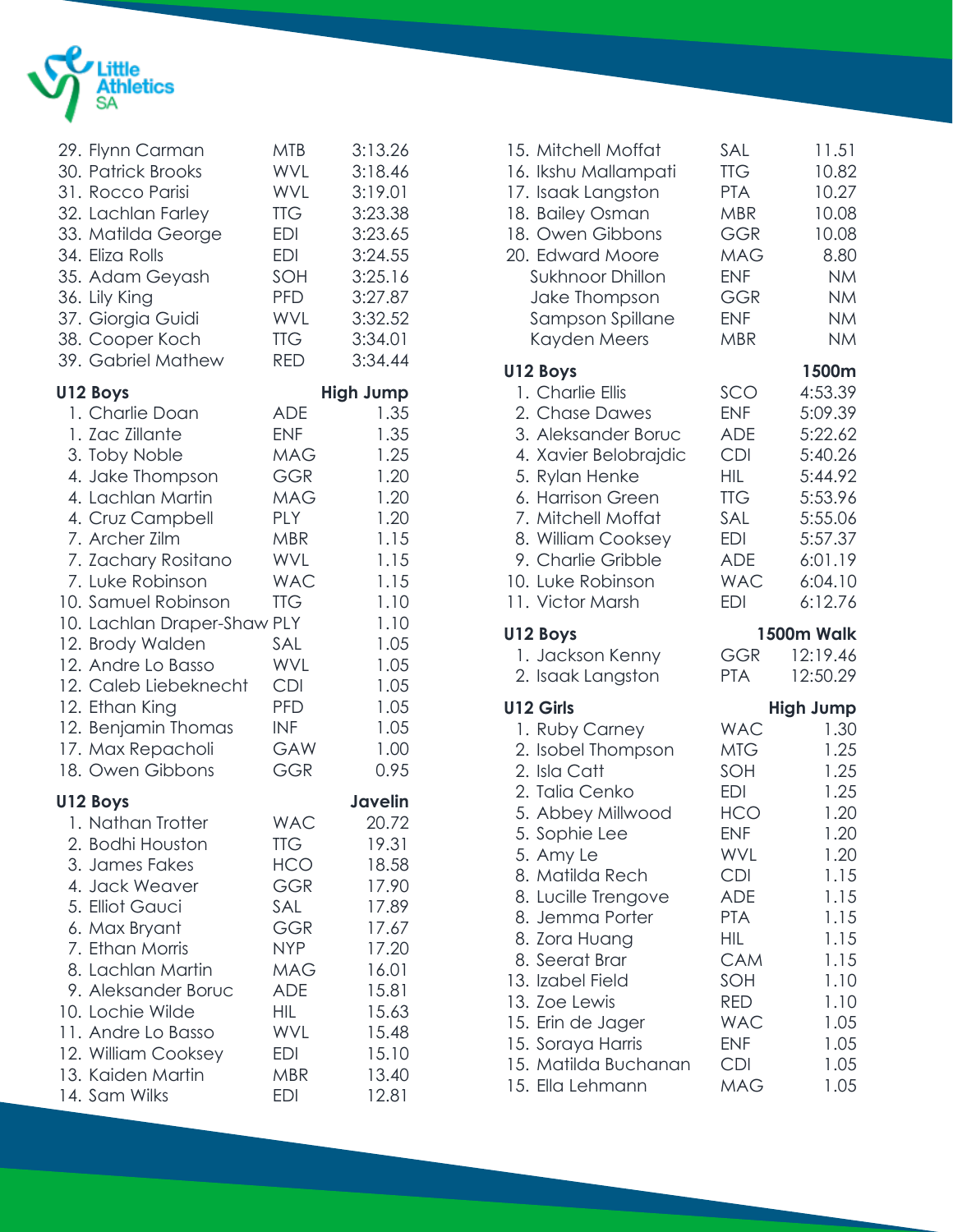

| 19. Maya Galluccio<br>20. Bonnie Pryde                                                                                                                                                                                                                                                                                                                                                                | <b>MAG</b><br><b>HCO</b>                                                                                                                                                                                                                                 | 1.00<br>0.85                                                                                                                                                                              |
|-------------------------------------------------------------------------------------------------------------------------------------------------------------------------------------------------------------------------------------------------------------------------------------------------------------------------------------------------------------------------------------------------------|----------------------------------------------------------------------------------------------------------------------------------------------------------------------------------------------------------------------------------------------------------|-------------------------------------------------------------------------------------------------------------------------------------------------------------------------------------------|
| <b>U12 Girls</b><br>1. Mia Ehrlich<br>2. Scarlett Budgen<br>3. Poppy Challis<br>4. Lily Campbell<br>5. Zahra Kamish<br>6. Matilda Rech<br>7. Sienna McCrindle<br>8. Ella Lehmann<br>9. Lilyanna Fisher<br>10. Lauren Barclay<br>11. Ava Mudge<br>12. Adele Arnold<br>13. Nicole Seaman<br>14. Jessica Clelland<br>15. Seerat Brar<br>16. Ella Bale<br>17. Amito Ongee<br>Abby Sexton<br>Jasmine Quast | <b>MAG</b><br><b>EDI</b><br><b>PTA</b><br><b>ENF</b><br><b>NOA</b><br><b>CDI</b><br><b>HCO</b><br><b>MAG</b><br><b>RED</b><br><b>CDI</b><br><b>TVA</b><br><b>WAI</b><br><b>PTA</b><br><b>GGR</b><br><b>CAM</b><br>GAW<br>SAL<br><b>MAG</b><br><b>MBR</b> | <b>Javelin</b><br>17.42<br>15.39<br>15.33<br>14.97<br>14.13<br>13.76<br>13.52<br>12.39<br>12.22<br>9.41<br>9.27<br>8.78<br>8.77<br>8.60<br>8.37<br>7.80<br>5.81<br><b>NM</b><br><b>NM</b> |
| <b>U12 Girls</b><br>1. Maggie Robinson<br>2. Ashleigh Heggie<br>3. Audrey Fox<br>4. Asha Lehmann<br>5. Layla Robertson<br>6. Isabelle Cherry<br>7. Isabella Piesse<br>8. Eden Grant<br>9. Charlize Izzini<br>10. Bonnie Pryde                                                                                                                                                                         | HIL I<br><b>LYN</b><br>EDI<br><b>WAI</b><br><b>WAC</b><br>MAG<br><b>MAG</b><br><b>ADE</b><br><b>CAM</b><br>HCO                                                                                                                                           | 1500m<br>5:26.68<br>5:33.24<br>5:37.36<br>5:41.29<br>5:52.88<br>5:55.75<br>5:58.54<br>6:37.88<br>6:58.18<br>7:37.53                                                                       |
| U12 Girls<br>1. Matilda Pelham<br>2. Matilda Rech<br>3. Talia Cenko<br>4. Lauren Barclay<br>5. Jessica Clelland                                                                                                                                                                                                                                                                                       | <b>ADE</b><br><b>CDI</b><br>EDI<br><b>CDI</b><br>GGR                                                                                                                                                                                                     | 1500m Walk<br>8:43.59<br>9:06.03<br>10:20.23<br>11:18.20<br>12:14.50                                                                                                                      |
| <b>U12 Mixed</b><br>1. Ruby Carney<br>2. Samuel Robinson<br>3. Abbey Millwood<br>4. Charlie Doan                                                                                                                                                                                                                                                                                                      | <b>WAC</b><br><b>TTG</b><br><b>HCO</b><br><b>ADE</b>                                                                                                                                                                                                     | Long Jump<br>4.16<br>4.01<br>3.99<br>3.93                                                                                                                                                 |

| 5. Ashleigh Heggie                                                                                                                                                                                                            | <b>LYN</b>                                                                                                     | 3.90                                                                                                          |
|-------------------------------------------------------------------------------------------------------------------------------------------------------------------------------------------------------------------------------|----------------------------------------------------------------------------------------------------------------|---------------------------------------------------------------------------------------------------------------|
| 6. Lyla Brown                                                                                                                                                                                                                 | WVL                                                                                                            | 3.88                                                                                                          |
| 7. Lucille Trengove                                                                                                                                                                                                           | <b>ADE</b>                                                                                                     | 3.87                                                                                                          |
| 8. Audrey Fox                                                                                                                                                                                                                 | <b>EDI</b>                                                                                                     | 3.86                                                                                                          |
| 9. Archer Zilm                                                                                                                                                                                                                | <b>MBR</b>                                                                                                     | 3.68                                                                                                          |
| 10. Isobel Thompson                                                                                                                                                                                                           | <b>MTG</b>                                                                                                     | 3.66                                                                                                          |
| 11. Zahra Kamish                                                                                                                                                                                                              | <b>NOA</b>                                                                                                     | 3.56                                                                                                          |
| 12. Helayna White                                                                                                                                                                                                             | <b>MBR</b>                                                                                                     | 3.54                                                                                                          |
| 13. Matthew Cantone                                                                                                                                                                                                           | <b>ADE</b>                                                                                                     | 3.53                                                                                                          |
| 14. Erin de Jager                                                                                                                                                                                                             | <b>WAC</b>                                                                                                     | 3.51                                                                                                          |
| 15. Sienna McCrindle                                                                                                                                                                                                          | <b>HCO</b>                                                                                                     | 3.50                                                                                                          |
| 16. Lochie Wilde                                                                                                                                                                                                              | HIL                                                                                                            | 3.49                                                                                                          |
| 17. Amy Le                                                                                                                                                                                                                    | WVL                                                                                                            | 3.47                                                                                                          |
| 18. Eleanor Scott                                                                                                                                                                                                             | <b>HIL</b>                                                                                                     | 3.36                                                                                                          |
| 18. Kate Rogers                                                                                                                                                                                                               | SCO                                                                                                            | 3.36                                                                                                          |
| 18. Jemma Bossy                                                                                                                                                                                                               | <b>TTG</b>                                                                                                     | 3.36                                                                                                          |
| 21. Riley Whelan                                                                                                                                                                                                              | <b>ADE</b>                                                                                                     | 3.34                                                                                                          |
| 21. Cruz Campbell                                                                                                                                                                                                             | <b>PLY</b>                                                                                                     | 3.34                                                                                                          |
| 23. Xavier Belobrajdic                                                                                                                                                                                                        | <b>CDI</b>                                                                                                     | 3.31                                                                                                          |
| 23. Charlie Gribble                                                                                                                                                                                                           | <b>ADE</b>                                                                                                     | 3.31                                                                                                          |
| 25. Aurora Templer                                                                                                                                                                                                            | HCO                                                                                                            | 3.20                                                                                                          |
| 25. Jessica Clelland                                                                                                                                                                                                          | GGR                                                                                                            | 3.20                                                                                                          |
| 27. Victor Marsh                                                                                                                                                                                                              | <b>EDI</b>                                                                                                     | 3.18                                                                                                          |
| 28. Dallas Burckhardt                                                                                                                                                                                                         | SOH                                                                                                            | 3.04                                                                                                          |
| 29. Talan Solotuchin                                                                                                                                                                                                          | SAL                                                                                                            | 2.99                                                                                                          |
| 30. Ethan King                                                                                                                                                                                                                | <b>PFD</b>                                                                                                     | 2.97                                                                                                          |
| 31. Izabel Field                                                                                                                                                                                                              | SOH                                                                                                            | 2.87                                                                                                          |
| 32. Max Repacholi                                                                                                                                                                                                             | GAW                                                                                                            | 2.73                                                                                                          |
| 33. Ava Mudge                                                                                                                                                                                                                 | <b>TVA</b>                                                                                                     | 2.56                                                                                                          |
| 34. Bailey Osman                                                                                                                                                                                                              | <b>MBR</b>                                                                                                     | 2.45                                                                                                          |
| 35. Zoe Lewis                                                                                                                                                                                                                 | RED                                                                                                            | 2.38                                                                                                          |
| 36. Bonnie Pryde                                                                                                                                                                                                              | <b>HCO</b>                                                                                                     | 2.26                                                                                                          |
| 37. Isaak Langston                                                                                                                                                                                                            | <b>PTA</b>                                                                                                     | 2.19                                                                                                          |
| 38. Amito Ongee                                                                                                                                                                                                               | SAL                                                                                                            | 2.14                                                                                                          |
| <b>U12 Mixed</b><br>1. Henry Riddle<br>2. Joshua Onyeizugbo<br>3. Ruby Carney<br>4. Mali Walters<br>5. Zac Zillante<br>6. Mitchell Harrison<br>7. Bodhi Houston<br>8. Audrey Fox<br>9. Nathan Trotter<br>$10$ Icahollo Charni | GGR<br>HCO<br><b>WAC</b><br>MAG<br><b>ENF</b><br>SOH<br>TTG<br>EDI<br><b>WAC</b><br>$\Lambda$ $\Lambda$ $\cap$ | <b>Triple Jump</b><br>10.07<br>9.20<br>8.89<br>8.81<br>8.75<br>8.37<br>8.31<br>8.30<br>8.06<br>$O$ $\cap$ $E$ |

10. Isabelle Cherry MAG 8.05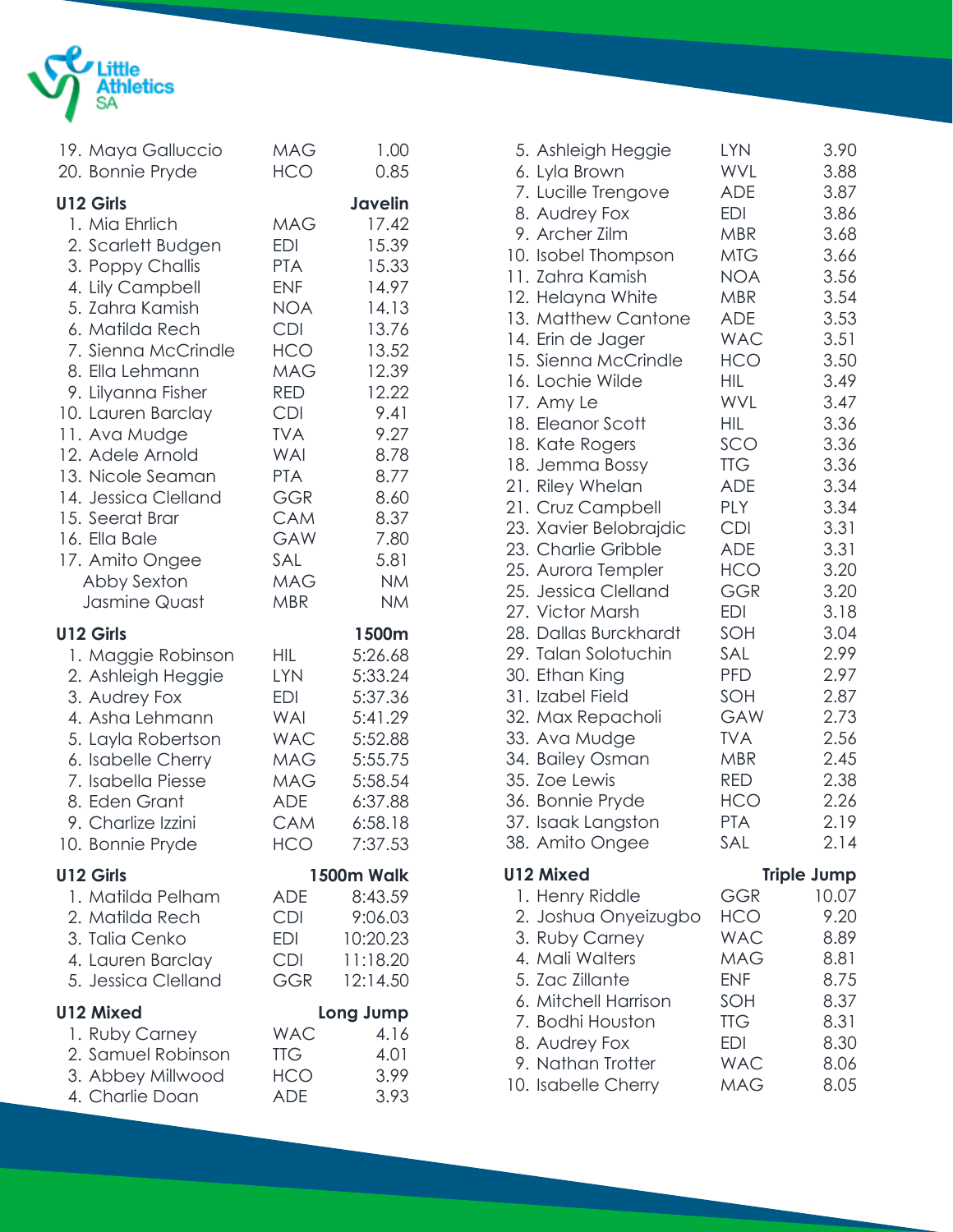

| 10. Archer Zilm         | <b>MBR</b> | 8.05          |
|-------------------------|------------|---------------|
| 12. Mackenzie Sportmann | <b>WAC</b> | 7.97          |
| 13. Layla Robertson     | <b>WAC</b> | 7.82          |
| 14. Harrison Green      | <b>TTG</b> | 7.77          |
| 15. Sam Wilks           | <b>EDI</b> | 7.76          |
| 16. Erin de Jager       | <b>WAC</b> | 7.74          |
| 17. Ollie Agelis        | PLY        | 7.56          |
| 18. Isobel Thompson     | <b>MTG</b> | 7.52          |
| 19. Helayna White       | <b>MBR</b> | 7.36          |
| 20. Mitchell Moffat     | SAL        | 7.32          |
| 21. Xavier Belobrajdic  | <b>CDI</b> | 7.20          |
| 22. Benjamin Thomas     | <b>INF</b> | 7.16          |
| 23. Amy Le              | WVL        | 7.12          |
| 24. Lochie Wilde        | <b>HIL</b> | 7.07          |
| 25. Eleanor Scott       | <b>HIL</b> | 6.86          |
| 26. Asha Rowe           | <b>BVA</b> | 6.82          |
| 27. Ella Bale           | GAW        | 6.69          |
| 28. Andre Lo Basso      | <b>WVL</b> | 6.67          |
| 29. Victor Marsh        | <b>EDI</b> | 6.65          |
| 30. Matilda Rech        | <b>CDI</b> | 6.57          |
| 31. Matilda Pelham      | <b>ADE</b> | 6.53          |
| 32. Kaiden Martin       | <b>MBR</b> | 6.50          |
| 33. Maya Galluccio      | <b>MAG</b> | 6.44          |
| 34. Callum Spillane     | <b>CAM</b> | 6.38          |
| 35. Lilyanna Fisher     | <b>RED</b> | 6.21          |
| 36. Isaak Langston      | <b>PTA</b> | 6.20          |
| 36. Nicole Seaman       | <b>PTA</b> | 6.20          |
| 38. Scarlett Kilsby     | <b>MAG</b> | 6.12          |
| 39. Max Repacholi       | GAW        | 5.95          |
| 40. Kayden Meers        | <b>MBR</b> | 5.82          |
| 41. Owen Gibbons        | <b>GGR</b> | 4.94          |
| 42. Amito Ongee         | SAL        | 4.07          |
| 43. Ethan Morris        | <b>NYP</b> | 3.29          |
|                         |            |               |
| <b>U12 Mixed</b>        |            | <b>Discus</b> |
| 1. Cruz Campbell        | PLY        | 27.60         |
| 2. Ashleigh Heggie      | <b>LYN</b> | 26.72         |
| 3. Hunter Fieldhouse    | <b>GGR</b> | 22.84         |
| 4. Nathan Trotter       | <b>WAC</b> | 22.05         |
| 5. Zac Zillante         | <b>ENF</b> | 21.92         |
| 6. Asha Raikiwasa       | <b>TTG</b> | 19.04         |
| 7. Jaylen Williams      | <b>TTG</b> | 18.97         |
| 8. Mali Walters         | <b>MAG</b> | 18.75         |
| 9. Kaiden Martin        | <b>MBR</b> | 18.45         |
| 10. Toby Noble          | <b>MAG</b> | 17.95         |
| 11. Elliot Gauci        | SAL        | 17.50         |

| 12. Zahra Kamish     | <b>NOA</b> | 16.15           |
|----------------------|------------|-----------------|
| 13. Ethan King       | <b>PFD</b> | 16.08           |
| 14. Sukhnoor Dhillon | <b>ENF</b> | 15.92           |
| 15. Lachlan Martin   | <b>MAG</b> | 15.77           |
| 16. Kayden Meers     | <b>MBR</b> | 15.75           |
| 17. Mia Ehrlich      | <b>MAG</b> | 15.70           |
| 18. Olivia Excell    | <b>BTN</b> | 15.06           |
| 19. Lilyanna Fisher  | RED        | 15.02           |
| 20. Owen Gibbons     | GGR        | 15.00           |
| 21. Harrison Green   | <b>TTG</b> | 14.96           |
| 22. Edward Moore     | <b>MAG</b> | 14.73           |
| 23. Claire Gray      | <b>HCO</b> | 14.72           |
| 24. Ethan Morris     | <b>NYP</b> | 14.63           |
| 25. Isabella Piesse  | <b>MAG</b> | 14.41           |
| 26. Calen Lewis      | SCO        | 14.38           |
| 27. Ella Lehmann     | <b>MAG</b> | 14.23           |
| 28. Millie Ryan      | <b>MAG</b> | 14.12           |
| 29. Scarlett Budgen  | <b>EDI</b> | 14.06           |
| 30. Nicole Seaman    | <b>PTA</b> | 13.68           |
| 31. Ella Bale        | GAW        | 13.65           |
| 32. Talia Cenko      | <b>EDI</b> | 12.59           |
| 33. Jackson Kenny    | <b>GGR</b> | 12.38           |
| 34. Michael Larking  | <b>TTG</b> | 12.28           |
| 35. Lily Campbell    | <b>ENF</b> | 12.07           |
| 36. Scarlett Kilsby  | <b>MAG</b> | 11.91           |
| 37. Tylah Armstrong  | <b>ENF</b> | 11.84           |
| 38. Asha Rowe        | <b>BVA</b> | 11.36           |
| 39. Lauren Barclay   | <b>CDI</b> | 11.35           |
| 40. Callum Spillane  | <b>CAM</b> | 10.92           |
| 40. Matilda Rech     | <b>CDI</b> | 10.92           |
| 42. Eleanor Scott    | <b>HIL</b> | 10.86           |
| 43. Lennon Toner     | <b>TTG</b> | 10.70           |
| 44. Amito Ongee      | SAL        | 10.30           |
| 45. Seerat Brar      | CAM        | 10.18           |
| 46. Emma Trandafil   | <b>INF</b> | 10.00           |
| 47. Soraya Harris    | <b>ENF</b> | 9.56            |
| 48. Jasmine Quast    | <b>MBR</b> | 9.07            |
| 49. Benjamin Thomas  | <b>INF</b> | 8.88            |
| 50. Ryan McDonnell   | <b>ENF</b> | 8.17            |
| 51. Amalia Wilson    | <b>MCO</b> | 8.05            |
| 52. Lilly Mayne      | <b>MPA</b> | 6.77            |
| Sampson Spillane     | <b>ENF</b> | <b>NM</b>       |
| Ikshu Mallampati     | <b>TTG</b> | <b>NM</b>       |
| <b>U12 Mixed</b>     |            | <b>Shot Put</b> |
| 1. Cruz Campbell     | <b>PLY</b> | 10.66           |
| 2. Hunter Fieldhouse | GGR        | 9.96            |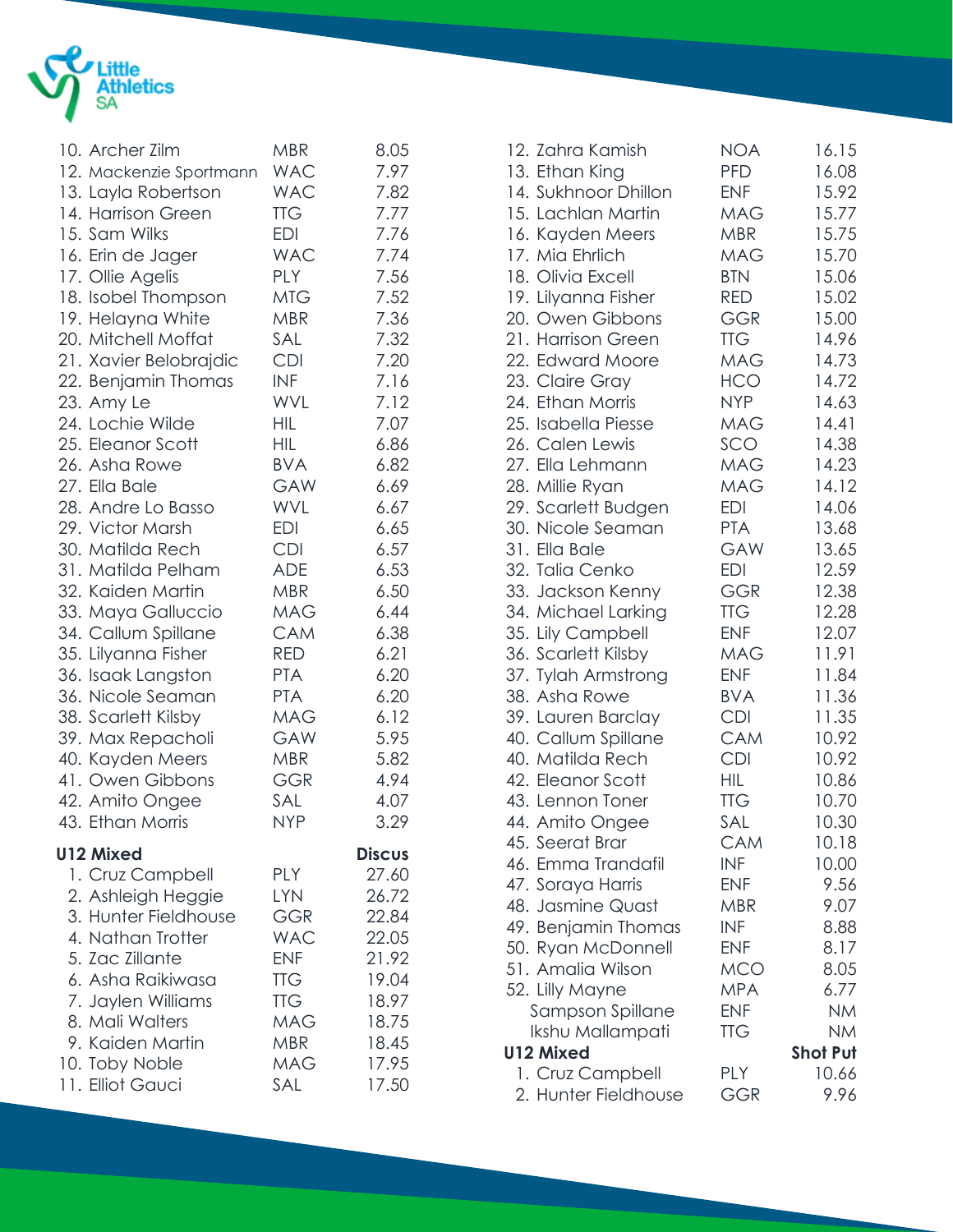

| 3. Nathan Trotter<br>4. Kaiden Martin<br>5. Elliot Gauci<br>6. James Fakes<br>7. Poppy Challis<br>8. Lachlan Martin<br>9. Kayden Meers<br>10. Zahra Kamish<br>11. Ella Lehmann<br>12. Isla Catt<br>13. Ollie Agelis<br>13. Aurora Templer<br>15. Zachary Rositano<br>15. Scarlett Budgen<br>17. Michael Larking<br>18. Nicole Seaman<br>19. Lennon Toner<br>20. Izabel Field<br>21. Mia Ehrlich<br>22. Dallas Burckhardt<br>23. Amito Ongee<br>24. Ava Mudge<br>25. Matthew Cantone<br>26. Lachlan Draper-Shaw PLY<br>27. Emma Trandafil<br>28. Lauren Barclay | <b>WAC</b><br><b>MBR</b><br>SAL<br><b>HCO</b><br><b>PTA</b><br><b>MAG</b><br><b>MBR</b><br><b>NOA</b><br><b>MAG</b><br>SOH<br><b>PLY</b><br>HCO<br><b>WVL</b><br>EDI<br><b>TTG</b><br><b>PTA</b><br><b>TTG</b><br>SOH<br><b>MAG</b><br>SOH<br>SAL<br><b>TVA</b><br><b>ADE</b><br>INF<br><b>CDI</b> | 9.10<br>8.31<br>8.10<br>7.91<br>7.82<br>7.80<br>7.43<br>6.90<br>6.60<br>6.39<br>6.38<br>6.38<br>6.35<br>6.35<br>6.13<br>6.12<br>5.92<br>5.88<br>5.60<br>5.55<br>5.41<br>5.33<br>5.22<br>4.77<br>4.65<br>4.41 |
|----------------------------------------------------------------------------------------------------------------------------------------------------------------------------------------------------------------------------------------------------------------------------------------------------------------------------------------------------------------------------------------------------------------------------------------------------------------------------------------------------------------------------------------------------------------|----------------------------------------------------------------------------------------------------------------------------------------------------------------------------------------------------------------------------------------------------------------------------------------------------|--------------------------------------------------------------------------------------------------------------------------------------------------------------------------------------------------------------|
| 29. Ikshu Mallampati<br>30. Lilly Mayne                                                                                                                                                                                                                                                                                                                                                                                                                                                                                                                        | <b>TTG</b><br><b>MPA</b>                                                                                                                                                                                                                                                                           | 4.29<br>2.79                                                                                                                                                                                                 |
| <b>Rylee Paine</b>                                                                                                                                                                                                                                                                                                                                                                                                                                                                                                                                             | <b>GAW</b>                                                                                                                                                                                                                                                                                         | <b>NM</b>                                                                                                                                                                                                    |
| <b>U12 Mixed</b>                                                                                                                                                                                                                                                                                                                                                                                                                                                                                                                                               |                                                                                                                                                                                                                                                                                                    | <b>80m Hurdles</b>                                                                                                                                                                                           |
| 1. Joshua Onyeizugbo<br>2. Henry Riddle<br>3. Ruby Carney<br>4. Samuel Robinson<br>5. Isabelle Cherry<br>6. Mitchell Harrison<br>7. Archer Zilm<br>8. Abbey Millwood<br>9. Hunter Fieldhouse<br>10. Lauren Disney<br>11. Chase Dawes<br>12. Lucille Trengove<br>13. Calen Lewis<br>14. Audrey Fox<br>15. Riley Whelan                                                                                                                                                                                                                                          | HCO<br><b>GGR</b><br><b>WAC</b><br><b>TTG</b><br><b>MAG</b><br>SOH<br><b>MBR</b><br><b>HCO</b><br>GGR<br>EDI<br><b>ENF</b><br><b>ADE</b><br>SCO<br><b>EDI</b><br><b>ADE</b>                                                                                                                        | 13.93<br>14.01<br>14.51<br>14.53<br>15.04<br>15.12<br>15.24<br>15.28<br>15.29<br>15.61<br>15.78<br>15.96<br>16.00<br>16.03<br>16.20                                                                          |

| 16. Ashleigh Heggie<br>17. Luke Robinson | <b>LYN</b><br><b>WAC</b> | 16.23<br>16.30 |
|------------------------------------------|--------------------------|----------------|
| 18. Amy Le                               | <b>WVL</b>               | 16.68          |
| 19. Helayna White                        | <b>MBR</b>               | 16.81          |
| 20. Asha Raikiwasa                       | <b>TTG</b>               | 16.86          |
| 21. Matilda Pelham                       | <b>ADE</b>               | 17.07          |
| 22. Millie Ryan                          | <b>MAG</b>               | 17.13          |
| 23. Isobel Thompson                      | MTG.                     | 17.21          |
| 24. Talia Cenko                          | <b>EDI</b>               | 17.30          |
| 25. Caleb Liebeknecht                    | <b>CDI</b>               | 17.35          |
| 26. Jackson Truong                       | <b>PTA</b>               | 17.68          |
| 27. Mitchell Moffat                      | SAL                      | 17.97          |
| 28. Victor Marsh                         | <b>EDI</b>               | 18.20          |
| 29. Lexi Thomson                         | WVL                      | 18.28          |
| 30. Ethan Dempsey                        | <b>GGR</b>               | 18.29          |
| 31. Andre Lo Basso                       | <b>WVL</b>               | 18.45          |
| 32. William Cooksey                      | <b>EDI</b>               | 18.53          |
| 33. Michael Larking                      | <b>TTG</b>               | 18.66          |
| 34. Max Bryant                           | <b>GGR</b>               | 18.94          |
| 35. Sienna McCrindle                     | <b>HCO</b>               | 18.99          |
| 36. Ethan King                           | <b>PFD</b>               | 19.09          |
| 37. Sampson Spillane                     | <b>ENF</b>               | 19.22          |
| 38. Lennon Toner                         | <b>TTG</b>               | 19.30          |
| 39. Charlie Gribble                      | <b>ADE</b>               | 19.32          |
| 40. Wesley Robertson-Holland             | <b>TTG</b>               | 19.38          |
| 41. Ella Bale                            | GAW                      | 19.61          |
| 42. Zora Huang                           | HIL                      | 19.62          |
| 43. Benjamin Thomas                      | <b>INF</b>               | 20.01          |
| 44. Maya Galluccio                       | <b>MAG</b>               | 20.22          |
| 45. Adele Arnold                         | <b>WAI</b>               | 20.28          |
| 46. Lachlan Draper-Shaw PLY              |                          | 20.91          |
| 47. Asha Rowe                            | <b>BVA</b>               | 21.75          |
| 48. Amalia Wilson                        | <b>MCO</b>               | 22.00          |
| 49. Rylee Paine                          | GAW                      | 22.29          |
| 50. Ikshu Mallampati                     | TTG                      | 25.43          |
| <b>U12 Mixed</b>                         |                          | 100m           |
| 1. Mali Walters                          | MAG                      | 13.45          |
| 2. Joshua Onyeizugbo                     | <b>HCO</b>               | 13.49          |
| 3. Lauren Disney                         | <b>EDI</b>               | 13.61          |
| 4. Matilda Buchanan                      | <b>CDI</b>               | 13.94          |
| 5. Lucille Trengove                      | <b>ADE</b>               | 14.21          |
| 6. Scarlett Budgen                       | <b>EDI</b>               | 14.39          |
| 7. Ruby Carney                           | <b>WAC</b>               | 14.45          |
| 8. Mitchell Harrison                     | SOH                      | 14.47          |
| 9. Bodhi Houston                         | <b>TTG</b>               | 14.57          |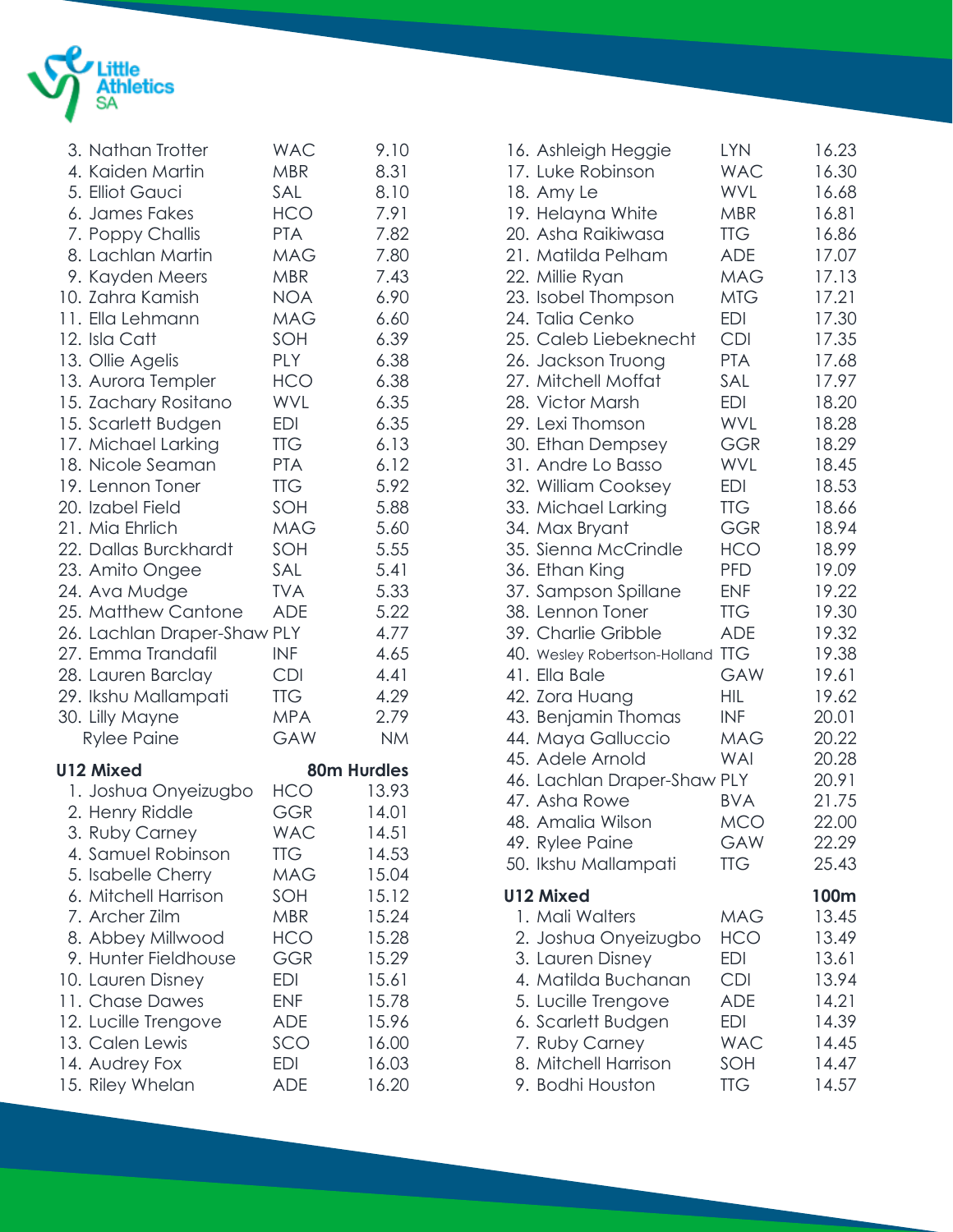

| 10. Samuel Robinson  | <b>TTG</b> | 14.58 |
|----------------------|------------|-------|
| 11. Riley Whelan     | ADE        | 14.60 |
| 12. Abbey Millwood   | HCO        | 14.66 |
| 13. Matthew Cantone  | <b>ADE</b> | 14.68 |
| 14. Ashleigh Heggie  | <b>LYN</b> | 14.78 |
| 15. Ethan Dempsey    | <b>GGR</b> | 14.81 |
| 15. Jaylen Williams  | <b>TTG</b> | 14.81 |
| 17. Charlie Doan     | <b>ADE</b> | 14.85 |
| 18. Sienna McCrindle | HCO        | 14.94 |
| 19. Zac Zillante     | <b>ENF</b> | 15.01 |
| 19. Jemma Bossy      | <b>TTG</b> | 15.01 |
| 19. Ava Adcock       | <b>ADE</b> | 15.01 |
| 22. Lyla Brown       | <b>WVL</b> | 15.09 |
| 23. Jack Weaver      | <b>GGR</b> | 15.18 |
|                      |            |       |
| 23. Erin de Jager    | <b>WAC</b> | 15.18 |
| 25. Jake Thompson    | <b>GGR</b> | 15.30 |
| 26. Zara Pannunzio   | <b>NOA</b> | 15.31 |
| 27. Calen Lewis      | SCO        | 15.34 |
| 28. Archer Zilm      | <b>MBR</b> | 15.38 |
| 29. Tylah Armstrong  | <b>ENF</b> | 15.40 |
| 30. Ollie Agelis     | <b>PLY</b> | 15.46 |
| 31. Brody Walden     | SAL        | 15.49 |
| 32. Talia Cenko      | EDI        | 15.50 |
| 33. Isobel Thompson  | <b>MTG</b> | 15.52 |
| 34. Olivia Excell    | <b>BTN</b> | 15.58 |
| 35. Toby Noble       | <b>MAG</b> | 15.66 |
| 36. Isabelle Cherry  | <b>MAG</b> | 15.68 |
| 37. Dane Molenaar    | <b>NOA</b> | 15.69 |
| 37. Jackson Truong   | <b>PTA</b> | 15.69 |
| 39. Poppy Challis    | <b>PTA</b> | 15.77 |
| 40. Zachary Rositano | <b>WVL</b> | 15.82 |
| 41. Amy Le           | <b>WVL</b> | 15.87 |
| 42. Sophie Lee       | <b>ENF</b> | 15.88 |
| 43. Izabel Field     | SOH        | 15.92 |
| 44. Lachlan Martin   | <b>MAG</b> | 15.97 |
| 45. Maya Galluccio   | <b>MAG</b> | 16.08 |
| 46. James Fakes      | <b>HCO</b> | 16.19 |
| 47. Zoe Lewis        | <b>RED</b> | 16.20 |
| 48. Matilda Pelham   | <b>ADE</b> | 16.22 |
| 49. Jemma Porter     | <b>PTA</b> | 16.27 |
| 50. Victor Marsh     | EDI        | 16.28 |
| 51. Lexi Thomson     | WVL        | 16.33 |
| 52. Eleanor Scott    | <b>HIL</b> | 16.36 |
| 53. Michael Larking  | <b>TTG</b> | 16.41 |
| 54. Lily Campbell    | <b>ENF</b> | 16.42 |
| 55. Adele Arnold     | <b>WAI</b> | 16.49 |
|                      |            |       |

| 56. Lennon Toner<br>57. Scarlett Kilsby<br>58. Isla Catt<br>59. Emma Trandafil<br>60. Talan Solotuchin<br>61. Dallas Burckhardt<br>62. Jasnoor Jassar<br>63. Zora Huang<br>64. Jessica Clelland<br>64. Benjamin Thomas<br>66. Ella Bale                                                                                                                                                                               | <b>TTG</b><br><b>MAG</b><br>SOH<br>INF<br>SAL<br>SOH<br><b>MCO</b><br><b>HIL</b><br><b>GGR</b><br><b>INF</b><br><b>GAW</b>                                                                              | 16.51<br>16.54<br>16.55<br>16.64<br>16.85<br>16.92<br>17.00<br>17.16<br>17.20<br>17.20<br>17.22                                                                        |
|-----------------------------------------------------------------------------------------------------------------------------------------------------------------------------------------------------------------------------------------------------------------------------------------------------------------------------------------------------------------------------------------------------------------------|---------------------------------------------------------------------------------------------------------------------------------------------------------------------------------------------------------|------------------------------------------------------------------------------------------------------------------------------------------------------------------------|
| 67. Methmi Hewasahiduwage ENF<br>68. Sukhnoor Dhillon<br>69. Aurora Templer<br>70. Ava Mudge<br>70. Bailey Osman<br>72. Amalia Wilson<br>73. Claire Gray<br>74. Rylee Paine<br>75. Seerat Brar<br>76. Ryan McDonnell<br>77. Nicole Seaman<br>78. Bonnie Pryde<br>79. Soraya Harris<br>80. Ikshu Mallampati<br>81. Owen Gibbons                                                                                        | <b>ENF</b><br><b>HCO</b><br><b>TVA</b><br><b>MBR</b><br><b>MCO</b><br><b>HCO</b><br><b>GAW</b><br><b>CAM</b><br><b>ENF</b><br><b>PTA</b><br><b>HCO</b><br><b>ENF</b><br><b>TTG</b><br><b>GGR</b>        | 17.27<br>17.31<br>17.35<br>17.41<br>17.41<br>17.50<br>17.70<br>17.80<br>17.82<br>17.97<br>18.04<br>18.42<br>18.82<br>20.07<br>20.31                                    |
| <b>U12 Mixed</b><br>1. Mali Walters<br>2. Lauren Disney<br>3. Joshua Onyeizugbo<br>4. Mackenzie Sportmann<br>5. Matilda Buchanan<br>6. Hunter Fieldhouse<br>7. Scarlett Budgen<br>8. Jaylen Williams<br>9. Abbey Millwood<br>10. Bodhi Houston<br>11. Lucille Trengove<br>12. Jake Thompson<br>13. Ethan Dempsey<br>14. Lyla Brown<br>15. Riley Whelan<br>16. Mitchell Harrison<br>17. Ava Adcock<br>18. Asha Lehmann | MAG<br><b>EDI</b><br>HCO<br><b>WAC</b><br><b>CDI</b><br>GGR<br>EDI<br><b>TTG</b><br><b>HCO</b><br><b>TTG</b><br><b>ADE</b><br>GGR<br><b>GGR</b><br>WVL<br><b>ADE</b><br>SOH<br><b>ADE</b><br><b>WAI</b> | 200m<br>28.19<br>28.42<br>28.45<br>28.64<br>28.83<br>29.04<br>29.53<br>30.08<br>30.10<br>30.18<br>30.31<br>30.34<br>30.72<br>30.96<br>30.97<br>31.11<br>31.34<br>31.36 |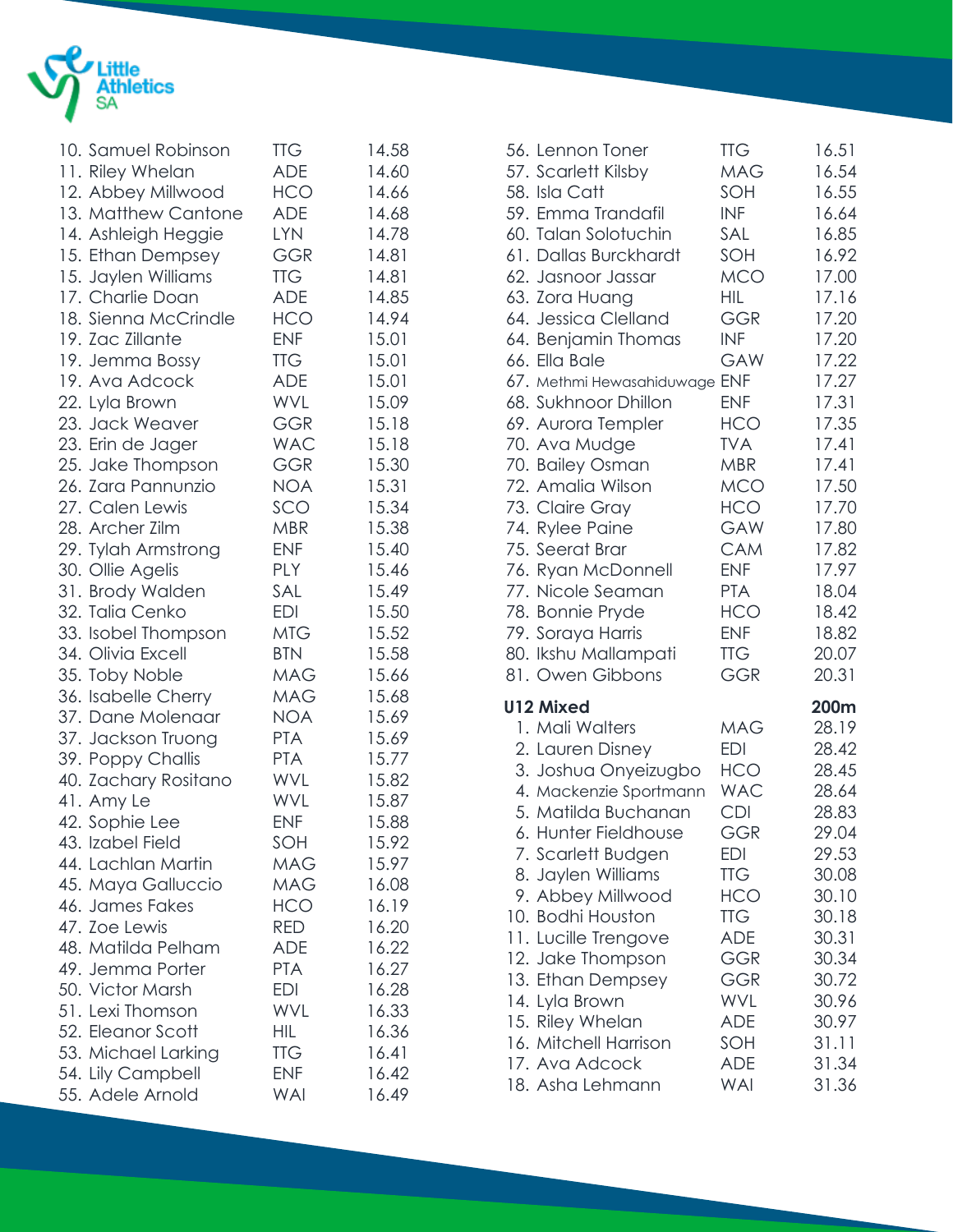

| <b>U12 Mixed</b>                             |            | 400m  |
|----------------------------------------------|------------|-------|
| 62. Ryan McDonnell                           | <b>ENF</b> | 40.50 |
| 61. Rylee Paine                              | GAW        | 39.98 |
| 60. Ethan Morris                             | <b>NYP</b> | 39.88 |
| 59. Claire Gray                              | <b>HCO</b> | 39.76 |
| 58. Soraya Harris                            | <b>ENF</b> | 39.62 |
| 57. Max Repacholi                            | GAW        | 39.00 |
| 56. Ethan King                               | <b>PFD</b> | 38.00 |
| 55. Emma Trandafil                           | <b>INF</b> | 37.45 |
| 54. Seerat Brar                              | <b>CAM</b> | 37.38 |
| 53. Amalia Wilson                            | <b>MCO</b> | 37.13 |
| 52. Methmi Hewasahiduwage ENF                |            | 36.96 |
| 51. Lily Campbell                            | <b>ENF</b> | 35.94 |
| 50. Wesley Robertson-Holland TTG             |            | 35.86 |
| 49. Adele Arnold                             | WAI        | 35.70 |
| 48. Asha Rowe                                | <b>BVA</b> | 35.21 |
| 47. Lexi Thomson                             | <b>WVL</b> | 35.13 |
| 46. Izabel Field                             | SOH        | 34.93 |
| 45. Jasnoor Jassar                           | <b>MCO</b> | 34.89 |
| 43. Maya Galluccio                           | MAG        | 34.88 |
| 43. Abby Sexton                              | <b>MAG</b> | 34.88 |
| 42. Jemma Porter                             | <b>PTA</b> | 34.75 |
| 41. Talan Solotuchin                         |            | 34.74 |
|                                              | SAL        |       |
| 39. William Cooksey<br>40. Dallas Burckhardt | EDI<br>SOH | 34.23 |
|                                              |            | 34.11 |
| 38. Harriette Sexton                         | <b>MAG</b> | 34.06 |
| 37. Calen Lewis                              | SCO        | 33.92 |
| 36. Scarlett Kilsby                          | <b>MAG</b> | 33.88 |
| 35. Brody Walden                             | SAL        | 33.86 |
| 34. Jemma Bossy                              | <b>TTG</b> | 33.66 |
| 33. Olivia Excell                            | <b>BTN</b> | 33.30 |
| 32. Isabelle Cherry                          | <b>MAG</b> | 33.18 |
| 31. Tylah Armstrong                          | <b>ENF</b> | 33.14 |
| 30. Dane Molenaar                            | <b>NOA</b> | 32.93 |
| 29. Jackson Truong                           | <b>PTA</b> | 32.83 |
| 28. Ollie Agelis                             | <b>PLY</b> | 32.58 |
| 27. Sienna McCrindle                         | <b>HCO</b> | 32.47 |
| 26. Erin de Jager                            | <b>WAC</b> | 32.06 |
| 25. Charlie Doan                             | ADE        | 32.04 |
| 24. Zac Zillante                             | <b>ENF</b> | 31.92 |
| 23. Mitchell Moffat                          | SAL        | 31.74 |
| 22. Toby Noble                               | MAG        | 31.63 |
| 21. Layla Robertson                          | <b>WAC</b> | 31.57 |
| 20. Jack Weaver                              | <b>GGR</b> | 31.55 |
| 19. Zara Pannunzio                           | <b>NOA</b> | 31.52 |

| 1. Hunter Fieldhouse<br>2. Maggie Robinson<br>3. Isabella Piesse<br>4. Asha Lehmann<br>5. Matthew Cantone<br>6. Sam Wilks<br>7. Samuel Robinson<br>8. Lochie Wilde<br>9. Xavier Belobrajdic<br>10. Layla Robertson<br>11. Callum Spillane<br>12. Helayna White<br>13. Kate Rogers<br>14. Charlie Gribble<br>15. Toby Noble<br>16. Zara Pannunzio<br>17. Cruz Campbell<br>18. Bodhi Houston<br>19. Jackson Truong<br>20. Harriette Sexton<br>21. Zoe Lewis<br>22. Aurora Templer<br>23. Talan Solotuchin<br>24. Dallas Burckhardt<br>25. Isla Catt<br>26. Ava Mudge<br>27. Bailey Osman<br>28. Isaak Langston | GGR<br>HIL<br><b>MAG</b><br><b>WAI</b><br><b>ADE</b><br>EDI<br><b>TTG</b><br>HIL<br><b>CDI</b><br><b>WAC</b><br><b>CAM</b><br><b>MBR</b><br>SCO<br><b>ADE</b><br><b>MAG</b><br><b>NOA</b><br><b>PLY</b><br><b>TTG</b><br><b>PTA</b><br><b>MAG</b><br><b>RED</b><br><b>HCO</b><br>SAL<br>SOH<br>SOH<br><b>TVA</b><br><b>MBR</b><br><b>PTA</b> | 1:04.97<br>1:09.17<br>1:09.82<br>1:10.00<br>1:10.25<br>1:11.54<br>1:11.96<br>1:12.16<br>1:13.82<br>1:13.97<br>1:13.99<br>1:15.01<br>1:15.10<br>1:15.97<br>1:16.40<br>1:17.66<br>1:17.92<br>1:18.29<br>1:18.97<br>1:22.10<br>1:24.07<br>1:24.53<br>1:24.90<br>1:26.43<br>1:26.65<br>1:30.86<br>1:33.07<br>1:34.60 |
|--------------------------------------------------------------------------------------------------------------------------------------------------------------------------------------------------------------------------------------------------------------------------------------------------------------------------------------------------------------------------------------------------------------------------------------------------------------------------------------------------------------------------------------------------------------------------------------------------------------|----------------------------------------------------------------------------------------------------------------------------------------------------------------------------------------------------------------------------------------------------------------------------------------------------------------------------------------------|------------------------------------------------------------------------------------------------------------------------------------------------------------------------------------------------------------------------------------------------------------------------------------------------------------------|
| 29. Eleanor Scott                                                                                                                                                                                                                                                                                                                                                                                                                                                                                                                                                                                            | <b>HIL</b>                                                                                                                                                                                                                                                                                                                                   | 1:35.84                                                                                                                                                                                                                                                                                                          |
| <b>U12 Mixed</b><br>1. Daniel Cox<br>2. Aleksander Boruc<br>3. Maggie Robinson<br>4. Sam Wilks<br>5. Matthew Cantone<br>6. Lochie Wilde<br>7. Audrey Fox<br>8. Lyla Brown<br>9. Xavier Belobrajdic<br>10. Layla Robertson<br>11. Mia Ehrlich<br>12. Callum Spillane<br>13. Jackson Truong<br>14. Eden Grant<br>15. Talan Solotuchin                                                                                                                                                                                                                                                                          | <b>TTG</b><br><b>ADE</b><br><b>HIL</b><br>EDI<br><b>ADE</b><br>HIL<br>EDI<br>WVL<br>CDI<br><b>WAC</b><br><b>MAG</b><br><b>CAM</b><br><b>PTA</b><br><b>ADE</b><br>SAL                                                                                                                                                                         | 800m<br>2:32.02<br>2:38.27<br>2:42.04<br>2:44.90<br>2:46.58<br>2:47.82<br>2:47.98<br>2:54.16<br>2:56.83<br>2:56.84<br>2:59.12<br>3:00.64<br>3:05.28<br>3:09.75<br>3:14.78                                                                                                                                        |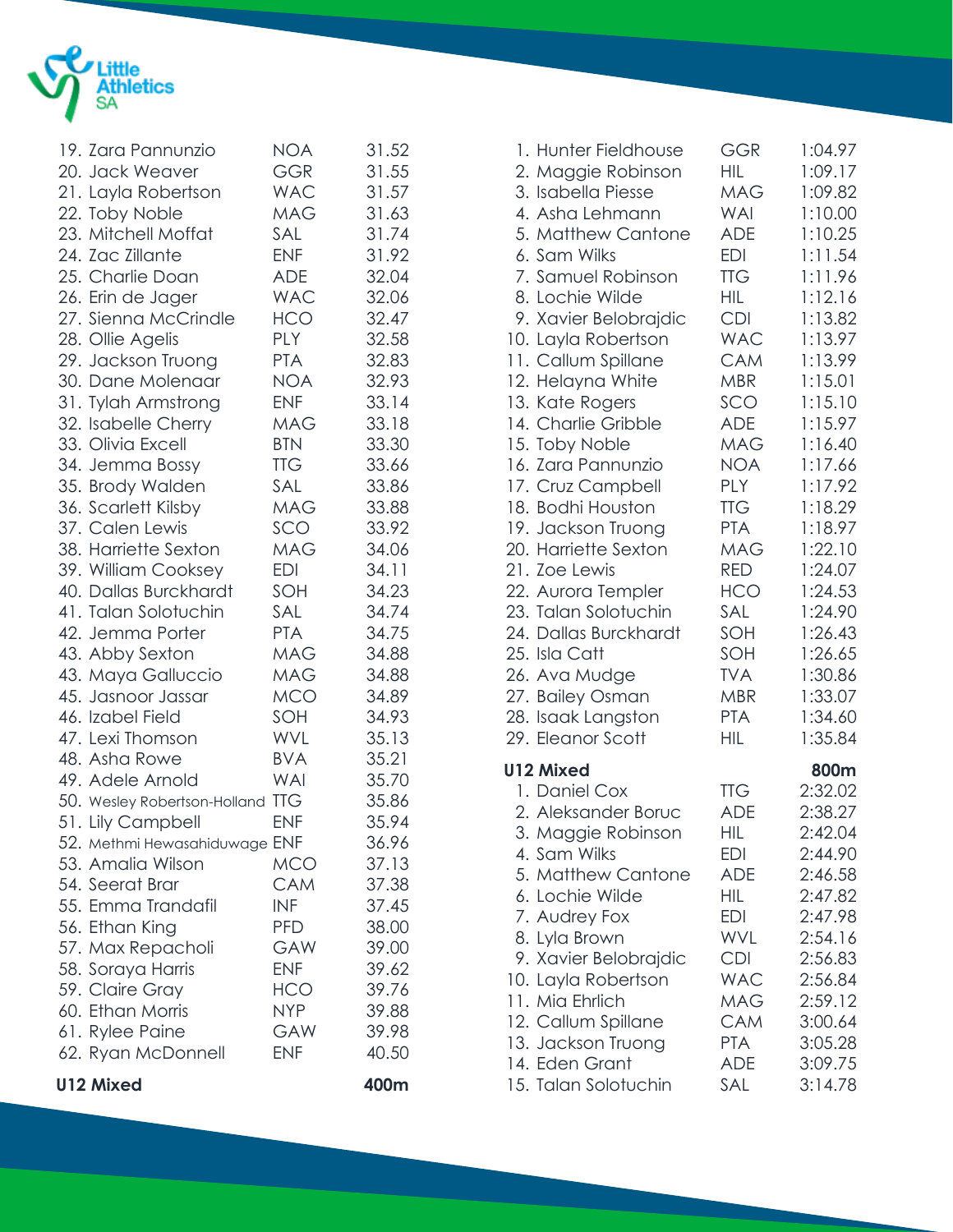

| 16. Charlize Izzini      | <b>CAM</b> | 3:17.73          |
|--------------------------|------------|------------------|
| 17. Zara Pannunzio       | NOA        | 3:18.55          |
| 18. Lauren Barclay       | <b>CDI</b> | 3:25.12          |
| 19. Max Repacholi        | GAW        | 3:26.14          |
| 20. Zoe Lewis            | RED        | 3:39.45          |
| 21. Bonnie Pryde         | <b>HCO</b> | 3:43.99          |
| 22. Ryan McDonnell       | <b>ENF</b> | 3:51.83          |
| U13 Boys                 |            | <b>High Jump</b> |
| 1. Finn Spanagel         | <b>WVL</b> | 1.60             |
| 2. Hamish Green          | <b>TTG</b> | 1.45             |
| 3. William Jarvis        | <b>ADE</b> | 1.40             |
| 3. Murphy Vlok           | <b>PLY</b> | 1.40             |
| 5. Kai Skuse             | SAL        | 1.35             |
| 5. Aidan Blowes          | <b>NDI</b> | 1.35             |
| 5. River Dowling         | <b>BVA</b> | 1.35             |
| 5. Martin Nash           | <b>PTA</b> | 1.35             |
| 9. Tyler Williamson      | SAL        | 1.30             |
| 9. Riley Wilson          | <b>RED</b> | 1.30             |
| 9. Jett Ponte            | <b>LYN</b> | 1.30             |
| 12. Bodhi Vockins        | GAW        | 1.25             |
| 12. Louis Pietsch        | <b>WVL</b> | 1.25             |
| 12. Samuel Christensen   | <b>GGR</b> | 1.25             |
| 12. Mahali Bray          | <b>HCO</b> | 1.25             |
| 16. Joshua Brogmus       | RED        | 1.20             |
| 17. Jasper Eaton         | <b>WVL</b> | 1.15             |
| 18. Oliver Nagle         | <b>MTB</b> | 1.05             |
| U13 Boys                 |            | <b>Javelin</b>   |
| 1. Tory Milburn          | SAL        | 23.99            |
| 2. Tarique Kamish        | NOA        | 22.69            |
| 3. Aidan Blowes          | <b>NDI</b> | 21.36            |
| 4. Ethan Bayer           | GGR        | 19.11            |
| 5. Angus Kamminga        | <b>MTB</b> | 15.10            |
| 6. Tyler Williamson      | SAL        | 14.56            |
| 7. Max Swift             | <b>ADE</b> | 14.07            |
| 8. Luke Martin           | SOH        | 13.19            |
| 9. Blake Sloan-Fleming   | <b>CDI</b> | 13.11            |
| 10. Alexander Evans      | GGR        | 10.54            |
| Nicholas Tippins         | <b>HCO</b> | <b>NM</b>        |
| U13 Boys                 |            | 80m Hurdles      |
| 1. Ken Ferrante Tanikawa | WVL        | 12.77            |
| 2. Hamish Green          | TTG        | 14.34            |
| 3. Joshua White          | SOH        | 14.86            |
| 4. Ogbonnaya Uduma       | <b>HCO</b> | 14.91            |
| 5. Martin Nash           | <b>PTA</b> | 15.08            |

| 6. Gerard McGinley<br>7. Tyler Williamson<br>8. Blake Sloan-Fleming<br>9. Tarique Kamish<br>10. Jasper Eaton<br>11. Elijah Owen<br>12. Jack Grady<br>12. Liam Eggers<br>14. Mitchell Walker                                                                                                                                         | RED<br>SAL<br><b>CDI</b><br>NOA<br><b>WVL</b><br><b>PLY</b><br>NAR.<br>GGR<br><b>RIB</b>                                                                      | 15.84<br>16.64<br>18.45<br>18.56<br>18.69<br>19.05<br>19.34<br>19.34<br>24.67                                                            |
|-------------------------------------------------------------------------------------------------------------------------------------------------------------------------------------------------------------------------------------------------------------------------------------------------------------------------------------|---------------------------------------------------------------------------------------------------------------------------------------------------------------|------------------------------------------------------------------------------------------------------------------------------------------|
| U13 Boys<br>1. Louis Pietsch<br>2. Flynn Ritossa<br>3. Tristan Kidd<br>4. Juvenal Doko Tchatoka<br>5. Samuel Christensen<br>6. Laurence Andriani<br>7. Jake Benfield<br>8. Tory Milburn<br>9. James Hicks<br>10. Nicholas Tippins<br>11. Liam Freundt                                                                               | WVL<br><b>ADE</b><br><b>ADE</b><br><b>EDI</b><br><b>GGR</b><br><b>WVL</b><br><b>PTA</b><br>SAL<br>CAM<br><b>HCO</b><br>SAL                                    | 1500m<br>4:53.79<br>4:59.38<br>5:07.40<br>5:09.32<br>5:25.47<br>5:29.00<br>5:37.11<br>5:50.90<br>5:58.21<br>6:24.29<br>6:39.92           |
| U13 Boys<br>1. Tyler Butterworth<br>2. Liam Freundt<br>3. Jayden Zammit                                                                                                                                                                                                                                                             | <b>GGR</b><br>SAL<br>SAL                                                                                                                                      | 1500m Walk<br>9:43.88<br>9:53.88<br>10:06.03                                                                                             |
| U13 Girls<br>1. Akon Baak<br>2. Olivia Stuart<br>2. Shubhreet Kaur<br>4. Rachel Cooper<br>4. Cloe Adams<br>6. Daisy Sexton<br>6. Estelle Phillipou<br>6. Jasmine Girvan<br>9. Georgia Zammit-Hoppo ENF<br>9. Alicia Jones<br>11. Sophie Van Schaik<br>12. Pearl Little<br>12. Neveah Williams<br>12. Aanika Kumar<br>15. Mya Werfel | <b>ENF</b><br><b>TTG</b><br><b>PTA</b><br><b>MAG</b><br><b>MPA</b><br><b>MAG</b><br><b>WAC</b><br>GGR<br>GGR<br><b>MAG</b><br><b>MCO</b><br>SAL<br>SAL<br>INF | <b>High Jump</b><br>1.55<br>1.40<br>1.40<br>1.35<br>1.35<br>1.30<br>1.30<br>1.30<br>1.20<br>1.20<br>1.15<br>1.10<br>1.10<br>1.10<br>0.95 |
| U13 Girls<br>1. Imogen Woodruff<br>2. Chloe Heath                                                                                                                                                                                                                                                                                   | WVL<br>SAL                                                                                                                                                    | Javelin<br>22.27<br>22.24                                                                                                                |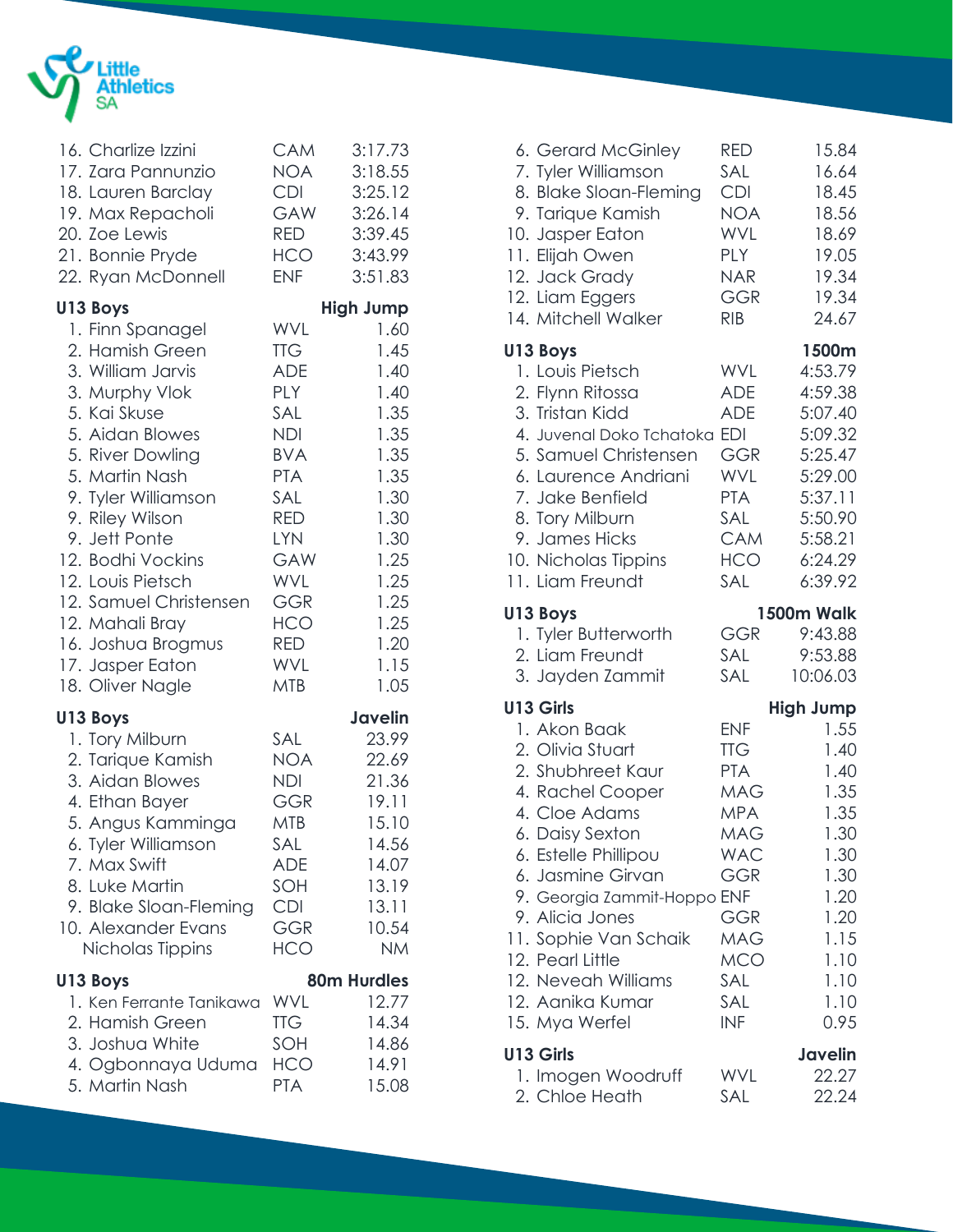

| 3. Alicia Jones<br>4. Scarlet Heitmann<br>5. Mia Smith-Ballard<br>6. Cloe Adams<br>7. Alannah Wasylkiw<br>8. Rose Banks<br>9. Inara Castle<br>10. Emilie Kilsby<br>11. Pearl Little<br>12. Aisling Morgan<br>13. Ruby Ludwig<br>14. Isla Taylor<br>15. Caitlin Clegg<br>16. Gracie Potts<br>17. Charlotte Solotuchin<br>Savannah Arias-Heath LYN | GGR<br>SAL<br>SCO<br><b>MPA</b><br><b>GGR</b><br>GAW<br>HIL<br>MAG<br><b>MCO</b><br><b>WVL</b><br><b>RED</b><br><b>PLY</b><br><b>HIL</b><br><b>PLY</b><br>SAL | 19.03<br>18.07<br>17.35<br>17.19<br>16.21<br>14.84<br>13.99<br>11.83<br>11.49<br>11.42<br>11.29<br>11.16<br>10.94<br>10.67<br>5.36<br><b>NM</b> |
|--------------------------------------------------------------------------------------------------------------------------------------------------------------------------------------------------------------------------------------------------------------------------------------------------------------------------------------------------|---------------------------------------------------------------------------------------------------------------------------------------------------------------|-------------------------------------------------------------------------------------------------------------------------------------------------|
| U13 Girls                                                                                                                                                                                                                                                                                                                                        |                                                                                                                                                               | <b>80m Hurdles</b>                                                                                                                              |
| 1. Iluka-Rose Taylor<br>2. Karin Bothma<br>3. Macy Dawes<br>4. Sophie Van Schaik<br>5. Saraya Wilson<br>6. Georgia Zammit-Hoppo ENF<br>7. Pearl Little<br>8. Madison Brown<br>9. Sasha Hall<br>10. Alicia Jones<br>11. Madeline Forlani<br>12. Angelina Rafanelli<br>13. Mya Werfel<br>14. Caitlin Clegg                                         | <b>WAC</b><br>HCO I<br><b>ENF</b><br>MAG<br>MCO<br><b>MCO</b><br><b>HCO</b><br><b>LYN</b><br><b>GGR</b><br><b>PFD</b><br>SCO<br><b>INF</b><br><b>HIL</b>      | 13.49<br>14.97<br>16.63<br>16.86<br>18.78<br>19.03<br>19.21<br>19.26<br>19.90<br>20.05<br>20.24<br>21.06<br>22.55<br>23.71                      |
| U13 Girls<br>1. Madison Brown<br>2. Amelia Farley<br>3. Maeya Robinson<br>4. Ava Fox<br>5. Mya Werfel<br>6. Pearl Little<br>7. Caitlin Clegg<br>8. Scarlet Heitmann                                                                                                                                                                              | HCO<br>TTG<br>WVL<br>EDI<br><b>INF</b><br><b>MCO</b><br>HIL.<br>SAL                                                                                           | 1500m<br>5:15.35<br>5:26.41<br>5:44.41<br>6:07.03<br>7:06.80<br>7:16.65<br>7:20.76<br>7:55.32                                                   |
| <b>U13 Mixed</b><br>1. Akon Baak<br>2. Ogbonnaya Uduma<br>3. Lillia Giannakis                                                                                                                                                                                                                                                                    | <b>ENF</b><br>HCO<br><b>CAM</b>                                                                                                                               | Long Jump<br>4.67<br>4.57<br>4.53                                                                                                               |

| 3. William Jarvis      | <b>ADE</b> | 4.53 |
|------------------------|------------|------|
| 5. Tate Waldeck        | <b>WAC</b> | 4.42 |
| 6. Elijah Owen         | <b>PLY</b> | 4.28 |
| 7. Gerard McGinley     | <b>RED</b> | 4.23 |
| 8. Zahlia Campbell     | <b>PLY</b> | 4.10 |
| 9. Jackson Stevens     | WVL        | 4.06 |
| 10. Mahali Bray        | <b>HCO</b> | 4.05 |
| 11. Finn Spanagel      | WVL        | 4.04 |
| 12. Olivia Stuart      | <b>TTG</b> | 4.03 |
| 13. Riley Wilson       | <b>RED</b> | 3.96 |
| 14. Lyla Kinnear       | GGR        | 3.95 |
| 15. Kai Skuse          | SAL        | 3.91 |
| 16. Macy Dawes         | <b>ENF</b> | 3.89 |
| 17. Imani Robinson     | WVL        | 3.87 |
| 18. Madeline Rodgers   | <b>MAG</b> | 3.81 |
| 19. Scarlett Axon      | <b>WAC</b> | 3.79 |
| 20. Charlotte Beard    | <b>WVL</b> | 3.75 |
| 20. Aaliah Giacopini   | SAL        | 3.75 |
| 22. Allegra Lazzaro    | <b>PLY</b> | 3.74 |
| 23. Shubhreet Kaur     | <b>PTA</b> | 3.71 |
| 24. Luke Martin        | SOH        | 3.66 |
| 25. Daisy Sexton       | <b>MAG</b> | 3.65 |
| 26. Joshua White       | SOH        | 3.60 |
| 27. Chloe Heath        | SAL        | 3.57 |
| 28. Eamon Martin       | GAW        | 3.54 |
| 29. Madeline Forlani   | <b>PFD</b> | 3.53 |
| 30. Jessica Nation     | <b>PLY</b> | 3.52 |
| 31. Cooper Eaton       | WVL        | 3.50 |
| 32. Isla Taylor        | PLY        | 3.49 |
| 32. Tahli Carslake     | PLY        | 3.49 |
| 34. Madison Brown      | <b>HCO</b> | 3.47 |
| 35. Jayce McMahon      | <b>NOA</b> | 3.46 |
| 36. Saraya Wilson      | MCO        | 3.45 |
| 37. Bodhi Vockins      | GAW        | 3.44 |
| 38. James Hicks        | <b>CAM</b> | 3.39 |
| 39. Sasha Hall         | <b>LYN</b> | 3.36 |
| 40. Oliver Nagle       | MTB        | 3.32 |
| 41. Laurence Andriani  | WVL        | 3.25 |
| 42. Aanika Kumar       | SAL        | 3.16 |
| 43. Sophie Van Schaik  | <b>MAG</b> | 3.07 |
| 44. Nicholas Walker    | GGR        | 2.93 |
| 45. Mitchell Walker    | <b>RIB</b> | 2.91 |
| 46. Finley Howland     | WVL        | 2.60 |
| 47. Emilie Kilsby      | <b>MAG</b> | 2.57 |
| 47. Angelina Rafanelli | SCO        | 2.57 |
| 49. Roshani Rajkumar   | <b>ENF</b> | 2.00 |
|                        |            |      |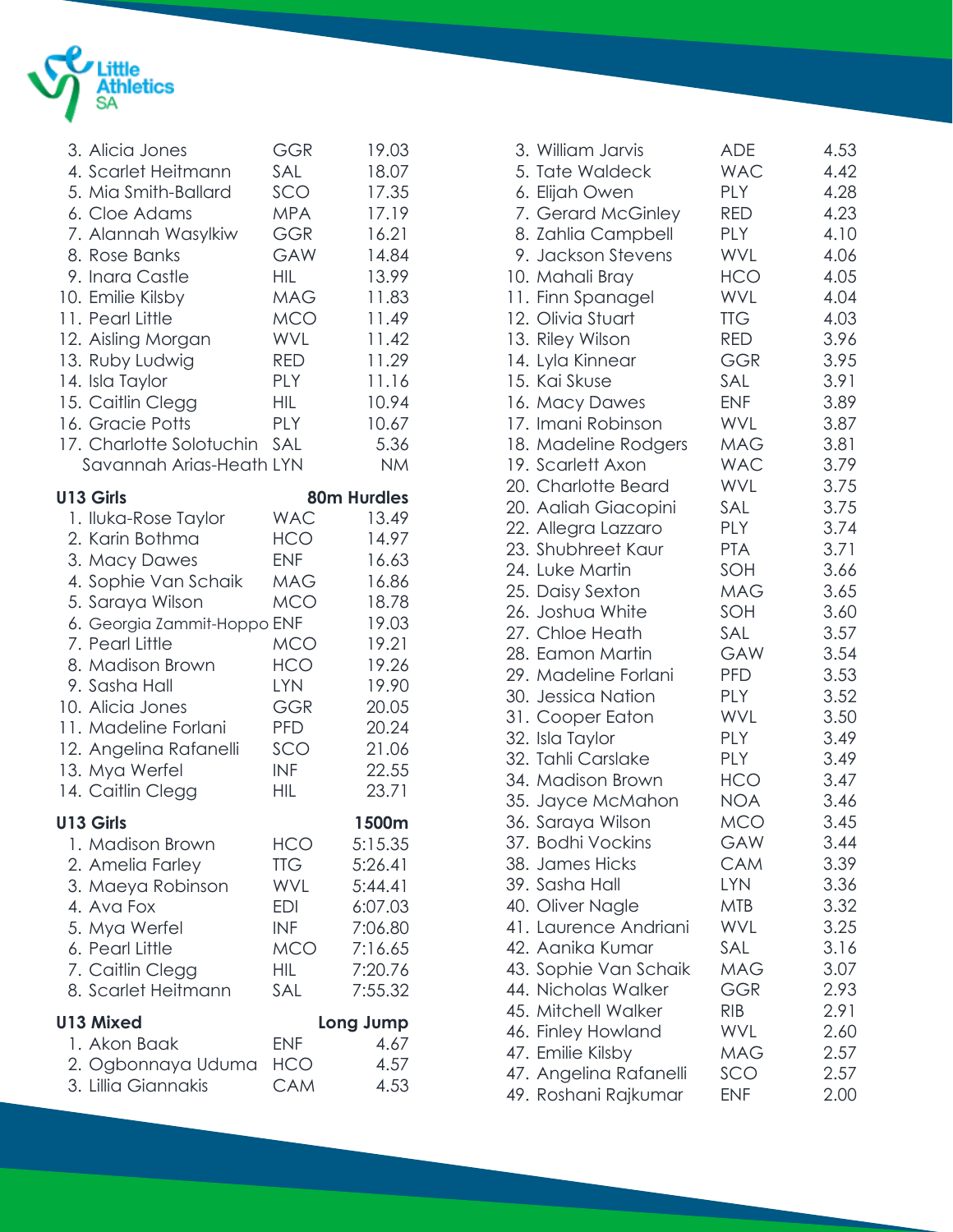

| <b>U13 Mixed</b>         | <b>Triple Jump</b> |       |
|--------------------------|--------------------|-------|
| 1. Akon Baak             | <b>ENF</b>         | 10.10 |
| 2. Gerard McGinley       | RED                | 9.45  |
| 3. Tate Waldeck          | WAC                | 9.15  |
| 4. Jake Benfield         | <b>PTA</b>         | 8.97  |
| 5. Liam Eggers           | GGR                | 8.96  |
| 6. Madeline Rodgers      | MAG                | 8.89  |
| 7. Riley Wilson          | RED                | 8.86  |
| 8. Kai Skuse             | SAL                | 8.76  |
| 9. Olivia Stuart         | <b>TTG</b>         | 8.48  |
| 10. Scarlet Heitmann     | SAL                | 8.47  |
| 11. Murphy Vlok          | <b>PLY</b>         | 8.41  |
| 12. Ethan Bayer          | <b>GGR</b>         | 8.36  |
| 13. Eamon Martin         | GAW                | 8.31  |
| 13. Mia Carman           | <b>MTB</b>         | 8.31  |
| 15. Savannah Arias-Heath | <b>LYN</b>         | 8.26  |
| 16. Aaliah Giacopini     | SAL                | 8.25  |
| 16. Charlotte Beard      | WVL                | 8.25  |
| 18. Oliver Mason         | SAL                | 8.14  |
| 18. Allegra Lazzaro      | <b>PLY</b>         | 8.14  |
| 20. Aidan Blowes         | <b>NDI</b>         | 8.13  |
| 21. Tory Milburn         | SAL                | 8.10  |
| 21. Rachel Cooper        | <b>MAG</b>         | 8.10  |
| 23. Cooper Eaton         | <b>WVL</b>         | 8.07  |
| 24. Chloe Heath          | SAL                | 7.99  |
| 25. Joshua White         | SOH                | 7.97  |
| 26. Mitchell Hodson      | <b>PLY</b>         | 7.96  |
| 27. Jasper Eaton         | <b>WVL</b>         | 7.94  |
| 28. Imani Robinson       | WVL                | 7.89  |
| 29. Scarlett Axon        | <b>WAC</b>         | 7.87  |
| 30. Tahli Carslake       | PLY                | 7.84  |
| 31. Jessica Nation       | <b>PLY</b>         | 7.66  |
| 32. Bodhi Vockins        | GAW                | 7.60  |
| 33. Sasha Hall           | LYN                | 7.45  |
| 34. Harvey Perry         | GAW                | 7.38  |
| 35. Blake Sloan-Fleming  | <b>CDI</b>         | 7.37  |
| 35. Maeya Robinson       | <b>WVL</b>         | 7.37  |
| 37. Aanika Kumar         | SAL                | 7.28  |
| 38. Sophie Van Schaik    | <b>MAG</b>         | 7.24  |
| 39. Jasmine Girvan       | <b>GGR</b>         | 7.12  |
| 40. Gracie Potts         | <b>PLY</b>         | 7.11  |
| 41. Sienna Thomson       | <b>WVL</b>         | 7.09  |
| 42. Oliver Nagle         | <b>MTB</b>         | 6.92  |
| 43. Ruby Ludwig          | <b>RED</b>         | 6.65  |
| 44. Mya Werfel           | <b>INF</b>         | 6.37  |
| 45. Mitchell Walker      | <b>RIB</b>         | 6.35  |

| <b>U13 Mixed</b><br><b>Discus</b><br>WVL<br>1. Ken Ferrante Tanikawa<br><b>WAC</b><br>2. Iluka-Rose Taylor<br>23.64<br>3. Oliver Mason<br>SAL<br><b>HCO</b><br>4. Karin Bothma<br>22.94<br>5. Jayden Zammit<br>SAL<br>22.10<br>21.21<br>6. Nicholas Tippins<br><b>HCO</b><br>7. Chloe Heath<br>SAL<br>21.10<br>8. Zahlia Campbell<br>PLY<br>9. Cloe Adams<br><b>MPA</b><br>20.39<br>10. Tarique Kamish<br><b>NOA</b><br>20.36<br>11. Alicia Jones | 46. Rose Banks<br>47. Inara Castle<br>48. Emilie Kilsby<br>49. Liam Freundt<br>50. Finley Howland<br>Alannah Wasylkiw | GAW<br>HIL<br><b>MAG</b><br>SAL<br>WVL<br>GGR | 6.33<br>6.05<br>5.94<br>5.85<br>5.52<br><b>NM</b> |
|---------------------------------------------------------------------------------------------------------------------------------------------------------------------------------------------------------------------------------------------------------------------------------------------------------------------------------------------------------------------------------------------------------------------------------------------------|-----------------------------------------------------------------------------------------------------------------------|-----------------------------------------------|---------------------------------------------------|
|                                                                                                                                                                                                                                                                                                                                                                                                                                                   |                                                                                                                       |                                               | 33.68                                             |
|                                                                                                                                                                                                                                                                                                                                                                                                                                                   |                                                                                                                       |                                               | 23.93                                             |
|                                                                                                                                                                                                                                                                                                                                                                                                                                                   |                                                                                                                       |                                               |                                                   |
|                                                                                                                                                                                                                                                                                                                                                                                                                                                   |                                                                                                                       |                                               |                                                   |
|                                                                                                                                                                                                                                                                                                                                                                                                                                                   |                                                                                                                       |                                               |                                                   |
|                                                                                                                                                                                                                                                                                                                                                                                                                                                   |                                                                                                                       |                                               |                                                   |
|                                                                                                                                                                                                                                                                                                                                                                                                                                                   |                                                                                                                       |                                               | 20.70                                             |
|                                                                                                                                                                                                                                                                                                                                                                                                                                                   |                                                                                                                       |                                               |                                                   |
|                                                                                                                                                                                                                                                                                                                                                                                                                                                   |                                                                                                                       |                                               |                                                   |
|                                                                                                                                                                                                                                                                                                                                                                                                                                                   |                                                                                                                       | <b>GGR</b>                                    | 19.75                                             |
| 12. Georgia Zammit-Hoppo ENF                                                                                                                                                                                                                                                                                                                                                                                                                      |                                                                                                                       |                                               | 19.30                                             |
| 13. Samuel Christensen<br><b>GGR</b>                                                                                                                                                                                                                                                                                                                                                                                                              |                                                                                                                       |                                               | 19.05                                             |
| 17.58<br><b>ADE</b><br>14. Max Swift<br>17.51<br>15. Inara Castle<br>HIL                                                                                                                                                                                                                                                                                                                                                                          |                                                                                                                       |                                               |                                                   |
| 16. Mitchell Hodson<br><b>PLY</b><br>17.41                                                                                                                                                                                                                                                                                                                                                                                                        |                                                                                                                       |                                               |                                                   |
| 17. Emilie Kilsby<br><b>MAG</b>                                                                                                                                                                                                                                                                                                                                                                                                                   |                                                                                                                       |                                               | 16.60                                             |
| 18. Bianca Moise<br><b>GGR</b>                                                                                                                                                                                                                                                                                                                                                                                                                    |                                                                                                                       |                                               | 16.42                                             |
| WVL<br>19. Cooper Eaton                                                                                                                                                                                                                                                                                                                                                                                                                           |                                                                                                                       |                                               | 16.35                                             |
| 20. Aaliah Giacopini<br>SAL<br>16.09                                                                                                                                                                                                                                                                                                                                                                                                              |                                                                                                                       |                                               |                                                   |
| 21. Zachary Ducros<br>WVL<br>15.49                                                                                                                                                                                                                                                                                                                                                                                                                |                                                                                                                       |                                               |                                                   |
| 22. Angelina Rafanelli<br>SCO                                                                                                                                                                                                                                                                                                                                                                                                                     |                                                                                                                       |                                               | 15.47                                             |
| 23. Caitlin Clegg<br>HIL                                                                                                                                                                                                                                                                                                                                                                                                                          |                                                                                                                       |                                               | 15.29                                             |
| 24. Daisy Sexton<br>MAG<br>15.02<br>GGR                                                                                                                                                                                                                                                                                                                                                                                                           |                                                                                                                       |                                               | 15.24                                             |
| 25. Alannah Wasylkiw<br>RED<br>14.98<br>26. Joshua Brogmus                                                                                                                                                                                                                                                                                                                                                                                        |                                                                                                                       |                                               |                                                   |
| 27. Mia Smith-Ballard<br>SCO                                                                                                                                                                                                                                                                                                                                                                                                                      |                                                                                                                       |                                               | 14.78                                             |
| 28. Lyla Kinnear<br><b>GGR</b>                                                                                                                                                                                                                                                                                                                                                                                                                    |                                                                                                                       |                                               | 14.36                                             |
| 29. Madeline Forlani<br>PFD.                                                                                                                                                                                                                                                                                                                                                                                                                      |                                                                                                                       |                                               | 14.05                                             |
| 30. Bodhi Vockins<br>GAW<br>13.93                                                                                                                                                                                                                                                                                                                                                                                                                 |                                                                                                                       |                                               |                                                   |
| 31. James Hicks<br><b>CAM</b><br>13.47                                                                                                                                                                                                                                                                                                                                                                                                            |                                                                                                                       |                                               |                                                   |
| 32. Saraya Wilson<br><b>MCO</b><br>13.01                                                                                                                                                                                                                                                                                                                                                                                                          |                                                                                                                       |                                               |                                                   |
| 33. Jasper Eaton<br><b>WVL</b><br>12.90                                                                                                                                                                                                                                                                                                                                                                                                           |                                                                                                                       |                                               |                                                   |
| 34. Shubhreet Kaur<br>12.71<br><b>PTA</b><br>35. Jasmine Girvan<br>12.47<br>GGR                                                                                                                                                                                                                                                                                                                                                                   |                                                                                                                       |                                               |                                                   |
| 36. Nicholas Walker<br>12.41<br>GGR                                                                                                                                                                                                                                                                                                                                                                                                               |                                                                                                                       |                                               |                                                   |
| 37. Mitchell Walker<br><b>RIB</b>                                                                                                                                                                                                                                                                                                                                                                                                                 |                                                                                                                       |                                               | 11.74                                             |
| 38. Isla Taylor<br>11.66<br>PLY                                                                                                                                                                                                                                                                                                                                                                                                                   |                                                                                                                       |                                               |                                                   |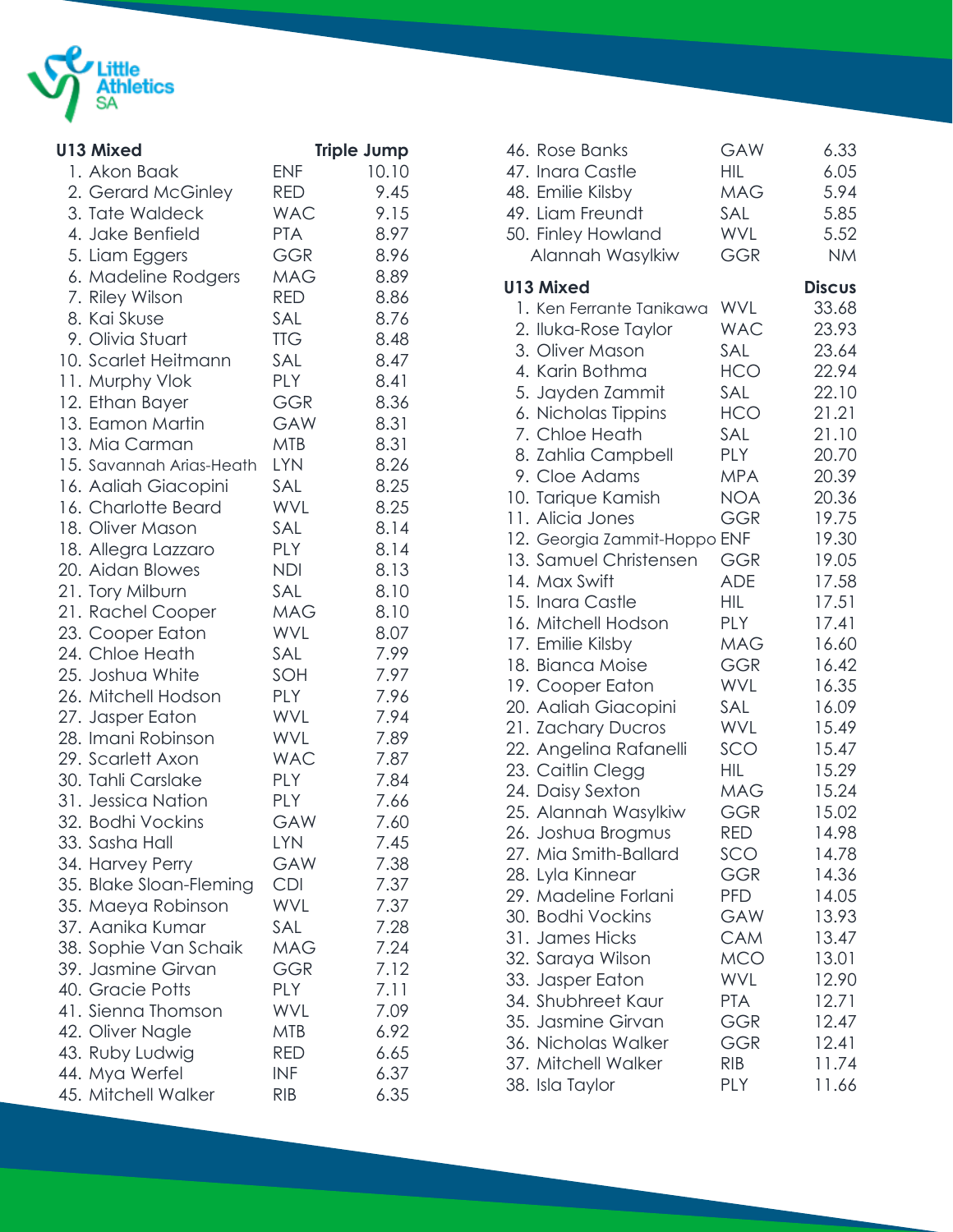

| 39. Charlotte Solotuchin<br>40. Ruby Ludwig<br>41. Aisling Morgan<br>42. Tyler Butterworth<br><b>Mark Godek</b><br><b>Alexander Evans</b>                                                                                                                                                                                                                                                                                                                                                                                                                                                                                                                               | SAL<br><b>RED</b><br><b>WVL</b><br><b>GGR</b><br><b>MAG</b><br><b>GGR</b>                                                                                                                                                                                                                                                                     | 11.10<br>10.92<br>10.77<br>3.94<br><b>NM</b><br><b>NM</b>                                                                                                                                                                                               |
|-------------------------------------------------------------------------------------------------------------------------------------------------------------------------------------------------------------------------------------------------------------------------------------------------------------------------------------------------------------------------------------------------------------------------------------------------------------------------------------------------------------------------------------------------------------------------------------------------------------------------------------------------------------------------|-----------------------------------------------------------------------------------------------------------------------------------------------------------------------------------------------------------------------------------------------------------------------------------------------------------------------------------------------|---------------------------------------------------------------------------------------------------------------------------------------------------------------------------------------------------------------------------------------------------------|
| <b>U13 Mixed</b><br>1. Inara Castle<br>2. Scarlet Heitmann<br>3. Karin Bothma<br>4. Max Swift<br>5. Jayden Zammit<br>6. Bianca Moise<br>7. Nicholas Tippins<br>8. Chloe Heath<br>9. Allegra Lazzaro<br>10. Bodhi Vockins<br>11. Aidan Blowes<br>12. Tahli Carslake<br>13. Mia Smith-Ballard<br>14. Maeya Robinson<br>15. Zachary Ducros<br>16. Shubhreet Kaur<br>17. James Hicks<br>18. Tyler Butterworth<br>19. Nicholas Walker<br>20. Alexander Evans<br>21. Emilie Kilsby<br>22. Joshua Brogmus<br>23. Jasmine Girvan<br>24. Isla Taylor<br>25. Savannah Arias-Heath<br>26. Aisling Morgan<br>27. Roshani Rajkumar<br>28. Finley Howland<br>29. Charlotte Solotuchin | HIL.<br>SAL<br><b>HCO</b><br><b>ADE</b><br>SAL<br><b>GGR</b><br>HCO<br>SAL<br><b>PLY</b><br>GAW<br><b>NDI</b><br><b>PLY</b><br>SCO<br><b>WVL</b><br><b>WVL</b><br><b>PTA</b><br><b>CAM</b><br><b>GGR</b><br><b>GGR</b><br><b>GGR</b><br><b>MAG</b><br><b>RED</b><br><b>GGR</b><br><b>PLY</b><br><b>LYN</b><br>WVI<br><b>ENF</b><br>WVL<br>SAL | <b>Shot Put</b><br>9.03<br>8.17<br>7.89<br>7.82<br>7.15<br>6.91<br>6.83<br>6.81<br>6.76<br>6.65<br>6.21<br>6.16<br>6.14<br>6.10<br>5.91<br>5.90<br>5.83<br>5.73<br>5.60<br>5.44<br>5.27<br>5.22<br>4.86<br>4.54<br>4.31<br>4.25<br>4.09<br>4.07<br>2.46 |
| <b>U13 Mixed</b><br>1. Tate Waldeck<br>2. Ogbonnaya Uduma<br>3. Jayden Cooray<br>4. Hayley Fuss<br>5. Jayden Zammit<br>6. River Dowling<br>7. Lottie Watson-Haigh<br>8. Liam Eggers                                                                                                                                                                                                                                                                                                                                                                                                                                                                                     | <b>WAC</b><br>HCO<br><b>MAG</b><br>SOH<br>SAL<br><b>BVA</b><br>SOH<br>GGR                                                                                                                                                                                                                                                                     | 100m<br>12.95<br>13.19<br>13.26<br>13.37<br>13.49<br>13.52<br>13.68<br>13.80                                                                                                                                                                            |

| 9. Lillia Giannakis          | <b>CAM</b> | 13.89 |
|------------------------------|------------|-------|
| 10. Akon Baak                | <b>ENF</b> | 13.94 |
| 11. Neveah Williams          | SAL        | 14.01 |
| 12. Mahali Bray              | HCO        | 14.07 |
| 13. Scarlett Axon            | <b>WAC</b> | 14.16 |
| 13. Shubhreet Kaur           | <b>PTA</b> | 14.16 |
| 15. Martin Nash              | <b>PTA</b> | 14.33 |
| 15. Elijah Owen              | <b>PLY</b> | 14.33 |
| 17. Imani Robinson           | WVL        | 14.37 |
| 18. Joshua White             | SOH        | 14.44 |
| 19. Alannah Wasylkiw         | GGR        | 14.48 |
| 19. Hamish Green             | <b>TTG</b> | 14.48 |
| 21. Emma Potter              | <b>HCO</b> | 14.51 |
| 22. Kai Skuse                | SAL        | 14.54 |
| 23. Gerard McGinley          | <b>RED</b> | 14.55 |
| 24. Eamon Martin             | GAW        | 14.56 |
| 25. Mia Carman               | <b>MTB</b> | 14.58 |
| 26. Olivia Stuart            | <b>TTG</b> | 14.60 |
| 26. Madison Brown            | <b>HCO</b> | 14.60 |
| 28. Aaliah Giacopini         | SAL        | 14.63 |
| 29. Jackson Stevens          | WVL        | 14.64 |
| 30. Riley Wilson             | <b>RED</b> | 14.65 |
| 31. Jett Ponte               | LYN        | 14.77 |
| 32. Zahlia Campbell          | PLY        | 14.82 |
| 33. Jayce McMahon            | NOA.       | 14.88 |
| 34. Rachel Cooper            | <b>MAG</b> | 14.98 |
| 35. Georgia Zammit-Hoppo ENF |            | 14.99 |
| 36. Maeya Robinson           | <b>WVL</b> | 15.03 |
| 37. Lyla Kinnear             | <b>GGR</b> | 15.05 |
| 37. Saraya Wilson            | <b>MCO</b> | 15.05 |
| 39. Angelina Rafanelli       | SCO        | 15.12 |
| 40. Macy Dawes               | <b>ENF</b> | 15.16 |
| 40. Oliver Nagle             | <b>MTB</b> | 15.16 |
| 42. Isla Taylor              | PLY        | 15.19 |
| 43. Cooper Eaton             | WVL        | 15.22 |
| 44. Madeline Rodgers         | <b>MAG</b> | 15.27 |
| 45. Bianca Moise             | GGR        | 15.39 |
| 46. Mitchell Hodson          | <b>PLY</b> | 15.40 |
| 46. Angus Kamminga           | MTB        | 15.40 |
| 48. Ethan Bayer              | GGR        | 15.41 |
| 49. Alexander Evans          | GGR        | 15.52 |
| 50. Sophia Power             | <b>EDI</b> | 15.59 |
| 51. Sienna Thomson           | WVL        | 15.69 |
| 52. Harvey Perry             | GAW        | 15.82 |
| 53. Laurence Andriani        | WVL        | 16.08 |
| 54. Madeline Forlani         | <b>PFD</b> | 16.20 |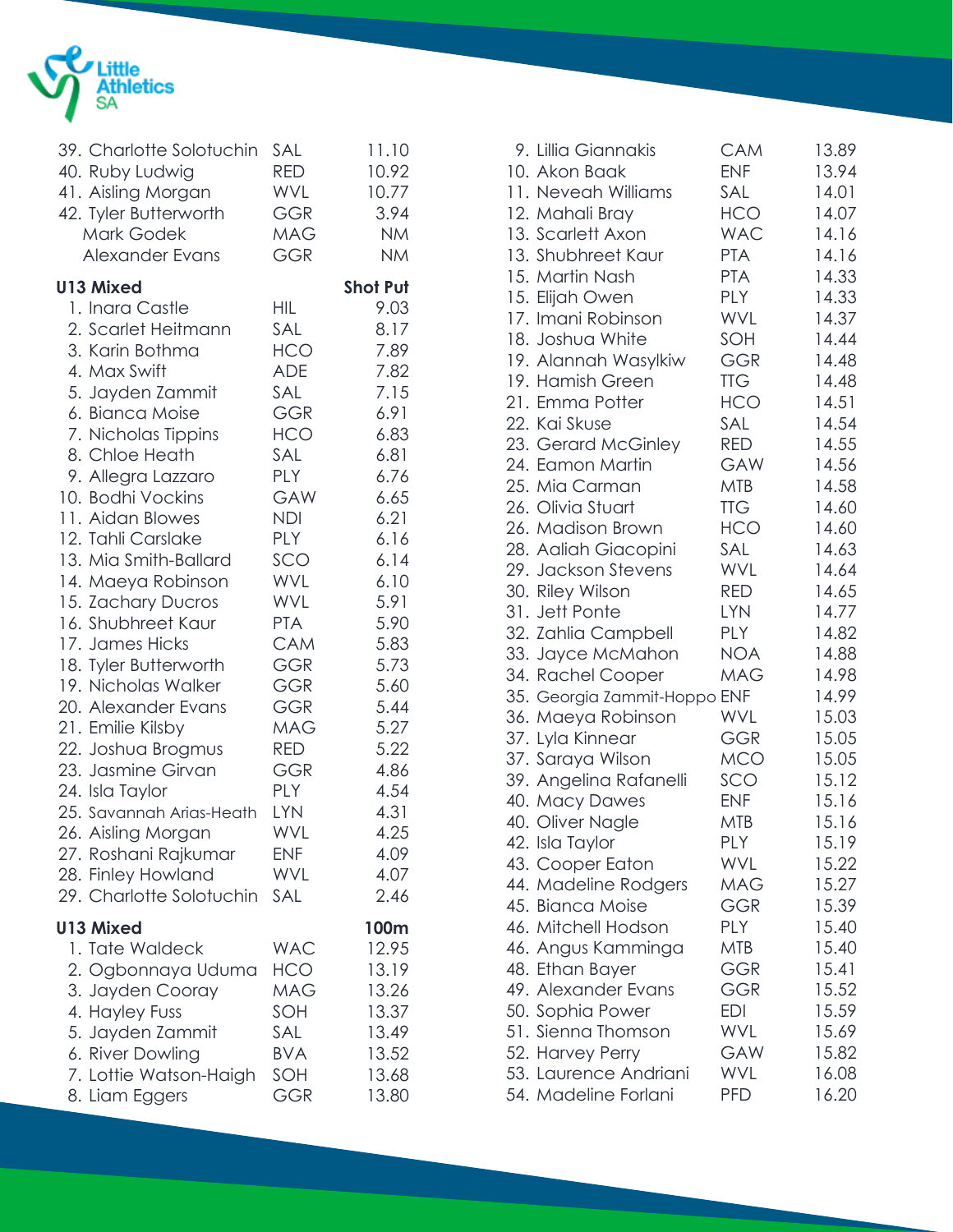

| 55. Pearl Little<br>55. Zachary Ducros<br>57. Rouvan Roets<br>58. Jasmine Girvan<br>59. Mitchell Walker<br>60. Rose Banks<br>61. Ruby Ludwig<br>62. Nicholas Walker<br>63. Roshani Rajkumar<br>64. Charlotte Solotuchin                                                                                                                                                                                                                                                                                                                                                                                                                                                                                                                        | <b>MCO</b><br><b>WVL</b><br><b>CDI</b><br><b>GGR</b><br><b>RIB</b><br><b>GAW</b><br><b>RED</b><br><b>GGR</b><br><b>ENF</b><br>SAL                                                                                                                                                                                                                                               | 16.61<br>16.61<br>16.62<br>16.79<br>17.00<br>17.13<br>18.11<br>18.34<br>20.42<br>21.02                                                                                                                                                                                                                        |
|------------------------------------------------------------------------------------------------------------------------------------------------------------------------------------------------------------------------------------------------------------------------------------------------------------------------------------------------------------------------------------------------------------------------------------------------------------------------------------------------------------------------------------------------------------------------------------------------------------------------------------------------------------------------------------------------------------------------------------------------|---------------------------------------------------------------------------------------------------------------------------------------------------------------------------------------------------------------------------------------------------------------------------------------------------------------------------------------------------------------------------------|---------------------------------------------------------------------------------------------------------------------------------------------------------------------------------------------------------------------------------------------------------------------------------------------------------------|
| <b>U13 Mixed</b><br>1. Iluka-Rose Taylor<br>2. Jayden Cooray<br>3. William Jarvis<br>4. Ogbonnaya Uduma<br>5. Hayley Fuss<br>6. River Dowling<br>7. Mahali Bray<br>8. Madison Brown<br>9. Phoenix Jackson<br>10. Lottie Watson-Haigh<br>10. Elijah Owen<br>12. Jayden Zammit<br>13. Neveah Williams<br>14. Imani Robinson<br>15. Liam Eggers<br>16. Finn Spanagel<br>17. Emma Potter<br>18. Hamish Green<br>19. Scarlett Axon<br>20. Mia Carman<br>21. Joshua Brogmus<br>22. Oliver Mason<br>23. Eamon Martin<br>24. Juvenal Doko Tchatoka EDI<br>25. Angus Kamminga<br>26. Alannah Wasylkiw<br>27. Karin Bothma<br>28. Charlotte Beard<br>29. Rachel Cooper<br>29. Jett Ponte<br>31. Zahlia Campbell<br>32. Jayce McMahon<br>33. Tory Milburn | <b>WAC</b><br><b>MAG</b><br><b>ADE</b><br>HCO<br>SOH<br><b>BVA</b><br>HCO<br><b>HCO</b><br><b>RIB</b><br>SOH<br><b>PLY</b><br>SAL<br>SAL<br>WVL<br><b>GGR</b><br><b>WVL</b><br><b>HCO</b><br><b>TTG</b><br><b>WAC</b><br><b>MTB</b><br><b>RED</b><br>SAL<br>GAW<br><b>MTB</b><br><b>GGR</b><br><b>HCO</b><br>WVL<br><b>MAG</b><br><b>LYN</b><br><b>PLY</b><br><b>NOA</b><br>SAL | 200m<br>25.96<br>26.74<br>26.99<br>27.27<br>27.59<br>27.76<br>27.98<br>28.10<br>28.26<br>28.46<br>28.46<br>28.50<br>28.54<br>28.96<br>29.01<br>29.57<br>29.60<br>29.95<br>30.01<br>30.02<br>30.03<br>30.23<br>30.31<br>30.34<br>30.43<br>30.62<br>30.71<br>30.81<br>30.83<br>30.83<br>30.86<br>31.09<br>31.12 |
| 34. Riley Wilson                                                                                                                                                                                                                                                                                                                                                                                                                                                                                                                                                                                                                                                                                                                               | <b>RED</b>                                                                                                                                                                                                                                                                                                                                                                      | 31.20                                                                                                                                                                                                                                                                                                         |

| 35. Aaliah Giacopini<br>36. Kai Skuse<br>37. Sienna Thomson<br>38. Saraya Wilson<br>39. Jackson Stevens<br>40. Sophia Power<br>41. Georgia Zammit-Hoppo ENF<br>42. Alexander Evans<br>43. Harvey Perry<br>44. Laurence Andriani<br>45. Oliver Nagle<br>46. Angelina Rafanelli<br>47. Ethan Bayer<br>48. Bianca Moise                                                                             | SAL<br>SAL<br>WVL<br><b>MCO</b><br><b>WVL</b><br><b>EDI</b><br><b>GGR</b><br><b>GAW</b><br><b>WVL</b><br>MTB<br>SCO<br>GGR<br><b>GGR</b>                                    | 31.21<br>31.35<br>31.38<br>31.46<br>31.60<br>31.69<br>31.70<br>31.71<br>32.10<br>32.38<br>32.39<br>32.40<br>32.61<br>32.91                                                     |
|--------------------------------------------------------------------------------------------------------------------------------------------------------------------------------------------------------------------------------------------------------------------------------------------------------------------------------------------------------------------------------------------------|-----------------------------------------------------------------------------------------------------------------------------------------------------------------------------|--------------------------------------------------------------------------------------------------------------------------------------------------------------------------------|
| 49. Madeline Forlani<br>50. Tyler Williamson<br>51. Mya Werfel<br>52. Aisling Morgan<br>53. Roshani Rajkumar<br>54. Charlotte Solotuchin                                                                                                                                                                                                                                                         | <b>PFD</b><br>SAL<br><b>INF</b><br><b>WVL</b><br><b>ENF</b><br>SAL                                                                                                          | 33.21<br>34.80<br>37.14<br>41.20<br>44.04<br>46.40                                                                                                                             |
| <b>U13 Mixed</b><br>1. Iluka-Rose Taylor<br>2. Hamish Green<br>3. Karin Bothma<br>4. Thomas George<br>5. Liam Eggers<br>6. Joshua White<br>7. Tory Milburn<br>8. Gerard McGinley<br>9. Neveah Williams<br>10. Luke Martin<br>11. Akon Baak<br>12. Scarlet Heitmann<br>13. Oliver Mason<br>14. Finn Spanagel<br>15. Tyler Williamson<br>16. Matilda Egarr<br>17. Bianca Moise<br>18. Liam Freundt | <b>WAC</b><br>TTG<br><b>HCO</b><br>ADE<br><b>GGR</b><br>SOH<br>SAL<br><b>RED</b><br>SAL<br>SOH<br><b>ENF</b><br>SAL<br>SAL<br>WVL<br>SAL<br><b>RED</b><br><b>GGR</b><br>SAL | 200m Hurdles<br>31.02<br>32.85<br>32.87<br>33.49<br>33.51<br>33.55<br>33.63<br>33.75<br>34.14<br>35.68<br>36.09<br>36.21<br>36.26<br>37.03<br>37.36<br>38.26<br>39.21<br>44.50 |
| <b>U13 Mixed</b><br>1. Lewis Bushby<br>2. William Jarvis<br>3. Ogbonnaya Uduma<br>4. Imani Robinson<br>5. Anthony Brooksby                                                                                                                                                                                                                                                                       | ADE<br><b>ADE</b><br><b>HCO</b><br><b>WVL</b><br><b>ENF</b>                                                                                                                 | 400m<br>1:01.63<br>1:02.39<br>1:04.39<br>1:04.79<br>1:05.27                                                                                                                    |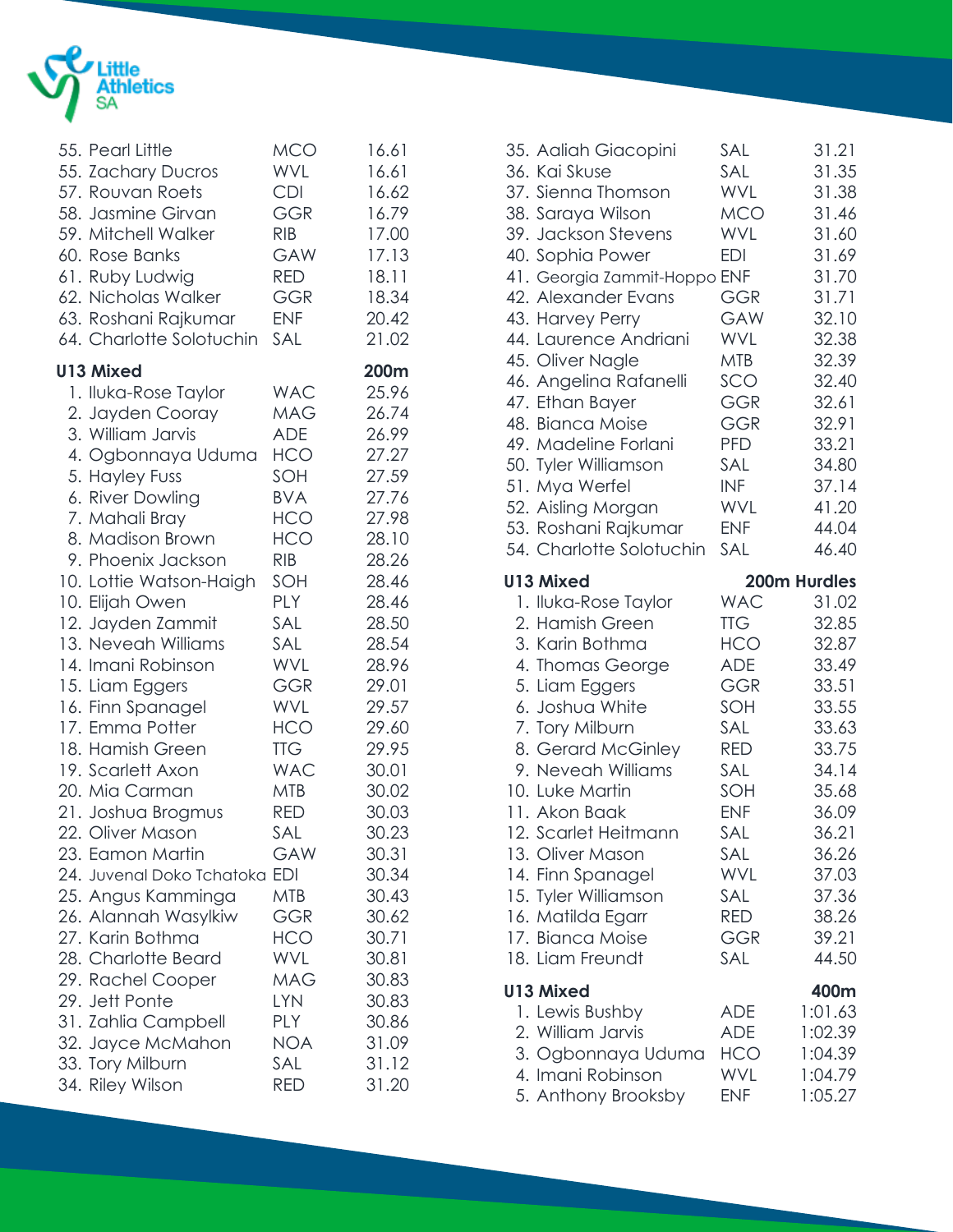

| 6. Mahali Bray        | <b>HCO</b> | 1:05.62 |
|-----------------------|------------|---------|
| 7. Finn Spanagel      | <b>WVL</b> | 1:06.36 |
| 8. Emma Potter        | HCO        | 1:06.55 |
| 9. Tristan Kidd       | ADE        | 1:08.26 |
| 10. Martin Nash       | <b>PTA</b> | 1:09.13 |
| 11. Louis Pietsch     | <b>WVL</b> | 1:09.15 |
| 12. Luke Martin       | SOH        | 1:09.54 |
| 13. Mia Carman        | <b>MTB</b> | 1:09.83 |
| 14. Joshua Brogmus    | <b>RED</b> | 1:10.54 |
| 15. Rachel Cooper     | <b>MAG</b> | 1:10.86 |
| 16. Jett Ponte        | <b>LYN</b> | 1:13.14 |
| 17. Ava Fox           | EDI        | 1:14.24 |
| 18. Charlotte Beard   | <b>WVL</b> | 1:14.65 |
| 19. James Hicks       | CAM        | 1:15.23 |
| 20. Matilda Egarr     | <b>RED</b> | 1:17.25 |
| 21. Gracie Potts      | PLY        | 1:17.59 |
| 22. Jessica Nation    | <b>PLY</b> | 1:17.85 |
| 23. Sophia Power      | EDI        | 1:18.41 |
| 24. Jack Grady        | <b>NAR</b> | 1:22.81 |
| 25. Aanika Kumar      | SAL        | 1:25.12 |
| 26. Zachary Ducros    | <b>WVL</b> | 1:25.96 |
| 27. Tyler Butterworth | <b>GGR</b> | 1:30.91 |
| <b>U13 Mixed</b>      |            | 800m    |
| 1. Louis Pietsch      | WVL        | 2:28.13 |
| 2. Thomas George      | <b>ADE</b> | 2:30.58 |
| 3. Tristan Kidd       | <b>ADE</b> | 2:31.17 |
| 4. Anthony Brooksby   | <b>ENF</b> | 2:35.76 |
| 5. Jayden Cooray      | <b>MAG</b> | 2:36.43 |
| 6. Emma Potter        | <b>HCO</b> | 2:37.45 |
| 7. Jasper Eaton       | <b>WVL</b> | 2:38.92 |
| 8. Amelia Farley      | <b>TTG</b> | 2:42.54 |
| 9. Jake Benfield      | <b>PTA</b> | 2:43.49 |
| 10. Maeya Robinson    | <b>WVL</b> | 2:48.15 |
| 11. Laurence Andriani | WVL        | 2:48.37 |
| 12. Mia Carman        | <b>MTB</b> | 2:49.65 |
| 13. Luke Martin       | SOH        | 2:53.56 |
| 14. Jett Ponte        | <b>LYN</b> | 2:58.05 |
| 15. Matilda Egarr     | <b>RED</b> | 2:58.32 |
| 16. Jessica Nation    | <b>PLY</b> | 3:01.76 |
| 17. Tarique Kamish    | <b>NOA</b> | 3:05.18 |
| 18. Sophie Van Schaik | <b>MAG</b> | 3:08.71 |
| 19. Charlotte Beard   | <b>WVL</b> | 3:08.90 |
| 20. Jack Grady        | <b>NAR</b> | 3:16.30 |
| 21. Liam Freundt      | SAL        | 3:28.04 |
| 22. Aanika Kumar      | SAL        | 3:33.09 |

| U14 Boys<br>1. Joshua Rositano<br>2. Cooper Raftery<br>3. Ashton Liebeknecht<br>4. Bradley Fakes<br>5. Tyler Ward<br>5. Daniel Bale<br>7. Xavier Mazurczak<br>8. Haydon Taylor<br>9. Samuel Doan<br>9. Jason Ellsmore<br>11. Flynn Grieve | WVL<br>WVL<br><b>CDI</b><br><b>HCO</b><br><b>RED</b><br>GAW<br><b>EDI</b><br>GAW<br><b>ADE</b><br>GAW<br><b>ADE</b> | <b>High Jump</b><br>1.63<br>1.55<br>1.45<br>1.40<br>1.30<br>1.30<br>1.25<br>1.15<br>1.10<br>1.10<br>1.05 |
|-------------------------------------------------------------------------------------------------------------------------------------------------------------------------------------------------------------------------------------------|---------------------------------------------------------------------------------------------------------------------|----------------------------------------------------------------------------------------------------------|
| U14 Boys<br>1. Cooper Fieldhouse<br>2. Lachlan Wishart<br>3. Jayden Spalding<br>4. Aiden Edwards<br>5. Zac Walker-Kluske<br>6. Zachary Osman<br><b>Flynn Grieve</b>                                                                       | <b>GGR</b><br><b>ADE</b><br>SAL<br><b>GGR</b><br>GAW<br><b>MBR</b><br><b>ADE</b>                                    | <b>Javelin</b><br>27.23<br>23.32<br>17.74<br>17.20<br>15.87<br>13.40<br><b>NM</b>                        |
| U14 Boys<br>1. Cooper Raftery<br>2. Ashton Liebeknecht<br>3. Jonathan Thomas<br>4. Jared Cenko<br>5. Haydon Taylor<br>6. Owen Sun<br>7. Cobey Davis                                                                                       | WVL<br><b>CDI</b><br><b>INF</b><br>EDI<br>GAW<br><b>ADE</b><br>SAL                                                  | 90m Hurdles<br>14.44<br>15.43<br>15.51<br>16.75<br>17.05<br>18.06<br>19.40                               |
| U14 Boys<br>1. Xavier Mazurczak<br>2. Lachlan Tee<br>3. Jackson Strawhorn<br>4. Daniel Bale<br>5. Lachlan Wishart<br>6. Jason Ellsmore                                                                                                    | EDI<br>LYN<br><b>MTB</b><br>GAW<br><b>ADE</b><br><b>GAW</b>                                                         | 800m<br>2:32.32<br>2:34.11<br>2:36.31<br>2:41.52<br>2:55.12<br>3:04.23                                   |
| U14 Boys<br>1. Joseph Hewson<br>2. Jackson Strawhorn<br>3. Jack McAuliffe<br>4. Jason Ellsmore                                                                                                                                            | <b>ADE</b><br><b>MTB</b><br>EDI<br>GAW                                                                              | 1500m<br>5:00.52<br>5:15.80<br>5:22.11<br>6:01.84<br>1500m Walk                                          |
| U14 Boys<br>1. Jason Ellsmore<br>U14 Girls                                                                                                                                                                                                | GAW                                                                                                                 | 10:07.66<br><b>High Jump</b>                                                                             |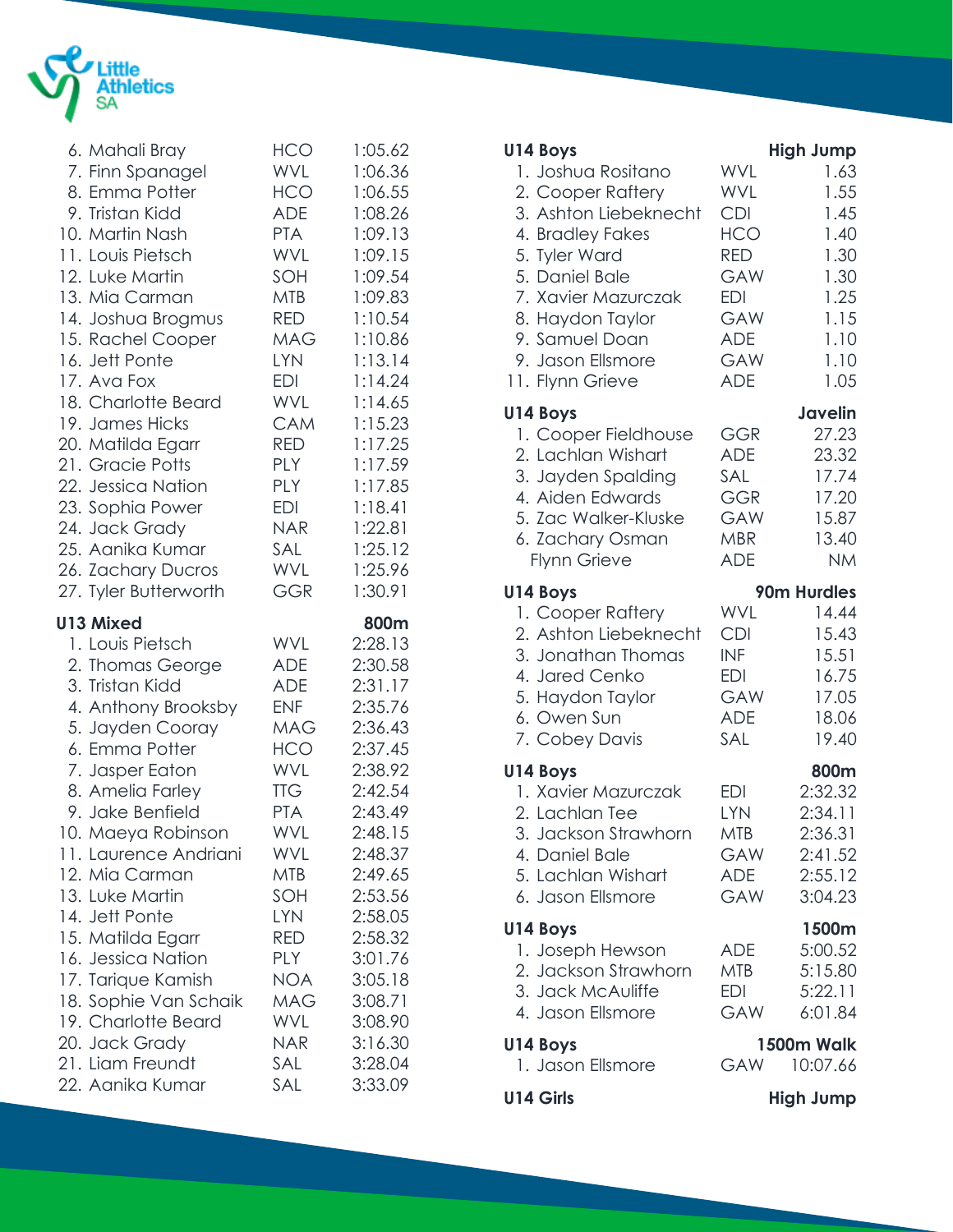

| 1. Hailey Quast<br>2. Angelina Legrand                                                                                                                                                                                                                                                                                                                                                                                                                                                   | <b>MBR</b><br><b>EDI</b>                                                                                                                                                                                                                                 | 1.35<br>1.30                                                                                                                                                                              |
|------------------------------------------------------------------------------------------------------------------------------------------------------------------------------------------------------------------------------------------------------------------------------------------------------------------------------------------------------------------------------------------------------------------------------------------------------------------------------------------|----------------------------------------------------------------------------------------------------------------------------------------------------------------------------------------------------------------------------------------------------------|-------------------------------------------------------------------------------------------------------------------------------------------------------------------------------------------|
| <b>U14 Girls</b><br>1. Ashley James<br>2. Ava Barton<br>3. Georgie Fielder<br>4. Ella Rogers<br>5. Ella Buchanan<br>6. Isla Dundas                                                                                                                                                                                                                                                                                                                                                       | EDI<br><b>ADE</b><br><b>WAC</b><br>GAW<br><b>HCO</b><br><b>MAG</b>                                                                                                                                                                                       | <b>Javelin</b><br>30.87<br>30.10<br>27.40<br>22.04<br>13.35<br>13.18                                                                                                                      |
| <b>U14 Girls</b><br>1. Ashley James<br>2. Dallas Marks<br>3. Lily Colville<br>4. Isla Dundas<br><b>U14 Girls</b>                                                                                                                                                                                                                                                                                                                                                                         | <b>EDI</b><br>WAC<br><b>WAC</b><br><b>MAG</b>                                                                                                                                                                                                            | <b>80m Hurdles</b><br>13.65<br>14.04<br>15.09<br>18.65<br>800m                                                                                                                            |
| 1. Lily Colville                                                                                                                                                                                                                                                                                                                                                                                                                                                                         | <b>WAC</b>                                                                                                                                                                                                                                               | 2:52.87                                                                                                                                                                                   |
| <b>U14 Girls</b><br>1. Angelina Legrand                                                                                                                                                                                                                                                                                                                                                                                                                                                  | <b>EDI</b>                                                                                                                                                                                                                                               | 1500m<br>6:04.38                                                                                                                                                                          |
| <b>U14 Girls</b><br>1. Elise Scott                                                                                                                                                                                                                                                                                                                                                                                                                                                       | SCO                                                                                                                                                                                                                                                      | 1500m Walk<br>8:39.91                                                                                                                                                                     |
| <b>U14 Mixed</b><br>1. Cooper Raftery<br>2. Ashley James<br>3. Georgie Fielder<br>4. Joshua Rositano<br>5. Jonathan Thomas<br>6. Ashmi Dangi<br>6. Hugo Jaeschke<br>8. Owen Sun<br>9. Hannah Anderson<br>10. Dallas Marks<br>11. Anique Cleggett<br>12. Cobey Davis<br>13. Isabella Zillante<br>14. Haydon Taylor<br>15. Zali Trenorden<br>15. Elise Scott<br>17. Aiden Edwards<br>18. Oliver Western<br>19. Lily Colville<br>20. Ella Rogers<br>21. Hailey Quast<br>22. Daly Burckhardt | WVL<br><b>EDI</b><br><b>WAC</b><br><b>WVL</b><br><b>INF</b><br><b>ENF</b><br><b>MAG</b><br><b>ADE</b><br><b>EDI</b><br><b>WAC</b><br><b>CDI</b><br>SAL<br><b>ENF</b><br>GAW<br>HCO<br>SCO<br>GGR<br><b>CDI</b><br><b>WAC</b><br>GAW<br><b>MBR</b><br>SOH | Long Jump<br>4.86<br>4.85<br>4.81<br>4.67<br>4.59<br>4.52<br>4.52<br>4.46<br>4.39<br>4.38<br>4.31<br>4.15<br>4.10<br>4.08<br>4.06<br>4.06<br>4.05<br>3.93<br>3.90<br>3.83<br>3.71<br>3.65 |

| 23. Lachlan Tee<br>24. Samuel Doan<br>25. Alina Berridge<br>25. Zac Walker-Kluske<br>27. Matylda Commane-Jacobs<br>28. Jason Ellsmore<br>29. Ella Buchanan<br>30. Flynn Grieve<br>Lachlan Wishart<br><b>Jared Cenko</b>                                                                                                                                                                      | <b>LYN</b><br><b>ADE</b><br>MAG<br>GAW<br><b>MTB</b><br>GAW<br>HCO<br><b>ADE</b><br><b>ADE</b><br><b>EDI</b>                                                                                                                 | 3.59<br>3.57<br>3.52<br>3.52<br>3.44<br>3.37<br>3.24<br>2.43<br><b>NM</b><br><b>NM</b>                                                                              |
|----------------------------------------------------------------------------------------------------------------------------------------------------------------------------------------------------------------------------------------------------------------------------------------------------------------------------------------------------------------------------------------------|------------------------------------------------------------------------------------------------------------------------------------------------------------------------------------------------------------------------------|---------------------------------------------------------------------------------------------------------------------------------------------------------------------|
| <b>U14 Mixed</b><br>1. Cooper Raftery<br>2. Ashmi Dangi<br>3. Joshua Rositano<br>4. Owen Sun<br>5. Hannah Anderson<br>6. Isabella Zillante<br>7. Cobey Davis<br>8. Lily Colville<br>9. Daniel Bale<br>10. Bradley Fakes<br>11. Elise Scott<br>12. Zali Trenorden<br>13. Aiden Edwards<br>14. Tyler Ward<br>15. Alina Berridge<br>16. Samuel Doan<br>17. Jayden Spalding<br>18. Zachary Osman | <b>WVL</b><br><b>ENF</b><br>WVL<br><b>ADE</b><br><b>EDI</b><br><b>ENF</b><br>SAL<br><b>WAC</b><br><b>GAW</b><br><b>HCO</b><br>SCO<br><b>HCO</b><br><b>GGR</b><br><b>RED</b><br><b>MAG</b><br><b>ADE</b><br>SAL<br><b>MBR</b> | <b>Triple Jump</b><br>10.97<br>9.81<br>9.45<br>9.32<br>9.24<br>9.15<br>9.09<br>9.04<br>8.99<br>8.97<br>8.72<br>8.70<br>8.57<br>8.19<br>8.08<br>8.07<br>7.11<br>6.51 |
| <b>U14 Mixed</b><br>1. Jai Thomas<br>2. Isabella Zillante<br>3. Archie Stanford<br>4. Cooper Fieldhouse<br>5. Jayden Spalding<br>6. Tyler Ward<br>7. Isla Dundas<br>8. Daniel Bale<br>9. Zane Sheldrick<br>10. Anique Cleggett<br>11. Ashmi Dangi<br>12. Ella Rogers<br>13. Daly Burckhardt<br>14. Zac Walker-Kluske<br>15. Aiden Edwards                                                    | SAL<br><b>ENF</b><br><b>CDI</b><br>GGR<br>SAL<br><b>RED</b><br>MAG<br><b>GAW</b><br>MAG<br><b>CDI</b><br><b>ENF</b><br>GAW<br>SOH<br>GAW<br>GGR                                                                              | <b>Discus</b><br>25.96<br>23.76<br>23.36<br>21.97<br>21.96<br>20.87<br>20.20<br>20.05<br>19.57<br>18.06<br>17.58<br>17.41<br>17.10<br>15.41<br>14.84                |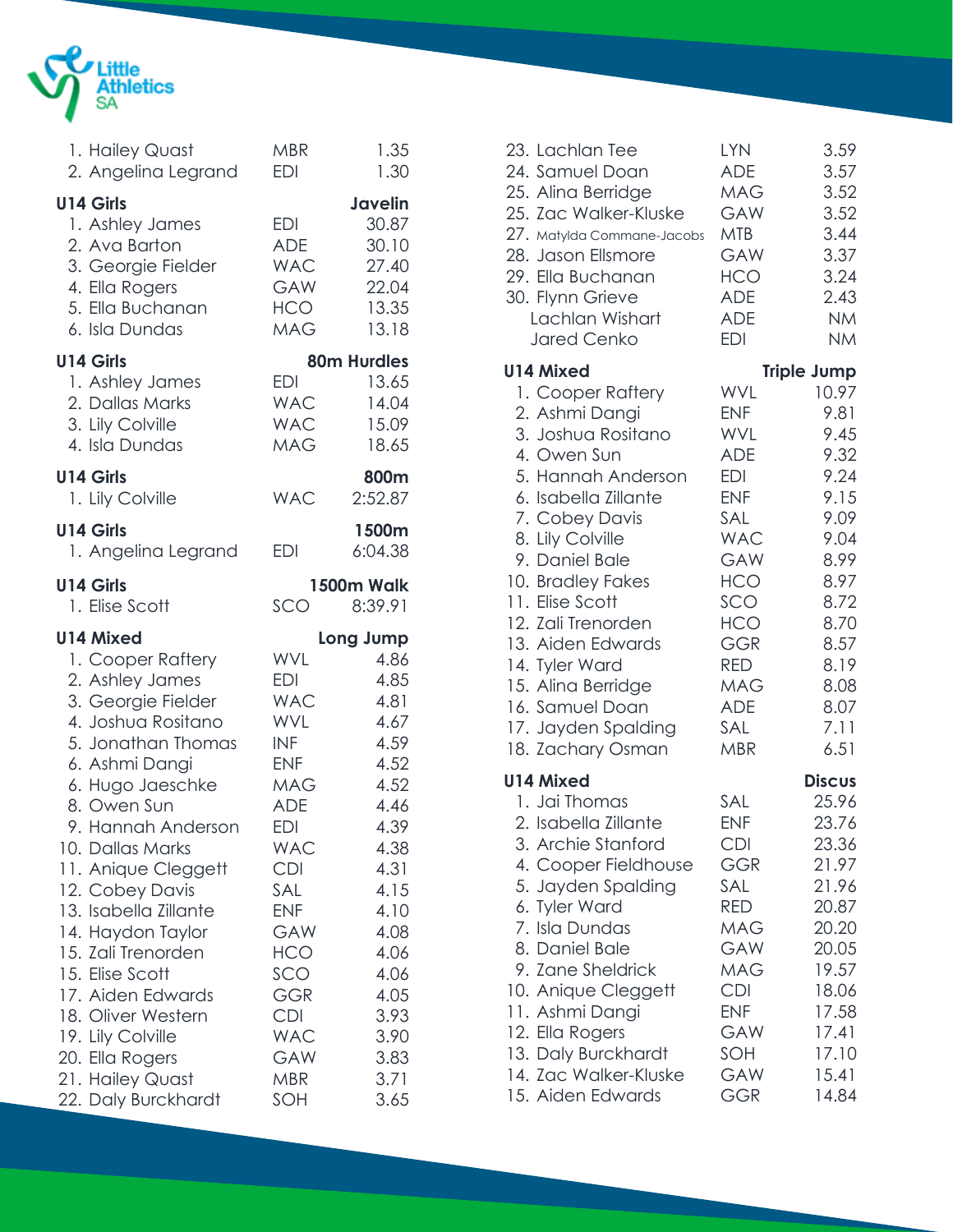

| 16. Lachlan Tee<br>17. Zachary Osman<br>18. Hiroki Tunn<br>19. Matylda Commane-Jacobs<br>20. Hailey Quast<br>21. Alina Berridge                                                                                                                                                                                                                                                                                                          | <b>LYN</b><br><b>MBR</b><br><b>MAG</b><br><b>MTB</b><br><b>MBR</b><br><b>MAG</b>                                                                                                                                                                         | 14.31<br>14.10<br>14.02<br>12.81<br>12.12<br>9.85                                                                                                                        |
|------------------------------------------------------------------------------------------------------------------------------------------------------------------------------------------------------------------------------------------------------------------------------------------------------------------------------------------------------------------------------------------------------------------------------------------|----------------------------------------------------------------------------------------------------------------------------------------------------------------------------------------------------------------------------------------------------------|--------------------------------------------------------------------------------------------------------------------------------------------------------------------------|
| <b>U14 Mixed</b><br>1. Jai Thomas<br>2. Cooper Fieldhouse<br>3. Jayden Spalding<br>4. Archie Stanford<br>5. Jared Cenko<br>6. Zac Walker-Kluske<br>7. Isabella Zillante<br>8. Georgie Fielder<br>9. Logan Mayne<br>10. Ella Rogers<br>11. Oliver Western<br>12. Lachlan Wishart<br>13. Anique Cleggett<br>14. Aiden Edwards<br>15. Dallas Marks<br>16. Samuel Doan<br>17. Matylda Commane-Jacobs<br>18. Isla Dundas<br>19. Zachary Osman | SAL<br><b>GGR</b><br>SAL<br><b>CDI</b><br><b>EDI</b><br><b>GAW</b><br><b>ENF</b><br><b>WAC</b><br><b>MPA</b><br><b>GAW</b><br><b>CDI</b><br><b>ADE</b><br><b>CDI</b><br><b>GGR</b><br><b>WAC</b><br><b>ADE</b><br><b>MTB</b><br><b>MAG</b><br><b>MBR</b> | <b>Shot Put</b><br>10.39<br>9.35<br>9.07<br>8.91<br>8.83<br>8.62<br>8.56<br>8.47<br>8.27<br>8.07<br>7.97<br>7.73<br>7.68<br>7.19<br>7.06<br>6.94<br>6.92<br>6.29<br>6.09 |
| <b>U14 Mixed</b><br>1. Joel Ebomo Zoalang<br>2. Jay McTavish<br>3. Jonathan Thomas<br>4. Hiroki Tunn<br>5. Joshua Rositano<br>6. Archie Stanford<br>7. Anique Cleggett<br>8. Hugo Jaeschke<br>9. Cooper Raftery<br>10. Owen Sun<br>11. Grace Rogers<br>12. Haydon Taylor<br>13. Xavier Mazurczak<br>14. Oliver Western<br>15. Ashmi Dangi<br>16. Hannah Anderson<br>17. Zea Paech<br>18. Elise Scott                                     | <b>CDI</b><br><b>NDI</b><br><b>INF</b><br><b>MAG</b><br>WVL<br><b>CDI</b><br><b>CDI</b><br><b>MAG</b><br>WVL<br>ADE<br>SCO<br>GAW<br>EDI<br><b>CDI</b><br><b>ENF</b><br>EDI<br><b>CDI</b><br>SCO                                                         | 100m<br>12.93<br>13.07<br>13.23<br>13.35<br>13.39<br>13.50<br>13.58<br>13.61<br>13.62<br>13.62<br>13.76<br>13.82<br>13.83<br>13.93<br>14.02<br>14.06<br>14.14<br>14.18   |

| 19. Cobey Davis<br>20. Ella Rogers<br>21. Jenae Malan<br>22. Matylda Commane-Jacobs<br>23. Lachlan Wishart<br>24. Lachlan Tee<br>25. Alina Berridge<br>26. Zac Walker-Kluske<br>27. Jai Thomas<br>28. Samuel Doan<br>29. Daly Burckhardt<br>30. Isla Dundas<br>31. Cooper Fieldhouse<br>32. Ella Buchanan                                                                                                                                                                                                                                                  | SAL<br>GAW<br>SOH<br>MTB<br>ADE<br>LYN<br><b>MAG</b><br><b>GAW</b><br>SAL<br>ADE<br>SOH<br><b>MAG</b><br><b>GGR</b><br><b>HCO</b>                                                                                                                                             | 14.38<br>14.55<br>14.57<br>14.72<br>14.76<br>14.80<br>15.03<br>15.08<br>15.19<br>15.21<br>15.51<br>15.69<br>15.74<br>15.75                                                                                                             |
|------------------------------------------------------------------------------------------------------------------------------------------------------------------------------------------------------------------------------------------------------------------------------------------------------------------------------------------------------------------------------------------------------------------------------------------------------------------------------------------------------------------------------------------------------------|-------------------------------------------------------------------------------------------------------------------------------------------------------------------------------------------------------------------------------------------------------------------------------|----------------------------------------------------------------------------------------------------------------------------------------------------------------------------------------------------------------------------------------|
| <b>U14 Mixed</b>                                                                                                                                                                                                                                                                                                                                                                                                                                                                                                                                           |                                                                                                                                                                                                                                                                               | 200m                                                                                                                                                                                                                                   |
| 1. Jay McTavish<br>2. Archie Stanford<br>3. Joshua Rositano<br>4. Xavier Mazurczak<br>5. Oliver Western<br>6. Hugo Jaeschke<br>7. Jared Cenko<br>8. Jonathan Thomas<br>9. Joel Ebomo Zoalang<br>10. Hannah Anderson<br>11. Dallas Marks<br>12. Lily Colville<br>13. Owen Sun<br>14. Ashmi Dangi<br>15. Elise Scott<br>16. Zali Trenorden<br>17. Lachlan Tee<br>18. Jenae Malan<br>19. Daniel Bale<br>20. Logan Mayne<br>21. Jai Thomas<br>22. Alina Berridge<br>23. Matylda Commane-Jacobs<br>24. Daly Burckhardt<br>25. Hailey Quast<br>26. Ella Buchanan | NDI<br>CDI<br><b>WVL</b><br><b>EDI</b><br>CDI<br><b>MAG</b><br>EDI<br>INF<br>CDI<br><b>EDI</b><br><b>WAC</b><br><b>WAC</b><br><b>ADE</b><br><b>ENF</b><br>SCO<br><b>HCO</b><br><b>LYN</b><br>SOH<br>GAW<br><b>MPA</b><br>SAL<br>MAG<br><b>MTB</b><br>SOH<br>MBR<br><b>HCO</b> | 25.79<br>26.41<br>26.64<br>27.23<br>27.26<br>27.60<br>27.65<br>27.81<br>27.88<br>27.99<br>28.40<br>28.48<br>28.49<br>28.54<br>28.57<br>28.92<br>29.81<br>30.30<br>30.62<br>30.65<br>31.04<br>31.16<br>31.69<br>32.11<br>32.93<br>33.47 |
| 27. Jayden Spalding                                                                                                                                                                                                                                                                                                                                                                                                                                                                                                                                        | SAL                                                                                                                                                                                                                                                                           | 34.66                                                                                                                                                                                                                                  |
| <b>U14 Mixed</b><br>1. Georgie Fielder                                                                                                                                                                                                                                                                                                                                                                                                                                                                                                                     | 200m Hurdles<br><b>WAC</b>                                                                                                                                                                                                                                                    | 30.56                                                                                                                                                                                                                                  |
| 2. Oliver Western                                                                                                                                                                                                                                                                                                                                                                                                                                                                                                                                          | <b>CDI</b>                                                                                                                                                                                                                                                                    | 32.05                                                                                                                                                                                                                                  |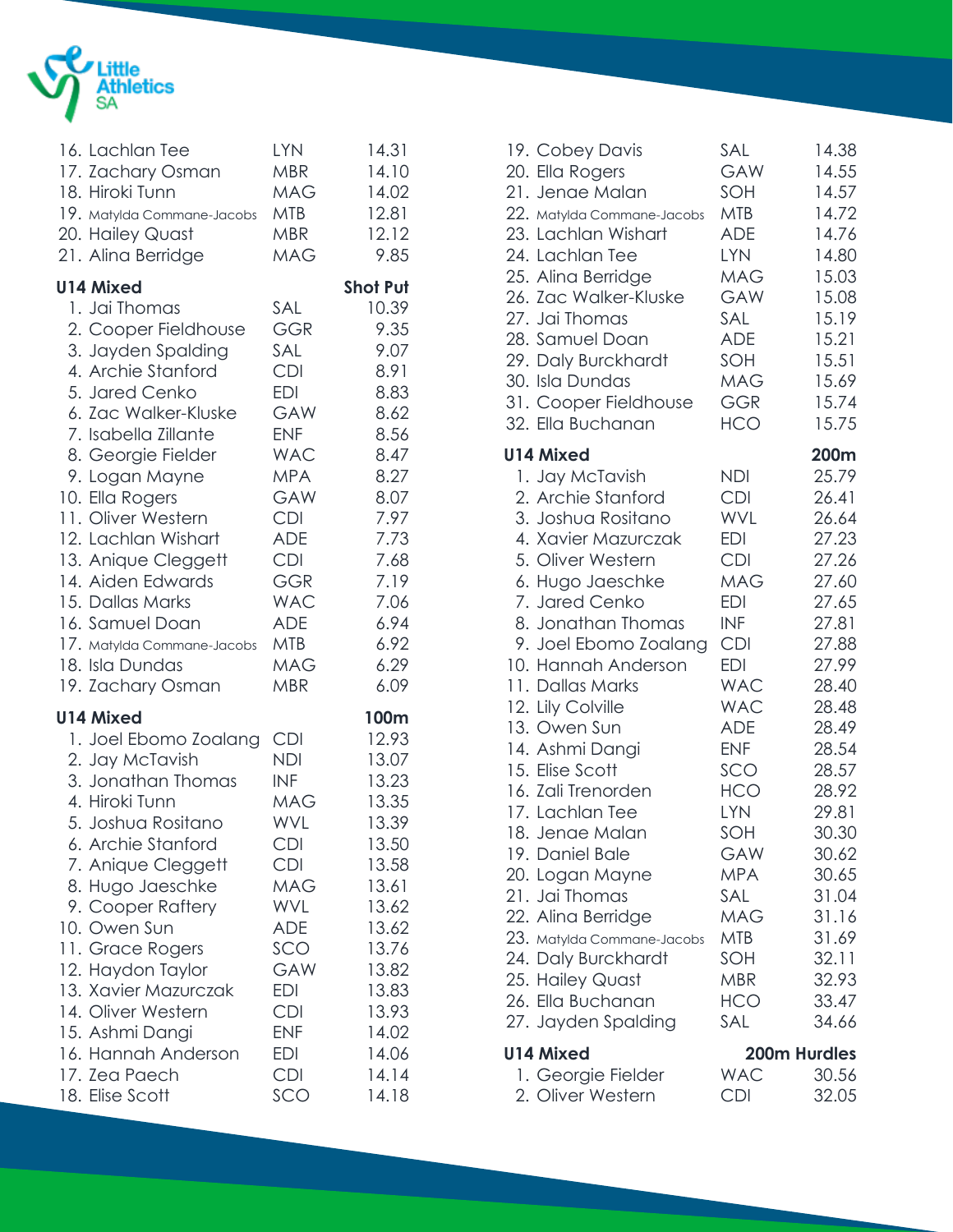

| 3. Ashley James<br>4. Dallas Marks<br>5. Grace Rogers<br>6. Jared Cenko<br>7. Tyler Ward<br>8. Haydon Taylor<br>9. Cobey Davis<br>10. Hailey Quast<br>11. Jenae Malan                                                       | <b>EDI</b><br><b>WAC</b><br>SCO<br>EDI<br><b>RED</b><br><b>GAW</b><br>SAL<br><b>MBR</b><br>SOH                      | 32.08<br>32.13<br>32.19<br>32.73<br>34.92<br>34.96<br>35.05<br>36.72<br>38.10                                      |
|-----------------------------------------------------------------------------------------------------------------------------------------------------------------------------------------------------------------------------|---------------------------------------------------------------------------------------------------------------------|--------------------------------------------------------------------------------------------------------------------|
| <b>U14 Mixed</b><br>1. Xavier Mazurczak<br>2. Archie Stanford<br>2. Grace Rogers<br>4. Noah Lawry<br>4. Zali Trenorden<br>6. Hannah Anderson<br>7. Ruby Rohrlach<br>8. Tyler Ward<br>9. Zane Sheldrick<br>10. Charli Tomney | EDI<br><b>CDI</b><br>SCO<br><b>CDI</b><br><b>HCO</b><br>EDI<br><b>PTA</b><br><b>RED</b><br><b>MAG</b><br><b>MPA</b> | 400m<br>1:04.52<br>1:05.91<br>1:05.91<br>1:08.71<br>1:08.71<br>1:09.31<br>1:15.64<br>1:15.84<br>1:17.67<br>1:18.01 |
| U15 Boys<br>1. Stephan Pretorius<br>1. Lachlan Zammit<br>1. Jayden Williamson<br>1. Mitchell Rowe<br>5. Jacob Seaman<br>6. Christopher Murray                                                                               | <b>TTG</b><br>SAL<br>SAL<br><b>GAW</b><br><b>PTA</b><br>PFD                                                         | <b>High Jump</b><br>1.48<br>1.48<br>1.48<br>1.48<br>1.33<br>1.28                                                   |
| U15 Boys<br>1. Jackson Eastwood<br>2. James Nash<br>3. Mitchell Rowe<br>4. Jacob Seaman<br>5. Ben Ireson<br>6. Jayden Williamson<br>7. Aiden Radlett<br>8. Rylan Kretschmer<br>9. Ethan Brown<br>10. Olara Ongee            | SAL<br><b>PTA</b><br>GAW<br><b>PTA</b><br><b>HCO</b><br>SAL<br>SAL<br><b>HCO</b><br><b>HCO</b><br>SAL               | Long Jump<br>5.07<br>5.02<br>4.80<br>4.71<br>4.27<br>4.16<br>3.95<br>3.65<br>3.58<br>3.49                          |
| U15 Boys<br>1. Ronan Morris<br>2. James Nash<br>3. Stephan Pretorius<br>4. Jack Hodson<br>5. Mitchell Rowe                                                                                                                  | НIL<br><b>PTA</b><br><b>TTG</b><br><b>PLY</b><br>GAW                                                                | <b>Triple Jump</b><br>11.52<br>10.61<br>10.51<br>10.09<br>9.65                                                     |

| 6. Jayden Williamson<br>7. Ben Ireson<br>8. Aiden Radlett<br>9. Olara Ongee<br>Jackson Eastwood                                                                                                                       | SAL<br><b>HCO</b><br>SAL<br>SAL<br>SAL                                                                              | 9.33<br>9.15<br>8.62<br>6.26<br><b>NM</b>                                                                       |
|-----------------------------------------------------------------------------------------------------------------------------------------------------------------------------------------------------------------------|---------------------------------------------------------------------------------------------------------------------|-----------------------------------------------------------------------------------------------------------------|
| U15 Boys<br>1. Noah Schoepf<br>2. Zayden Kamish<br>3. Christian Whitwell<br>4. Jackson Eastwood<br>5. Ronan Morris<br>6. Cooper Rech<br>7. Aiden Radlett<br>8. Jacob Seaman<br>9. Rylan Kretschmer<br>10. Ethan Brown | <b>NDI</b><br><b>NOA</b><br>HIL<br>SAL<br><b>HIL</b><br><b>CDI</b><br>SAL<br><b>PTA</b><br><b>HCO</b><br><b>HCO</b> | <b>Discus</b><br>53.00<br>47.79<br>37.57<br>36.87<br>36.83<br>29.68<br>26.79<br>24.08<br>21.25<br>16.88         |
| U15 Boys<br>1. Zayden Kamish<br>2. Stephan Pretorius<br>3. Noah Schoepf<br>4. Jacob Seaman<br>5. Thomas Kemp<br>6. Aiden Radlett<br>7. Jayden Williamson<br>8. Cody Banks<br>Christian Whitwell<br>Olara Ongee        | <b>NOA</b><br><b>TTG</b><br><b>NDI</b><br><b>PTA</b><br>SAL<br>SAL<br>SAL<br>GAW<br>HIL<br>SAL                      | <b>Javelin</b><br>49.18<br>34.43<br>24.38<br>19.98<br>17.57<br>16.15<br>13.74<br>2.12<br><b>NM</b><br><b>NM</b> |
| U15 Boys<br>1. Noah Schoepf<br>2. Ronan Morris<br>3. Zayden Kamish<br>4. Jackson Eastwood<br>5. Lachlan Zammit<br>6. Aiden Radlett<br>7. Olara Ongee<br>8. Rylan Kretschmer<br>9. Christopher Murray                  | <b>NDI</b><br><b>HIL</b><br><b>NOA</b><br>SAL<br>SAL<br>SAL<br>SAL<br><b>HCO</b><br><b>PFD</b>                      | <b>Shot Put</b><br>13.16<br>11.79<br>11.01<br>10.76<br>9.24<br>8.78<br>6.95<br>6.82<br>6.77                     |
| U15 Boys<br>1. Ronan Morris<br>2. James Nash<br>3. Mitchell Rowe<br>4. Mavrik Wilson<br>5. Joseph Ciabattoni<br>6. Jack Hodson                                                                                        | HIL<br><b>PTA</b><br>GAW<br><b>FWC</b><br><b>WVL</b><br><b>PLY</b>                                                  | 100m<br>11.87<br>12.51<br>12.55<br>12.76<br>13.40<br>13.44                                                      |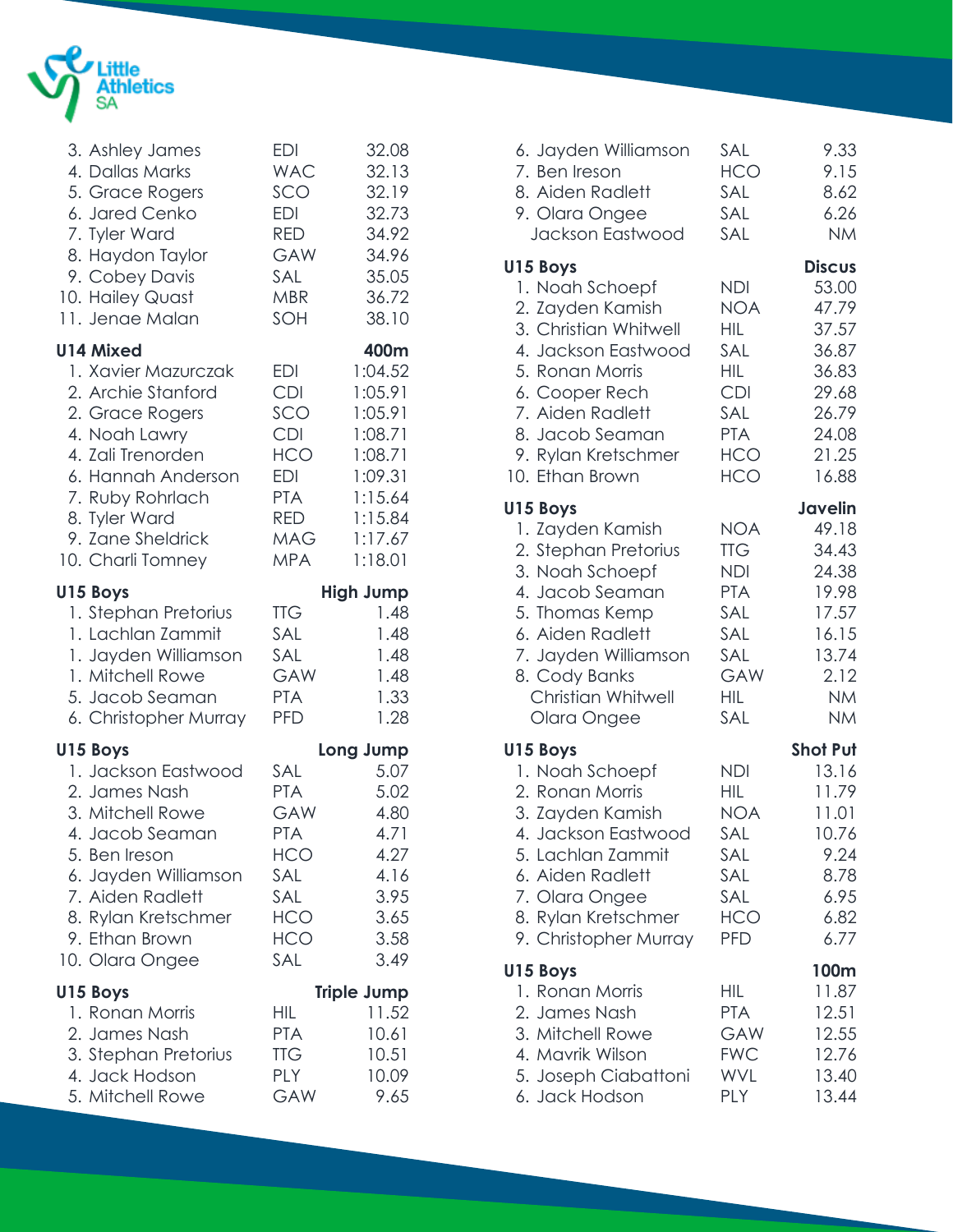

| <b>U15 Girls</b>                                                                                                                                                                                                                       |                                                                                                                                   | <b>High Jump</b>                                                                                        |
|----------------------------------------------------------------------------------------------------------------------------------------------------------------------------------------------------------------------------------------|-----------------------------------------------------------------------------------------------------------------------------------|---------------------------------------------------------------------------------------------------------|
| U15 Boys<br>1. Zayden Kamish<br>2. Cooper Rech<br>3. Lachlan Zammit                                                                                                                                                                    | <b>NOA</b><br><b>CDI</b><br>SAL                                                                                                   | 1500m Walk<br>7:15.43<br>7:35.54<br>8:58.00                                                             |
| U15 Boys<br>1. Thomas Kemp<br>2. Jacob Seaman<br>3. Ethan Brown                                                                                                                                                                        | SAL<br><b>PTA</b><br><b>HCO</b>                                                                                                   | 1500m<br>4:56.19<br>4:58.86<br>5:33.62                                                                  |
| U15 Boys<br>1. Thomas Kemp<br>2. Ben Ireson<br>3. Christopher Murray                                                                                                                                                                   | SAL<br>HCO<br><b>PFD</b>                                                                                                          | 800m<br>2:23.94<br>2:28.74<br>3:01.99                                                                   |
| U15 Boys<br>1. Nicholas Pavia<br>2. Ben Ireson                                                                                                                                                                                         | <b>ADE</b><br><b>HCO</b>                                                                                                          | 400m<br>58.28<br>1:04.95                                                                                |
| U15 Boys<br>1. Nicholas Pavia<br>2. Mavrik Wilson                                                                                                                                                                                      | ADE<br><b>FWC</b>                                                                                                                 | <b>300m Hurdles</b><br>46.50<br>51.07                                                                   |
| U15 Boys<br>1. Ronan Morris<br>2. Nicholas Pavia<br>3. Mitchell Rowe<br>4. James Nash<br>5. Mavrik Wilson<br>6. Jackson Eastwood<br>7. Joseph Ciabattoni<br>8. Jack Hodson<br>9. Ben Ireson<br>10. Ethan Brown<br>11. Rylan Kretschmer | HIL<br>ADE<br><b>GAW</b><br><b>PTA</b><br><b>FWC</b><br>SAL<br><b>WVL</b><br><b>PLY</b><br><b>HCO</b><br><b>HCO</b><br><b>HCO</b> | 200m<br>23.87<br>24.37<br>25.12<br>26.11<br>27.02<br>27.45<br>27.61<br>28.35<br>29.38<br>31.59<br>33.84 |
| U15 Boys<br>1. Nicholas Pavia<br>2. Mavrik Wilson<br>3. Jayden Williamson                                                                                                                                                              | <b>ADE</b><br><b>FWC</b><br>SAL                                                                                                   | 100m Hurdles<br>16.06<br>17.17<br>19.84                                                                 |
| 7. Thomas Kemp<br>8. Lachlan Zammit<br>9. Cody Banks<br>10. Christopher Murra<br>11. Olara Ongee<br>12. Ethan Brown<br>13. Rylan Kretschmer                                                                                            | SAL<br>SAL<br>GAW<br><b>PFD</b><br>SAL<br><b>HCO</b><br><b>HCO</b>                                                                | 13.47<br>13.52<br>13.82<br>14.03<br>14.86<br>15.23<br>15.35                                             |

| 1. Charlotte McAuliffe<br>2. Matilda Gourlay<br>2. Lily Potter<br>4. Holly Sweeney<br>4. Tahlia Wasylkiw<br>6. Chelsea Weaver<br>7. Sophie Warnecke | EDI<br><b>NOA</b><br><b>HCO</b><br><b>TVA</b><br>GGR<br>GGR<br>SAL | 1.45<br>1.40<br>1.40<br>1.20<br>1.20<br>1.15<br>1.05 |
|-----------------------------------------------------------------------------------------------------------------------------------------------------|--------------------------------------------------------------------|------------------------------------------------------|
| <b>U15 Girls</b><br>1. Holly Sweeney                                                                                                                | <b>TVA</b>                                                         | Long Jump<br>4.27                                    |
| 2. Audrey Ferguson                                                                                                                                  | <b>TTG</b>                                                         | 4.07                                                 |
| 3. Sienna Fox<br>4. Tamika Jeisman                                                                                                                  | <b>MTB</b><br><b>NOA</b>                                           | 3.96<br>3.93                                         |
| 5. Ella Litchfield                                                                                                                                  | SAL                                                                | 3.87                                                 |
| 6. Tahlia Wasylkiw                                                                                                                                  | GGR                                                                | 3.79                                                 |
| 7. Sophie Warnecke                                                                                                                                  | SAL                                                                | 3.57                                                 |
| 8. Chelsea Weaver                                                                                                                                   | <b>GGR</b><br><b>WAC</b>                                           | 3.35<br>3.24                                         |
| 9. Liarna McCarthy<br>10. Aaliyah Fox                                                                                                               | <b>MTB</b>                                                         | 2.94                                                 |
| 11. Samantha Barfield                                                                                                                               | <b>HCO</b>                                                         | 2.83                                                 |
| 12. Mikaela McCarthy                                                                                                                                | <b>WAC</b>                                                         | 2.56                                                 |
| <b>U15 Girls</b>                                                                                                                                    |                                                                    | <b>Triple Jump</b>                                   |
| 1. Ella Litchfield                                                                                                                                  | SAL                                                                | 8.96                                                 |
| 2. Sienna Fox                                                                                                                                       | <b>MTB</b>                                                         | 8.85                                                 |
| 3. Samantha Barfield<br>4. Mikaela McCarthy                                                                                                         | HCO<br><b>WAC</b>                                                  | 6.31<br>5.30                                         |
|                                                                                                                                                     |                                                                    |                                                      |
| <b>U15 Girls</b><br>1. Ella Nangle                                                                                                                  | <b>GGR</b>                                                         | <b>Discus</b><br>27.28                               |
| 2. Matilda Gourlay                                                                                                                                  | <b>NOA</b>                                                         | 23.68                                                |
| 3. Tamika Jeisman                                                                                                                                   | <b>NOA</b>                                                         | 16.84                                                |
| 4. Samantha Barfield                                                                                                                                | <b>HCO</b>                                                         | 11.98                                                |
| 5. Christina Rajkumar                                                                                                                               | <b>ENF</b>                                                         | 4.80                                                 |
| <b>U15 Girls</b>                                                                                                                                    |                                                                    | Javelin                                              |
| 1. Audrey Ferguson<br>2. Charlotte McAuliffe                                                                                                        | <b>TTG</b>                                                         | 34.67                                                |
| 3. Tamika Jeisman                                                                                                                                   | <b>EDI</b><br><b>NOA</b>                                           | 22.05<br>20.56                                       |
| 4. Tahlia Wasylkiw                                                                                                                                  | GGR                                                                | 19.58                                                |
| 5. Sienna Fox                                                                                                                                       | <b>MTB</b>                                                         | 15.31                                                |
| 6. Emma Henkel                                                                                                                                      | GAW                                                                | 11.47                                                |
| 7. Samantha Barfield                                                                                                                                | <b>HCO</b><br><b>MTB</b>                                           | 10.87<br>10.69                                       |
| 8. Aaliyah Fox                                                                                                                                      |                                                                    |                                                      |
| <b>U15 Girls</b>                                                                                                                                    | <b>TTG</b>                                                         | <b>Shot Put</b><br>9.50                              |
| 1. Audrey Ferguson<br>2. Matilda Gourlay                                                                                                            | <b>NOA</b>                                                         | 9.16                                                 |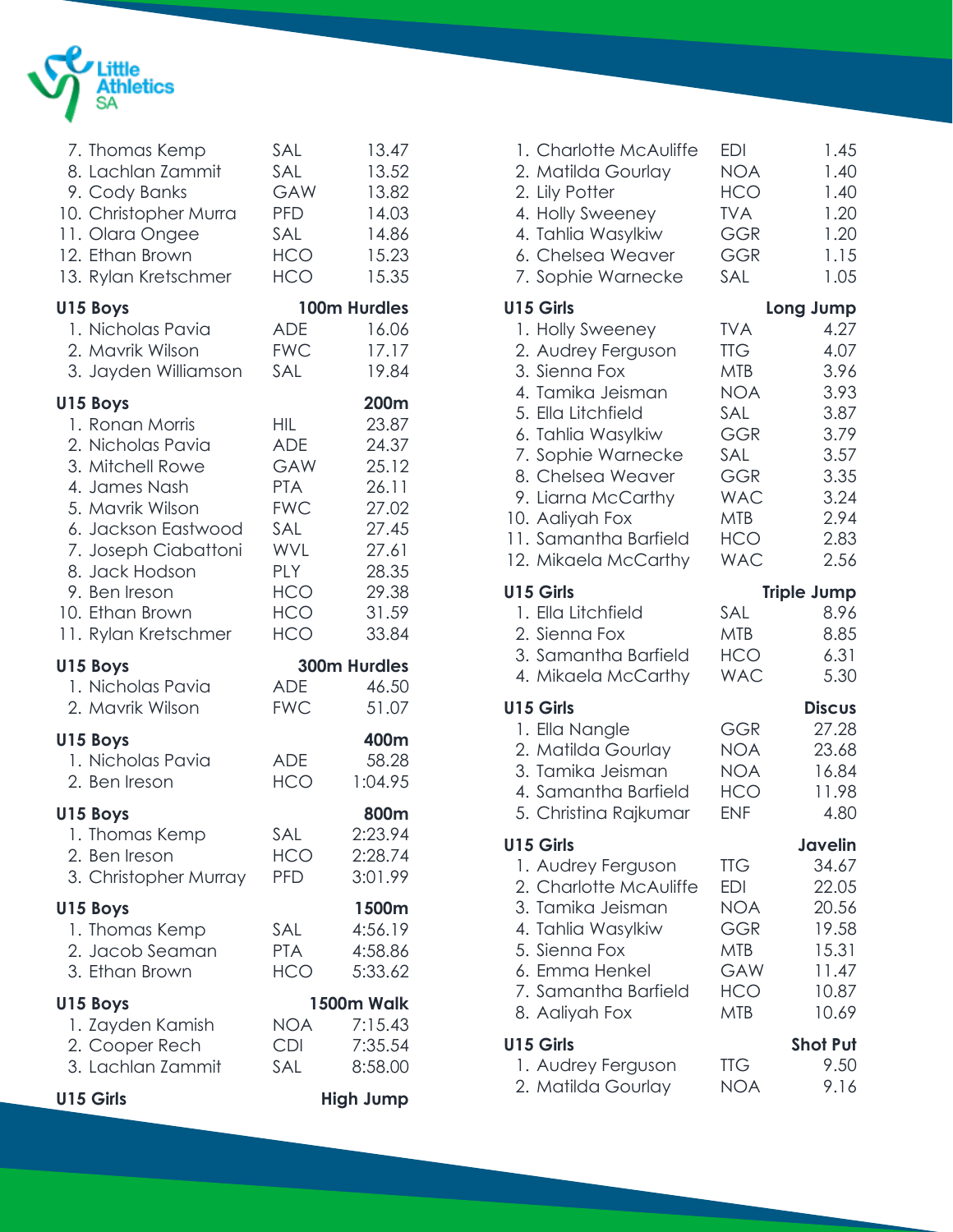

| 3. Charlotte McAuliffe<br>4. Ella Nangle<br>5. Tahlia Wasylkiw<br>6. Emily Stribling<br>7. Chelsea Weaver                                                                                                                                                                        | <b>EDI</b><br><b>GGR</b><br><b>GGR</b><br><b>GGR</b><br><b>GGR</b>                                                                              | 9.08<br>8.74<br>7.92<br>5.67<br>5.33                                                                             |
|----------------------------------------------------------------------------------------------------------------------------------------------------------------------------------------------------------------------------------------------------------------------------------|-------------------------------------------------------------------------------------------------------------------------------------------------|------------------------------------------------------------------------------------------------------------------|
| <b>U15 Girls</b><br>1. Charlotte McAuliffe<br>2. Liarna McCarthy<br>3. Ella Litchfield<br>4. Tahlia Wasylkiw                                                                                                                                                                     | <b>EDI</b><br><b>WAC</b><br>SAL<br><b>GGR</b>                                                                                                   | 90m Hurdles<br>14.78<br>17.99<br>18.27<br>21.62                                                                  |
| <b>U15 Girls</b><br>1. Audrey Ferguson<br>2. Holly Sweeney<br>3. Charlotte Weaver<br>4. Lily Potter<br>5. Sienna Fox<br>6. Tamika Jeisman<br>7. Sophie Warnecke<br>8. Ella Nangle<br>9. Ella Litchfield<br>10. Liarna McCarthy<br>11. Mikaela McCarthy<br>12. Christina Rajkumar | <b>TTG</b><br><b>TVA</b><br><b>GGR</b><br>HCO<br><b>MTB</b><br><b>NOA</b><br>SAL<br><b>GGR</b><br>SAL<br><b>WAC</b><br><b>WAC</b><br><b>ENF</b> | 100m<br>13.60<br>13.99<br>14.19<br>14.25<br>14.51<br>14.61<br>14.68<br>14.94<br>14.98<br>15.04<br>19.36<br>27.86 |
| <b>U15 Girls</b><br>1. Lily Potter<br>2. Tamika Jeisman<br>3. Sophie Warnecke<br>4. Sienna Fox<br>5. Charlotte Weaver<br>6. Holly Sweeney<br>7. Ella Nangle<br>8. Ella Litchfield<br>9. Aaliyah Fox<br>10. Christina Rajkumar<br><b>U15 Girls</b>                                | <b>HCO</b><br><b>NOA</b><br>SAL<br><b>MTB</b><br><b>GGR</b><br><b>TVA</b><br><b>GGR</b><br>SAL<br><b>MTB</b><br><b>ENF</b>                      | 200m<br>29.19<br>29.79<br>30.34<br>30.42<br>30.54<br>30.63<br>31.34<br>31.63<br>32.25<br>57.28<br>300m Hurdles   |
| 1. Lily Potter<br><b>U15 Girls</b><br>1. Emma Henkel<br>2. Lily Potter<br>3. Mikaela McCarthy                                                                                                                                                                                    | <b>HCO</b><br>GAW<br>HCO<br><b>WAC</b>                                                                                                          | 52.89<br>400m<br>1:02.93<br>1:04.82<br>1:53.53                                                                   |
| <b>U15 Girls</b><br>1. Charlotte Kenny                                                                                                                                                                                                                                           | GGR                                                                                                                                             | 800m<br>2:57.70                                                                                                  |

| U15 Girls<br>1. Emma Henkel<br>2. Aaliyah Fox<br>3. Charlotte Kenny                                       | GAW<br>MTB<br>GGR                             | 1500m<br>5:03.56<br>5:26.64<br>5:42.77            |
|-----------------------------------------------------------------------------------------------------------|-----------------------------------------------|---------------------------------------------------|
| U15 Girls<br>1. Matilda Gourlay<br>2. Charlotte Kenny<br>3. Samantha Barfield                             | NOA<br><b>HCO</b>                             | 1500m Walk<br>8:02.32<br>GGR 11:01.59<br>11:19.64 |
| U16 Boys<br>1. Ethan Martin<br>2. Isaac Tippins<br>3. Martin Orbes<br>4. Christopher King<br>5. Jack Main | GAW<br>HCO<br>PLY<br><b>PFD</b><br><b>HIL</b> | Long Jump<br>4.75<br>4.34<br>4.16<br>4.01<br>3.85 |
| U16 Boys<br>1. Bailey Pfeiffer<br>2. Christopher King                                                     | NDI<br><b>PFD</b>                             | <b>Discus</b><br>45.12<br>17.69                   |
| U16 Boys<br>1. Bailey Pfeiffer<br>2. Christopher King                                                     | NDI<br><b>PFD</b>                             | <b>Javelin</b><br>42.77<br>14.85                  |
| U16 Boys<br>1. Jack Main<br>2. Martin Orbes<br>3. Christopher King                                        | <b>HIL</b><br><b>PLY</b><br>PFD               | <b>Shot Put</b><br>8.62<br>8.41<br>5.31           |
| U16 Boys<br>1. Jack Gillard<br>2. Jackson Wheatley<br>3. Ethan Martin                                     | <b>TTG</b><br>SCO<br><b>GAW</b>               | 100m<br>11.77<br>12.64<br>12.88                   |
| U16 Boys<br>1. Jack Main                                                                                  | HIL                                           | 100m Hurdles<br>17.70                             |
| U16 Boys<br>1. Jack Gillard<br>2. Jack Main<br>3. Isaac Tippins                                           | TTG<br>HIL.<br><b>HCO</b>                     | 200m<br>24.13<br>26.20<br>29.54                   |
| U16 Boys<br>1. Martin Orbes<br>2. Christopher King                                                        | PLY<br><b>PFD</b>                             | 400m<br>1:05.24<br>1:12.43                        |
| U16 Boys<br>1. Jack Main                                                                                  | НIL                                           | 1500m<br>4:50.35                                  |

2. Martin Orbes PLY 5:10.49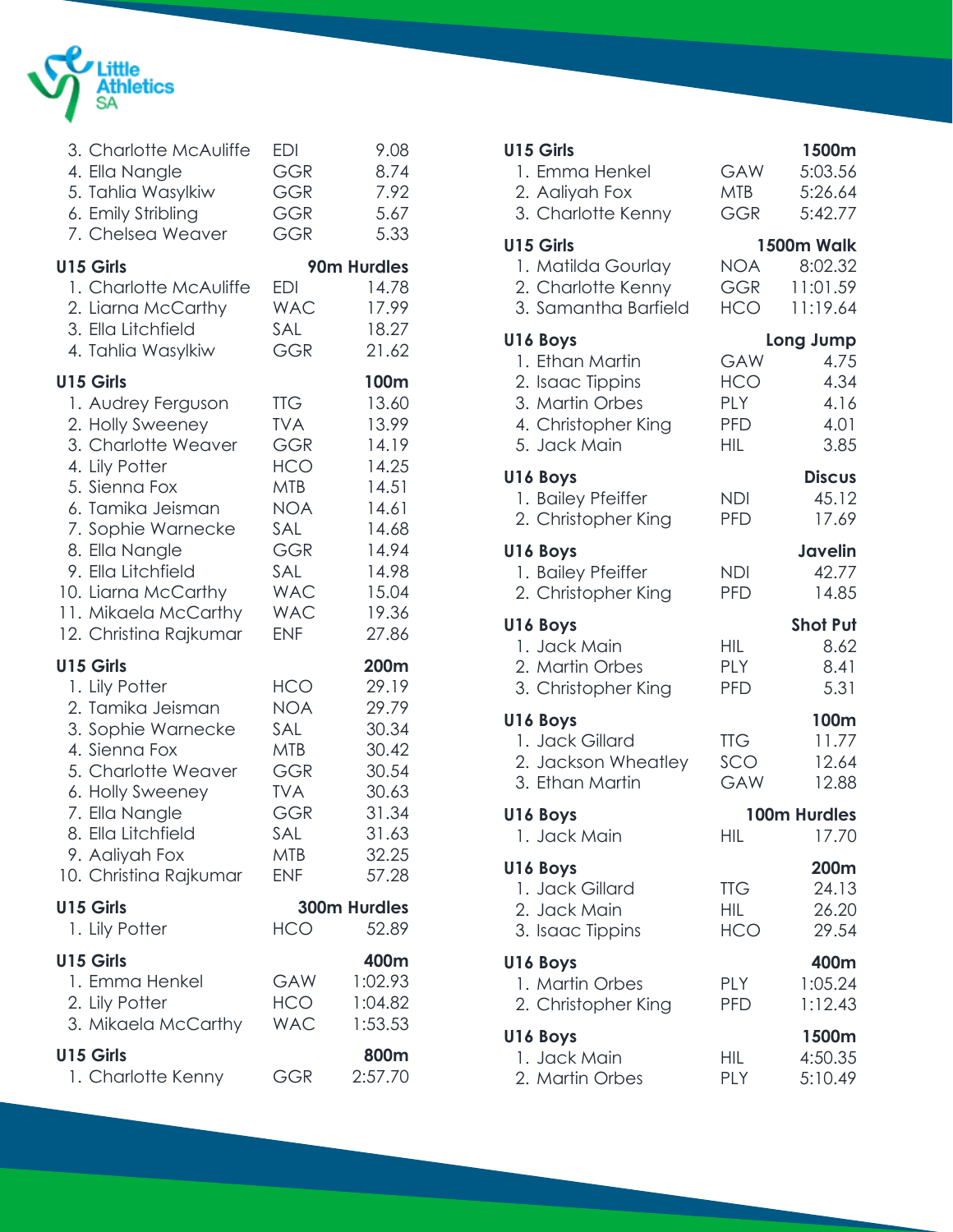

| U16 Girls<br>1. liyah Adams<br>2. Holly McGowan-Graeber GGR                                                                                                     | <b>MPA</b>                                                                | <b>High Jump</b><br>1.35<br>1.25                                                 |
|-----------------------------------------------------------------------------------------------------------------------------------------------------------------|---------------------------------------------------------------------------|----------------------------------------------------------------------------------|
| U16 Girls<br>1. Sophie Houston<br>2. Madelyn Washington HCO                                                                                                     | <b>MPA</b>                                                                | Long Jump<br>3.61<br>3.15                                                        |
| U16 Girls<br>1. Sophie Houston<br>2. Madelyn Washington HCO<br>3. Holly McGowan-Graeber                                                                         | <b>MPA</b><br>GGR                                                         | <b>Triple Jump</b><br>8.67<br>8.12<br>8.02                                       |
| U16 Girls<br>1. Paige Brown<br>2. Madelyn Washington HCO<br>3. Jasmine Crabb                                                                                    | <b>NDI</b><br><b>CDI</b>                                                  | <b>Discus</b><br>18.41<br>12.88<br>11.11                                         |
| U16 Girls<br>1. Madelyn Washington HCO<br>2. liyah Adams<br>3. Paige Brown<br>4. Jasmine Crabb                                                                  | <b>MPA</b><br><b>NDI</b><br><b>CDI</b>                                    | Javelin<br>18.27<br>15.39<br>12.96<br>10.37                                      |
| U16 Girls<br>1. Madelyn Washington<br>2. Holly McGowan-Graeber<br>3. Jasmine Crabb<br>4. Paige Brown<br>U16 Girls<br>1. Holly McGowan-Graeber<br>2. liyah Adams | <b>HCO</b><br><b>GGR</b><br><b>CDI</b><br><b>NDI</b><br>GGR<br><b>MPA</b> | <b>Shot Put</b><br>7.46<br>6.11<br>5.44<br>4.92<br>90m Hurdles<br>18.33<br>19.54 |
| U16 Girls<br>1. Sophie Houston<br>2. Holly McGowan-Graeber                                                                                                      | <b>MPA</b><br>GGR                                                         | 100m<br>13.98<br>15.28                                                           |
| U16 Girls<br>1. Sophie Houston<br>2. Daniela Brooksby                                                                                                           | <b>MPA</b><br><b>ENF</b>                                                  | 200m<br>29.58<br>29.85                                                           |
| U16 Girls<br>1. Jasmine Crabb                                                                                                                                   | <b>CDI</b>                                                                | <b>300m Hurdles</b><br>1:07.16                                                   |
| U16 Girls<br>1. Daniela Brooksby                                                                                                                                | <b>ENF</b>                                                                | 400m<br>1:11.19                                                                  |
| <b>U16 Girls</b><br>1. Daniela Brooksby                                                                                                                         | <b>ENF</b>                                                                | 800m<br>2:48.26                                                                  |
| U16 Girls                                                                                                                                                       |                                                                           | 1500m Walk                                                                       |

| 1. Jasmine Crabb                                                                          | <b>CDI</b>                                    | 9:12.85                                   |
|-------------------------------------------------------------------------------------------|-----------------------------------------------|-------------------------------------------|
| U17 Boys<br>1. Liam Jones<br>2. Ryan Walker-Kluske<br>3. Jake Andrew                      | GGR<br>GAW<br><b>INF</b>                      | <b>High Jump</b><br>1.73<br>1.58<br>1.33  |
| U17 Boys<br>1. Samuel Mychael<br>2. Tyler Edwards<br>3. Jake Andrew<br>4. Lachlan Schoepf | SAL<br><b>GGR</b><br><b>INF</b><br><b>NDI</b> | Long Jump<br>6.03<br>4.54<br>4.52<br>3.84 |
| U17 Boys<br>1. Tyler Edwards<br>2. Ryan Walker-Kluske                                     | GGR<br>GAW                                    | <b>Triple Jump</b><br>10.31<br>9.54       |
| U17 Boys<br>1. Lachlan Schoepf<br>2. Ryan Walker-Kluske                                   | NDI<br>GAW                                    | <b>Discus</b><br>39.96<br>17.25           |
| U17 Boys<br>1. Liam Jones<br>2. Lachlan Schoepf<br>3. Ryan Walker-Kluske                  | <b>GGR</b><br><b>NDI</b><br>GAW               | <b>Javelin</b><br>35.58<br>23.95<br>19.67 |
|                                                                                           |                                               |                                           |
| U17 Boys<br>1. Lachlan Schoepf                                                            | NDI                                           | <b>Shot Put</b><br>11.22                  |
| U17 Boys<br>1. Samuel Mychael<br>2. Liam Jones                                            | 100m<br>SAL<br><b>GGR</b>                     | 11.36<br>12.17                            |
| U17 Boys<br>1. Ryan Walker-Kluske                                                         | GAW                                           | 100m Hurdles<br>17.47                     |
| U17 Boys<br>1. Samuel Mychael<br>2. Jake Andrew                                           | SAL<br><b>INF</b>                             | <b>200m</b><br>22.63<br>25.43             |
| U17 Boys<br>1. Tyler Edwards                                                              | GGR                                           | <b>300m Hurdles</b><br>50.08              |
| U17 Boys<br>1. Tyler Edwards                                                              | GGR                                           | 400m<br>1:01.19                           |
| U17 Boys<br>1. Tyler Edwards                                                              | GGR                                           | 800m<br>2:51.36                           |